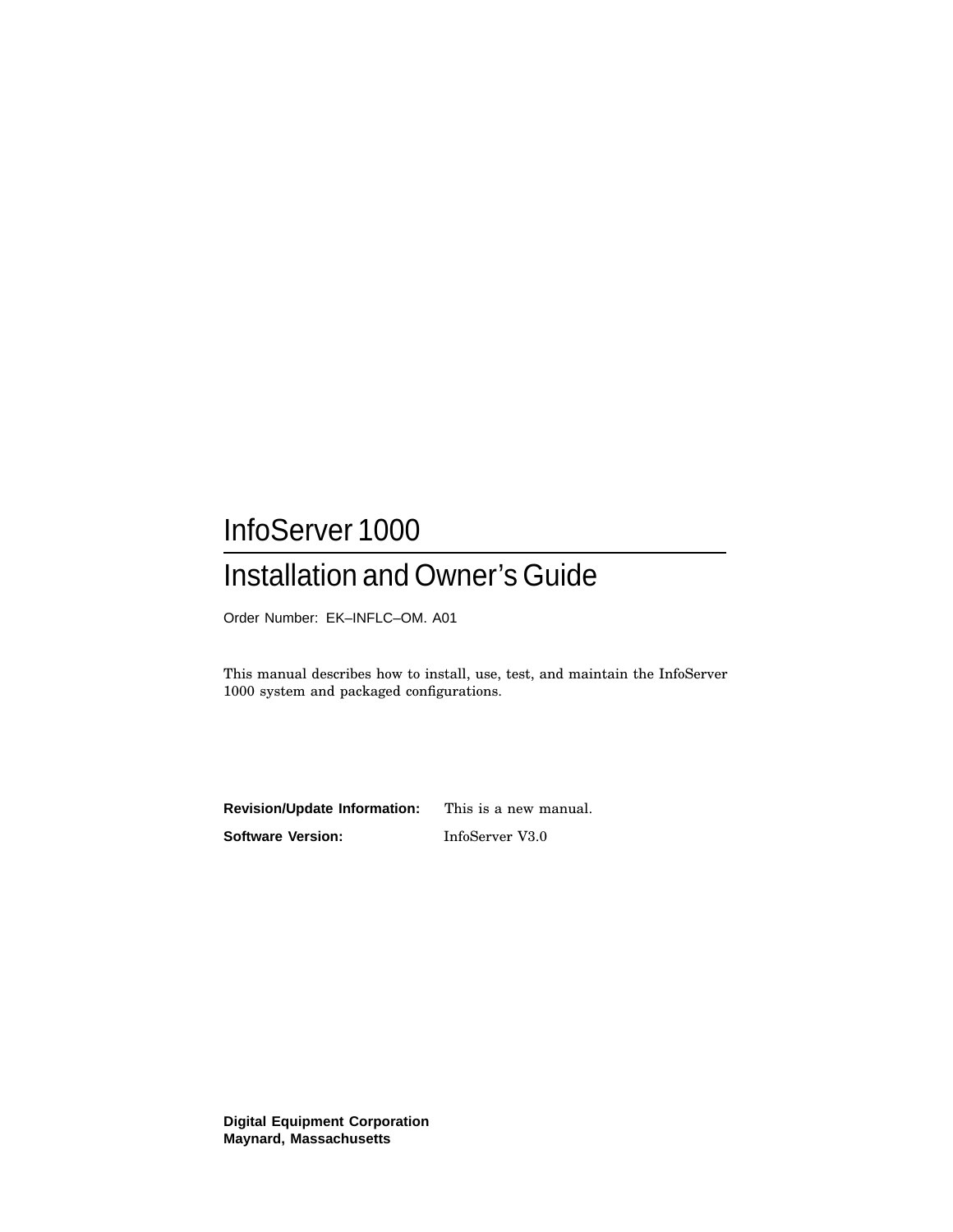#### **First Edition, April 1993**

The information in this document is subject to change without notice and should not be construed as a commitment by Digital Equipment Corporation. Digital Equipment Corporation assumes no responsibility for any errors that may appear in this document.

The software described in this document is furnished under a license and may be used or copied only in accordance with the terms of such license.

No responsibility is assumed for the use or reliability of software on equipment that is not supplied by Digital Equipment Corporation or its affiliated companies.

Restricted Rights: Use, duplication, or disclosure by the U.S. Government is subject to restrictions as set forth in subparagraph (c)(1)(ii) of the Rights in Technical Data and Computer Software clause at DFARS 252.227-7013.

© Digital Equipment Corporation 1993.

All Rights Reserved.

**FCC NOTICE:** The equipment described in this manual generates, uses, and may emit radio frequency energy. The equipment has been type tested and found to comply with the limits for a Class A computing device pursuant to Subpart J of Part 15 of FCC Rules, which are designed to provide reasonable protection against such radio frequency interference when operated in a commercial environment. Operation of this equipment in a residential area may cause interference, in which case the user at his own expense may be required to take measures to correct the interference.

The prepaid READER'S COMMENTS form at the end of this document requests the user's critical evaluation to assist in preparing future documentation.

The following are trademarks of Digital Equipment Corporation: DECconnect, DECstation, DELNI, DEMPR, InfoServer, OpenVMS, ThinWire, ULTRIX, VAX, VAX DOCUMENT, VAXstation, VT300, and the DIGITAL logo.

Digital Equipment Corporation has applied for the following trademarks: InfoServer Librarian, InfoServer Publisher, InfoServer Scribe, InfoServer System Manager, InfoServer VXT, and InfoTower.

The following are third-party trademarks: Mac is a registered trademark of Apple Computer, Inc., MS–DOS is a registered trademark of Microsoft Corporation.

All other trademarks and registered trademarks are the property of their respective holders.

This document was prepared using VAX DOCUMENT, Version 2.1.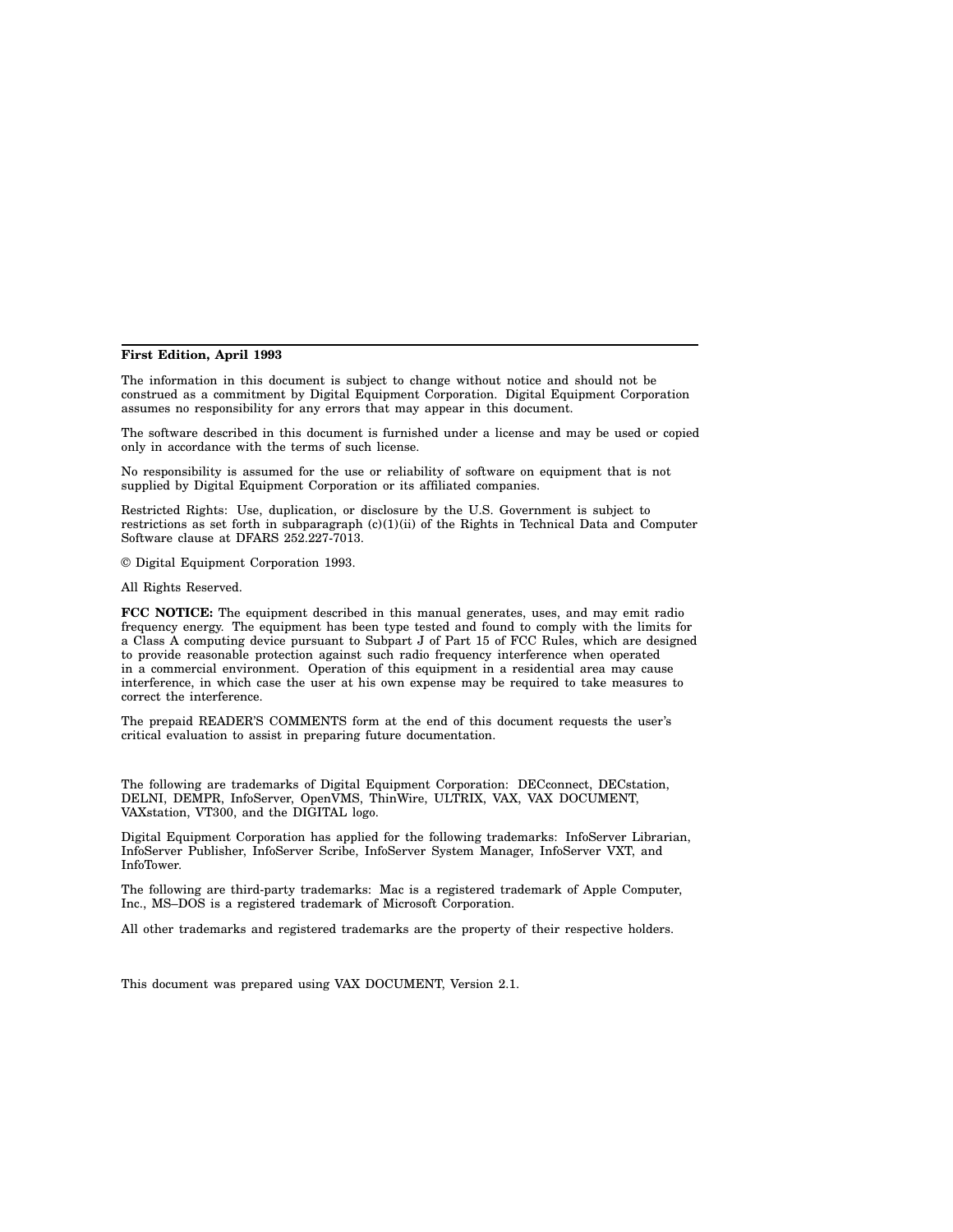Für Bundesrepublik Deutschland For Federal Republic of Germany Pour la République féderale d'Allemagne

Hochfrequenzgerätezulassung und Betriebsgenehmigung

#### Bescheinigung des Herstellers/Importeurs:

Hiermit wird bescheinigt, daß die Einrichtung in Übereinstimmung mit den Bestimmungen der DBP-Verfügung 523/1969, Amtsblatt 113/1969, und Grenzwertklasse "A" der VDE0871, funkentstört ist.

Das Bundesamt für Zulassungen in der Telekommunikation (BZT), hat diesem Gerät eine EMV-Zulassungsnummer zugeteilt.

#### Betriebsgenehmigung:

Hochfrequenzgeräte dürfen erst in Betrieb genommen werden, nachdem hierfür von der für den vorgesehenen Aufstellungsort zuständigen Außenstelle des Bundesamtes für Post und Telekommunikation (BAPT) die Genehmigung erteilt ist.

Als Antrag auf Erteilung einer Genehmigung dient eine Anmeldepostkarte (Anhang des Handbuches) mit Angabe der EMV-Zulassungsnummer.

Der untere Teil der Anmeldepostkarte ist vom Betreiber zu vervollständigen und an die örtliche Außenstelle des Bundesamtes für Post und Telekommunikation (BAPT) zu schicken. Der obere Teil bleibt beim Gerät.

#### Betreiberhinweis:

Das Gerät wurde funktechnisch sorgfältig entstört und geprüft. Die Kennzeichnung mit der Zulassungsnummer bietet Ihnen die Gewähr, daß dieses Gerät keine anderen Fernmeldeanlagen einschließlich Funkanlagen stört.

Sollten bei diesen Geräten ausnahmsweise trotzdem, z.B. im ungünstigsten Fall beim Zusammenschalten mit anderen EDV-Geräten, Funkstörungen auftreten kann das im Einzelnen zusätzliche Funkentstörungsmaßnahmen durch den Benutzer erfordern.

Bei Fragen hierzu wenden Sie sich bitte an die örtlich zuständige Außenstelle Ihres Bundesamtes für Post und Telekommunikation (BAPT).

#### Externe Datenkabel:

Sollte ein Austausch der von Digital spezifizierten Datenkabel nötig werden, muß der Betreiber für eine einwandfreie Funkentstörung sicherstellen, daß Austauschkabel im Aufbau und Abschirmqualität dem Digital Originalkabel entsprechen.

#### Kennzeichnung:

Die Geräte werden bereits in der Fertigung mit der Zulassungsnummer gekennzeichnet und mit einer Anmeldepostkarte versehen. Sollte Kennzeichnung und Anmeldepostkarte übergangsweise nicht mit ausgeliefert werden kontaktieren Sie bitte das nächstgelegene Digital Equipment Kundendienstbüro.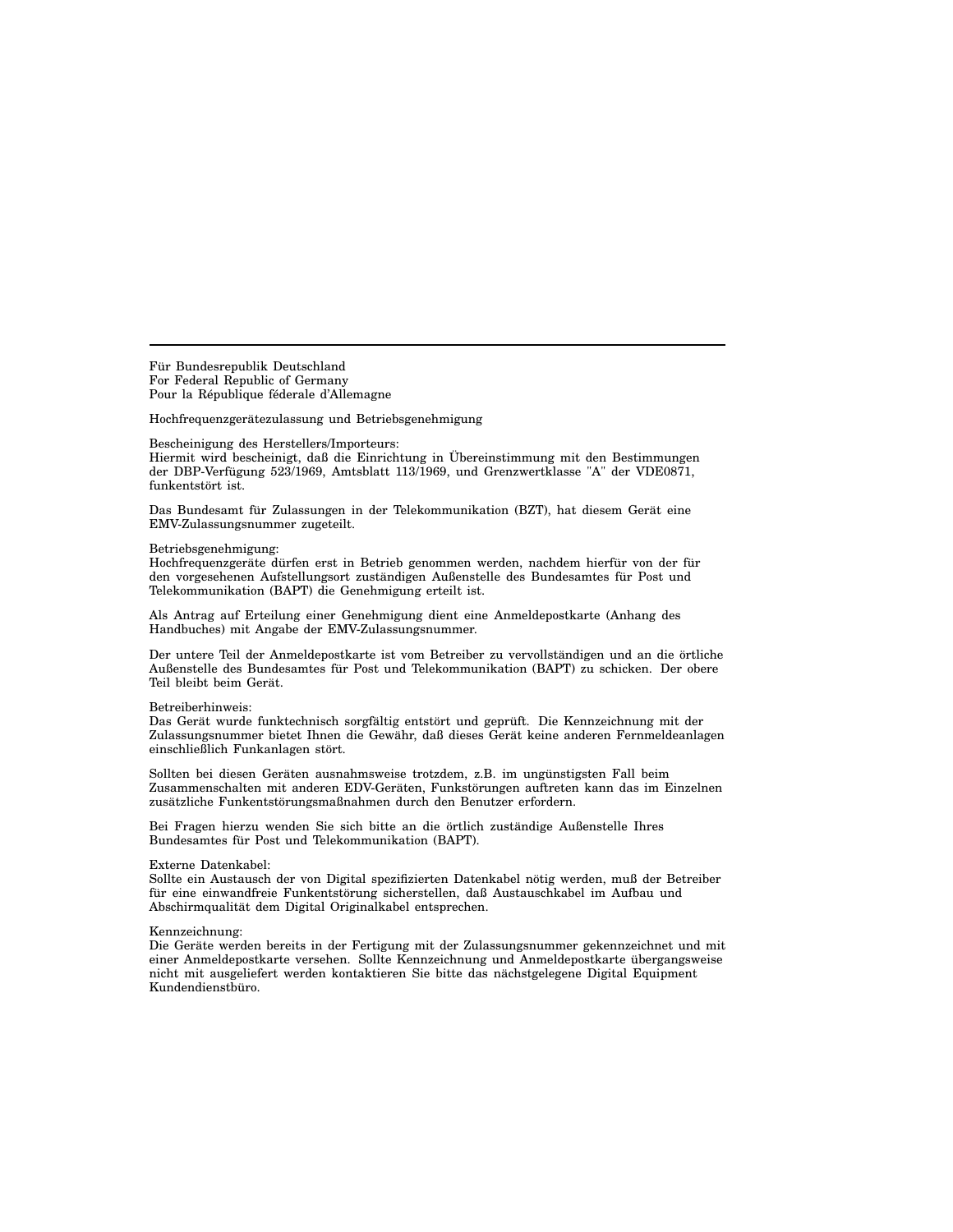この装置は,第一種情報装置(商工業地域において使用されるべき情報装置) で商工 業地域での電波障害防止を目的とした情報処理装置等電波障害自主規制協議会 (VCCI) 基準に適合しております。

従って、住宅地域またはその隣接した地域で使用すると、ラジオ、テレビジョン受信 機等に受信障害を与えることがあります。

取扱説明書に従って正しい取り扱いをして下さい。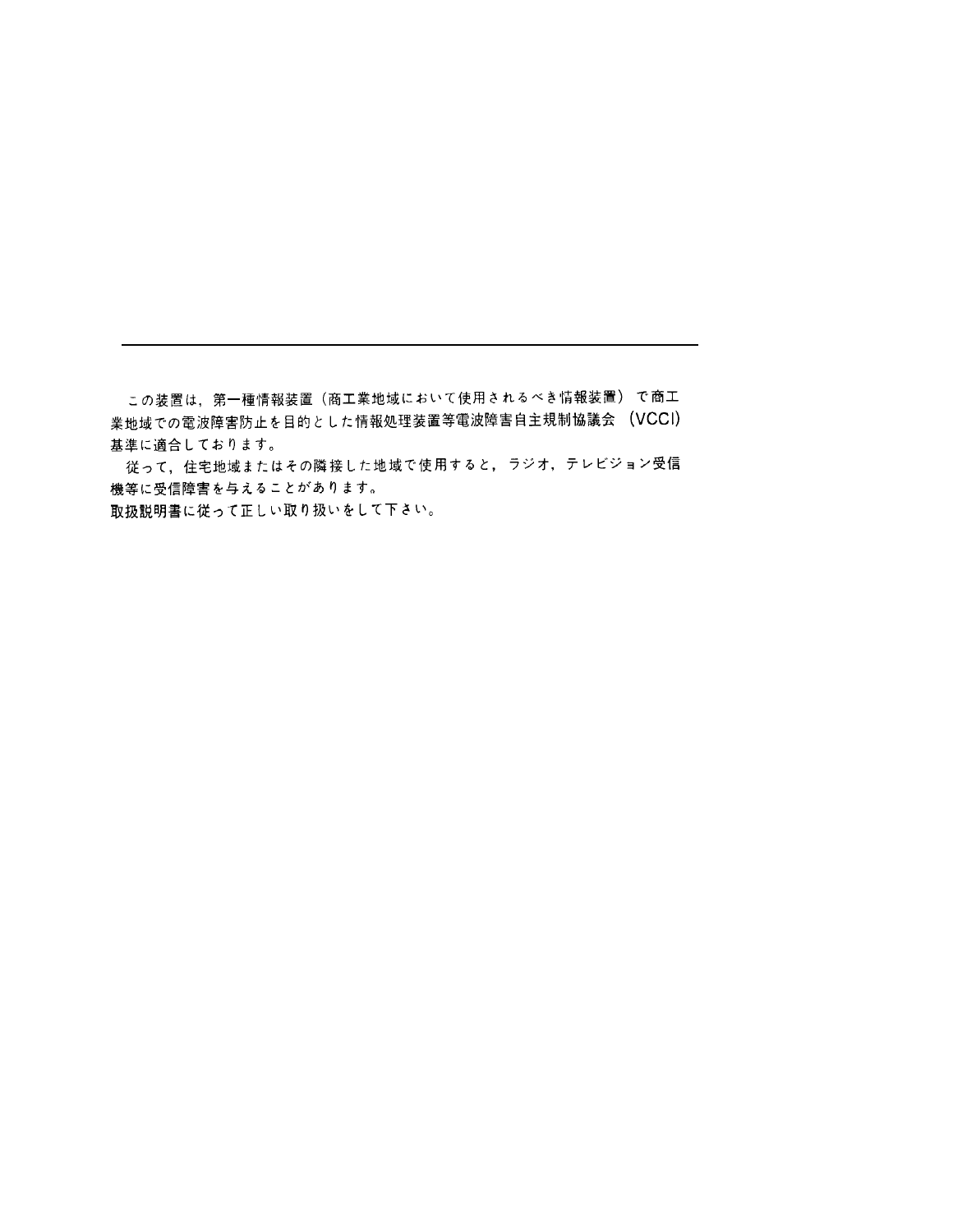# **Contents**

|                |         |                                                        | xi       |
|----------------|---------|--------------------------------------------------------|----------|
| 1              |         | <b>InfoServer 1000 System Overview</b>                 |          |
|                | 1.1     |                                                        | $1 - 1$  |
|                | 1.2     |                                                        | $1 - 6$  |
|                | 1.3     |                                                        | $1 - 7$  |
|                | 1.4     |                                                        | $1 - 7$  |
|                | 1.5     |                                                        | $1 - 8$  |
| $\mathbf{2}^-$ |         | <b>Installing Standalone System Configurations</b>     |          |
|                | 2.1     |                                                        | $2 - 1$  |
|                | 2.2     | Choosing the Right Location for the System             | $2 - 1$  |
|                | 2.3     | Unpacking and Inspecting the Standalone System         |          |
|                |         |                                                        | $2 - 3$  |
|                | 2.3.1   | Connecting the System Components                       | $2 - 5$  |
|                | 2.3.2   | Identifying the InfoServer 1000 Ports and Connectors   | $2 - 5$  |
|                | 2.3.3   | Attaching the Ethernet Terminator or Loopback Plug     | $2 - 5$  |
|                | 2.3.3.1 | Connecting the ThinWire Ethernet Terminator            | $2 - 7$  |
|                | 2.3.3.2 | Connecting the Standard Ethernet Loopback Plug         | $2 - 9$  |
|                | 2.3.4   | Connecting a Console Terminal                          | $2 - 10$ |
|                | 2.3.5   | Connecting the Standalone Expansion Peripherals        | $2 - 12$ |
|                | 2.3.6   | Connecting the Standalone InfoServer 1000 Power Supply |          |
|                |         |                                                        | $2 - 12$ |
|                | 2.4     | Turning On and Off the System Power                    | $2 - 14$ |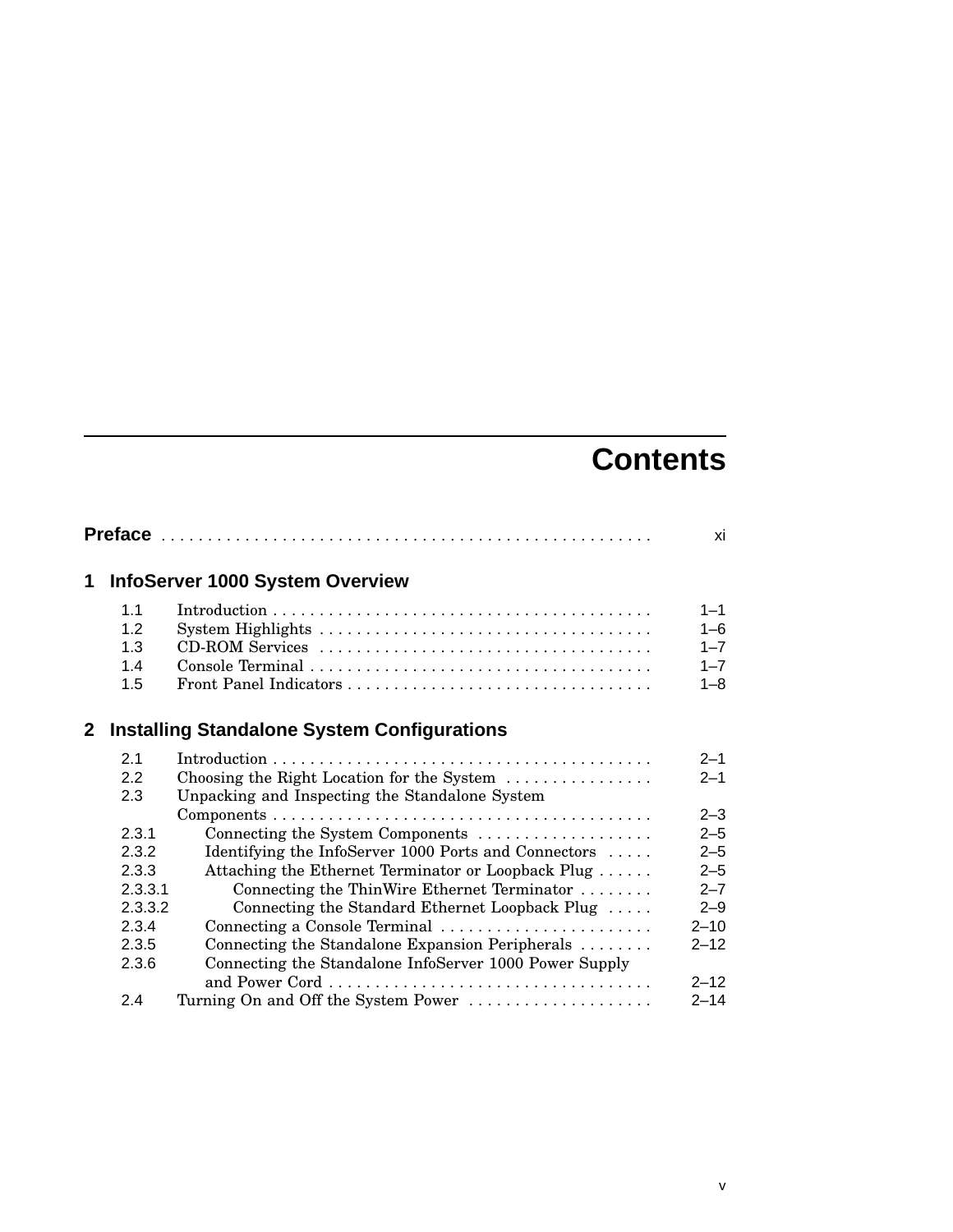# **3 Installing InfoTower System Configurations**

| 3.1     |                                                                      | $3 - 1$  |
|---------|----------------------------------------------------------------------|----------|
| 3.2     | Choosing the Right Location for the System $\dots \dots \dots \dots$ | $3 - 1$  |
| 3.3     | Unpacking and Inspecting the InfoTower System Components             |          |
|         |                                                                      | $3 - 2$  |
| 3.3.1   | Connecting the System Components                                     | $3 - 6$  |
| 3.3.2   | Identifying the InfoTower Ports and Connectors                       | $3 - 6$  |
| 3.3.3   | Installing the SCSI Terminator                                       | $3 - 8$  |
| 3.3.4   | Attaching the Ethernet Terminator or Loopback Plug                   | $3 - 9$  |
| 3.3.4.1 | Connecting the ThinWire Ethernet Terminator                          | $3 - 10$ |
| 3.3.4.2 | Connecting the Standard Ethernet Loopback Plug                       | $3 - 12$ |
| 3.3.5   | Connecting a Console Terminal                                        | $3 - 13$ |
| 3.3.6   | Connecting System Power to InfoTower Configurations                  | $3 - 15$ |
| 3.4     | Turning On and Off the System Power                                  | $3 - 17$ |

# **4 Completing the System Installation**

| 4.1   |                                                       | $4 - 1$ |
|-------|-------------------------------------------------------|---------|
| 4.2   |                                                       | $4 - 1$ |
| 4.3   | Connecting the System to a Network                    | $4 - 3$ |
| 4.4   |                                                       | $4 - 3$ |
| 4.4.1 | Booting the System Automatically Without a Console    | $4 - 3$ |
| 4.4.2 | Booting the System with a Console (Only If Necessary) | $4 - 3$ |

# **5 Installing Expansion Peripherals**

| 5.1   |                                                     | $5 - 1$ |
|-------|-----------------------------------------------------|---------|
| 5.2   | Guidelines for Connecting Expansion Peripherals     | $5 - 2$ |
| 5.3   | Unpacking an Expansion Peripheral                   | $5 - 2$ |
| 5.4   | Connecting One Expansion Peripheral                 | $5 - 3$ |
| 5.5   | Connecting Two Expansion Peripherals                | $5 - 5$ |
| 5.6   | RRD42 Compact Disc Expansion Peripheral             | $5 - 7$ |
| 5.6.1 | Verifying the SCSI ID Number on the RRD42 Expansion |         |
|       |                                                     | $5 - 7$ |
| 5.6.2 | Resetting the SCSI ID on the Second RRD42 Expansion |         |
|       |                                                     | $5 - 8$ |
| 57    | Preventive Maintenance                              | $5 - 9$ |
|       |                                                     |         |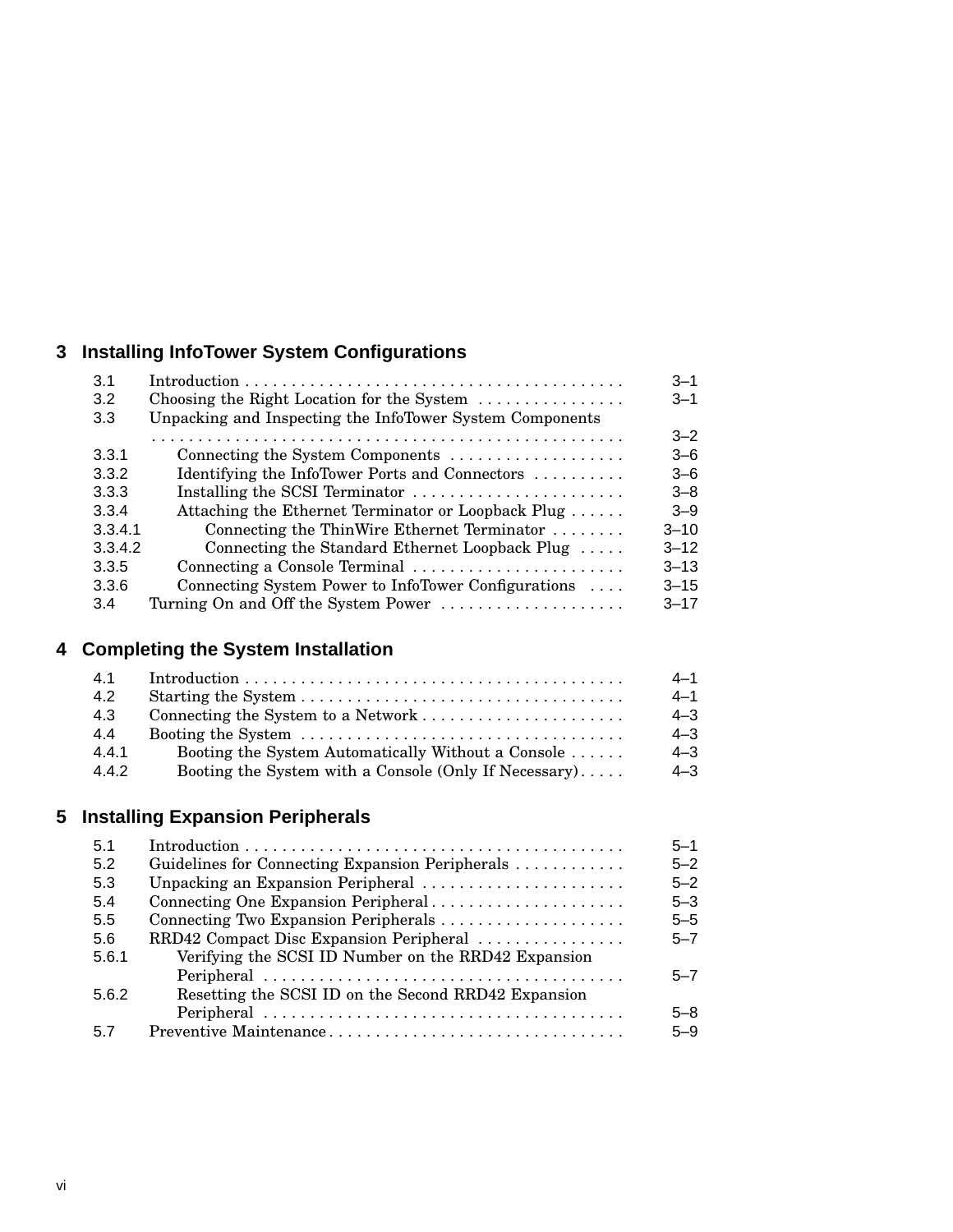# **6 Connecting to a Network**

| 6.1   |                                                     | $6 - 1$  |
|-------|-----------------------------------------------------|----------|
| 6.2   | Connecting to a ThinWire Ethernet Network           | $6 - 2$  |
| 6.2.1 | Verifying Your ThinWire Ethernet Network Adapter    | $6 - 2$  |
| 6.2.2 | Connecting Your System to a ThinWire Ethernet Cable | $6 - 3$  |
| 6.3   | Creating a ThinWire Ethernet Workgroup              | $6 - 5$  |
| 6.3.1 | Connecting Your System to an OPEN DECconnect        |          |
|       |                                                     | $6 - 5$  |
| 6.3.2 | Troubleshooting the ThinWire Segment                | $6 - 7$  |
| 6.4   | Connecting to a Standard Ethernet Network           | $6 - 9$  |
| 6.4.1 | Verifying Your Standard Ethernet Network Adapter    | $6 - 9$  |
| 6.4.2 | Connecting a Transceiver Cable to Your System       | $6 - 10$ |
| 6.4.3 | Troubleshooting the Standard Ethernet Connection    | $6 - 11$ |

# **7 Solving Problems**

| 7.1  |                                                                     | $7 - 1$  |
|------|---------------------------------------------------------------------|----------|
| 7.2  |                                                                     | $7 - 1$  |
| 7.3  | Using the Troubleshooting Table                                     | $7 - 3$  |
| 7.4  | Entering the Console Mode                                           | $7 - 5$  |
| 7.5  | Interpreting the Power-On Error Messages                            | $7 - 5$  |
| -7.6 |                                                                     | $7 - 7$  |
| 77   | Displaying the System Configuration Information $\dots \dots \dots$ | $7 - 9$  |
| 7.8  | Displaying the Device Information                                   | $7 - 10$ |
| 7.9  | Running the Test Utilities for Expansion Peripherals                | $7 - 11$ |
| 7.10 | Restarting the System After Running Tests                           | $7 - 11$ |
| 7.11 | Reestablishing the Console Parameters                               | $7 - 12$ |
| 7.12 | Recovering from Bootstrap Failures                                  | $7 - 12$ |
| 7.13 |                                                                     | $7 - 17$ |
| 7.14 |                                                                     | $7 - 17$ |

# **A Installation Checklist**

| A.1 | $Introduction \dots \dots \dots \dots \dots \dots \dots \dots \dots \dots \dots \dots \dots \dots$ | $A-1$ |
|-----|----------------------------------------------------------------------------------------------------|-------|
|     | A.2 Standalone InfoServer 1000 Installation Steps                                                  | A-1   |
| A.3 |                                                                                                    | $A-2$ |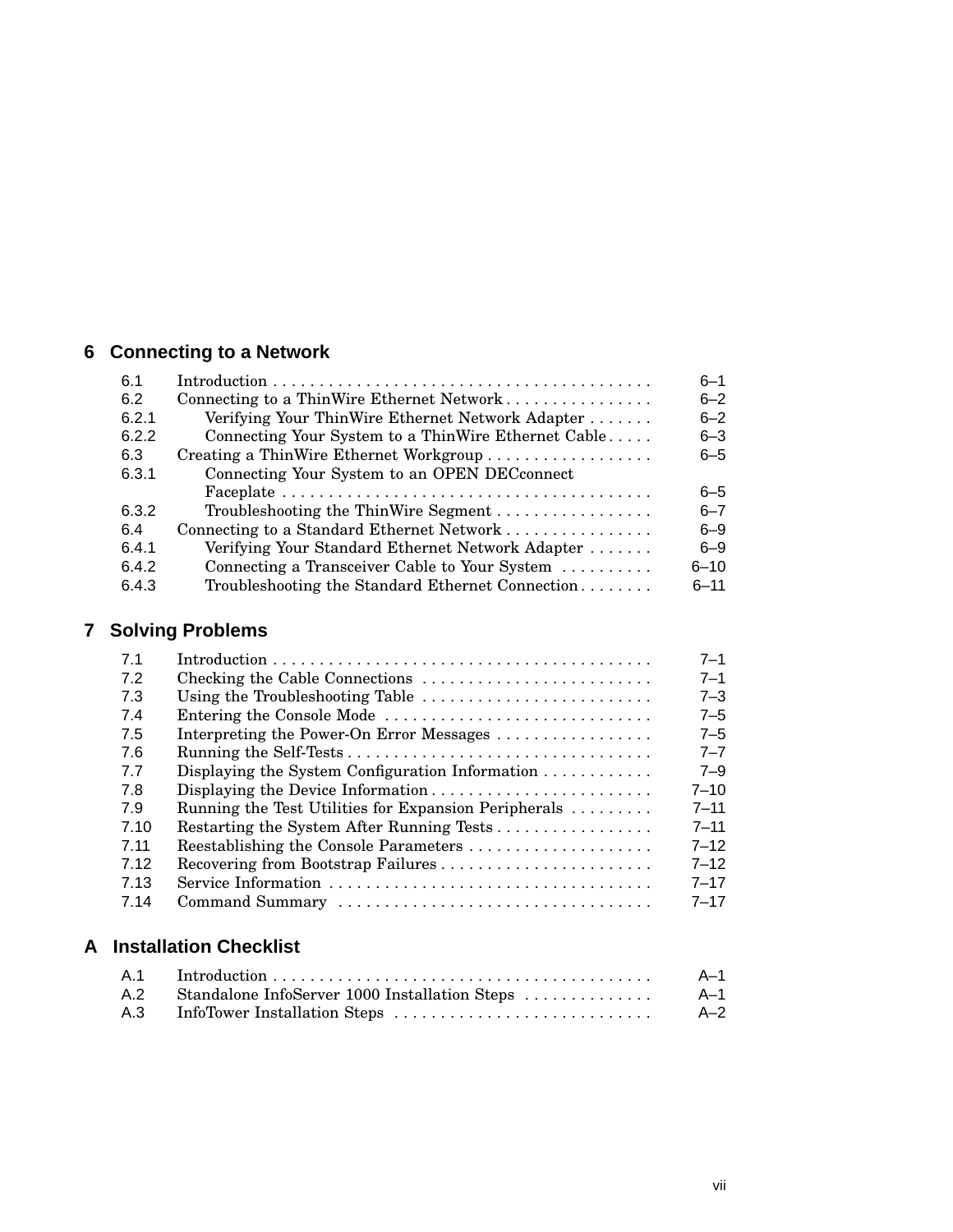# **B Loading and Unloading Compact Disks**

|     | <b>B.1</b><br><b>B.2</b><br>B.3 | Unloading a Compact Disc                                                   | $B-1$<br>$B-1$<br>$B-6$          |
|-----|---------------------------------|----------------------------------------------------------------------------|----------------------------------|
| C . |                                 | <b>SCSI ID Numbers</b>                                                     |                                  |
|     | C.1<br>C.2<br>C.3<br>C.4        | Determining the SCSI ID Numbers<br>Setting the RRD42 ID Numbers            | $C-1$<br>$C-2$<br>$C-3$<br>$C-4$ |
| D   |                                 | <b>System Specifications</b>                                               |                                  |
|     | D.1<br>D.2<br>D.3<br>D.4        | InfoServer 1000 Hardware Specifications<br>InfoTower System Specifications | $D-1$<br>$D-1$<br>$D-2$<br>$D-5$ |
| E.  |                                 | <b>Field Replaceable Units</b>                                             |                                  |
|     | E.1                             |                                                                            | $F-1$                            |

# **Glossary**

**Index**

# **Figures**

| $1 - 1$ |                                                 | $1 - 2$ |
|---------|-------------------------------------------------|---------|
| $1 - 2$ |                                                 | $1 - 3$ |
| $1 - 3$ |                                                 | $1 - 4$ |
| $1 - 4$ | The InfoServer Scribe                           | $1 - 5$ |
| $1 - 5$ | InfoServer 1000 Front Panel Indicators          | $1 - 8$ |
| $2 - 1$ | Standalone InfoServer 1000 System Components    | $2 - 4$ |
| $2 - 2$ | Standalone InfoServer 1000 Ports and Connectors | $2 - 6$ |
| $2 - 3$ | Attaching the Terminators to the T-Connector    | $2 - 7$ |
| $2 - 4$ |                                                 | $2 - 8$ |
| $2 - 5$ | Connecting the Standard Ethernet Loopback Plug  | $2 - 9$ |
|         |                                                 |         |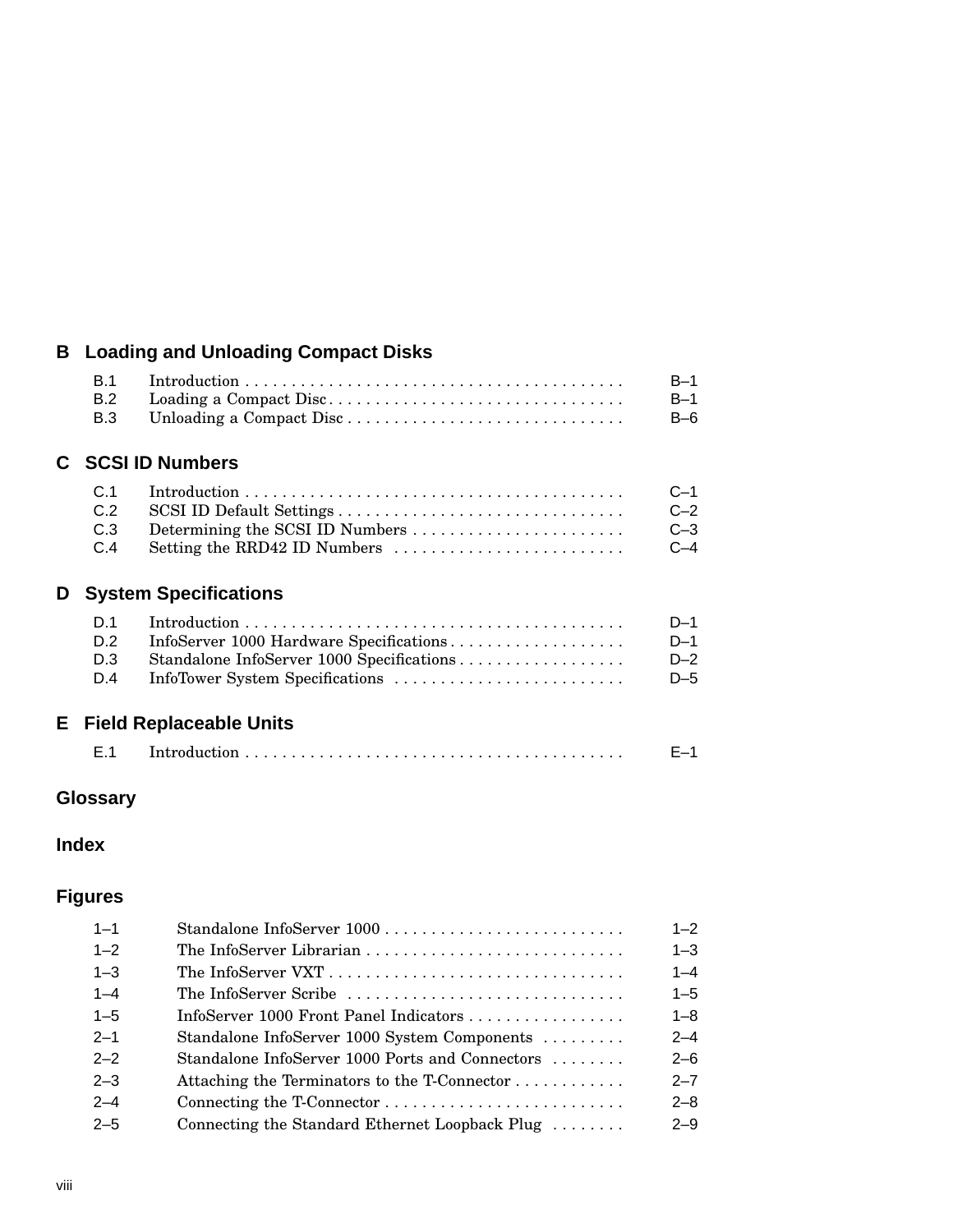| $2 - 6$ |                                                            | $2 - 11$ |
|---------|------------------------------------------------------------|----------|
| $2 - 7$ | Connecting the InfoServer 1000 AC and DC Power Cords       |          |
|         |                                                            | $2 - 13$ |
| $3 - 1$ |                                                            | $3 - 4$  |
| $3 - 2$ |                                                            | $3 - 5$  |
| $3 - 3$ | InfoTower Ports and Connectors                             | $3 - 7$  |
| $3 - 4$ | Installing the SCSI Terminator on the InfoTower Rear Panel |          |
|         |                                                            | $3 - 8$  |
| $3 - 5$ | Attaching the Terminators to the T-Connector               | $3 - 10$ |
| $3 - 6$ |                                                            | $3 - 11$ |
| $3 - 7$ | Connecting the Standard Ethernet Loopback Plug             | $3 - 12$ |
| $3 - 8$ | Connecting the Console Terminal Cable                      | $3 - 14$ |
| $3 - 9$ | Connecting the InfoTower Enclosure Power Cord              | $3 - 16$ |
| $5 - 1$ | Connecting One RRD42 Expansion Peripheral                  | $5 - 4$  |
| $5 - 2$ | Connecting Two RRD42 Expansion Peripherals                 | $5 - 6$  |
| $5 - 3$ |                                                            | $5 - 7$  |
| $6 - 1$ | Attaching the T-Connector with Cable Segment to the BNC    |          |
|         |                                                            | $6 - 4$  |
| $6 - 2$ | Connecting to the OPEN DECconnect Faceplate                | $6 - 6$  |
| $6 - 3$ |                                                            | $6 - 8$  |
| $6 - 4$ | Securing the Standard Ethernet Cable                       | $6 - 11$ |
| $7 - 1$ |                                                            | $7 - 14$ |
| $B-1$   | Opening the Caddy                                          | $B-3$    |
| $B-2$   |                                                            | $B-4$    |
| $B-3$   | Loading the Caddy into the Drive                           | $B-5$    |
| $B-4$   | Ejecting the Caddy from the Drive                          | $B-6$    |
| $B-5$   | Front Panel of the RRD42 Drive                             | $B - 7$  |

# **Tables**

| $\mathbf{1}$ | Related Documents                          | xiii     |
|--------------|--------------------------------------------|----------|
| $1 - 1$      |                                            | $1 - 7$  |
| $7 - 1$      | Troubleshooting Basic System Problems      | $7 - 3$  |
| $7 - 2$      | Power-On Display and Self-Test Identifiers | 7–8      |
| $7 - 3$      | SET Command Summary                        | $7 - 17$ |
| $7 - 4$      | SHOW Command Summary                       | $7 - 18$ |
| $C-1$        | SCSI ID Numbers for InfoServer 1000 System | $C-2$    |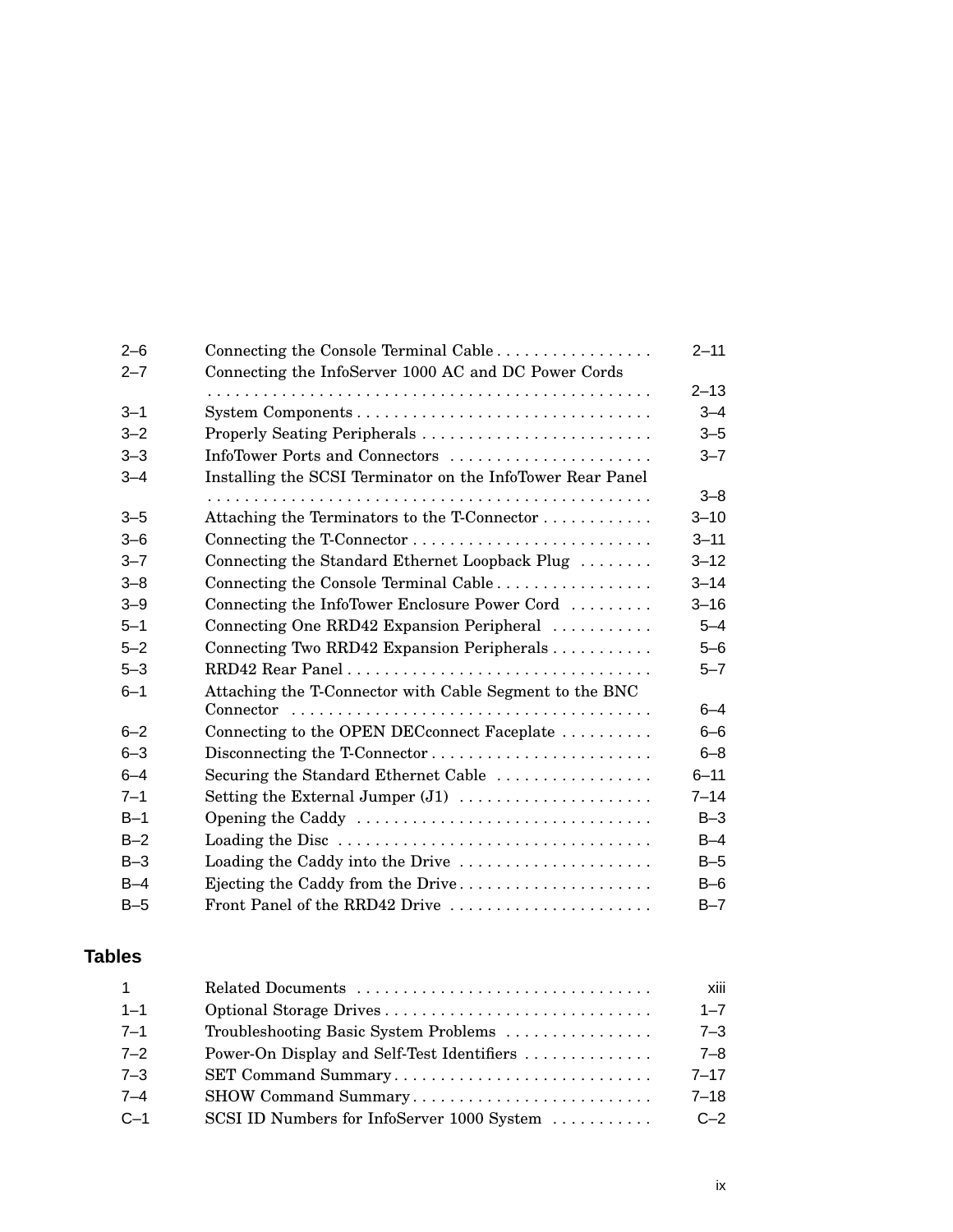| $D-1$    | InfoServer 1000 System Hardware Specifications                                                | $D-1$ |
|----------|-----------------------------------------------------------------------------------------------|-------|
| $D-2$    | Standalone InfoServer 1000 Power Specifications                                               | $D-2$ |
| $D-3$    | Standalone InfoServer 1000 Weight and Dimensions                                              | $D-2$ |
| $D-4$    | Standalone InfoServer 1000 Operating Conditions                                               | $D-3$ |
| $D-5$    | Standalone InfoServer 1000 Storage Conditions                                                 | $D-3$ |
| $D-6$    | InfoServer 1000 System Acoustic Values (Declared Values<br>Per ISO 9296 and ISO 7779)         | D-4   |
| $D - 7$  | InfoServer 1000 Schallemissionswerte (Werteangaben nach<br>ISO 9296 und ISO 7779/DIN EN27779) | $D-4$ |
| $D - 8$  | InfoTower System Functional Specifications                                                    | $D-5$ |
| $D-9$    | InfoTower System Physical Specifications                                                      | $D-6$ |
| $D-10$   | InfoTower System Input Characteristics - Electrical                                           |       |
|          |                                                                                               | $D-6$ |
| $D - 11$ | InfoTower System Output Characteristics - Electrical                                          |       |
|          |                                                                                               | D–7   |
| $D - 12$ | InfoTower System Acoustic Values (Declared Values Per ISO                                     |       |
|          |                                                                                               | $D-8$ |
| $D-13$   | InfoTower Schallemissionswerte (Werteangaben nach ISO<br>9296 und ISO 7779/DIN EN27779)       | $D-8$ |
| $E-1$    | InfoServer 1000 Field Replaceable Units                                                       | $E-2$ |
| $E-2$    | InfoTower Field Replaceable Units                                                             | $E-2$ |
| $E-3$    |                                                                                               | $E-3$ |
|          |                                                                                               |       |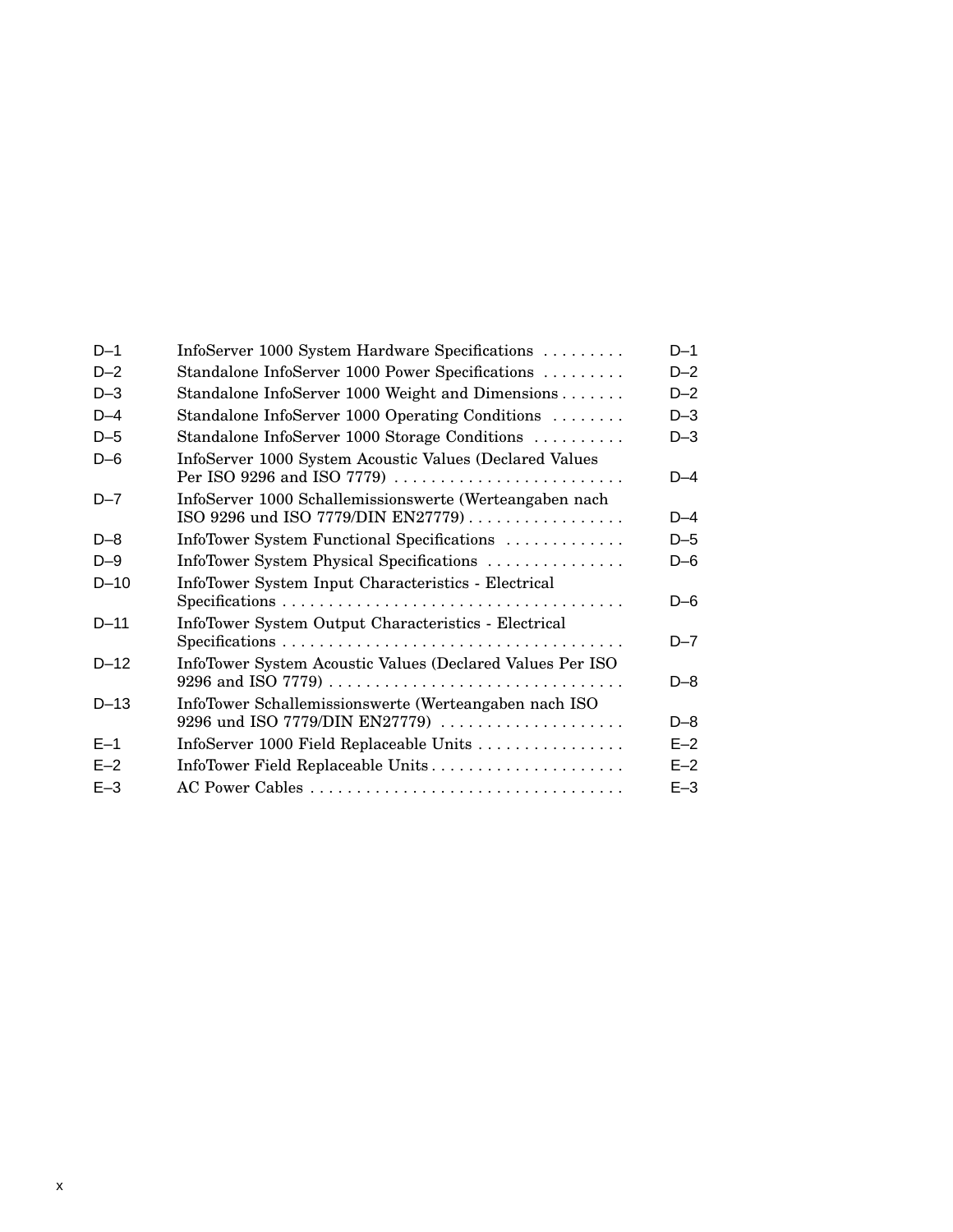# **Preface**

## **Document Purpose**

This document describes how to install, use, test, and maintain the InfoServer 1000 system and packaged configurations including the InfoServer 1000 as a component. The InfoServer 1000 is a general-purpose disk storage server that quickly and efficiently transfers data between SCSI devices connected to the server and remote network client systems.

For information on session management and software commands, see the *InfoServer System Operations Guide*.

#### **Intended Audience**

This document is designed for the people responsible for installing, using, or maintaining InfoServer 1000 systems.

#### **Document Structure**

This document is organized as follows:

- **Chapter 1** provides an overview of the InfoServer 1000 system, including the available configurations and indicator descriptions.
- **Chapter** 2 provides instructions for installing new standalone InfoServer 1000 systems.
- **Chapter 3** provides instructions for installing new InfoTower mounted InfoServer 1000 systems.
- **Chapter 4** provides instructions for completing an installation, including the starting and booting of InfoServer 1000 systems.
- **Chapter 5** provides information on installing and using add-on storage devices and software-loading devices such as compact-disc drives.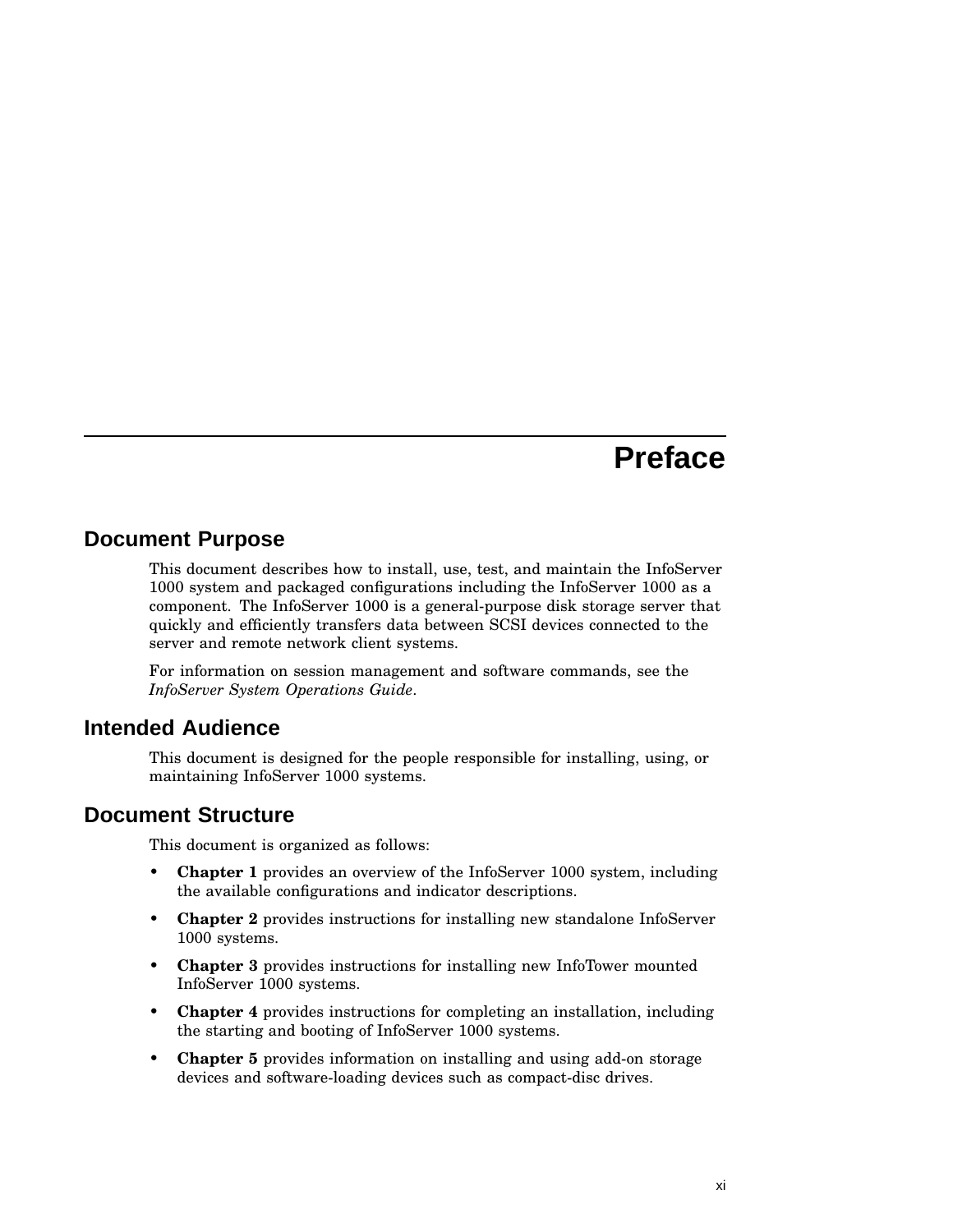- **Chapter 6** explains how to connect your system to a ThinWire Ethernet or a standard Ethernet network. The chapter also explains how to connect systems into a simple ThinWire workgroup.
- **Chapter 7** provides troubleshooting information.

Appendixes provide information on the following topics:

- **Appendix A** provides a checklist of the basic installation steps.
- **Appendix B** provides instructions for loading and unloading CD-ROM drives.
- **Appendix C** provides instructions for setting SCSI ID numbers on drives for custom configurations.
- **Appendix D** provides system specifications.
- **Appendix E** lists system field replaceable units.

The Glossary defines technical terms used in the document.

#### **Conventions**

The following conventions are used in this document:

| Return                | Boxed wording represents a key name. It indicates that you<br>press a key on the keyboard.                                                                  |
|-----------------------|-------------------------------------------------------------------------------------------------------------------------------------------------------------|
| I I O                 | This specifically represents the on/off power switch on<br>equipment. You press $\perp$ to turn power on, or O to turn<br>power off.                        |
| boldface text         | Boldface text represents the introduction of a new term<br>defined in the glossary, or a phrase that is emphasized in<br>text.                              |
| <b>UPPERCASE TEXT</b> | Uppercase letters indicate that you must enter a command<br>(for example, enter TEST 50).                                                                   |
| numbers               | Unless otherwise noted, all numbers in the text are assumed<br>to be decimal. Nondecimal radixes—binary, octal, or<br>hexadecimal—are explicitly indicated. |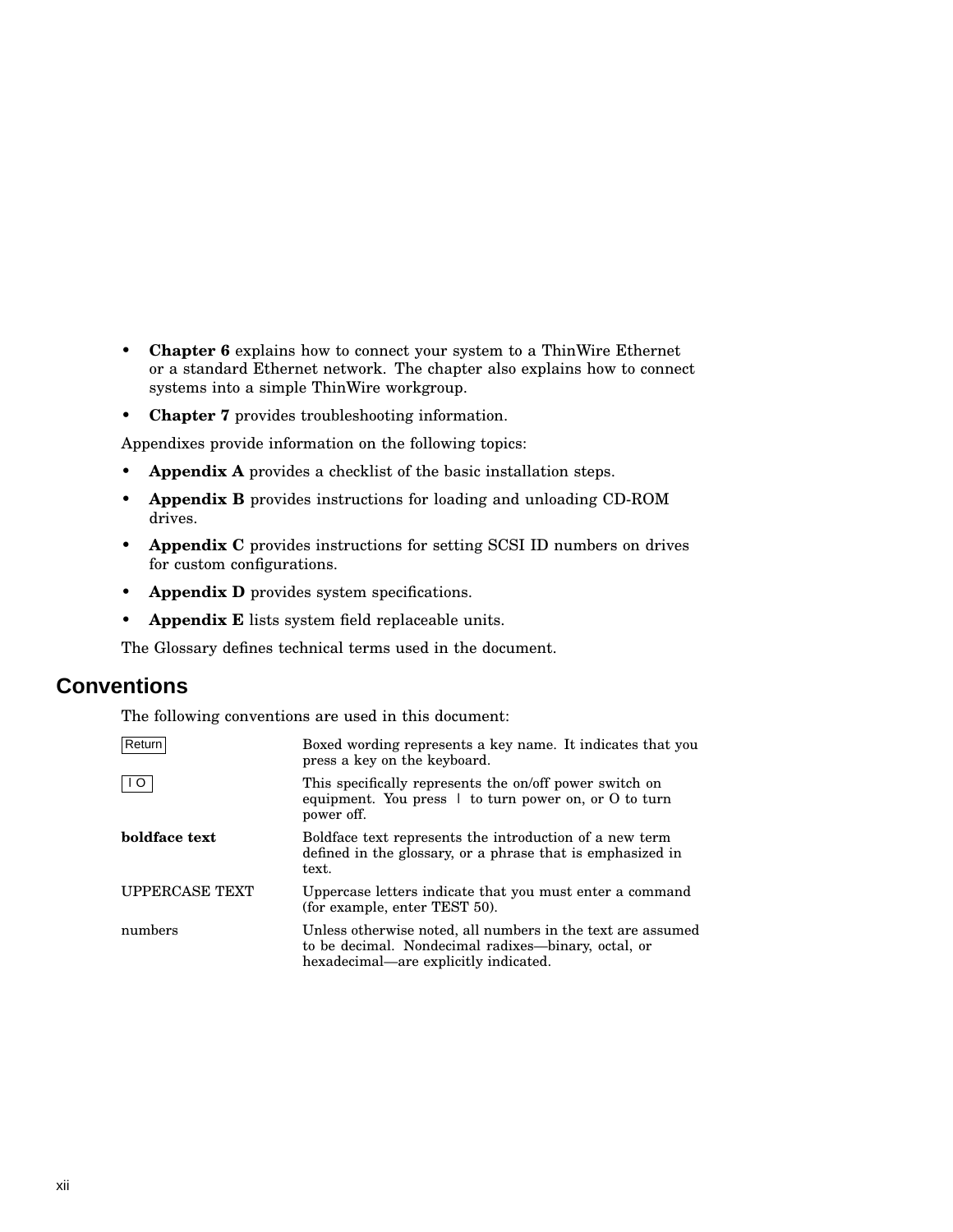# **Related Documents**

Consult your Digital sales representative for information on obtaining the documents listed in Table 1.

**Table 1 Related Documents**

| <b>Title</b>                                                                     | <b>Order Number</b>      |
|----------------------------------------------------------------------------------|--------------------------|
| <b>InfoServer Documentation</b>                                                  |                          |
| <i>InfoServer System Operations Guide</i>                                        | AA-PJXJB-TE              |
| InfoServer 100 Installation and Owner's Guide                                    | EK-DIS1K-IN              |
| InfoServer 150 Installation and Owner's Guide                                    | <b>EK-INFSV-OM</b>       |
| InfoTower Installation and Owner's Guide                                         | EK-INFOE-OM              |
| <b>Client Documentation</b>                                                      |                          |
| InfoServer Client for OpenVMS LASTCP and LADCP<br><i><u><b>Utilities</b></u></i> | AA-PT4DA-TE              |
| LASTport Handbook                                                                | EK-LADLA-AS              |
| InfoServer Client for Macintosh Installation and User's<br>Guide                 | AA-PPV5B-TE              |
| InfoServer Client for DOS Installation and User's Guide                          | $AA-PJX3A-TE$            |
| InfoServer Client for ULTRIX Installation and User's<br>Guide                    | <b>AA-PNRDA-TE</b>       |
|                                                                                  | (continued on next page) |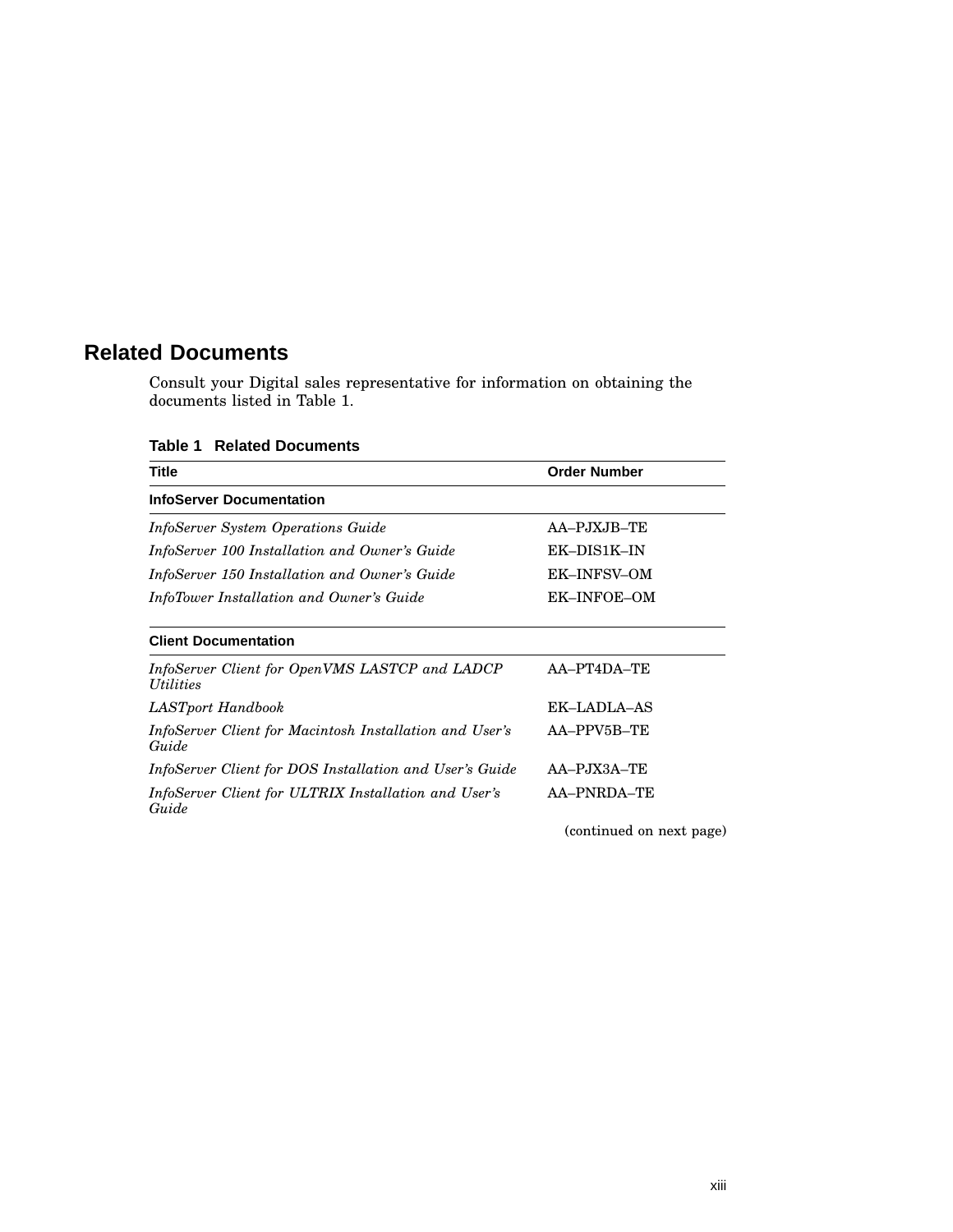| Table 1 (Cont.) Related Documents |  |  |
|-----------------------------------|--|--|
|-----------------------------------|--|--|

| Title                                                                              | <b>Order Number</b> |
|------------------------------------------------------------------------------------|---------------------|
|                                                                                    |                     |
| <b>SCSI Device Documentation</b>                                                   |                     |
| RRD40 Disc Drive Owner's Manual                                                    | EK-RRD40-OM         |
| RRD42 Disc Drive Owner's Manual                                                    | EK-RRD42-OM         |
| RWZ01 Magneto-Optical Disk Drive User's Guide                                      | EK-RWZ01-UG         |
| RZ24 Hard Disk Drive Installation Guide                                            | $EK-RZ24I-IS$       |
| SZ03 Storage Expansion Box Owner's Guide                                           | EK-SDDBY-OG         |
| TK50Z User's Guide                                                                 | EK-OTK50-UG         |
| TLZ04 Cassette Tape Drive Owner's Manual                                           | EK-TLZ04-OM         |
| TLZ06 Cassette Tape Drive Installation Guide                                       | <b>EK-STEXP-AD</b>  |
| TLZ06 Cassette Tape Drive Owner's Manual                                           | EK-TLZ06-OM         |
| TZ85 Tabletop Cartridge Tape Subsystem Installation<br>Guide                       | EK-TZ85T-IG         |
| TZK10 Cartridge Tape Drive Owner's Guide                                           | $EK-TZK10-OG$       |
| <b>DECconnect System Documentation</b>                                             |                     |
| <b>DECconnect System General Description</b>                                       | EK-DECSY-GD         |
| DECconnect System Requirements Evaluation Workbook                                 | EK-DECSY-EG         |
| DECconnect System Installation and Verification Guide                              | EK-DECSY-VG         |
| DECconnect System Standalone ThinWire Networks:<br>Planning and Installation Guide | EK-DECSY-TG         |
| DECconnect System Planning and Configuration Guide                                 | EK-DECSY-CG         |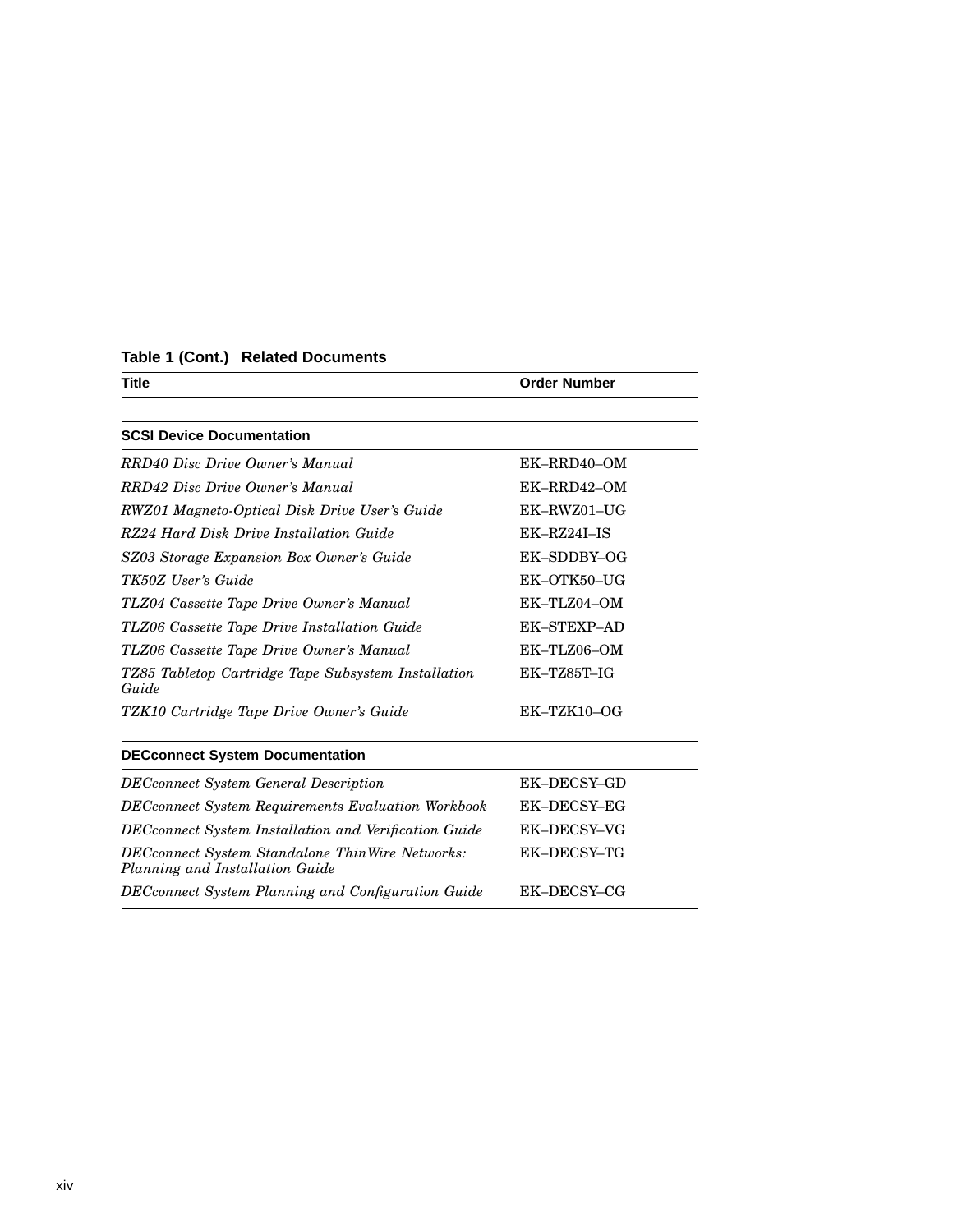# **1**

# **InfoServer 1000 System Overview**

#### **1.1 Introduction**

The InfoServer 1000 system is a dedicated SCSI storage server that quickly and efficiently transfers data between SCSI devices connected to the server and remote network **client systems**. It provides a low-cost data sharing capability that is flexible and easy to manage.

The InfoServer 1000 system can support many diverse operating systems and applications. For example, OpenVMS, ULTRIX, MS–DOS, Mac, and other client systems can share software distribution and documentation on compact discs connected to the server. Most VAX systems can use the server to load their **bootstrap** program, and then perform an OpenVMS operating system installation from a compact disc connected to the server.

The InfoServer 1000 is a small, modular black box server. When the server is attached through SCSI cabling to specific storage devices, it offers the devices to clients on the network. Thus, the clients can share access requests to the devices. Designed with an industry-standard 5.25-inch form factor, it can either sit on a table top daisy-chained to devices, or be mounted into an InfoTower enclosure.

The InfoServer 1000 may be configured with many different storage options. Figure 1–1 shows the standalone InfoServer 1000 product with its external power supply. This is the main component of the server system.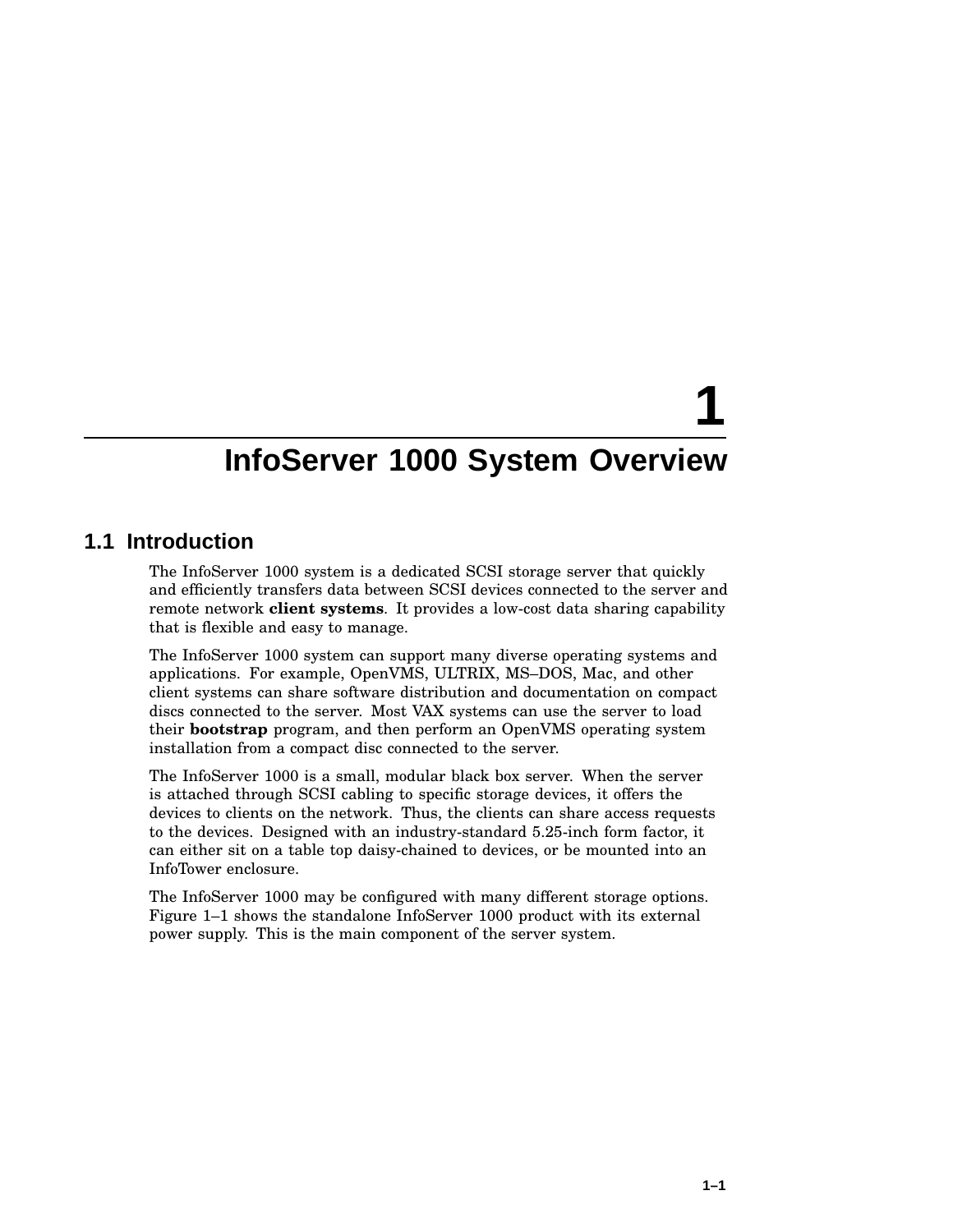



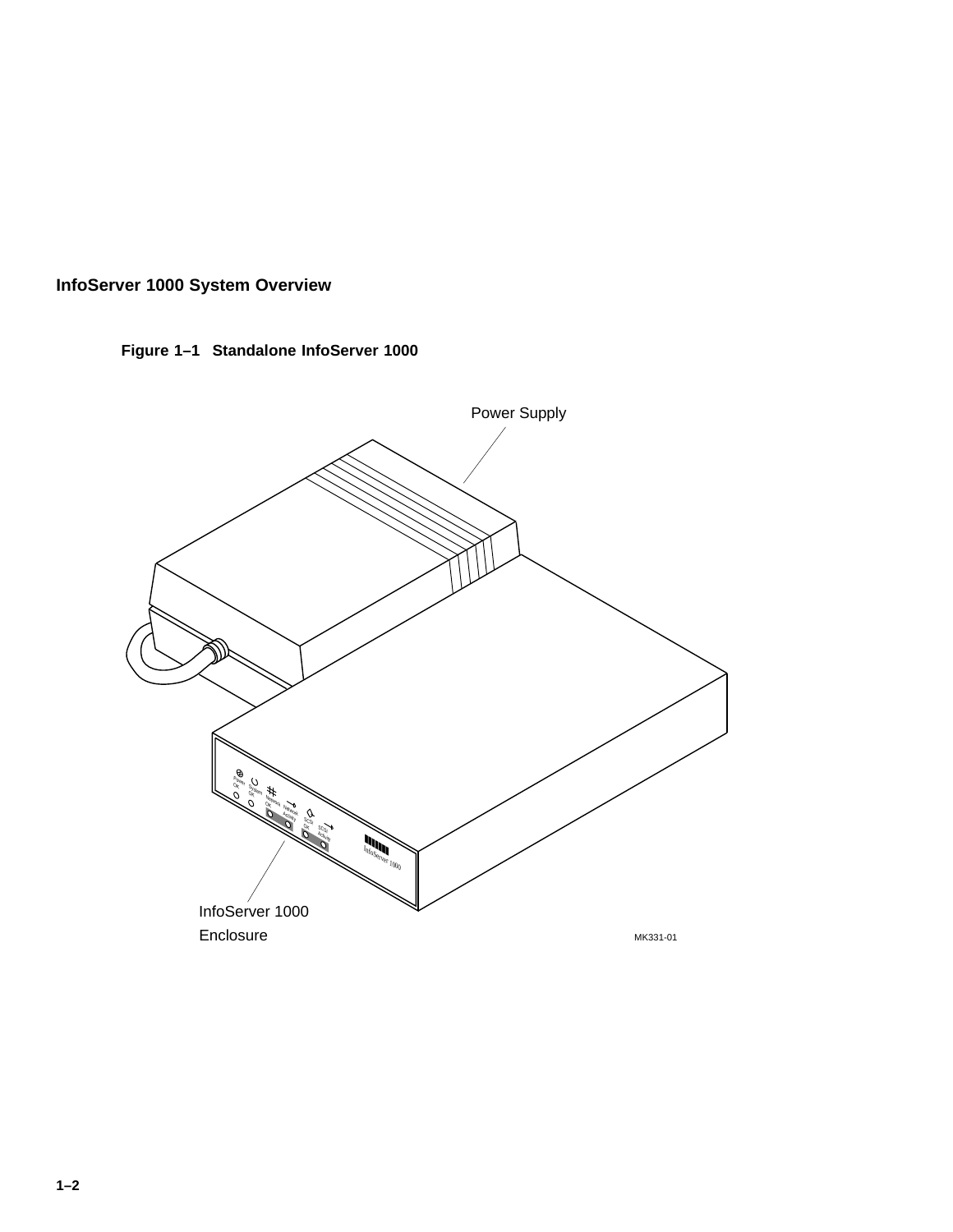#### **InfoServer Librarian**

Figure 1–2 shows the InfoServer 1000 mounted in an InfoTower enclosure. The InfoTower enclosure houses the InfoServer 1000 along with up to seven additional SCSI storage devices. This figure depicts the InfoServer Librarian configuration. The InfoServer Librarian is designed for users needing to share CD-ROM applications in a network. It is configured with either four or seven CD-ROM drives.



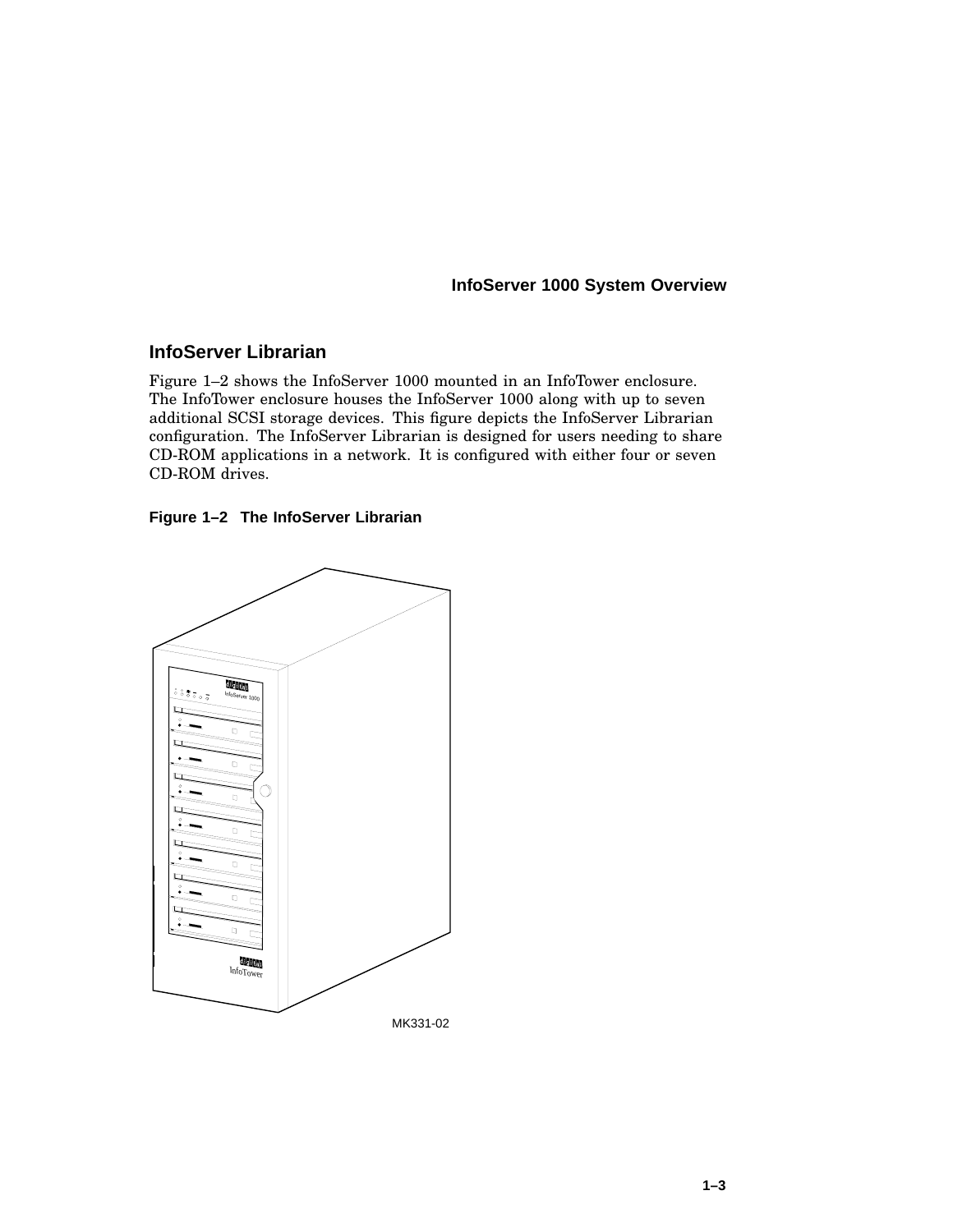#### **InfoServer VXT**

Figure 1–3 shows the InfoServer VXT configuration. The InfoServer VXT is designed for X-Window terminal users desiring to reduce expense and off-load the host through the use of a server. It is configured with a fixed hard-disk drive and an optional CD-ROM drive.

#### **Figure 1–3 The InfoServer VXT**

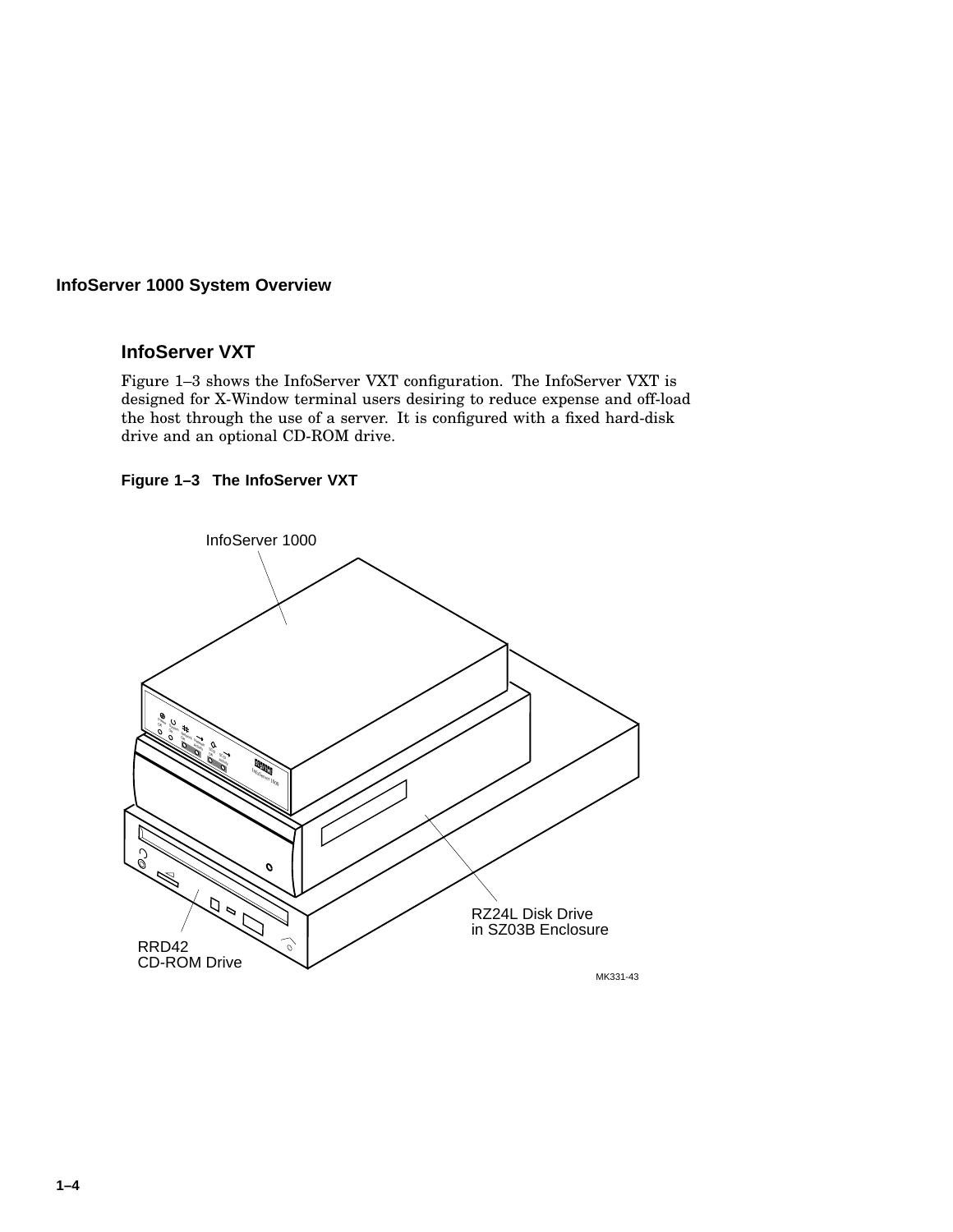#### **InfoServer Scribe**

Figure 1–4 shows the InfoServer Scribe configuration. The InfoServer Scribe is designed for users desiring to back up their systems over the network onto tape subsystems. It is configured with either a high-capacity cartridge tape drive (shown) or a 4 mm digital audiotape (DAT) drive.

#### **Figure 1–4 The InfoServer Scribe**

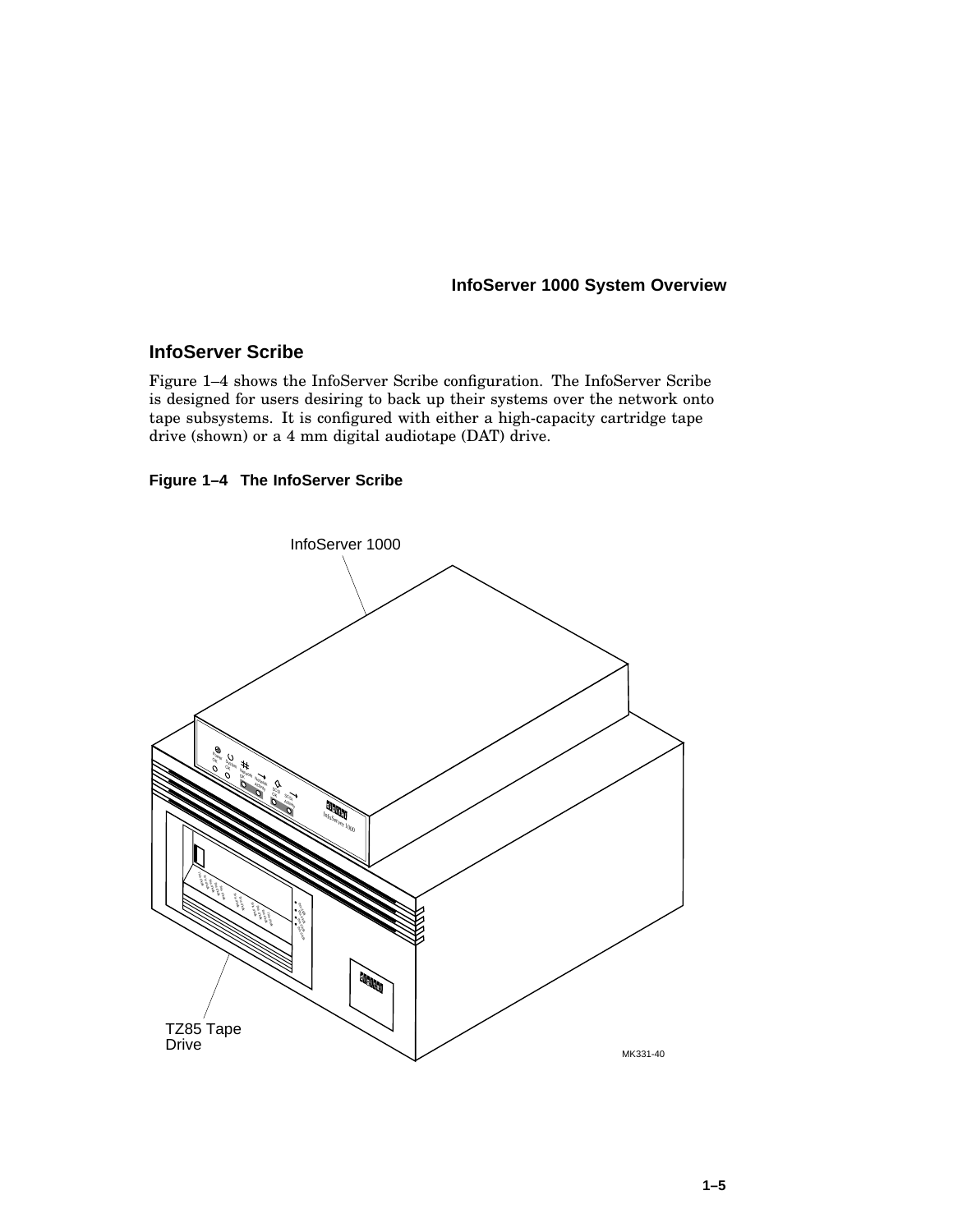# **1.2 System Highlights**

Your InfoServer 1000 system has many special features.

- Memory—The system comes with 4 MB of internal random access memory (RAM).
- ThinWire Ethernet or standard Ethernet connectability—You can connect the InfoServer 1000 system to ThinWire or standard Ethernet workgroups and networks, but not to more than one type at the same time.
- Internal writeable configuration storage—The InfoServer 1000 system includes internal memory that stores server configuration information.
- Self-sensing power supply—The external power supply (standalone configuration) accepts power inputs in the ranges of 100 Vac to 120 Vac and 200 Vac to 240 Vac, at 50 or 60 Hz. A selection switch is not needed.

The InfoTower power supply configuration is switch selectable.

- Communication ports—A single DEC423 asynchronous port (with MMJ connector for VT-series terminals) is a standard provision. You can use this port to connect a terminal to the server to establish a local server management session. (Refer to Section 2.3.4 and the *InfoServer System Operations Guide* for more information.) This port is preset to run at 9600 baud. Any terminal connected to this port must initially be set at 9600 baud.
- SCSI connectability—The Small Computer Systems Interconnect II (SCSI-II) is an industry standard for connecting mass storage devices.
- Add-on storage devices—External standalone expansion peripherals may be purchased for the standalone configuration to provide added storage capability (Table 1–1). These external peripherals must be qualified by Digital to meet the system requirements. You can connect up to seven (7) external drives to the InfoServer 1000, provided that you observe SCSI bus length guidelines.

Alternatively, you can purchase an InfoTower enclosure that houses and connects the InfoServer 1000 along with up to seven (7) *internal* drives. The InfoTower provides the benefits of less power consumption (one power supply for all drives), reduced desktop real estate, and elimination of cable clutter.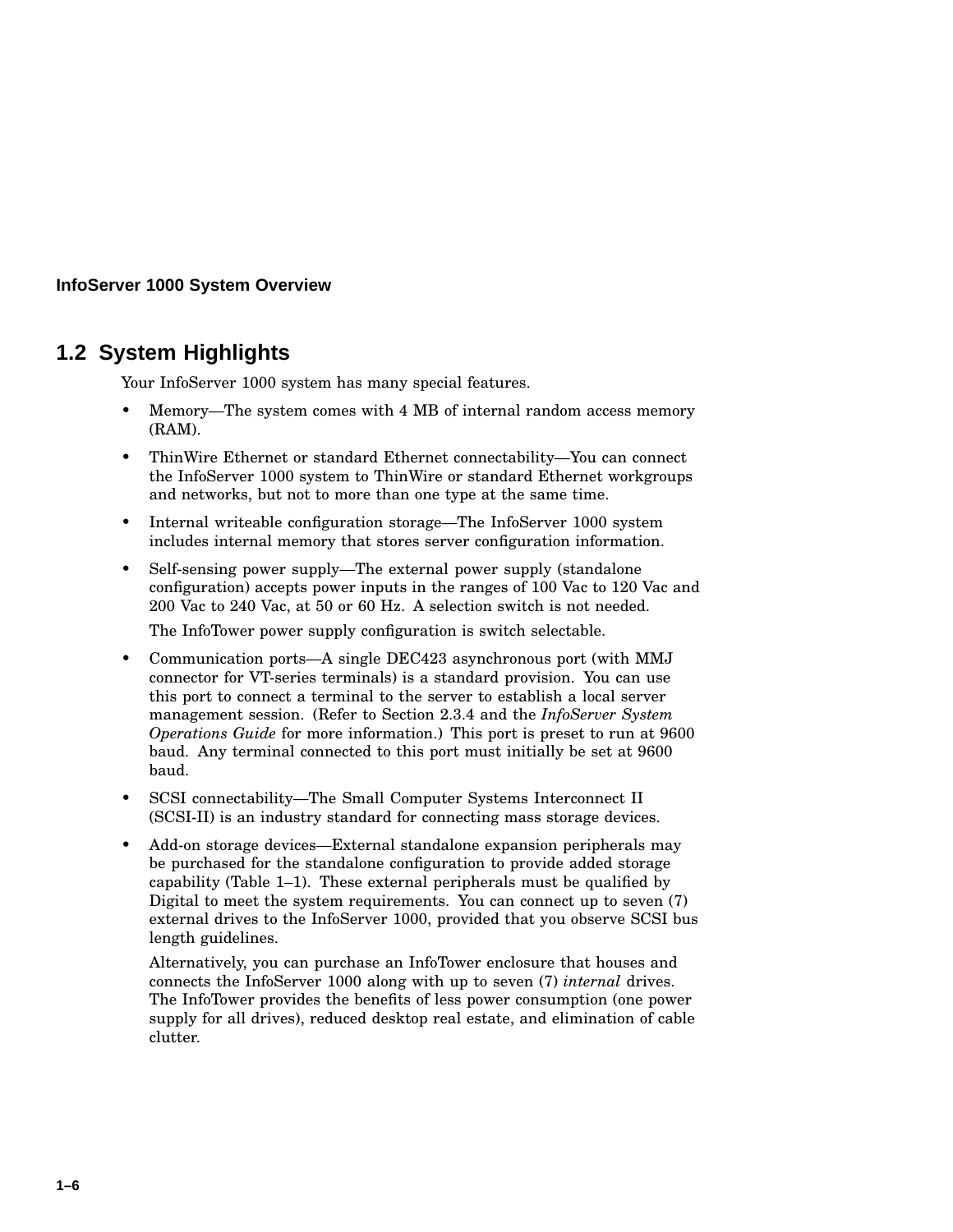| <b>Model</b> | <b>Description</b>           | <b>Capacity</b> |
|--------------|------------------------------|-----------------|
| RRD40        | Compact disc drive           | 600 MB          |
| RRD42        | Compact disc drive           | 600 MB          |
| RWZ01        | Magneto-optical disk drive   | 594 MB          |
| RZ23L        | Hard-disk drive              | 121 MB          |
| RZ24L        | Hard-disk drive              | 245 MB          |
| RZ25         | Hard-disk drive              | 426 MB          |
| RZ56         | Hard-disk drive              | 665 MB          |
| RZ57         | Hard-disk drive              | $1$ GB          |
| RZ58         | Hard-disk drive              | $1.38$ GB       |
| TK50Z        | Cartridge tape drive         | Up to $95.0$ MB |
| TLZ04        | 4 mm digital audiotape drive | Up to $1.2$ GB  |
| TLZ06        | 4 mm digital audiotape drive | Up to $4.0$ GB  |
| TZ85         | Cartridge tape drive         | Up to $2.6$ GB  |
| TZK10        | Cartridge tape drive         | Up to $525$ MB  |
|              |                              |                 |

**Table 1–1 Optional Storage Drives**

#### **1.3 CD-ROM Services**

The InfoServer 1000 system should have at least one RRD42 compact-disc drive configured in the system or network for software updating purposes.

CD-ROM services will not be evident on the network unless there is a compact disc loaded on one of the CD-ROM readers attached to the InfoServer 1000 system.

#### **1.4 Console Terminal**

Design of the InfoServer 1000 system requires a minimum amount of system management. You normally issue server commands by using a LAT terminal session created to the InfoServer 1000 system from a terminal server. In the rare event that the InfoServer 1000 has problems communicating with client systems, you can connect a terminal to the MMJ port on the back of the enclosure (refer to Section 2.3.4) and follow the instructions in Chapter 7 to troubleshoot the problem. The recommended console terminal is a VT300 or VT400 series terminal.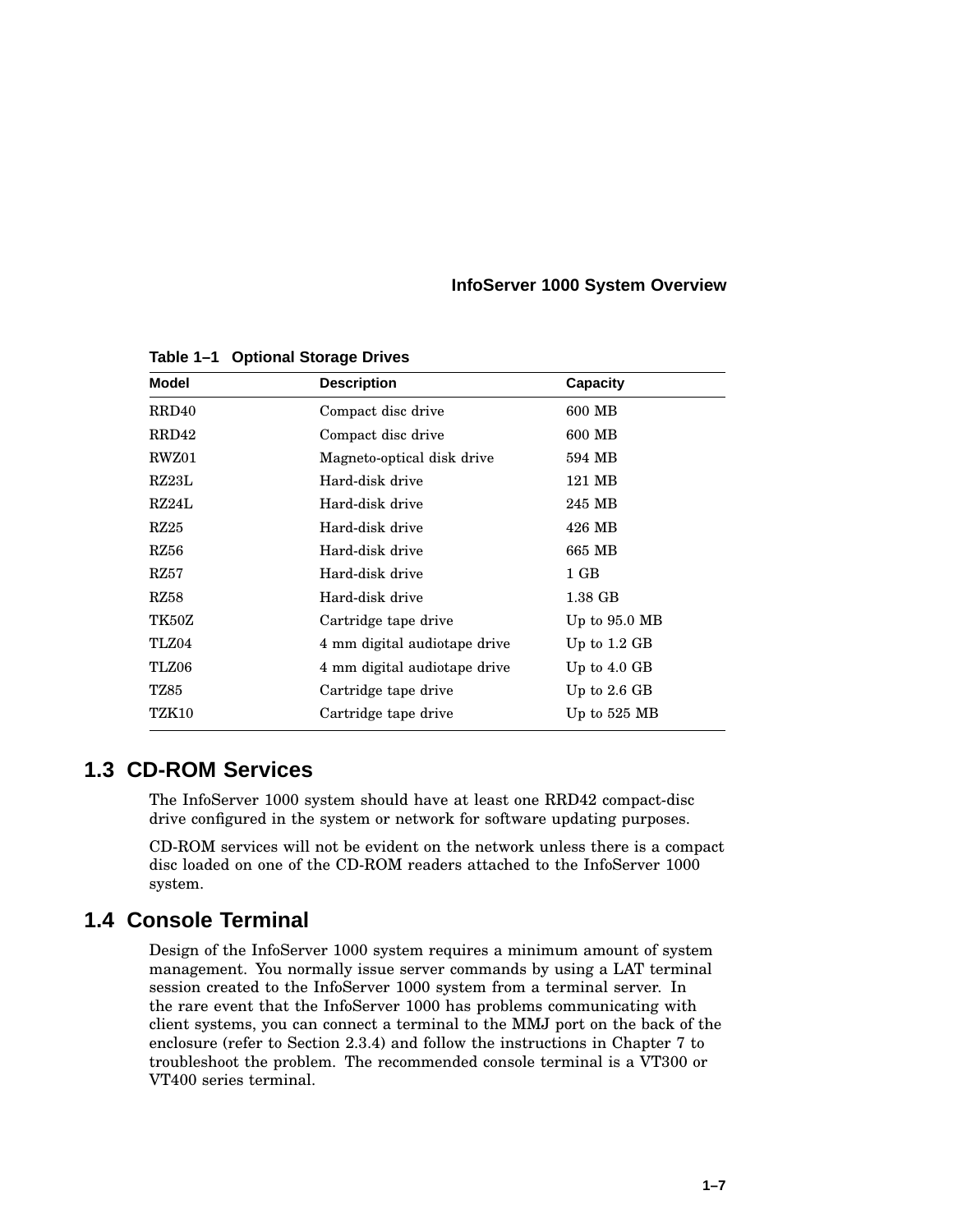## **1.5 Front Panel Indicators**

The InfoServer 1000 has six front panel indicators. They show the status of various system conditions. Figure 1–5 shows the indicator locations and names. A list of each indicator and its function follows. Familiarize yourself with the meaning of these indicators before proceeding to system installation and startup.

#### **Figure 1–5 InfoServer 1000 Front Panel Indicators**

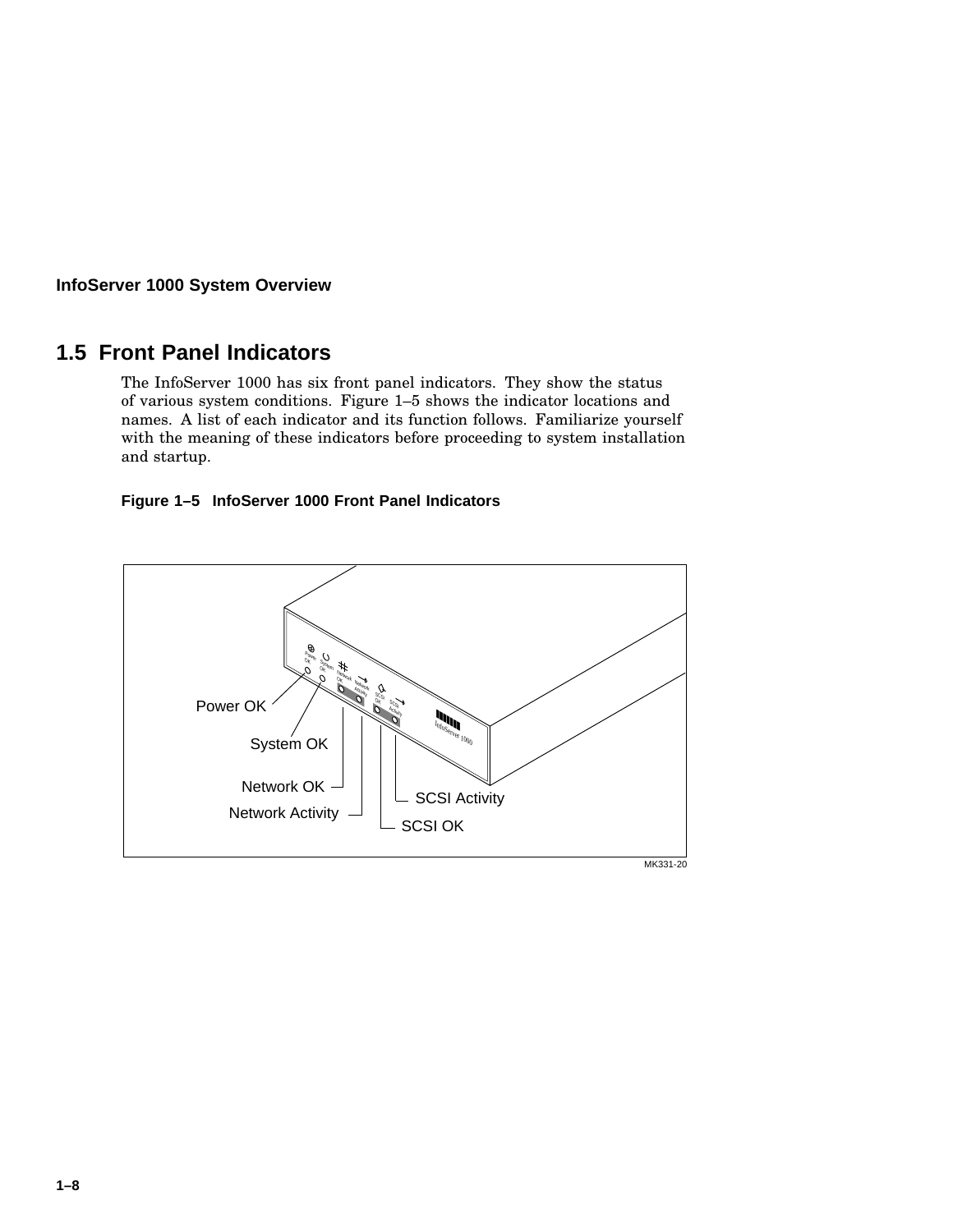#### **INDICATOR FUNCTIONS**

#### **System Group**



**Power OK**—The H7827-BA or InfoTower power supply is providing the correct dc voltages to the InfoServer 1000. The InfoServer 1000 is turned on.



**System OK**—When blinking once/second indicates that the power-on self-test diagnostics have passed and the InfoServer software **kernel** is running. If on or off, the software is halted or hung.

#### **Network Group**



**Network Activity**—When on, the unicast network packet received is destined  $\rightarrow$ for this particular InfoServer 1000. This does not apply to multicast packets.

#### **SCSI Group**



**SCSI OK**—When on, all SCSI peripherals on the bus are accessible. When off, one or more SCSI peripherals on the bus are not accessible (perhaps powered off).

**SCSI Activity**—When on, a data transfer is in process on the SCSI bus. When  $\rightarrow$ off, no data of any kind is being passed on the SCSI bus.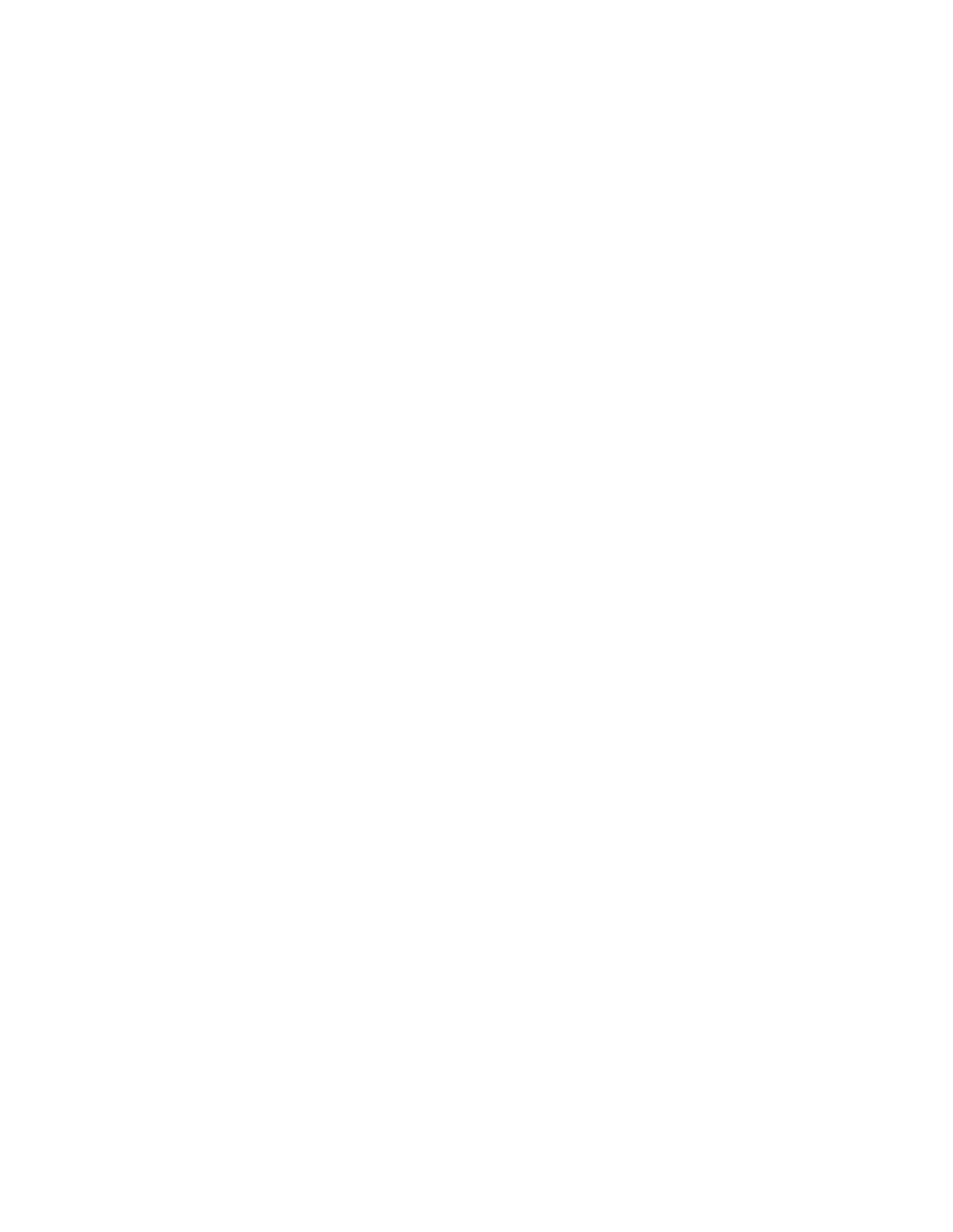# **2.1 Introduction**

This chapter covers the hardware installation procedures for the following standalone InfoServer 1000 packaged system configurations:

- *InfoServer VXT* X-Window terminal server
- *InfoServer Scribe* network tape backup server

Installation procedures cover the standalone InfoServer 1000 and use the RRD42 compact-disk drive as an example of an expansion peripheral. For specific installation procedures and operating instructions for other peripherals, refer to the documentation provided with the peripheral.

Installing and setting up your standalone InfoServer 1000 system is easy. This chapter provides step-by-step instructions on how to perform the following operations:

- Choosing the right location for the system
- Unpacking, inspecting, and connecting system components
- Turning on and off the system power

Appendix A contains a brief installation checklist, without the details provided in this chapter.

## **2.2 Choosing the Right Location for the System**

Use the following checklist to keep your system operating at its best:

- Carefully read all installation instructions before you turn on the power.
- Keep the temperature between  $10^{\circ}$  C and  $32^{\circ}$  C (50° F and 90° F).
- Keep the relative humidity between 10 percent and 90 percent.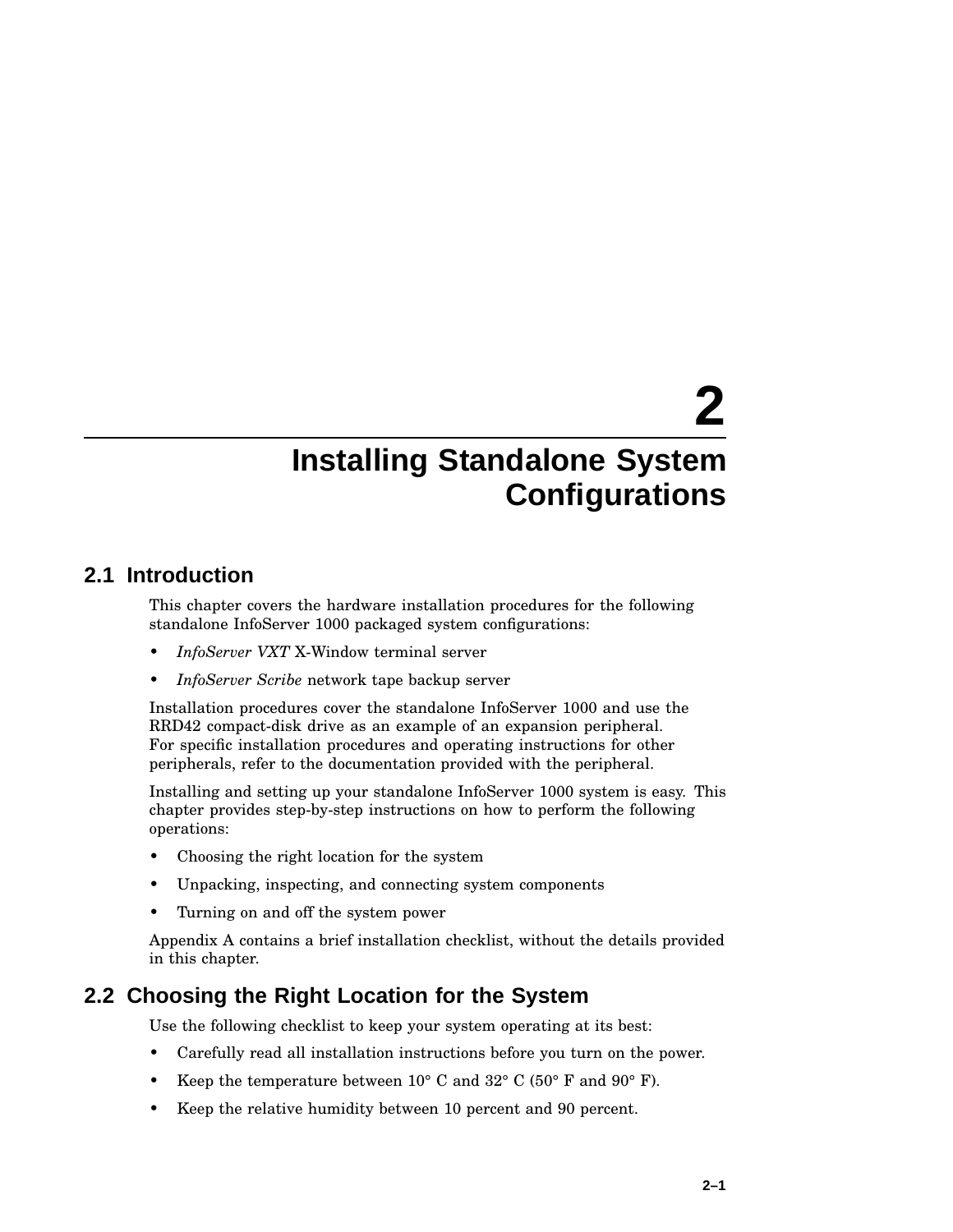- Keep the air well circulated to prevent excess heat and dust from accumulating.
- Keep your equipment away from heaters, photocopiers, direct sunlight, and abrasive particles.
- Before you set up your system, select a surface that will hold the standalone InfoServer 1000 and associated expansion peripherals. Your desk or work table is a good choice.
- Keep the area clean. Do not place food or liquid on or near your equipment, and do not place your InfoServer 1000 directly on the floor. Dust and dirt will damage the system components.
- Connect your InfoServer 1000 system to a dedicated grounded circuit.

If you have several pieces of equipment that need to be plugged into a power outlet, use a grounded power strip. Many power strips come with an on/off switch and a power-surge protector.

Do not exceed the circuit power capacity.

• To avoid damaging equipment that has been moved inside from a cold environment, let the equipment warm to room temperature before you turn it on.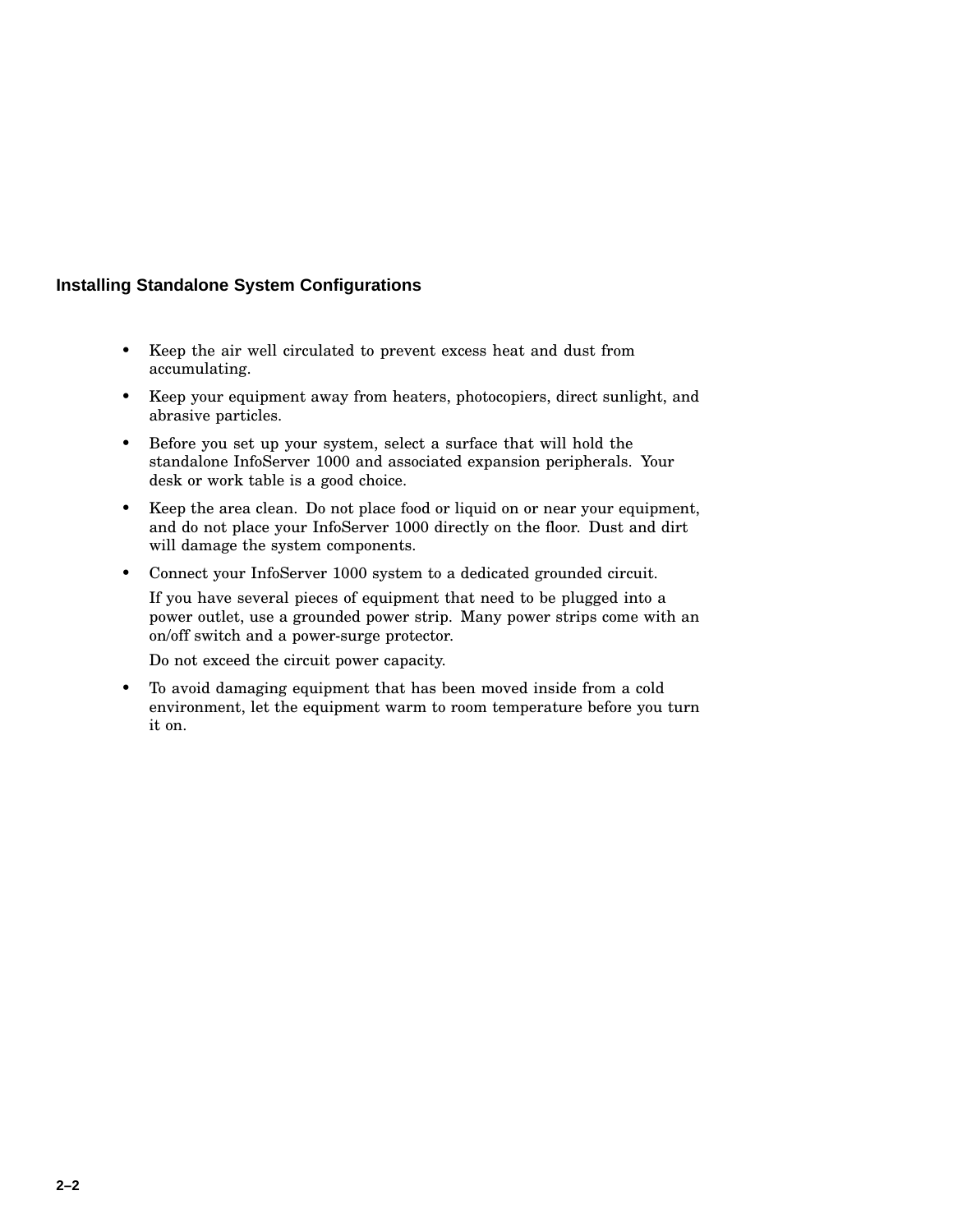## **2.3 Unpacking and Inspecting the Standalone System Components**

The standalone InfoServer 1000 system is shipped in one carton. This carton contains the InfoServer 1000 hardware with accessories and documentation. The smaller carton, packed inside the larger carton, contains the software compact discs with licenses and instructions. Standalone expansion peripherals are shipped in separate cartons.

**CAUTION**

InfoServer 1000 software is factory-loaded. The software compact discs shipped with the system are for backup purposes. Do not attempt to load software as part of the installation process.

Figure 2–1 shows the components shipped with the standalone InfoServer 1000 system. Check the contents of the cartons against the shipping list provided. Expansion storage devices are shipped in separate cartons (refer to Section 5.3).

**Note**

Depending on how you set up your system, you may not use all the components supplied with your system. Store any unused parts safely for future use.

#### **If You Move the System . . .**

Always repack the InfoServer 1000 in its original packing material when moving or relocating your system. This precaution will protect the hardware from damage.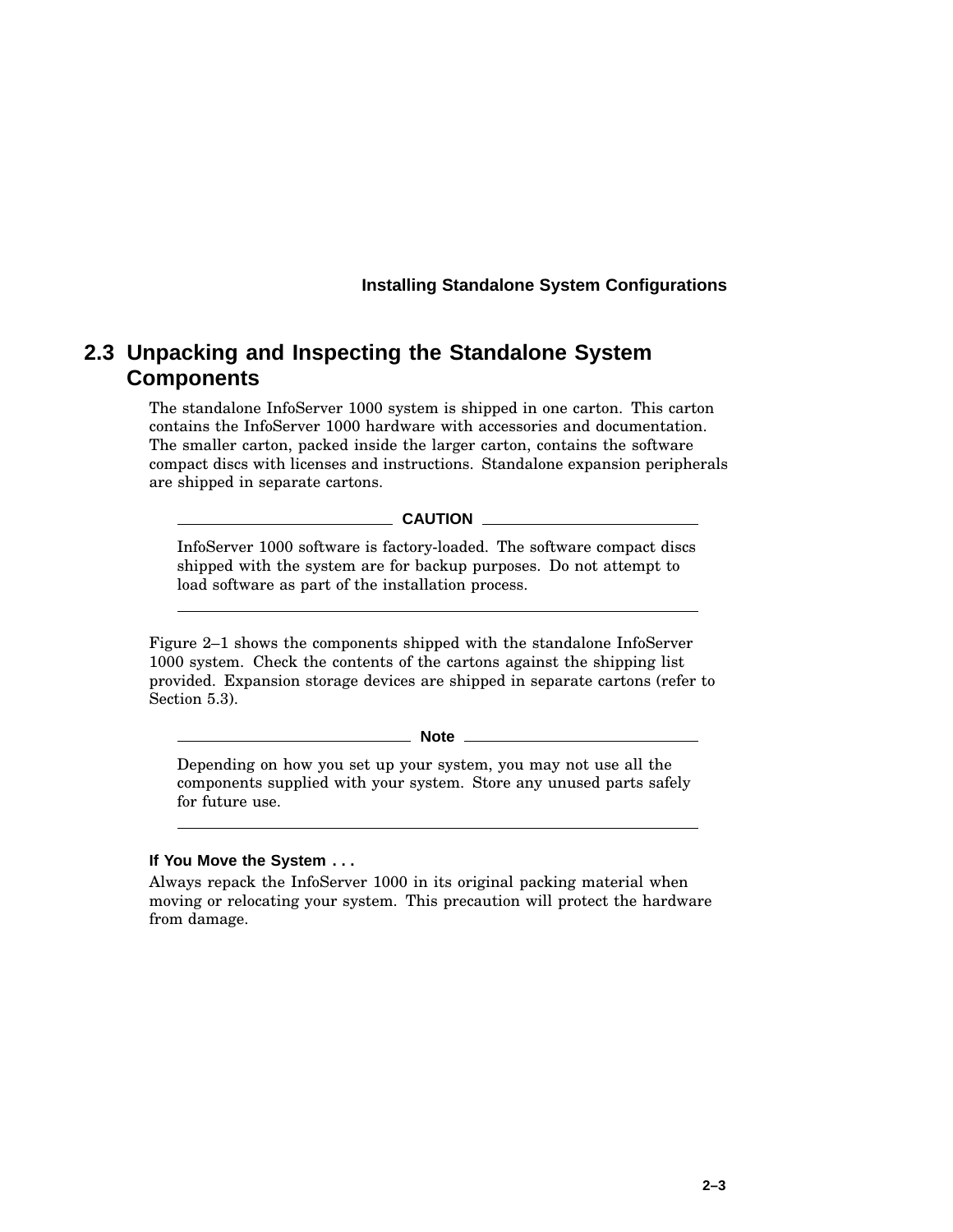

#### **Figure 2–1 Standalone InfoServer 1000 System Components**



MKV-040000331-42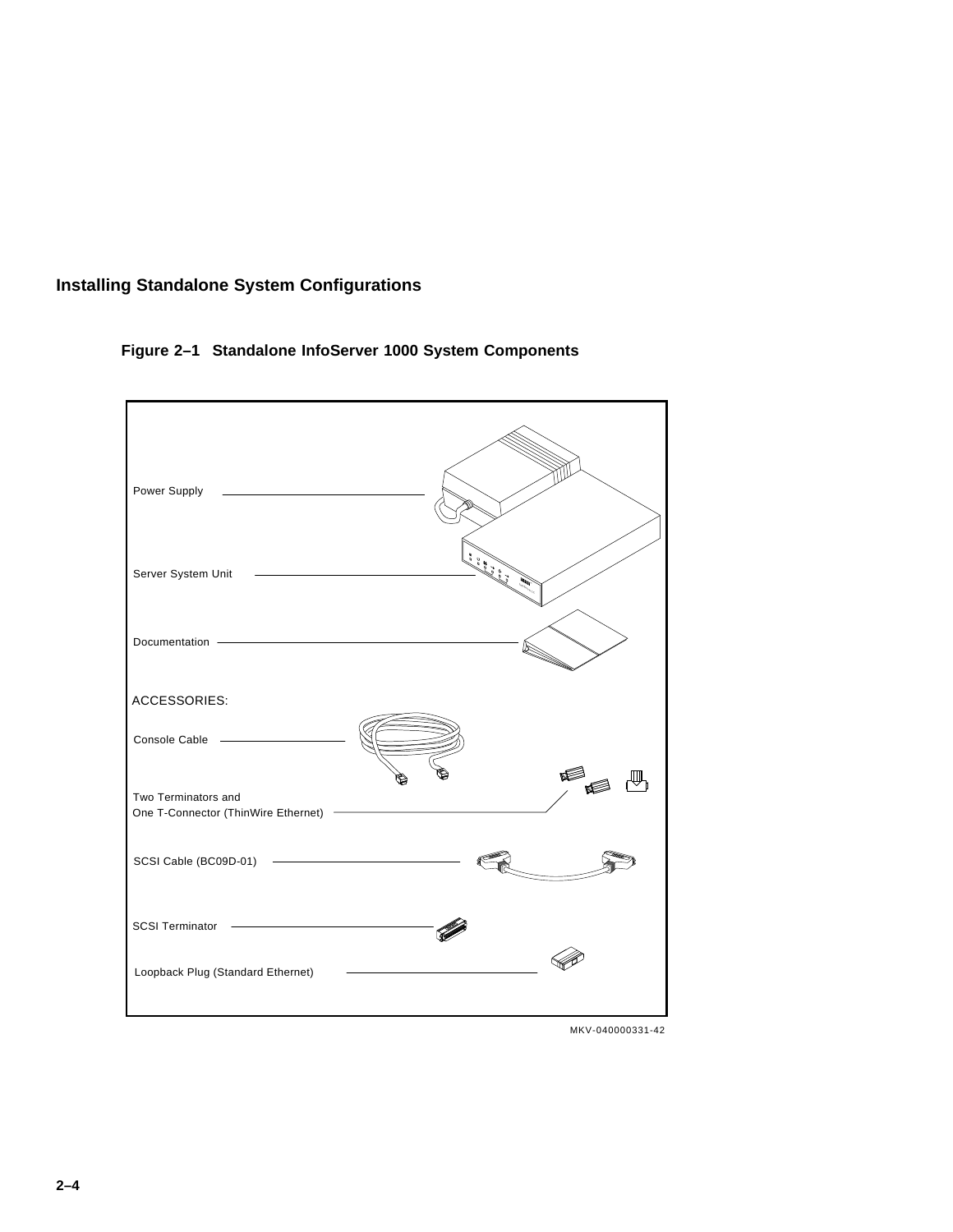#### **2.3.1 Connecting the System Components**

After unpacking, follow the instructions in Sections 2.3.2, 2.3.3, 2.3.4, 2.3.5, and 2.3.6 to connect system components.

#### **2.3.2 Identifying the InfoServer 1000 Ports and Connectors**

Figure 2–2 shows all the ports and connectors on the rear of the InfoServer 1000 system. Take some time to become familiar with the ports and connectors. Symbols (called icons) identify each port and connector that you will use when installing your system.

#### **2.3.3 Attaching the Ethernet Terminator or Loopback Plug**

The InfoServer 1000 adapts to one of two physical Ethernet wiring schemes:  $\begin{array}{c} \begin{array}{c} \uparrow \uparrow \end{array} \end{array}$ ThinWire Ethernet or standard Ethernet. Your InfoServer 1000 has one of these Ethernet connections, depending upon the type ordered.

> You must connect a terminator or loopback plug to the network connection so that you can run diagnostic tests to verify the internal Ethernet circuits.

> > **Note**

The system will not boot if the power-on self-test detects an Ethernet error.

The next two sections describe how to connect the Ethernet terminator or loopback plug to your specific connection. Section 2.3.3.1 describes the ThinWire Ethernet terminator. Section 2.3.3.2 describes the standard Ethernet loopback plug. Read the section for your specific Ethernet connection, then proceed to Section 2.3.4.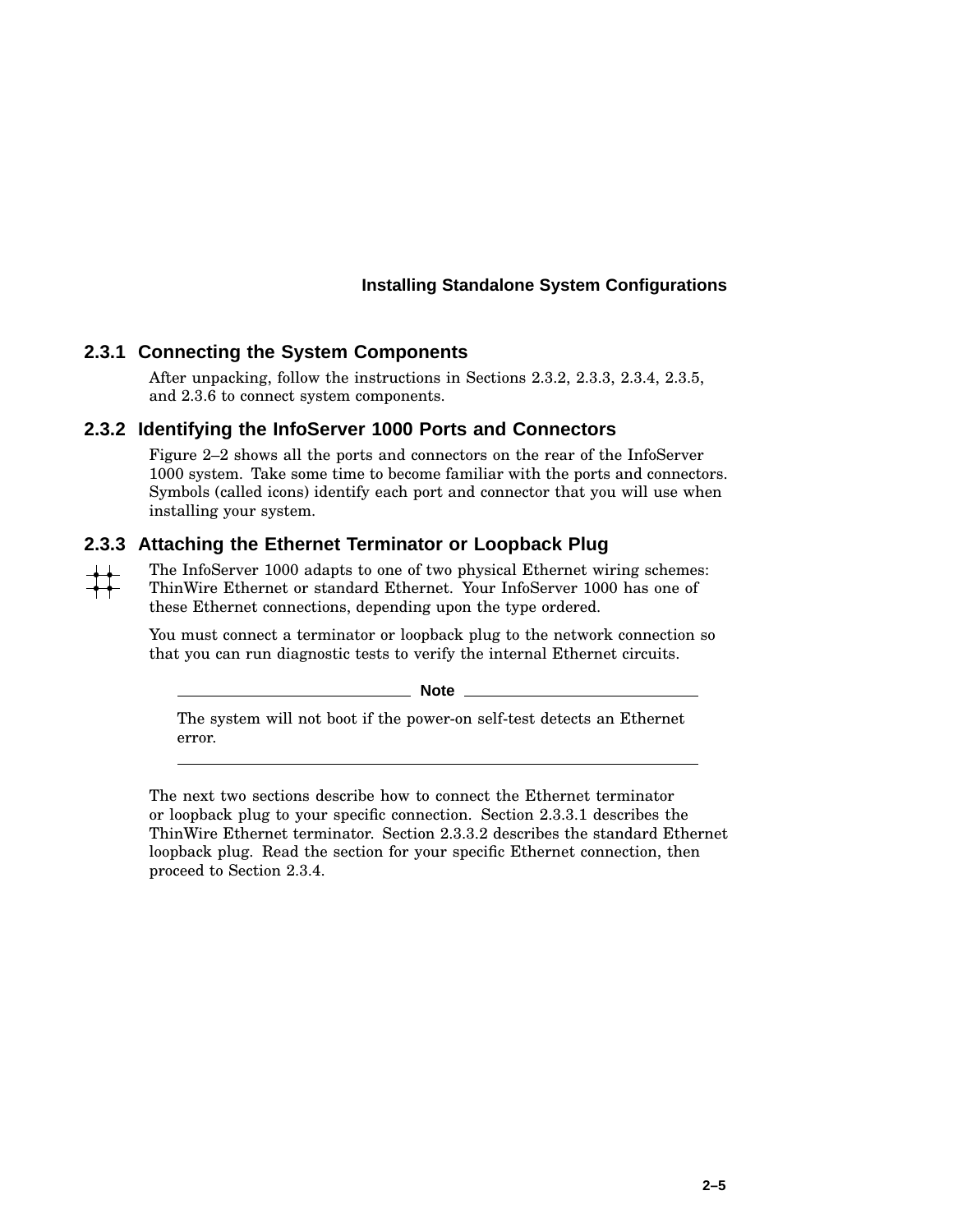



**Figure 2–2 Standalone InfoServer 1000 Ports and Connectors**

MKV-040000331-04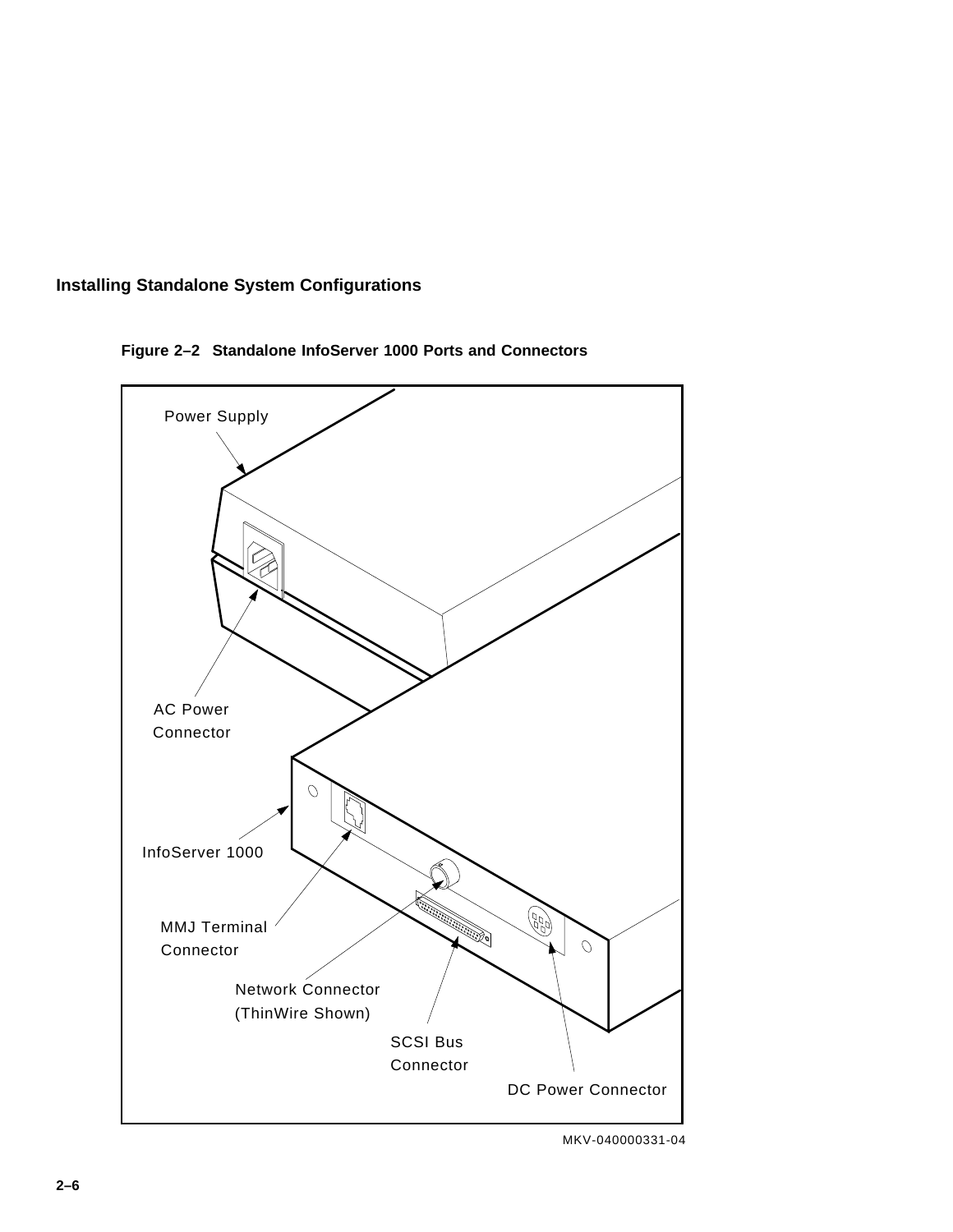#### **2.3.3.1 Connecting the ThinWire Ethernet Terminator**

You must connect the T-connector and two Ethernet terminators (Figure 2–1) to the InfoServer 1000, so that you can run diagnostic tests to verify the Ethernet circuits.

For diagnostic purposes, the T-connector and two terminators complete the ThinWire Ethernet circuit. Later, when you decide to connect to a network, you exchange ThinWire cable sections for one or both terminators, depending on your network setup.

To connect the T-connector follow these steps:

1. Push one terminator into one side of the T-connector, then turn the terminator clockwise until it locks in place, as shown in Figure 2–3.

#### **Figure 2–3 Attaching the Terminators to the T-Connector**



- 2. Push the second terminator into the other side of the T-connector, then turn the terminator clockwise until it locks in place.
- 3. Connect the T-connector to the ThinWire Ethernet connector on the rear of the InfoServer 1000 by turning the T-connector clockwise until it locks into place (Figure 2–4).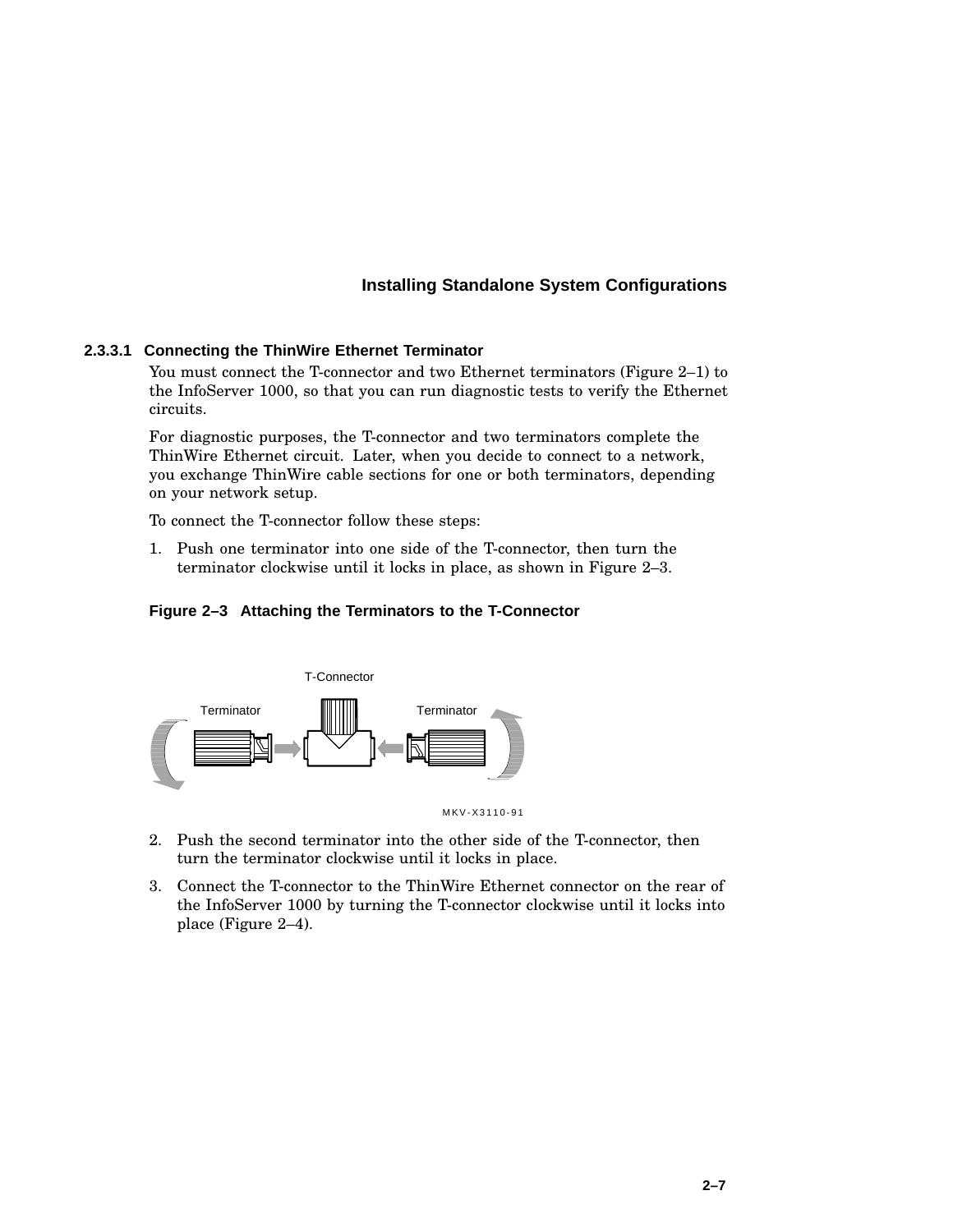**Figure 2–4 Connecting the T-Connector**



MKV-040000331-06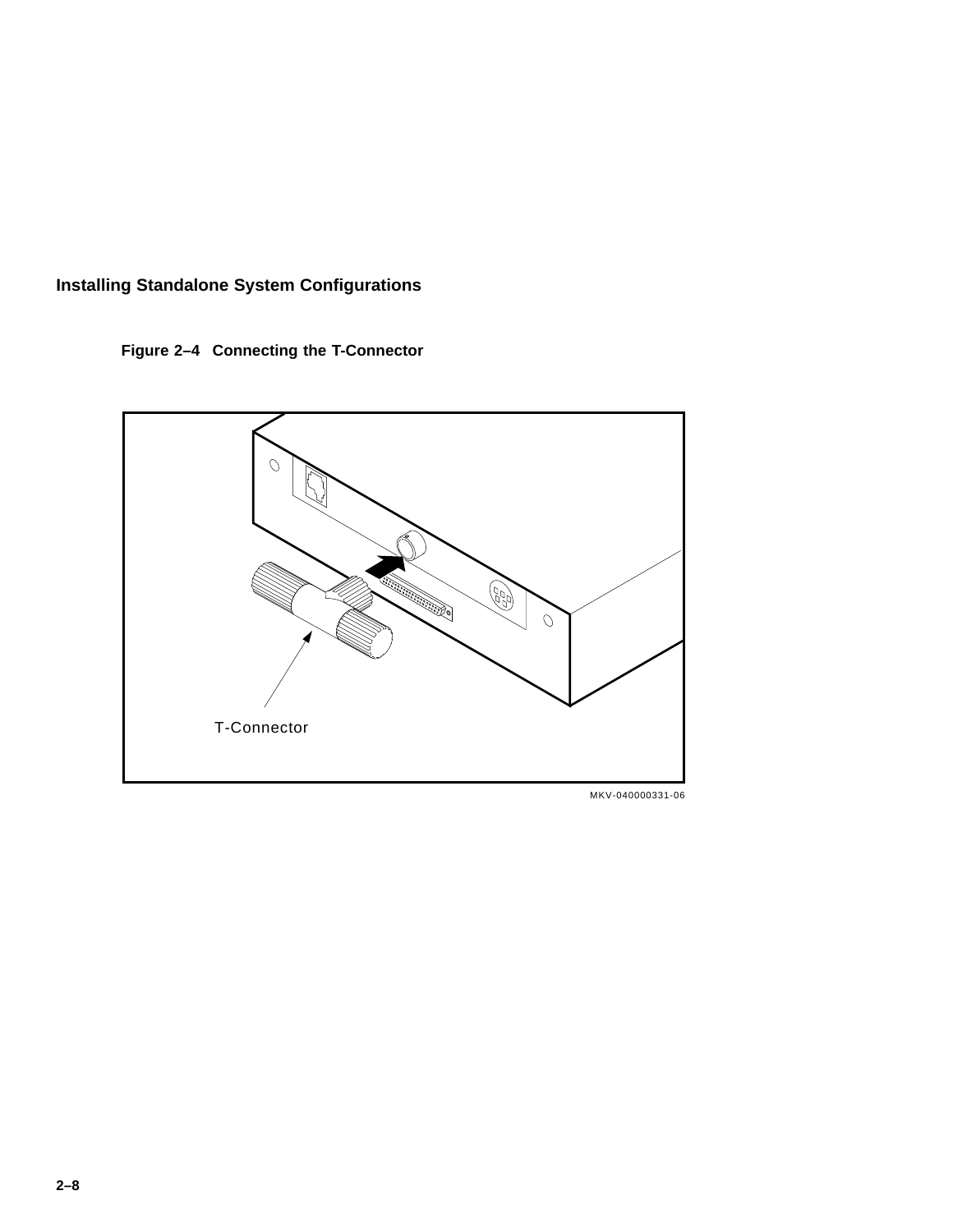#### **2.3.3.2 Connecting the Standard Ethernet Loopback Plug**

You must connect the loopback plug (Figure 2–1) to the InfoServer 1000, so that you can run diagnostic tests to verify the Ethernet circuits.

For diagnostic purposes, the loopback plug completes the standard Ethernet circuit. Connect the loopback plug to the standard Ethernet port on the back of the InfoServer 1000 by pushing it on (Figure 2–5).

#### **Figure 2–5 Connecting the Standard Ethernet Loopback Plug**



MKV-040000331-07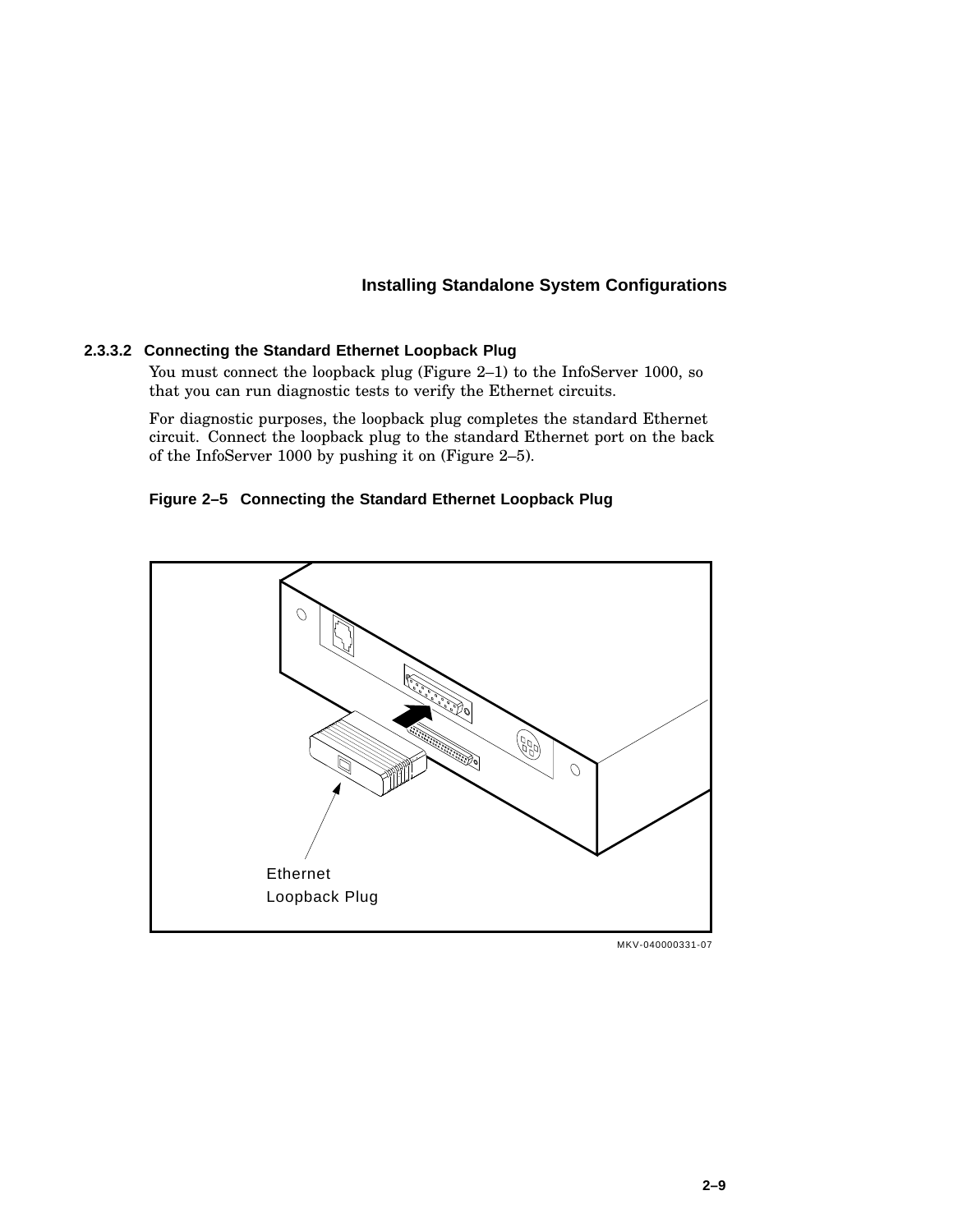#### **2.3.4 Connecting a Console Terminal**

You do not need a locally connected terminal for normal InfoServer 1000  $\longrightarrow$ operation. However, Digital advises that you connect a local terminal as part of this installation procedure, to ensure that the InfoServer 1000 system is operating properly at the time of initial setup.

> The recommended console terminal is a VT300 or VT400 series terminal. When you connect the terminal cable to the MMJ port on the rear of the terminal, the port must be set for DEC423 operation. Refer to your terminal documentation for details.

To connect a terminal to the server, follow these steps:

- 1. Ensure that the  $\boxed{10}$  power switch on the terminal is off (O).
- 2. Connect the terminal cable supplied with the system to the MMJ port on the rear panel of the InfoServer 1000 as shown in Figure 2–6.
- 3. Connect the other end of the console cable to the communications port on the terminal.
- 4. The terminal must be set at 9600 baud, with 8 bits, and no parity. Refer to your terminal documentation if you need information on setting up your terminal.

During normal operation, you can control the server through a LAT terminal server session (if terminal servers are available on your network). If terminal server access is not available, or if client systems have trouble accessing server services, then a locally connected terminal is needed to manage the server or to diagnose server problems. For more information, refer to the *InfoServer System Operations Guide*.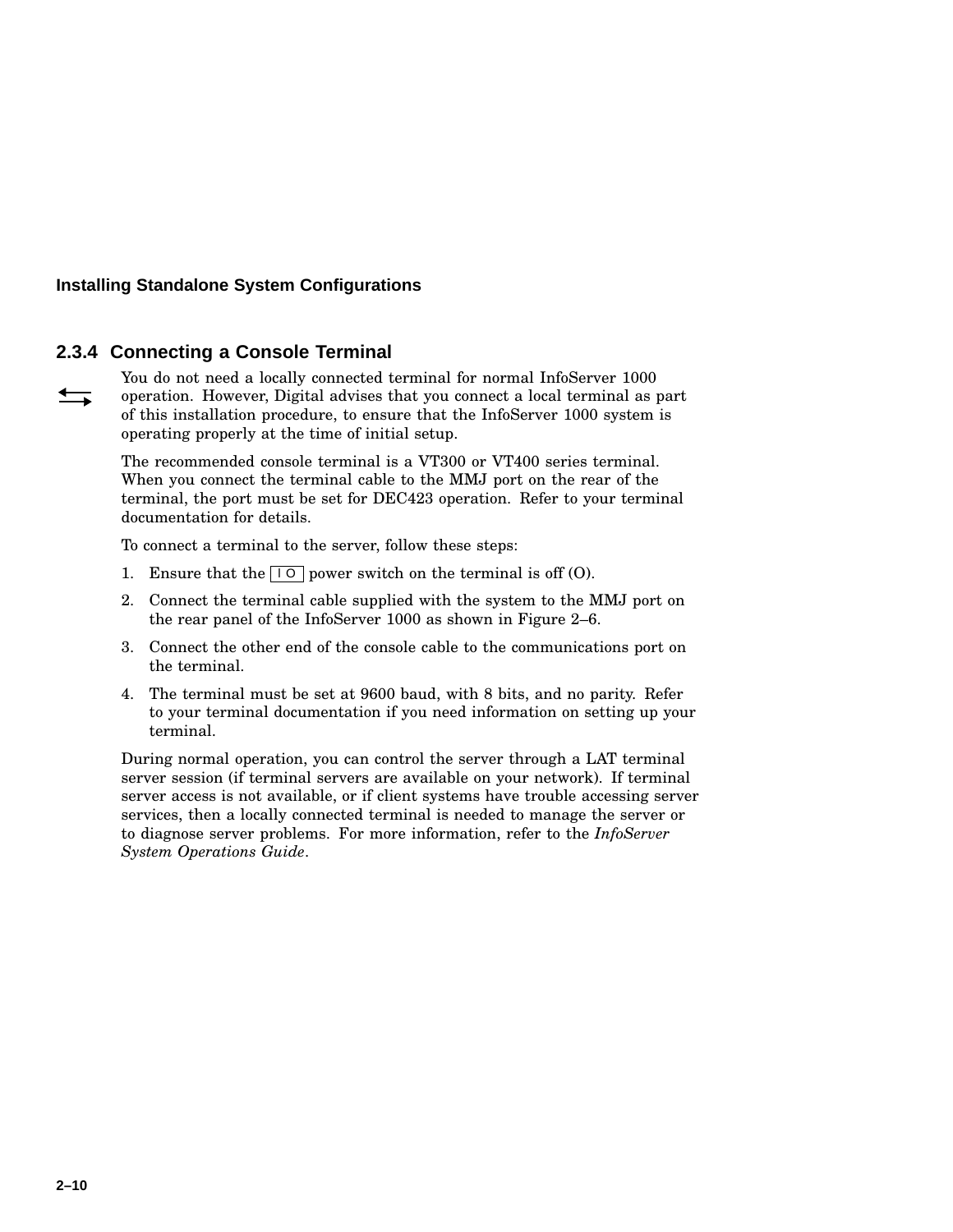**Figure 2–6 Connecting the Console Terminal Cable**



MKV-040000331-09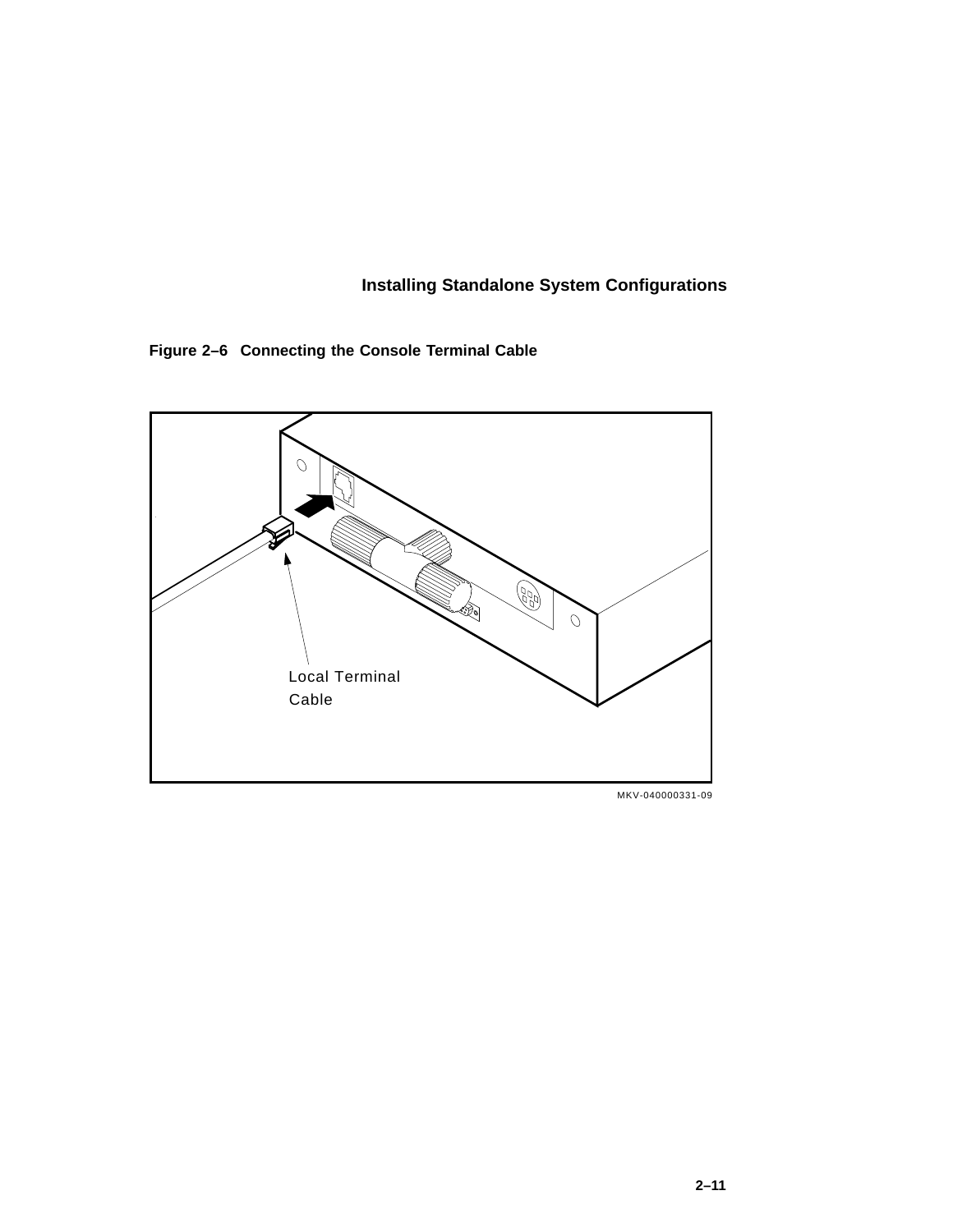#### **2.3.5 Connecting the Standalone Expansion Peripherals**

If you received standalone expansion peripherals with your system, you should  $\left\langle \right\rangle$ connect them to your InfoServer 1000 now. Refer to Chapter 5, Installing Expansion Peripherals for information on connecting expansion peripherals. After installing the expansion peripherals, return to this spot and continue with the power connections.

#### **2.3.6 Connecting the Standalone InfoServer 1000 Power Supply and Power Cord**

The H7827-BA power supply accepts power inputs in the ranges of 100 Vac to 120 Vac and 200 Vac to 240 Vac, at 50 or 60 Hz. Within these limits the power supply is self-sensing, so a voltage selection switch is not needed.

Connect the dc power cable from the power supply to the dc power input connector at the rear of the InfoServer 1000 as shown in Figure 2–7. Push the connector all the way in.

Connect the supplied ac power cord to the ac power input connector on the power supply as shown in Figure 2–7. When you are ready to apply power to the InfoServer 1000, connect the other end of the power cord to a grounded power outlet. This is the method of turning InfoServer 1000 power on and off; there is no switch.

Refer to Section 1.5 for a description of the front panel indicators.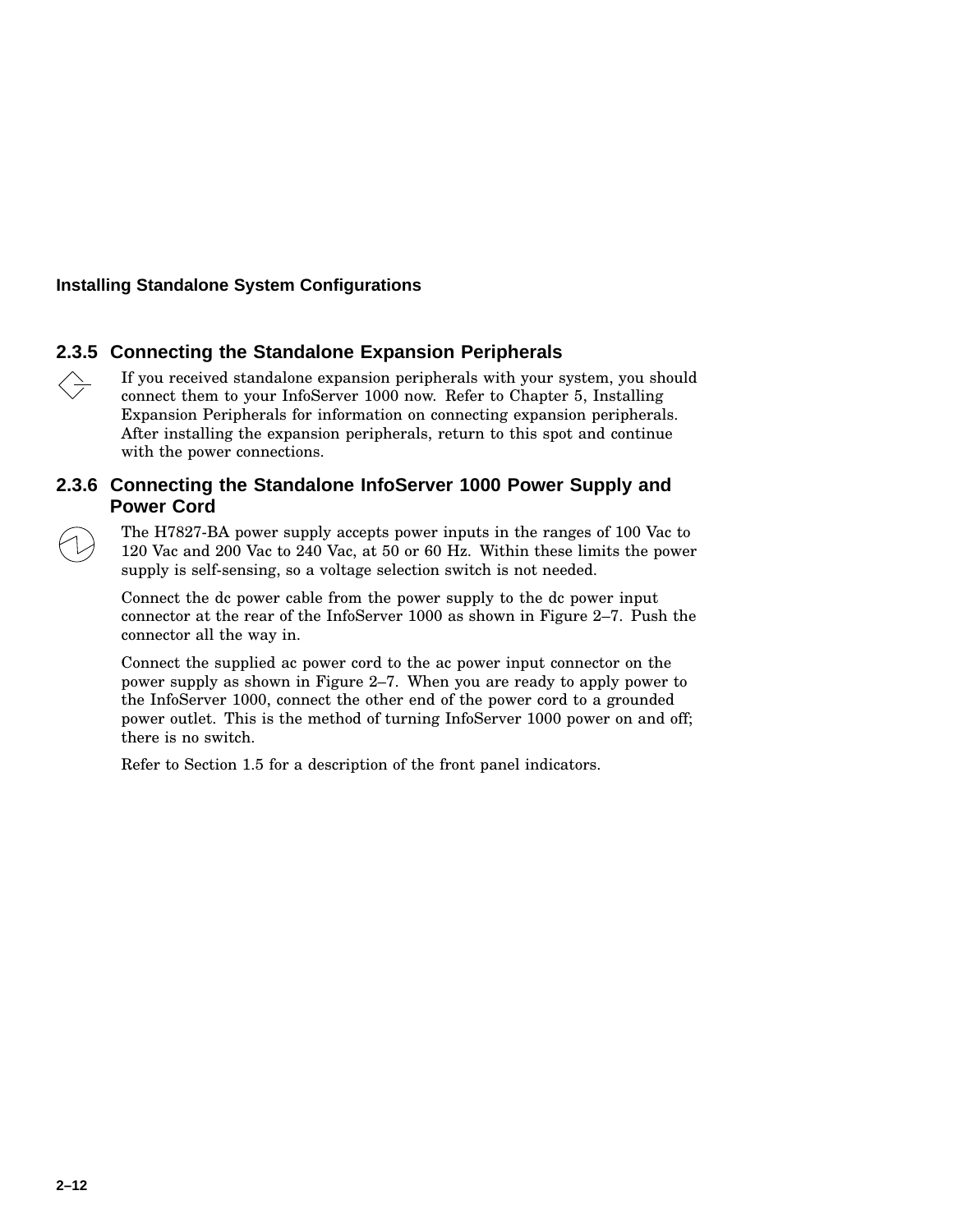# **Installing Standalone System Configurations**

**Figure 2–7 Connecting the InfoServer 1000 AC and DC Power Cords**



MKV-040000331-10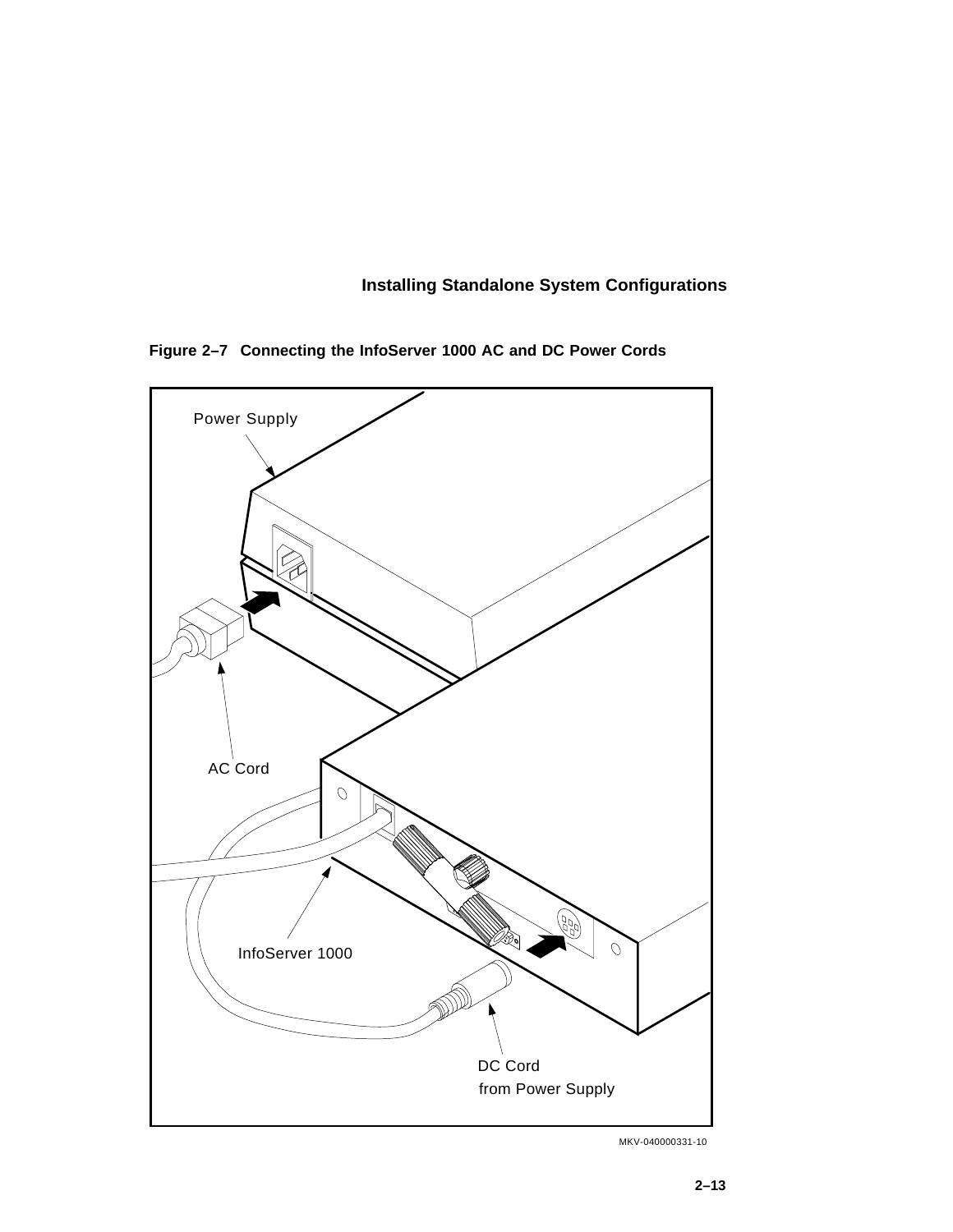### **Installing Standalone System Configurations**

# **2.4 Turning On and Off the System Power**

To turn system power on, first turn on any standalone expansion peripherals connected to your system, then plug the InfoServer 1000 power cord into a live power socket. If a power strip is used, plug in the InfoServer 1000 and all expansion peripherals. Ensure that all expansion peripheral power switches are on, and then turn the power strip switch on.

To turn system power off, unplug the power cord or turn the power strip switch off.

Now proceed to Chapter 4, Completing the System Installation to continue the installation.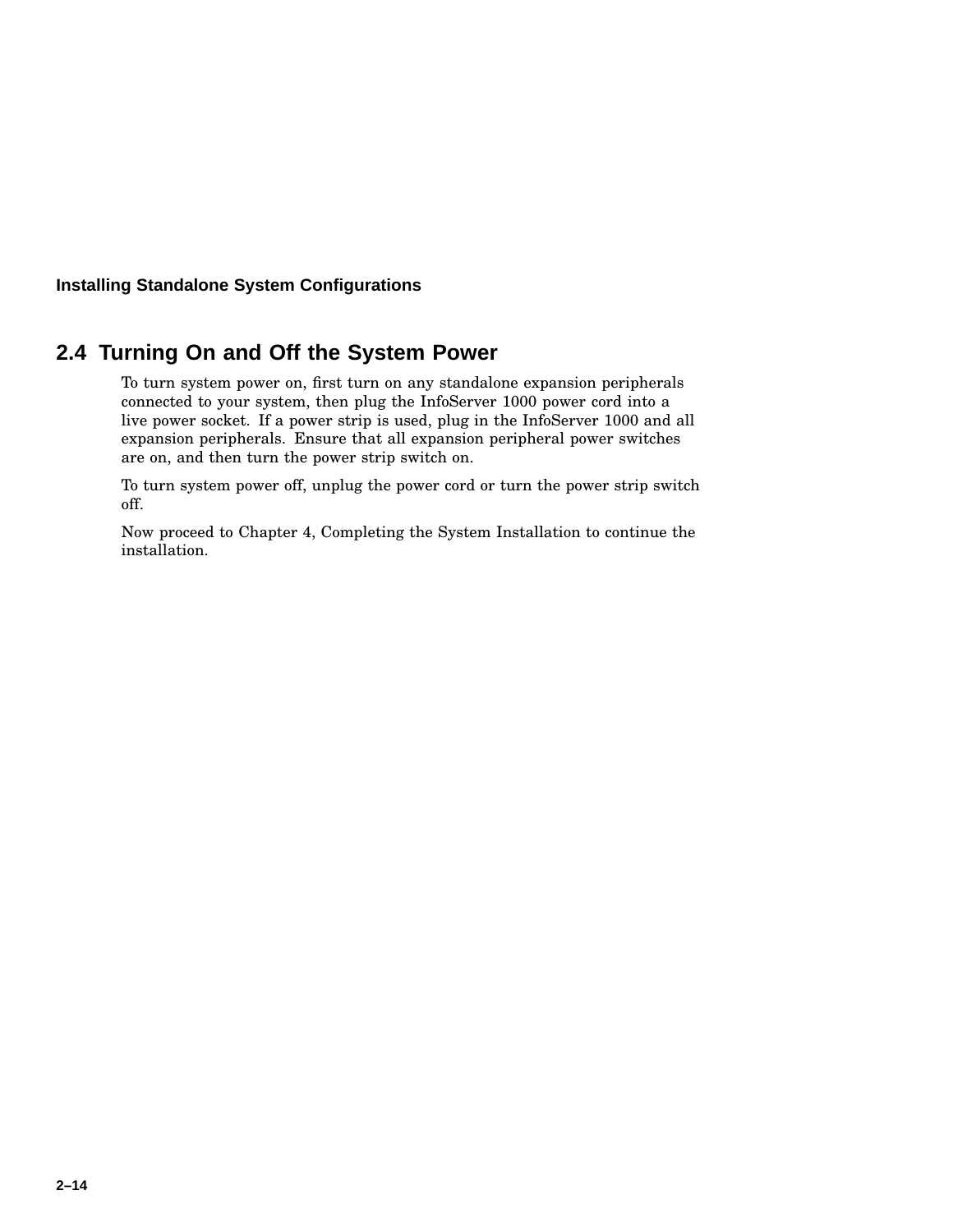# **3**

# **Installing InfoTower System Configurations**

# **3.1 Introduction**

This chapter covers the hardware installation procedures for InfoTower packaged system configurations such as the *InfoServer Librarian*.

Installing and setting up your InfoTower mounted InfoServer 1000 system is easy. This chapter provides step-by-step instructions on how to perform the following operations:

- Choosing the right location for the system
- Unpacking, inspecting, and connecting system components
- Turning on and off the system power

Appendix A contains a brief installation checklist, without the details provided in this chapter.

# **3.2 Choosing the Right Location for the System**

Use the following checklist to keep your system operating at its best:

- Carefully read all installation instructions before you turn on the power.
- Keep the temperature between  $10^{\circ}$  C and  $32^{\circ}$  C (50° F and 90° F).
- Keep the relative humidity between 10 percent and 90 percent.
- Keep the air well circulated to prevent excess heat and dust from accumulating.
- Keep your equipment away from heaters, photocopiers, direct sunlight, and abrasive particles.
- Before you set up your system, select a surface that will hold the InfoTower enclosure. Your desk or work table is a good choice.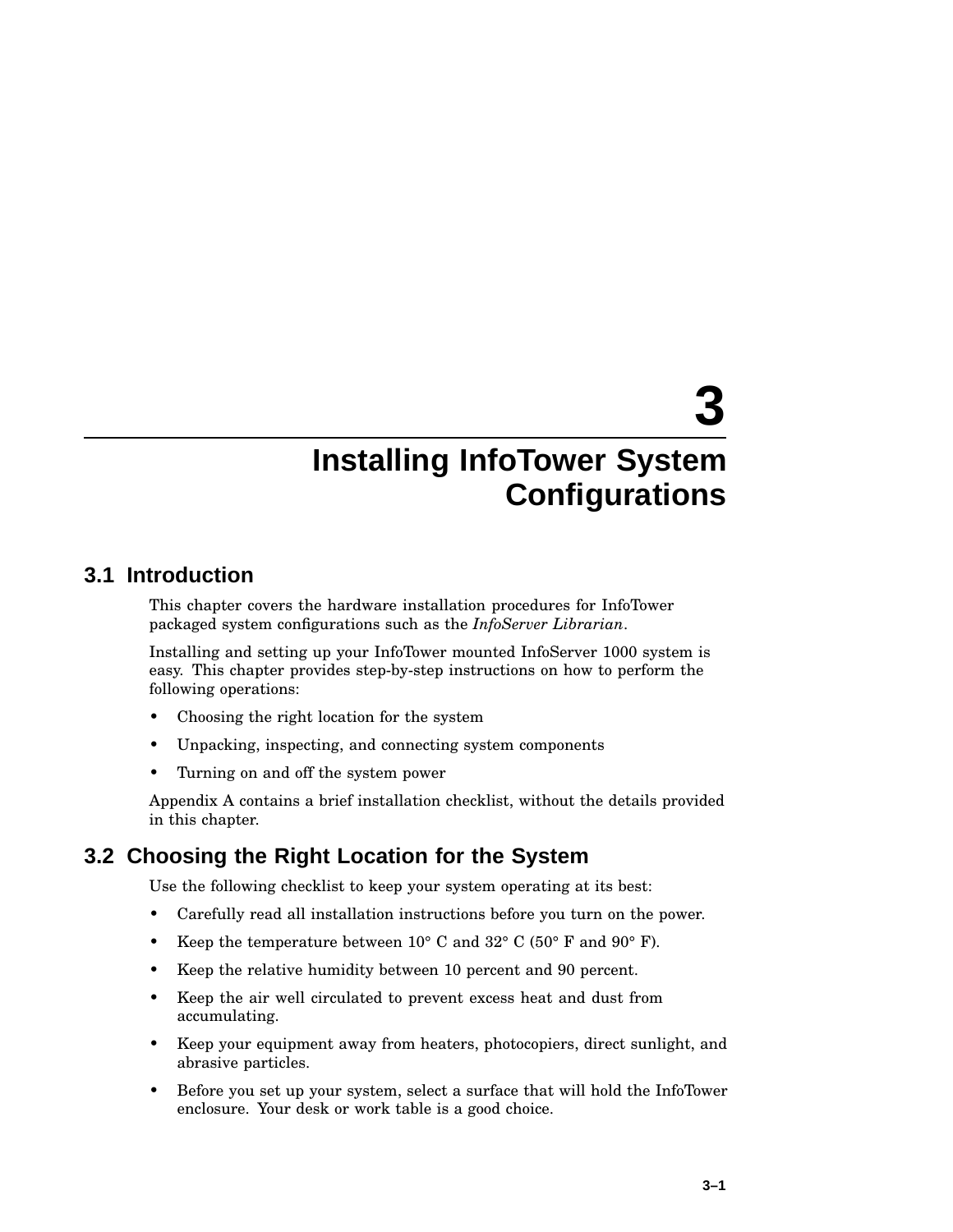- Keep the area clean. Do not place food or liquid on or near your equipment, and do not place your InfoServer 1000 directly on the floor. Dust and dirt will damage the system components.
- Connect your InfoServer 1000 system to a dedicated grounded circuit.

If you have several pieces of equipment that need to be plugged into a power outlet, use a grounded power strip. Many power strips come with an on/off switch and a power-surge protector.

Do not exceed the circuit power capacity.

- To avoid damaging equipment that has been moved inside from a cold environment, let the equipment warm to room temperature before you turn it on.
- When installing an InfoTower mounted system, keep the air vents clear on the front and rear of the system unit for proper ventilation. Blocking the air vents can cause the system to overheat.

# **3.3 Unpacking and Inspecting the InfoTower System Components**

#### **WARNING**

Because of the weight of the InfoTower system (25.5 kg (56 lb) fully loaded), two people should lift the equipment out of the shipping carton and place it on a work surface.

The shipping carton contains an accessory tray. The large carton under the accessory tray contains the system. This carton contains the InfoTower enclosure with the InfoServer 1000 system mounted in position 1 with accessories and documentation. The smaller carton, packed inside the larger carton, contains the software compact discs with licenses and instructions.

#### **CAUTION**

InfoServer 1000 software is factory-loaded. The software compact discs shipped with the system are for backup purposes. Do not attempt to load software as part of the installation process.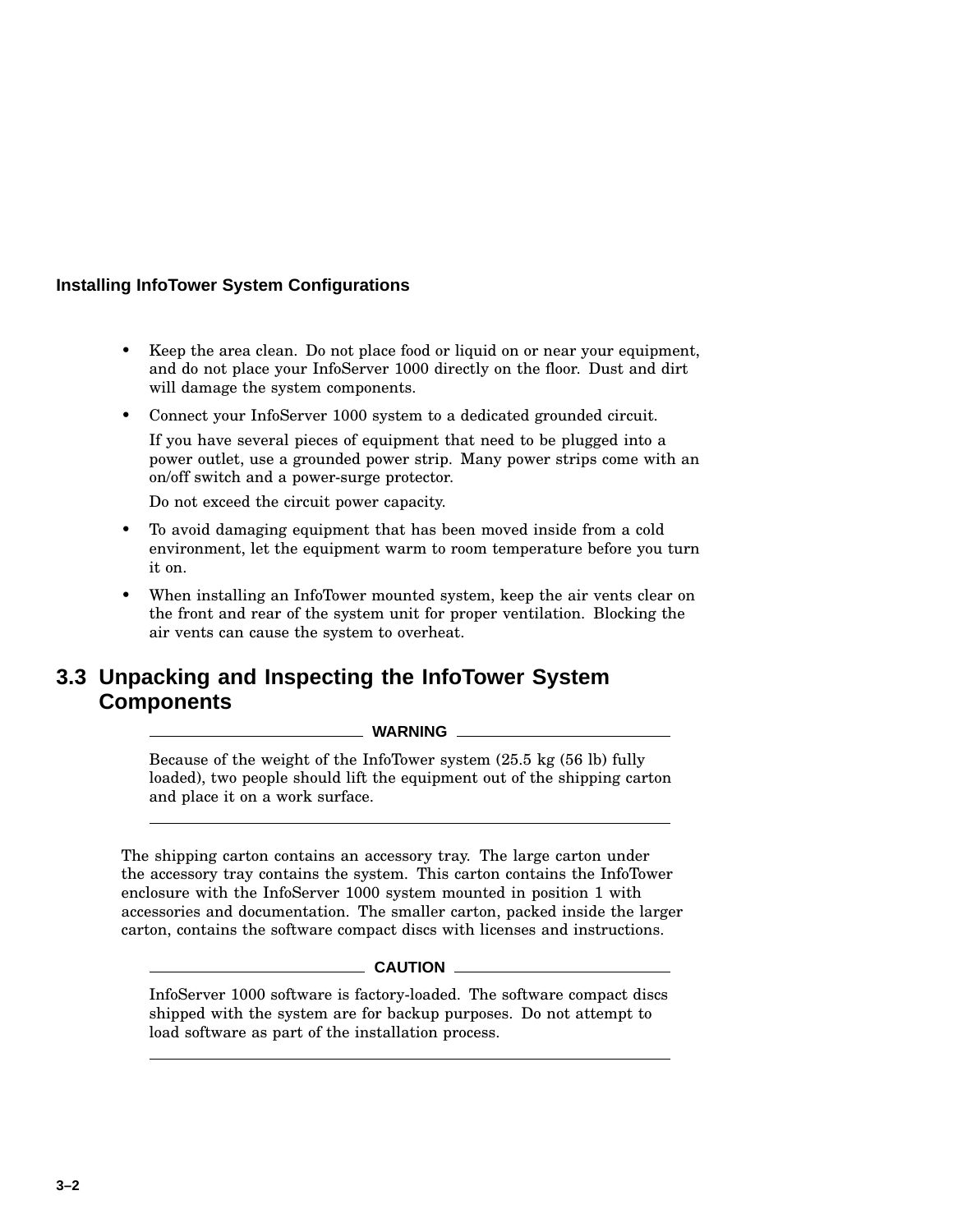Carefully unpack all cartons. Check the contents of the cartons against the shipping list provided. Figure 3–1 shows the components and accessories shipped with the InfoServer 1000 system when mounted in an InfoTower enclosure. Expansion peripherals are shipped installed, configured, and tested in the InfoTower enclosure. Verify that the number and types of SCSI peripherals mounted in the enclosure correspond to the number and types of peripherals ordered.

**Note**

Depending on how you set up your system, you may not use all the components supplied with your system. Store any unused parts safely for future use.

**Note**

Digital recommends that you use the InfoTower stabilizer stand when orienting the InfoTower enclosure in the vertical (tower) position. The stabilizer stand will resist accidentally tipping the enclosure over.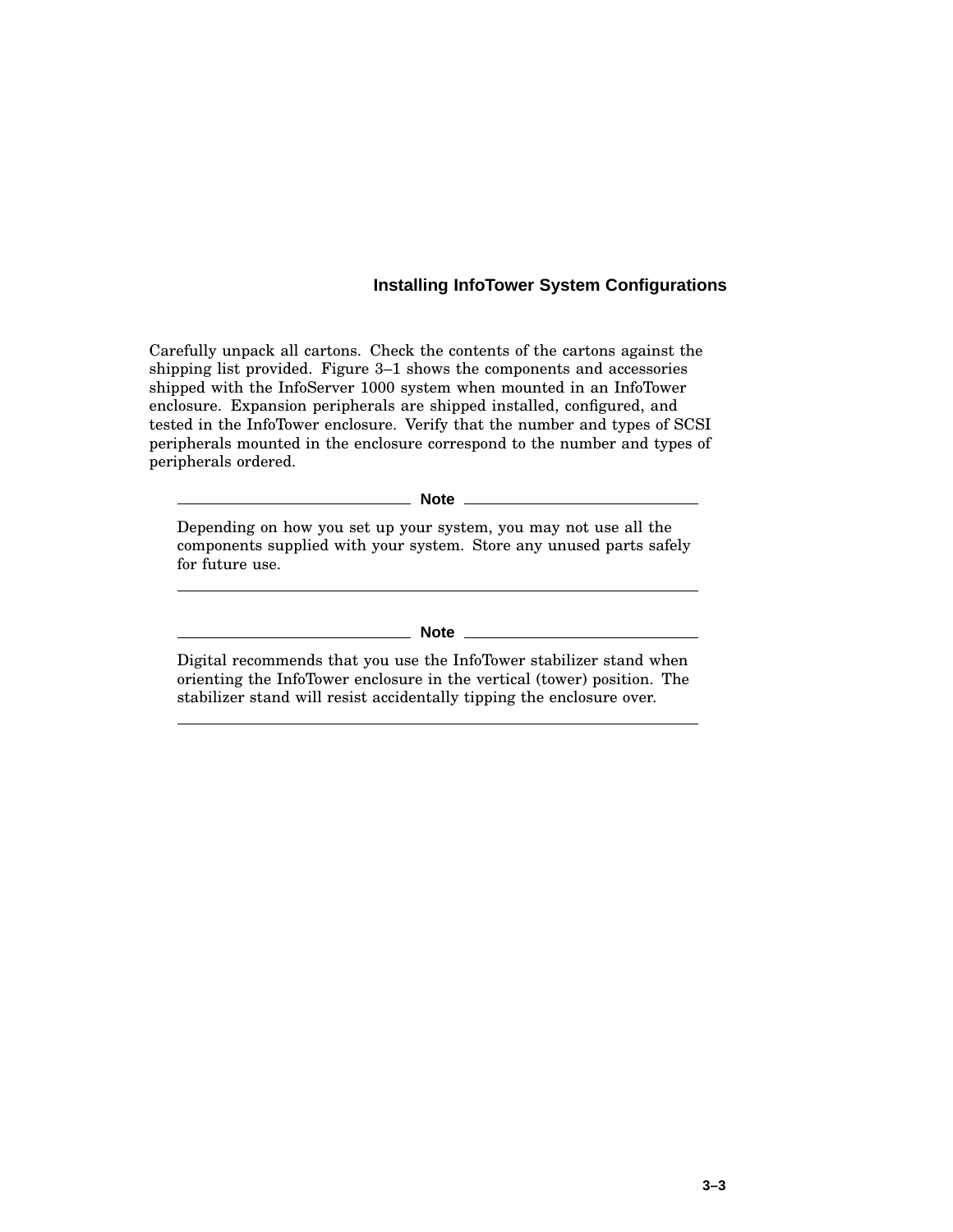# **Figure 3–1 System Components**

| Feet ——————————————————                                                                                                                                                                                                              |                  |
|--------------------------------------------------------------------------------------------------------------------------------------------------------------------------------------------------------------------------------------|------------------|
| Stand <b>Contract Contract Contract Contract Contract Contract Contract Contract Contract Contract Contract Contract Contract Contract Contract Contract Contract Contract Contract Contract Contract Contract Contract Contract</b> |                  |
| Template                                                                                                                                                                                                                             |                  |
| $Keys$ $\overline{\phantom{a}}$                                                                                                                                                                                                      | IC               |
| in InfoTower Enclosure                                                                                                                                                                                                               |                  |
| Documentation - Contract Contract Contract Contract Contract Contract Contract Contract Contract Contract Contract Contract Contract Contract Contract Contract Contract Contract Contract Contract Contract Contract Contract       |                  |
| <b>ACCESSORIES:</b>                                                                                                                                                                                                                  |                  |
|                                                                                                                                                                                                                                      |                  |
|                                                                                                                                                                                                                                      |                  |
|                                                                                                                                                                                                                                      |                  |
| Two Terminators and                                                                                                                                                                                                                  |                  |
|                                                                                                                                                                                                                                      |                  |
|                                                                                                                                                                                                                                      |                  |
|                                                                                                                                                                                                                                      | MKV-040000331-41 |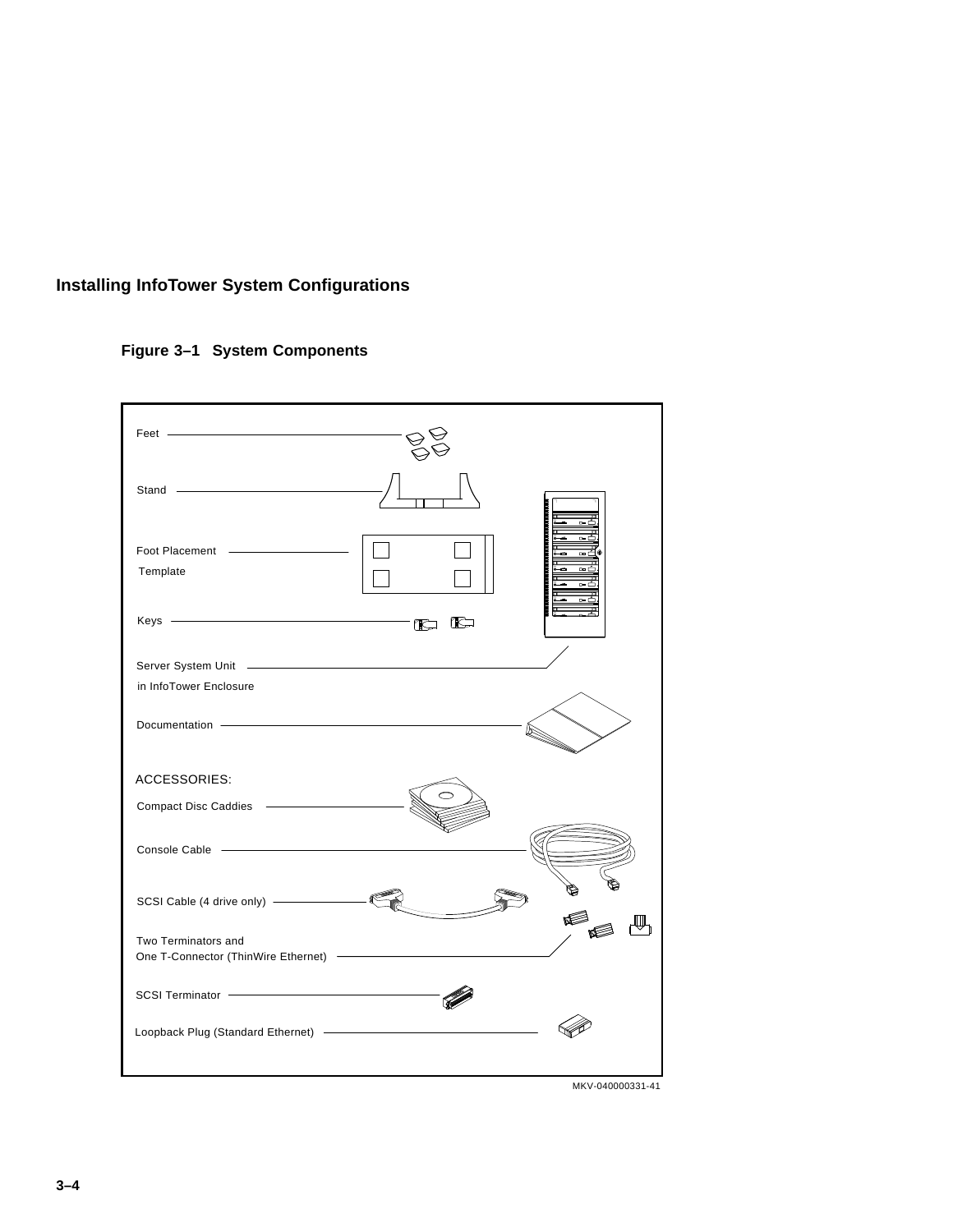After moving the system into position, unlock and open the enclosure door. Figure 3–2 shows how a SCSI peripheral plugs into the backplane at the factory. Ensure that each peripheral is seated properly and is firmly connected to the backplane by pressing firmly on the front bezel.

# **Figure 3–2 Properly Seating Peripherals**

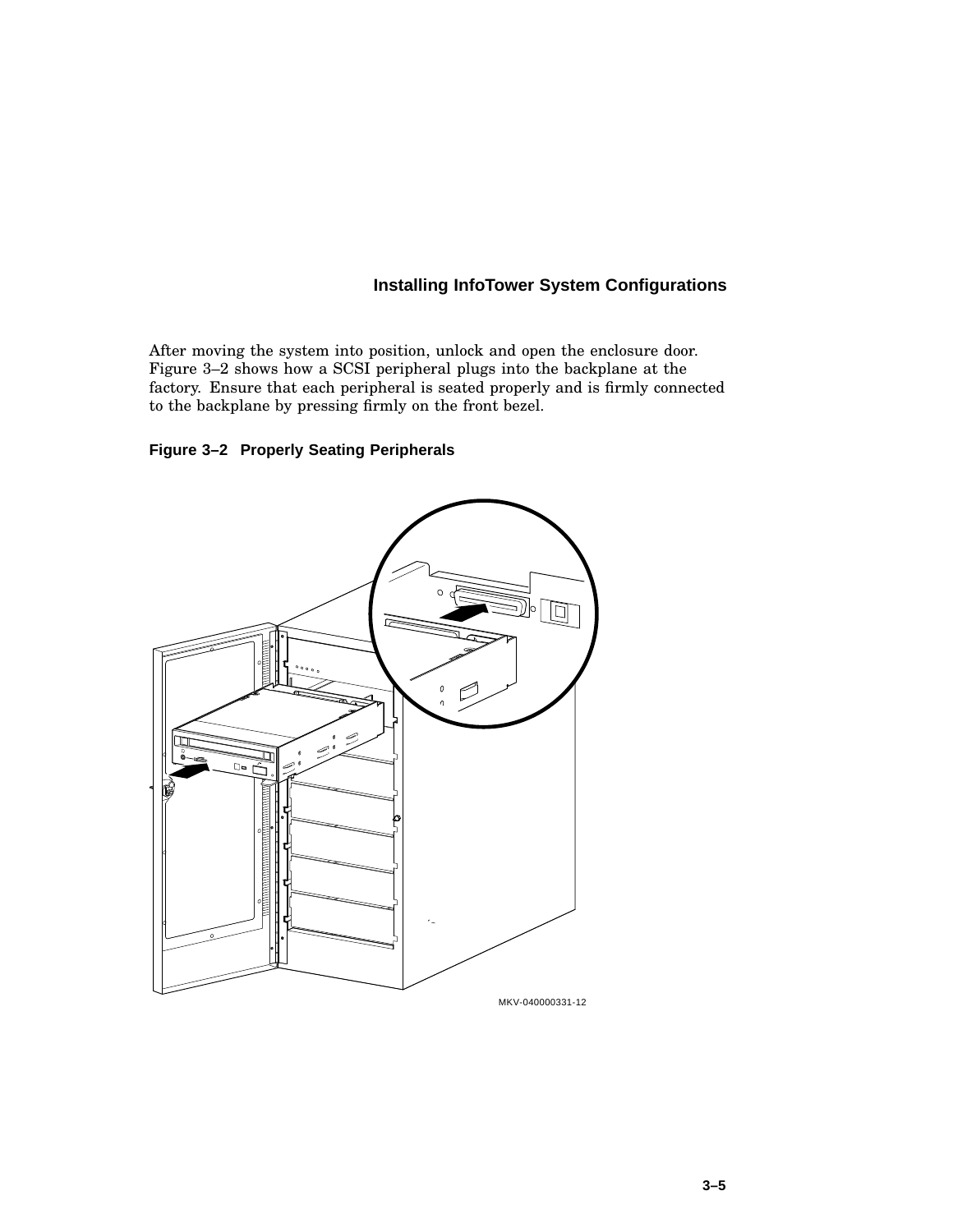### **If You Move the System . . .**

Always repack the system in its original packing material when moving or relocating your system. This precaution will protect the hardware from damage.

# **3.3.1 Connecting the System Components**

After unpacking, follow the instructions in Sections 3.3.2, 3.3.3, 3.3.4, 3.3.5, and 3.3.6 to connect system components.

### **3.3.2 Identifying the InfoTower Ports and Connectors**

Figure 3–3 shows the ports, connectors, and switch on the rear of the InfoTower system. Take some time to become familiar with the ports and connectors. Symbols (called icons) identify each port and connector that you will use when installing your system.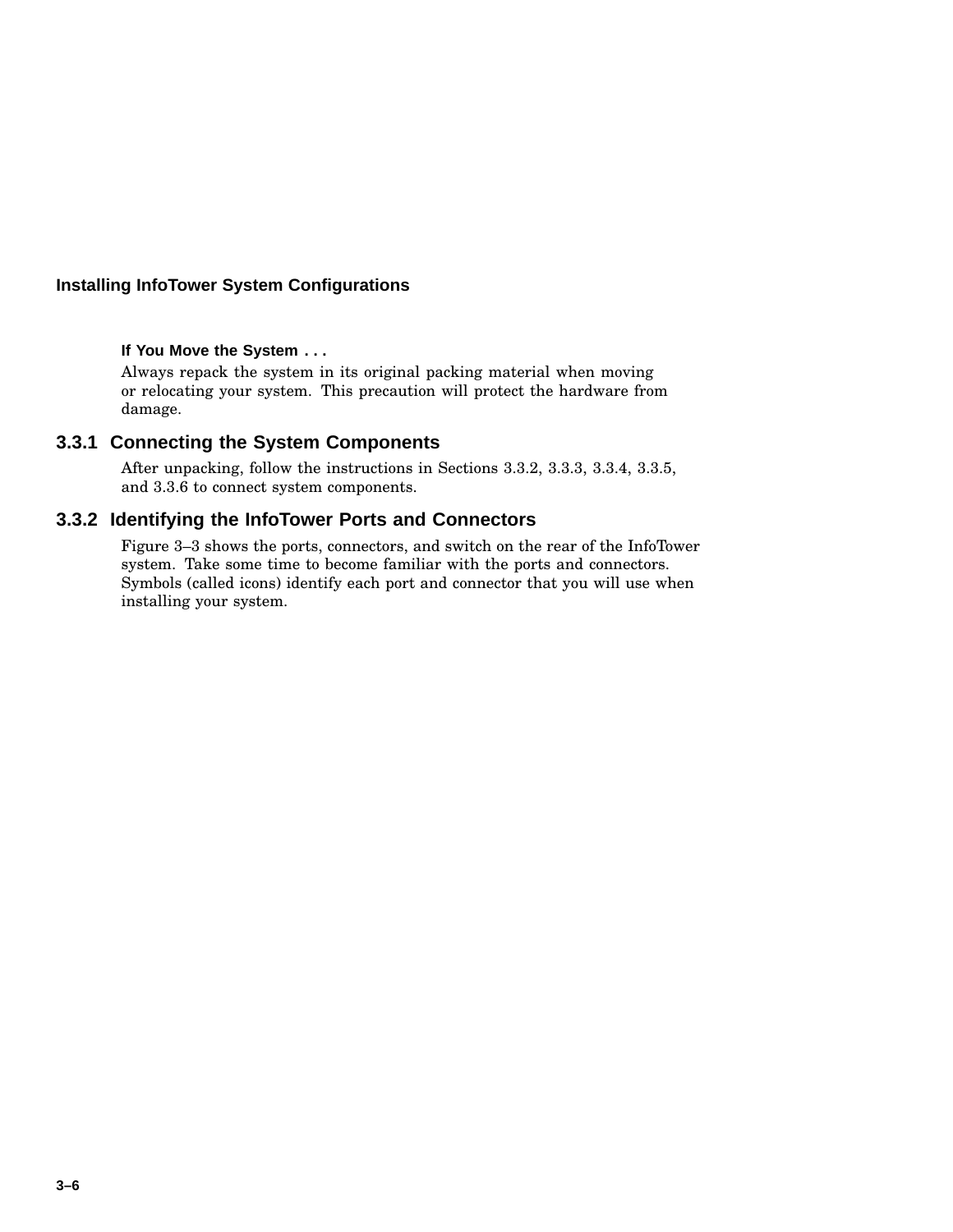

**Figure 3–3 InfoTower Ports and Connectors**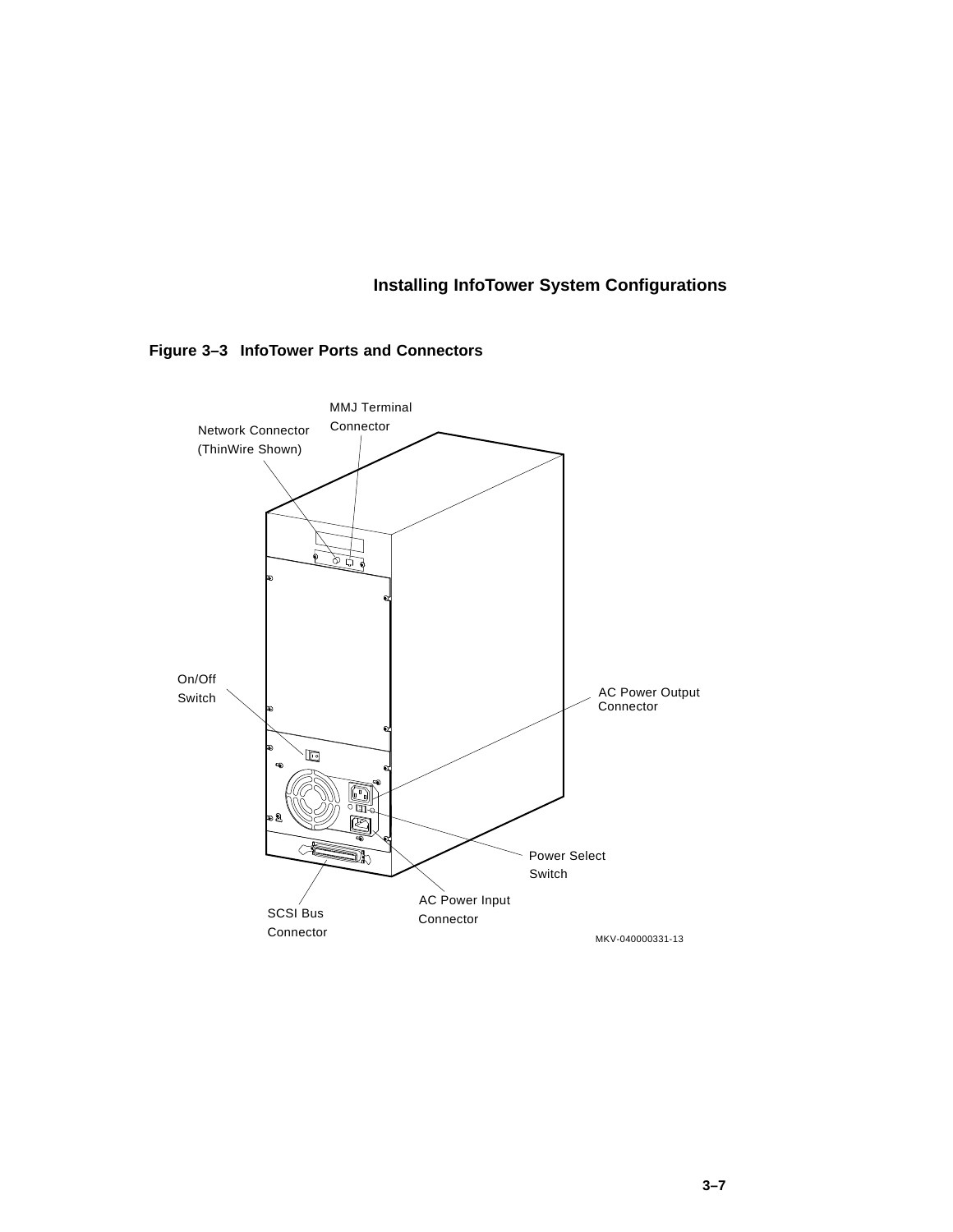# **3.3.3 Installing the SCSI Terminator**

 $\left\langle \right\rangle$ Install the SCSI terminator on the SCSI port at the bottom rear of the InfoTower, as shown in Figure 3–4.



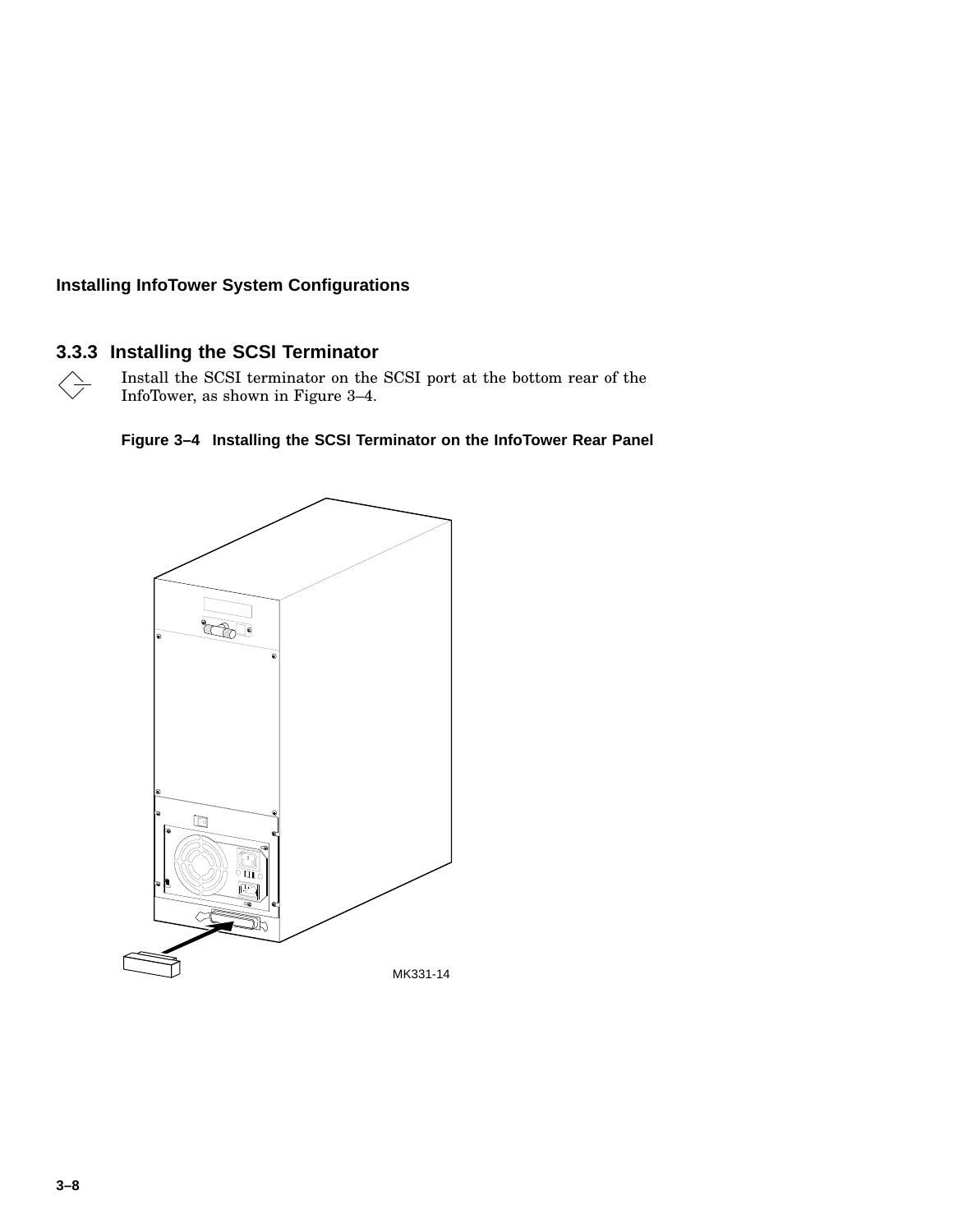### **3.3.4 Attaching the Ethernet Terminator or Loopback Plug**

The InfoServer 1000 adapts to one of two physical Ethernet wiring schemes:  $\frac{1}{2}$ ThinWire Ethernet or standard Ethernet. Your InfoServer 1000 system has one of these Ethernet connections at the rear of the InfoTower enclosure, depending upon the type ordered.

> You must connect a terminator or loopback plug to the network connection so that you can run diagnostic tests to verify the internal Ethernet circuits.

> > **Note**

The system will not boot if the power-on self-test detects an Ethernet error.

The next two sections describe how to connect the Ethernet terminator or loopback plug to your specific connection. Section 3.3.4.1 describes the ThinWire Ethernet terminator. Section 3.3.4.2 describes the standard Ethernet loopback plug. Read the section for your specific Ethernet connection, then proceed to Section 3.3.5.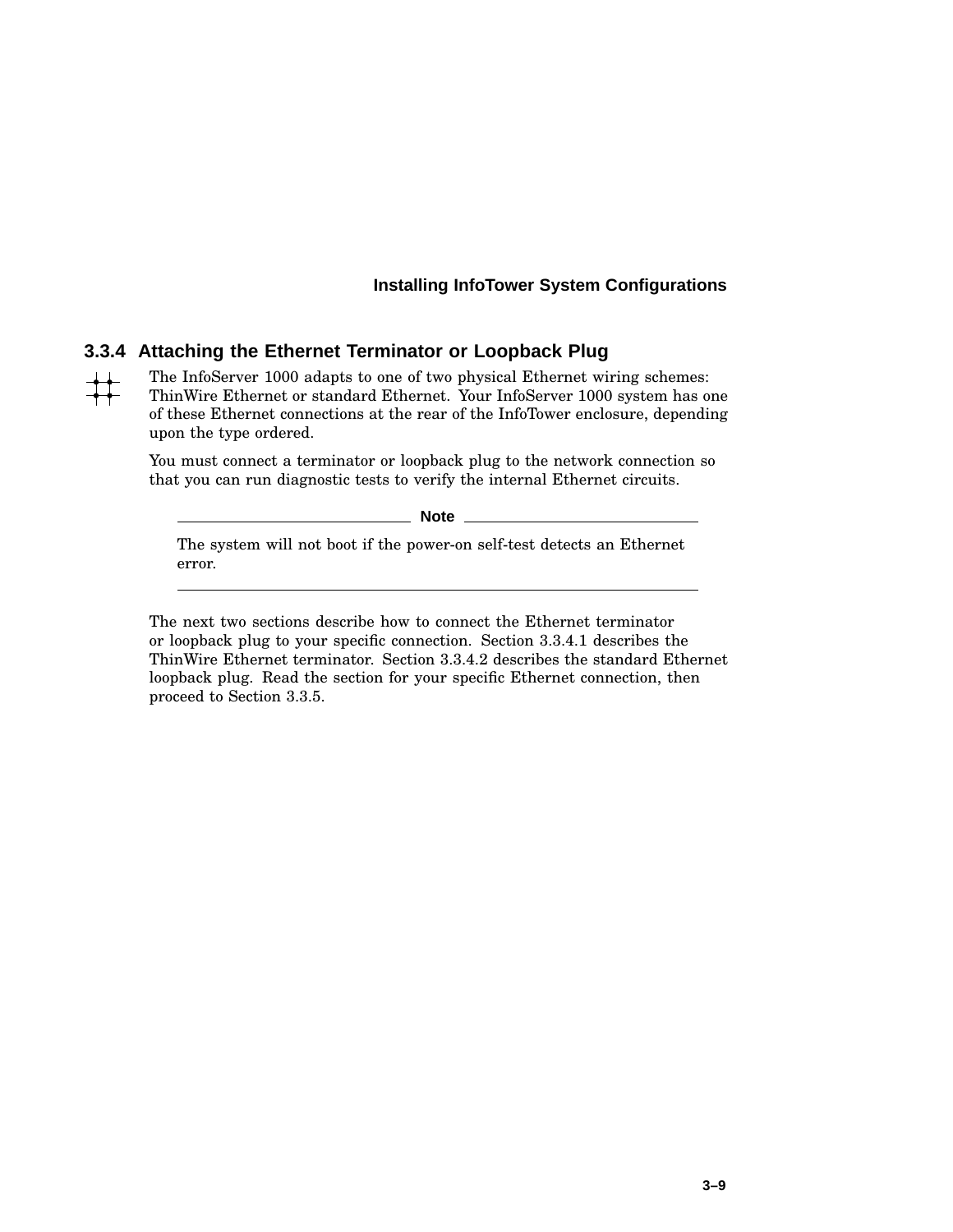#### **3.3.4.1 Connecting the ThinWire Ethernet Terminator**

You must connect the T-connector and two Ethernet terminators (Figure 3–1) to the system, so that you can run diagnostic tests to verify the Ethernet circuits.

For diagnostic purposes, the T-connector and two terminators complete the ThinWire Ethernet circuit. Later, when you decide to connect to a network, you exchange ThinWire cable sections for one or both terminators, depending on your network setup.

To connect the T-connector follow these steps:

1. Push one terminator into one side of the T-connector, then turn the terminator clockwise until it locks in place, as shown in Figure 3–5.

### **Figure 3–5 Attaching the Terminators to the T-Connector**



- 2. Push the second terminator into the other side of the T-connector, then turn the terminator clockwise until it locks in place.
- 3. Connect the T-connector to the ThinWire Ethernet connector on the rear of the InfoServer 1000 by turning the T-connector clockwise until it locks into place (Figure 3–6).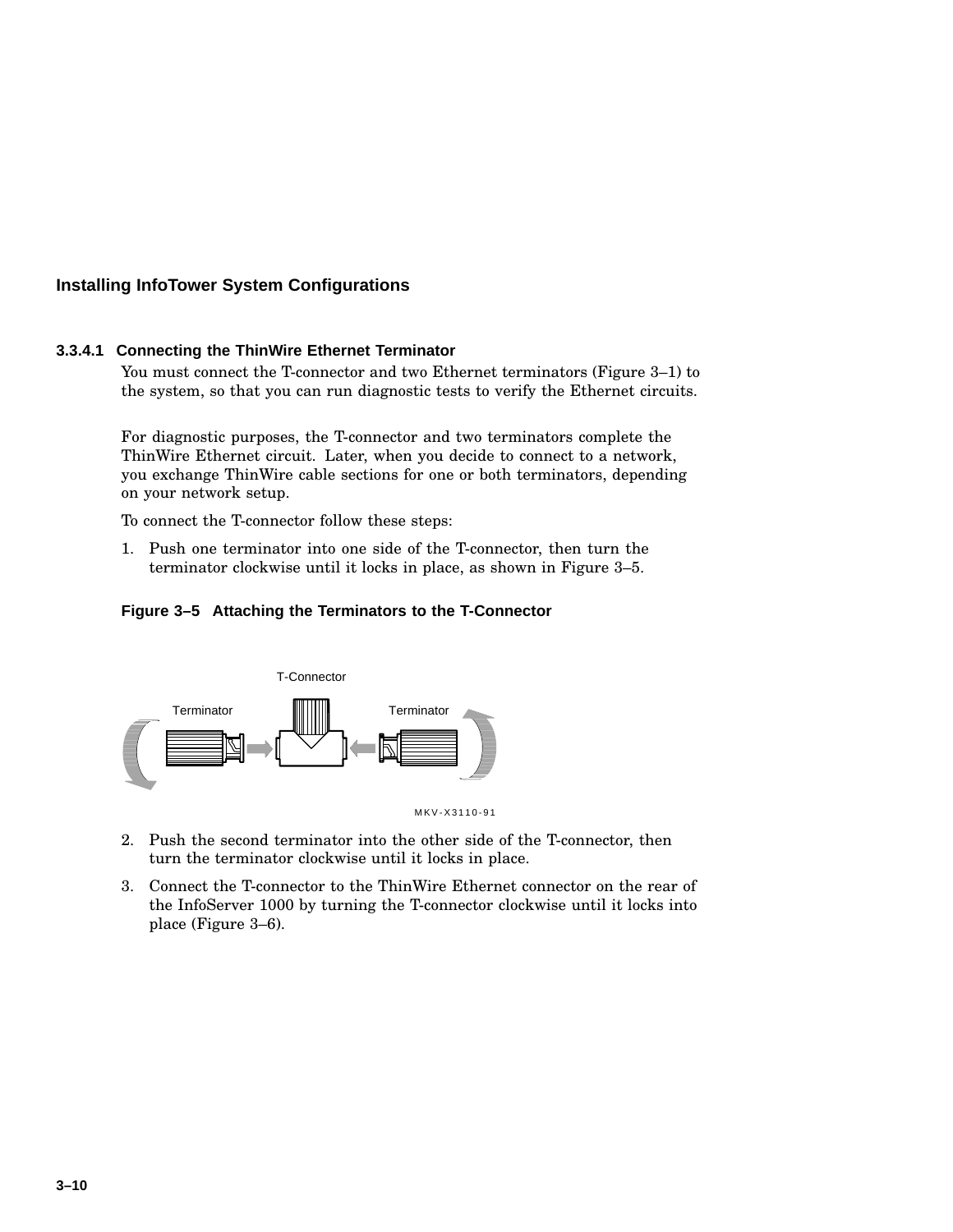**Figure 3–6 Connecting the T-Connector**

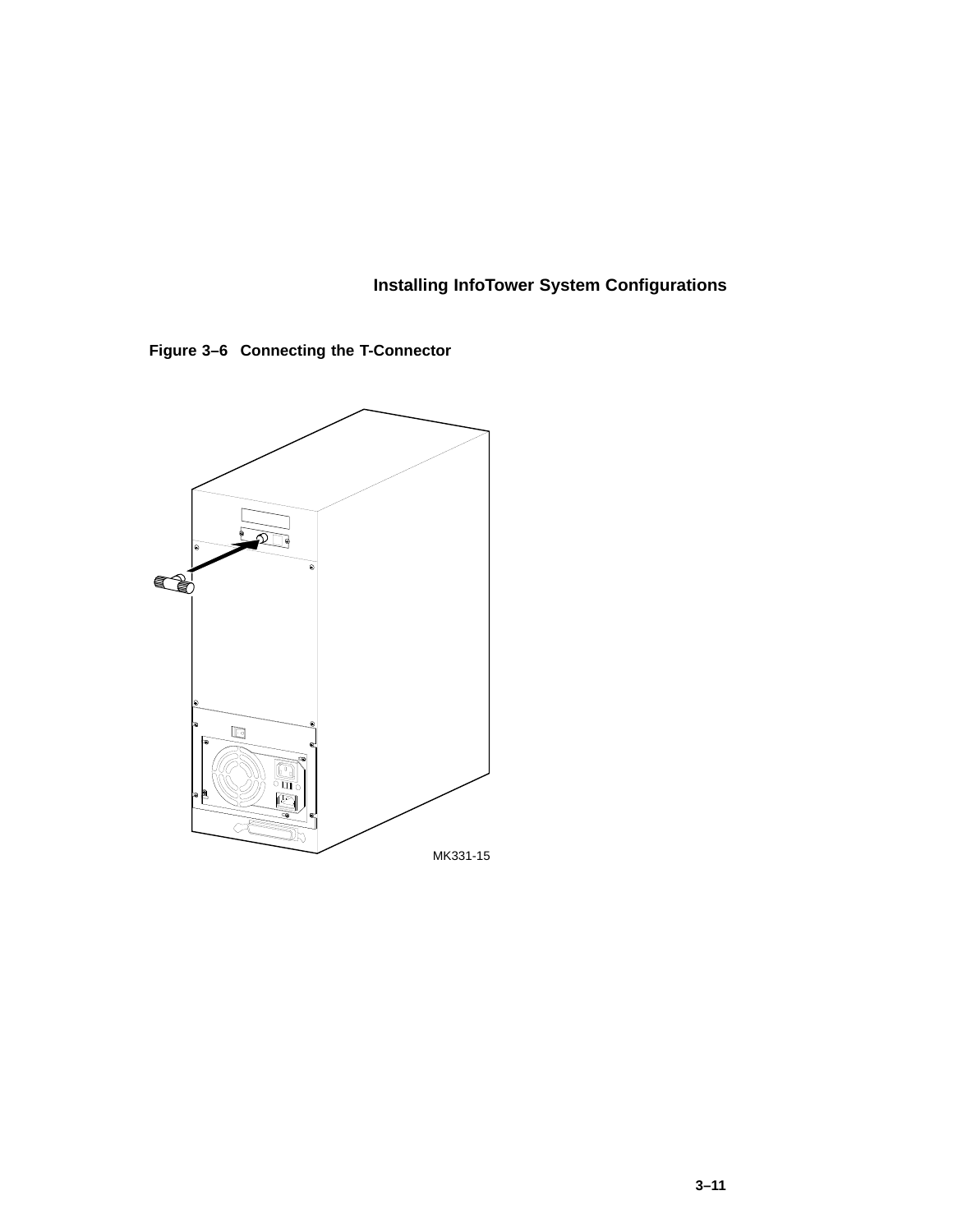### **3.3.4.2 Connecting the Standard Ethernet Loopback Plug**

You must connect the loopback plug (Figure 3–1) to the system, so that you can run diagnostic tests to verify the Ethernet circuits.

For diagnostic purposes, the loopback plug completes the standard Ethernet circuit. Connect the loopback plug to the standard Ethernet port on the back of the InfoTower enclosure by pushing it on (Figure 3–7).

### **Figure 3–7 Connecting the Standard Ethernet Loopback Plug**

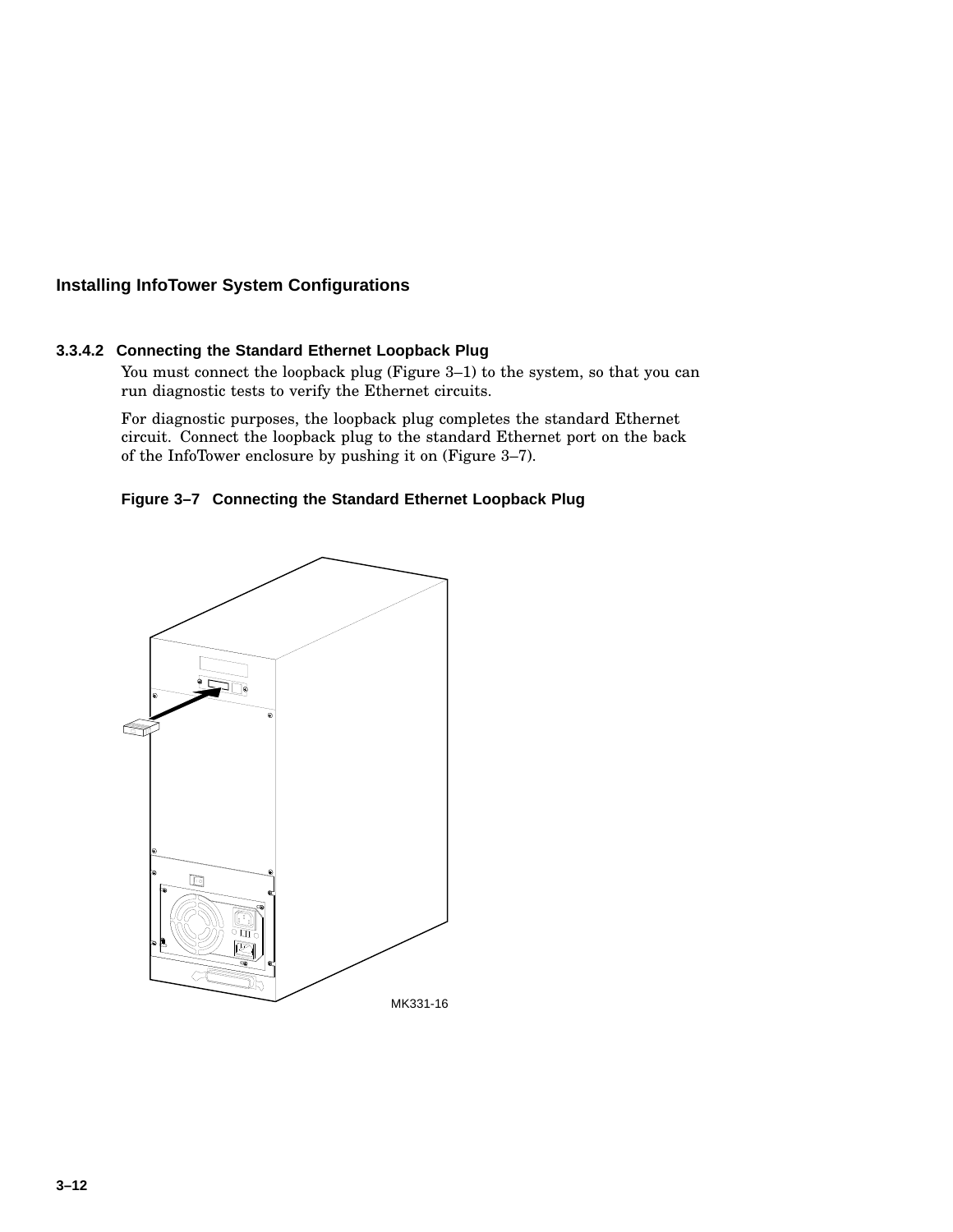### **3.3.5 Connecting a Console Terminal**

You do not need a locally connected terminal for normal InfoServer 1000  $\leftrightarrows$ operation. However, Digital advises that you connect a local terminal as part of this installation procedure, to ensure that the InfoServer 1000 system is operating properly at the time of initial setup.

> The recommended console terminal is a VT300 or VT400 series terminal. When you connect the terminal cable to the MMJ port on the rear of the terminal, the port must be set for DEC423 operation. Refer to your terminal documentation for details.

To connect a terminal to the server, follow these steps:

- 1. Ensure that the  $\boxed{10}$  power switch on the terminal is off (O).
- 2. Connect the terminal cable supplied with the system to the MMJ port on the rear panel of the InfoServer 1000 as shown in Figure 3–8.
- 3. Connect the other end of the console cable to the communications port on the terminal.
- 4. The terminal must be set at 9600 baud, with 8 bits, and no parity. Refer to your terminal documentation if you need information on setting up your terminal.

During normal operation, you can control the server through a LAT terminal server session (if terminal servers are available on your network). If terminal server access is not available, or if client systems have trouble accessing server services, then a locally connected terminal is needed to manage the server or to diagnose server problems. For more information, refer to the *InfoServer System Operations Guide*.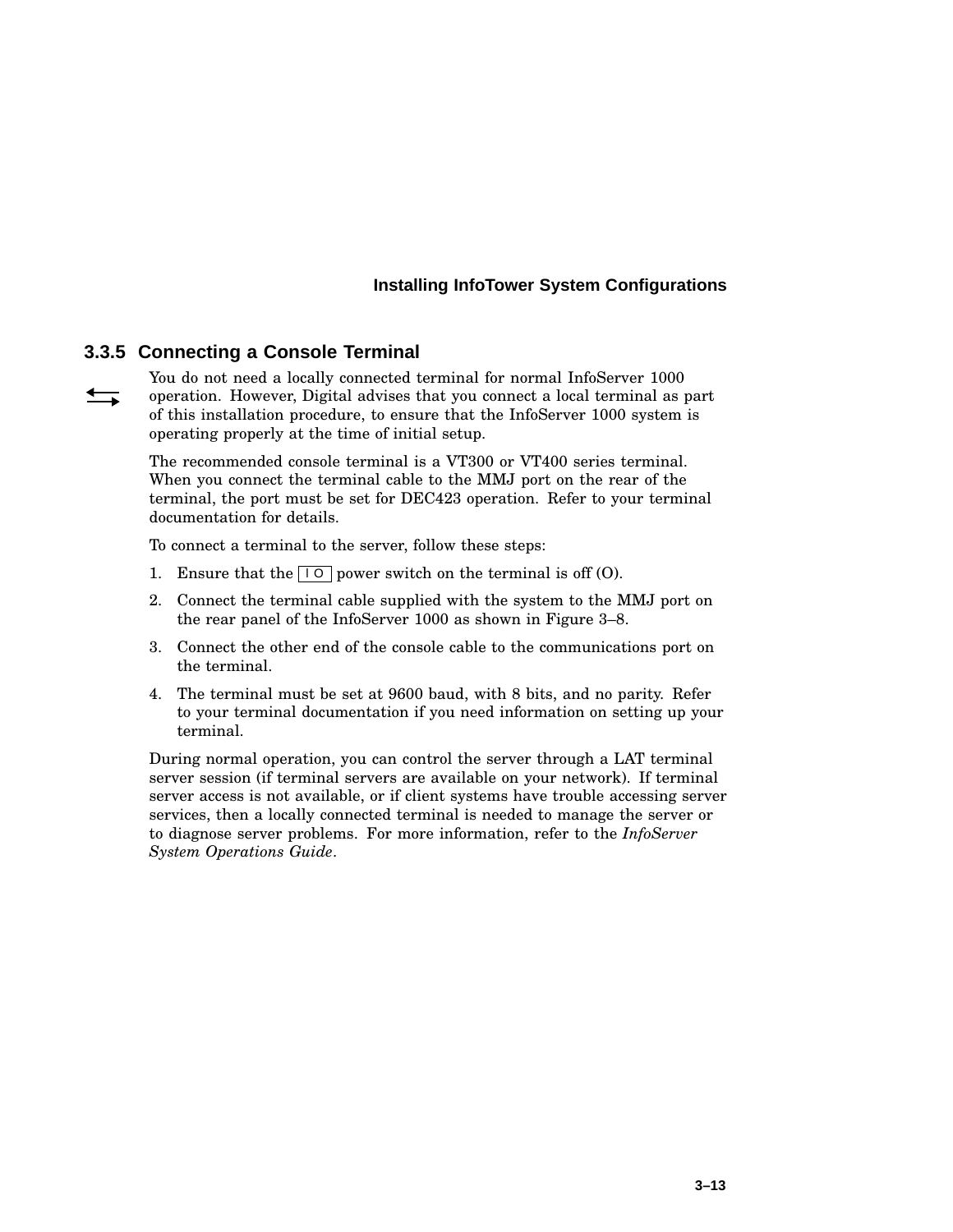**Figure 3–8 Connecting the Console Terminal Cable**

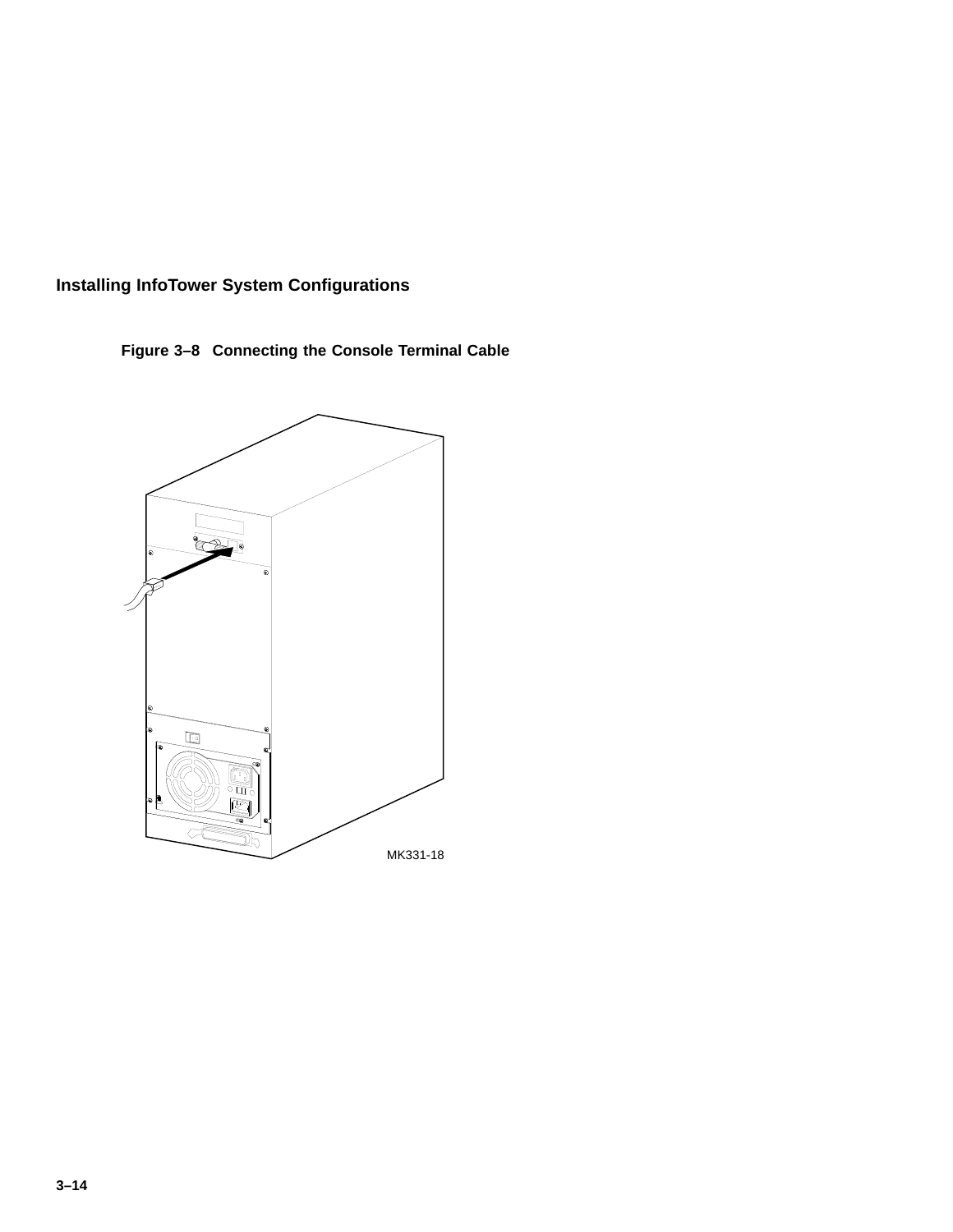### **3.3.6 Connecting System Power to InfoTower Configurations**

InfoServer 1000 system configurations (CPU and peripherals) housed in the InfoTower enclosure draw their power from a single internal power supply. The InfoTower enclosure accepts power inputs in the ranges of either 100 Vac to 120 Vac or 200 Vac to 240 Vac, at 50 or 60 Hz. Perform the following steps to connect power (Figure 3–9):

- 1. Ensure that the  $\boxed{10}$  power switch on the rear panel of the system unit is  $off (O)$ .
- 2. Locate and remove the label over the power supply connector.
- 3. Check the power selection switch. Ensure that it matches your power source voltage range. If necessary, flip the switch from one side to the other.
- 4. Connect the supplied ac power cord to the ac power input connector at the rear of the InfoTower enclosure.
- 5. Connect the other end of the power cord to a grounded power outlet.

Refer to Section 1.5 for a description of the front panel indicators.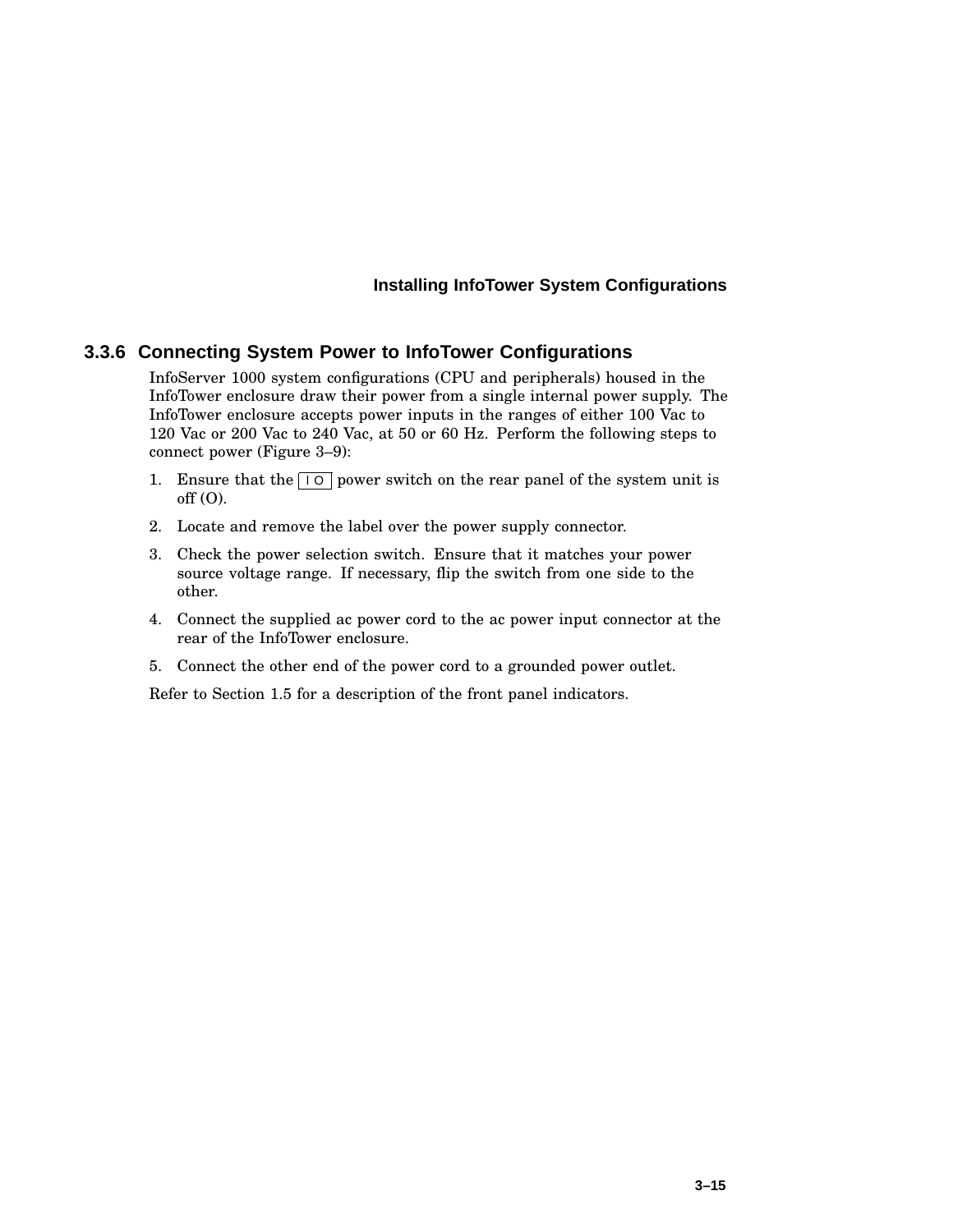

**Figure 3–9 Connecting the InfoTower Enclosure Power Cord**

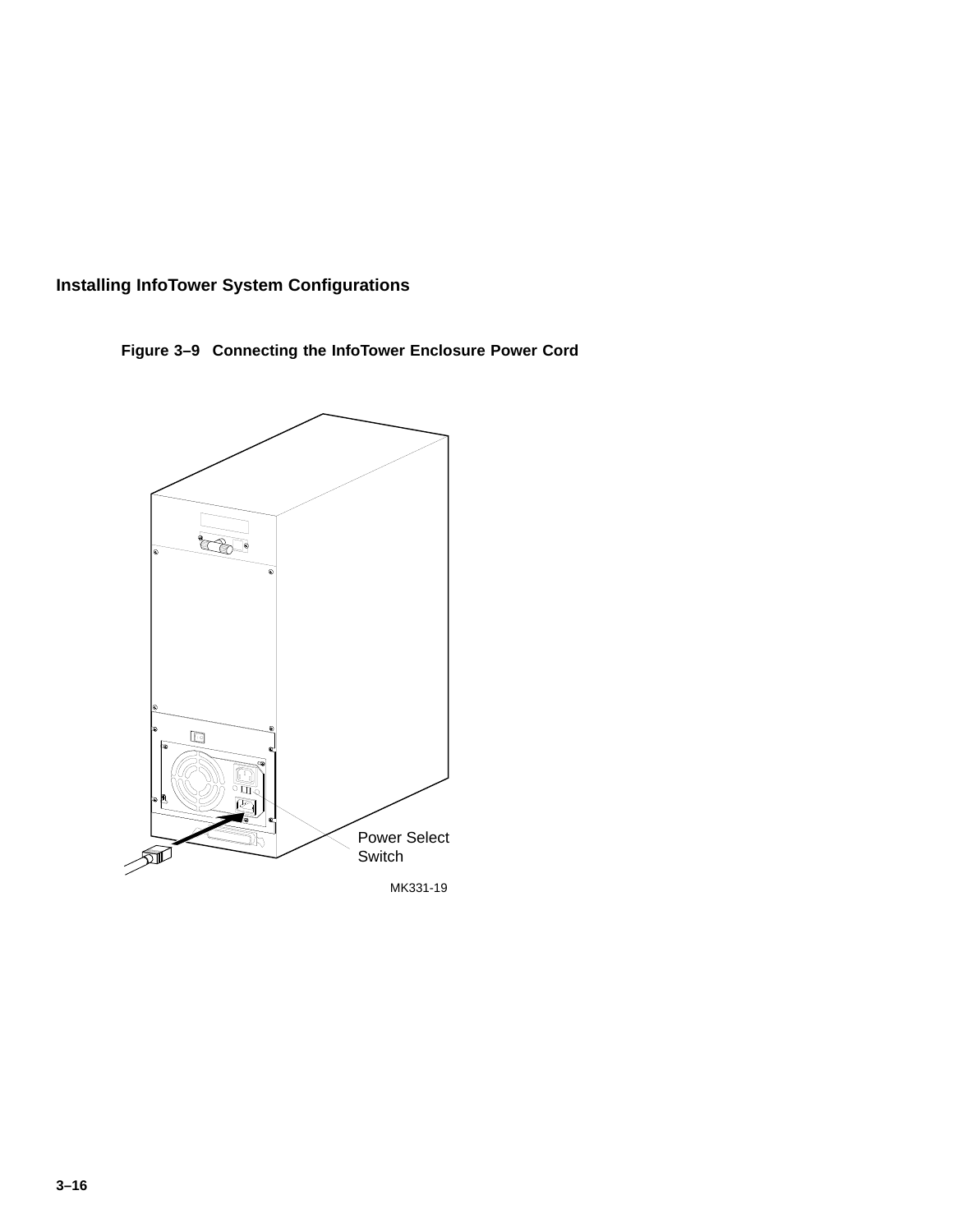# **3.4 Turning On and Off the System Power**

To turn system power on, set the  $\boxed{10}$  power switch on the rear of the enclosure to the on  $(1)$  position.

To turn system power off, set the  $\boxed{10}$  power switch on the rear of the enclosure to the off ( O ) position.

Now proceed to Chapter 4, Completing the System Installation to continue the installation.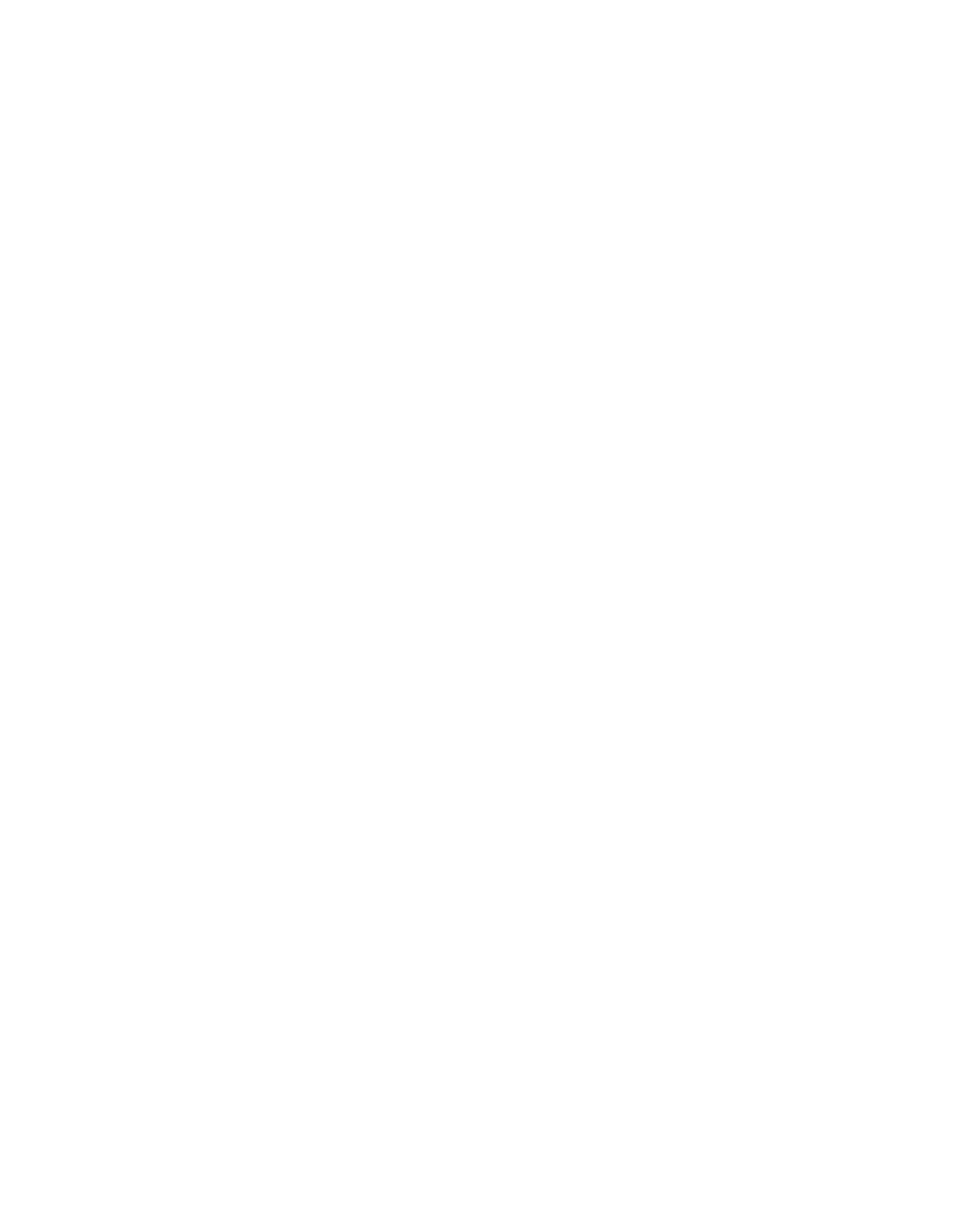# **4**

# **Completing the System Installation**

# **4.1 Introduction**

The information in this chapter concludes the system installation. Starting and booting your system involves nothing more than turning the InfoServer 1000 system power on. This chapter explains what the console terminal displays when InfoServer 1000 power is turned on. It also directs you to connect the system to a network after starting the system initially.

# **4.2 Starting the System**

After installing your system and attaching a network terminator or loopback plug, the system may be started as a standalone configuration. To start your system, follow these steps:

- 1. Turn on any standalone expansion peripherals connected to your system.
- 2. Turn on the console terminal connected to the MMJ port. Refer to your terminal documentation. Note that a console terminal is required when the server is first installed to ensure proper startup and cabling.

**Note**

To view the system power-on self-test display, you must allow time for the console terminal to warm up and complete its power-on sequence.

3. Turn on the InfoServer 1000.

The initial power-on display appears on the console terminal in about 1.5 seconds. If you see a display similar to the following, your system has passed all power-on self-tests: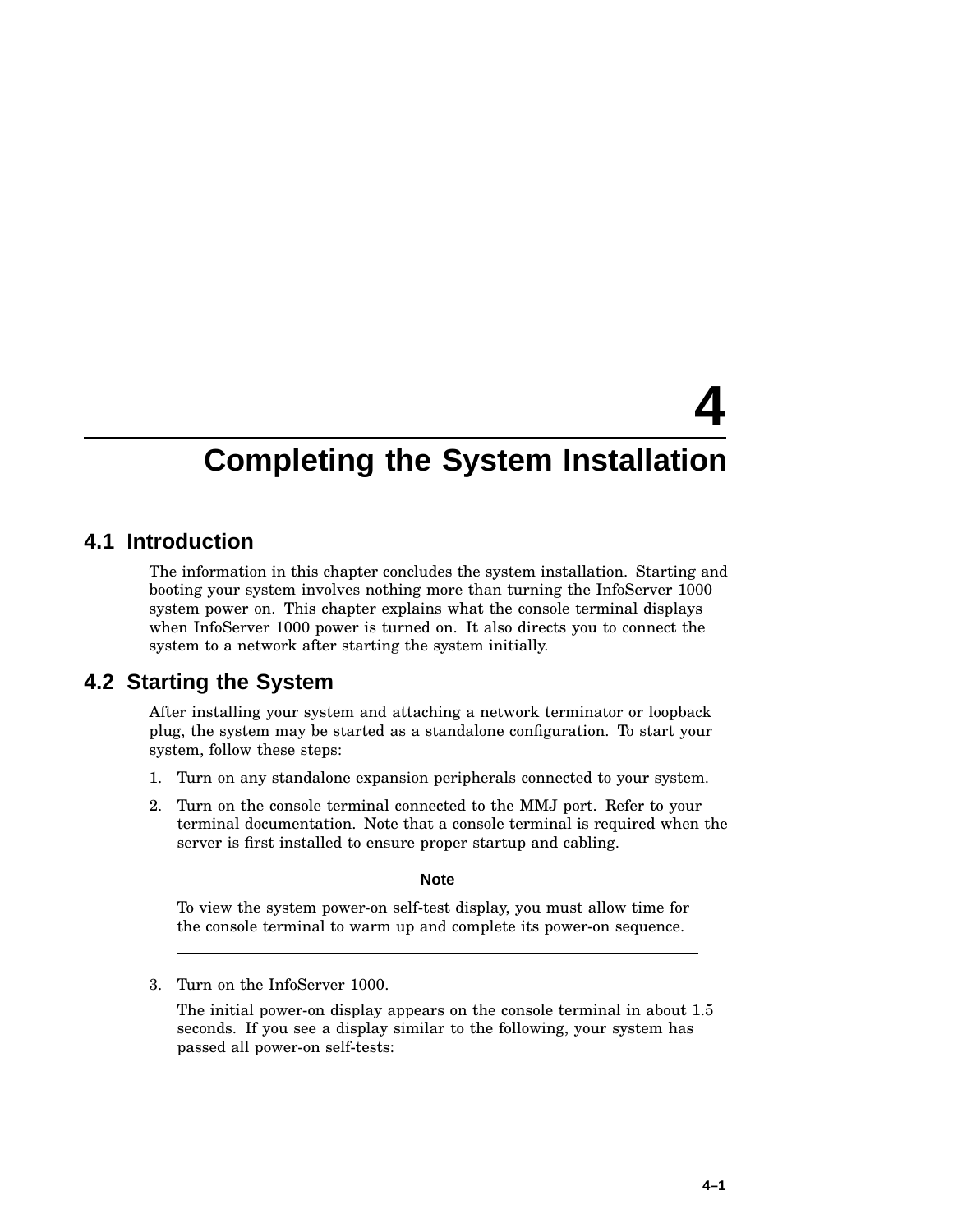### **Completing the System Installation**

```
InfoServer 1000 V1.0-18F-V3.7 20-JAN-1993 14:04:42.00
08-00-2B-20-CD-02 ThinWire
4MB
| |
###########################
OK
```
The system now boots the operating system from the internal memory. If the boot is successful, the console screen displays a message similar to the following:

```
83 BOOT SYS
-DKA200-DKA100
-FLASH
DEC InfoServer 1000 V3.0
Copyright (c) 1990, 1991, 1992 Digital Equipment Corp.
ESS-I-INITDISK, Disk initialization complete, 2 devices found
ESS-I-FORMDISK, Formatting internal InfoServer disk, please wait...
DEC InfoServer 1000 V3.0
```
4. Enter the system password (default is ESS) when the system displays the Enter Password: prompt.

If you do not see the power-on display or the server fails to bootstrap, turn the power off and review each installation step. Repeat the power-on procedure. If the problem continues, refer to Section 7.12.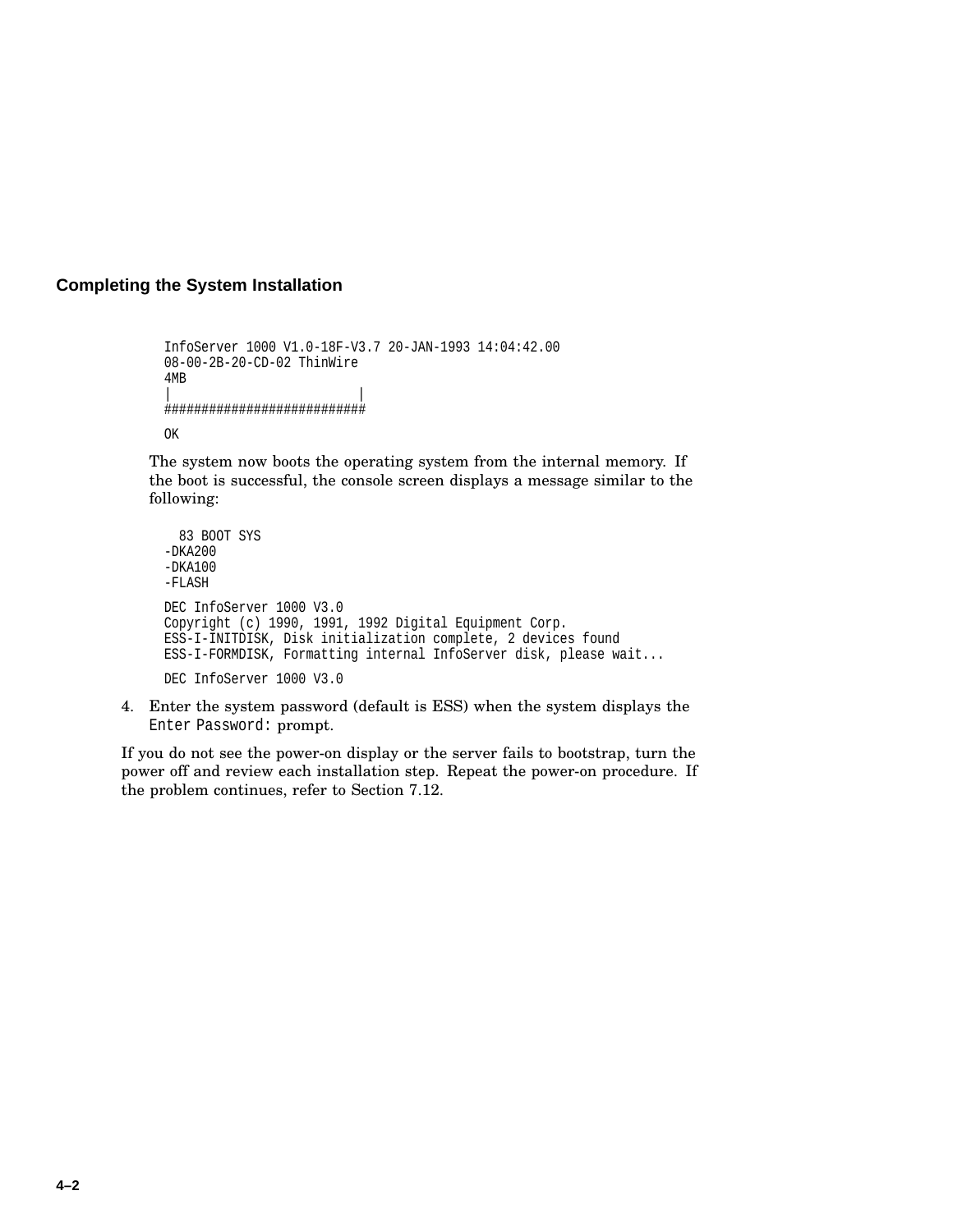### **Completing the System Installation**

# **4.3 Connecting the System to a Network**

After you verify that the InfoServer 1000 system passes its power-on self-test sequence, you must connect the InfoServer 1000 system to the network to make the system available to clients. To connect the InfoServer 1000 system to a network, follow these steps:

- 1. Turn the InfoServer 1000 power off.
- 2. Read and perform the steps in Chapter 6, Connecting to a Network to become familiar with how to install your network hardware.
- 3. After making the network connection, turn the InfoServer 1000 power back on. The server should pass the power-on self-test and reboot successfully.
- 4. Refer to the *InfoServer System Operations Guide* for information on how to establish a server management session to set up and control the server.

# **4.4 Booting the System**

The InfoServer 1000 operating system starts as part of the bootstrap process when power is first applied. The following sections explain the automatic and manual processes for starting the InfoServer 1000. Use the manual process only if the automatic process fails.

### **4.4.1 Booting the System Automatically Without a Console**

The InfoServer 1000 system's bootstrap program and operating software are loaded into the system at the factory. The InfoServer 1000 attempts to boot automatically from the internal memory when power is applied.

# **4.4.2 Booting the System with a Console (Only If Necessary)**

To boot your system with a console terminal, follow these steps:

- 1. Turn on any standalone expansion peripherals connected to your InfoServer 1000.
- 2. Turn on the console terminal connected to the MMJ port.

**Note**

Allow time for the console terminal to complete its power-on sequence. Otherwise, you will not be able to view the system power-on self-test display.

3. Turn on the InfoServer 1000.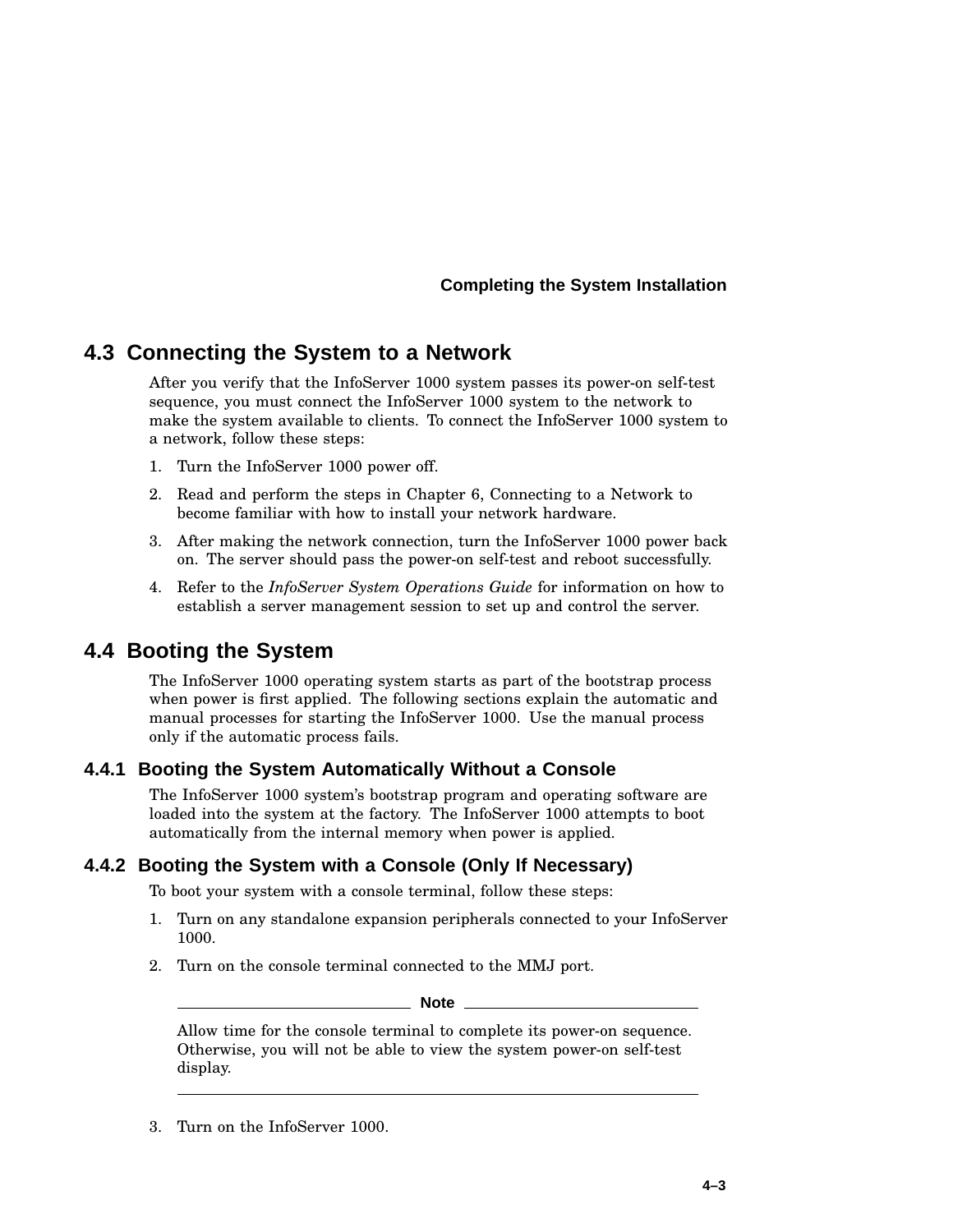### **Completing the System Installation**

The initial power-on display appears on the console terminal in a few seconds. If you see a display similar to the following, your system has passed all power-on self-tests, and the terminal's keyboard language has been set:

```
InfoServer 1000 V1.0-18F-V3.7 20-JAN-1993 14:04:42.00
08-00-2B-20-CD-02 ThinWire
4MB
| |
###########################
OK
```
The system now boots the operating system from the internal memory. If the boot is successful, the console screen displays a message similar to the following:

```
83 BOOT SYS
-DKA200
-DKA100
-FLASH
DEC InfoServer 1000 V3.0
Copyright (c) 1990, 1991, 1992 Digital Equipment Corp.
ESS-I-INITDISK, Disk initialization complete, 2 devices found
ESS-I-FORMDISK, Formatting internal InfoServer disk, please wait...
DEC InfoServer 1000 V3.0
Enter Password:
```
4. Enter the system password (default is ESS) when the system displays the Enter Password: prompt.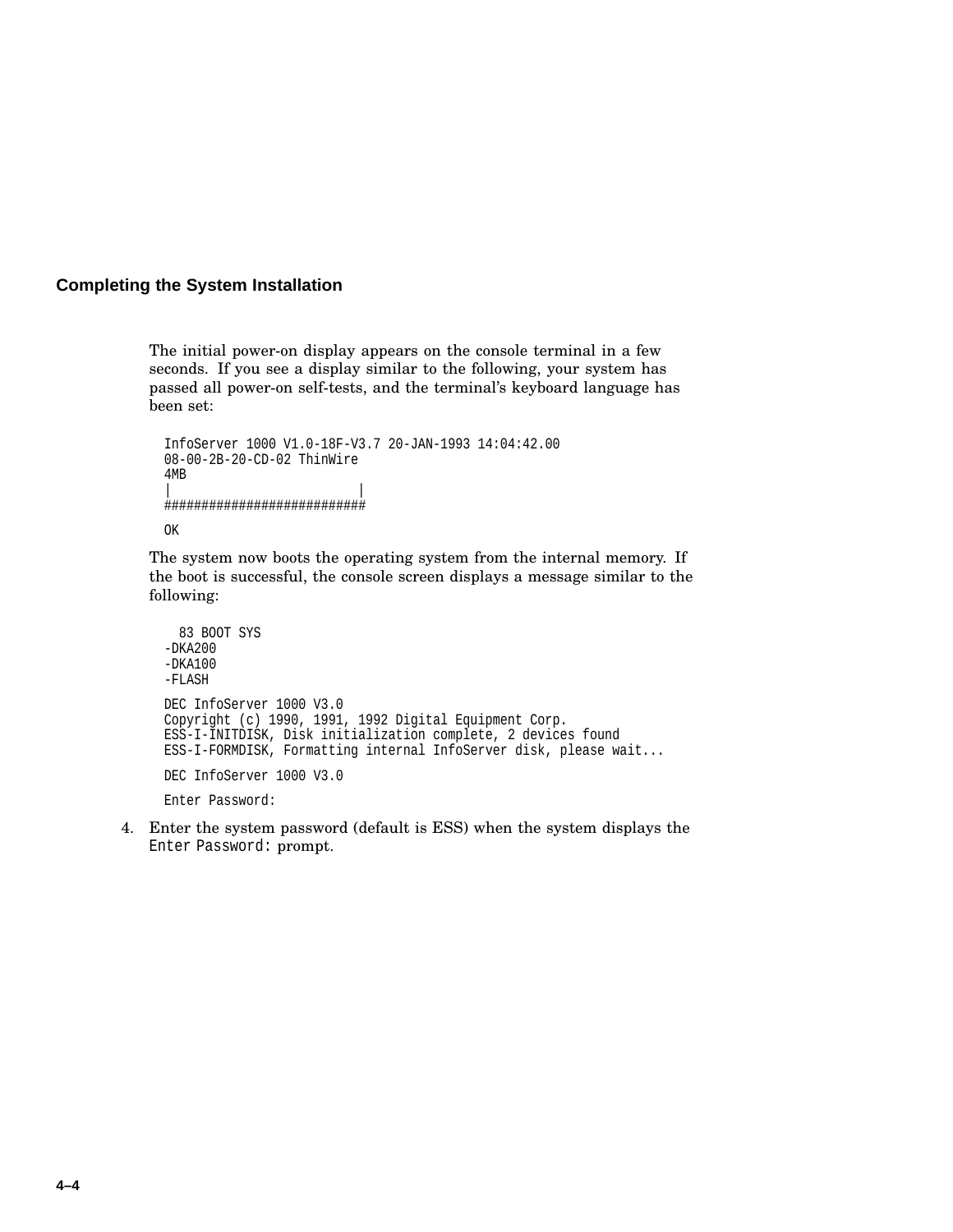# **5**

# **Installing Expansion Peripherals**

# **5.1 Introduction**

This chapter provides information on installing and using external standalone add-on storage peripherals. For information on installing and using addon storage peripherals for the InfoTower cabinet, refer to the *InfoTower Installation and Owner's Guide*.

An InfoServer 1000 system can support up to seven (7) standalone expansion peripherals on the SCSI bus. Digital qualifies the standalone expansion peripherals recommended for use with the InfoServer 1000 system, to ensure that they meet system requirements.

The chapter explains how to perform the following tasks:

- Connect one or two expansion peripherals of the same type to your InfoServer 1000.
- Verify the SCSI ID default (factory) setting.
- Reset the SCSI ID number.

The chapter provides specific information for the RRD42 CD-ROM expansion drive. For installation and operation information pertaining to other SCSI expansion peripherals, refer to the documentation shipped with the peripheral.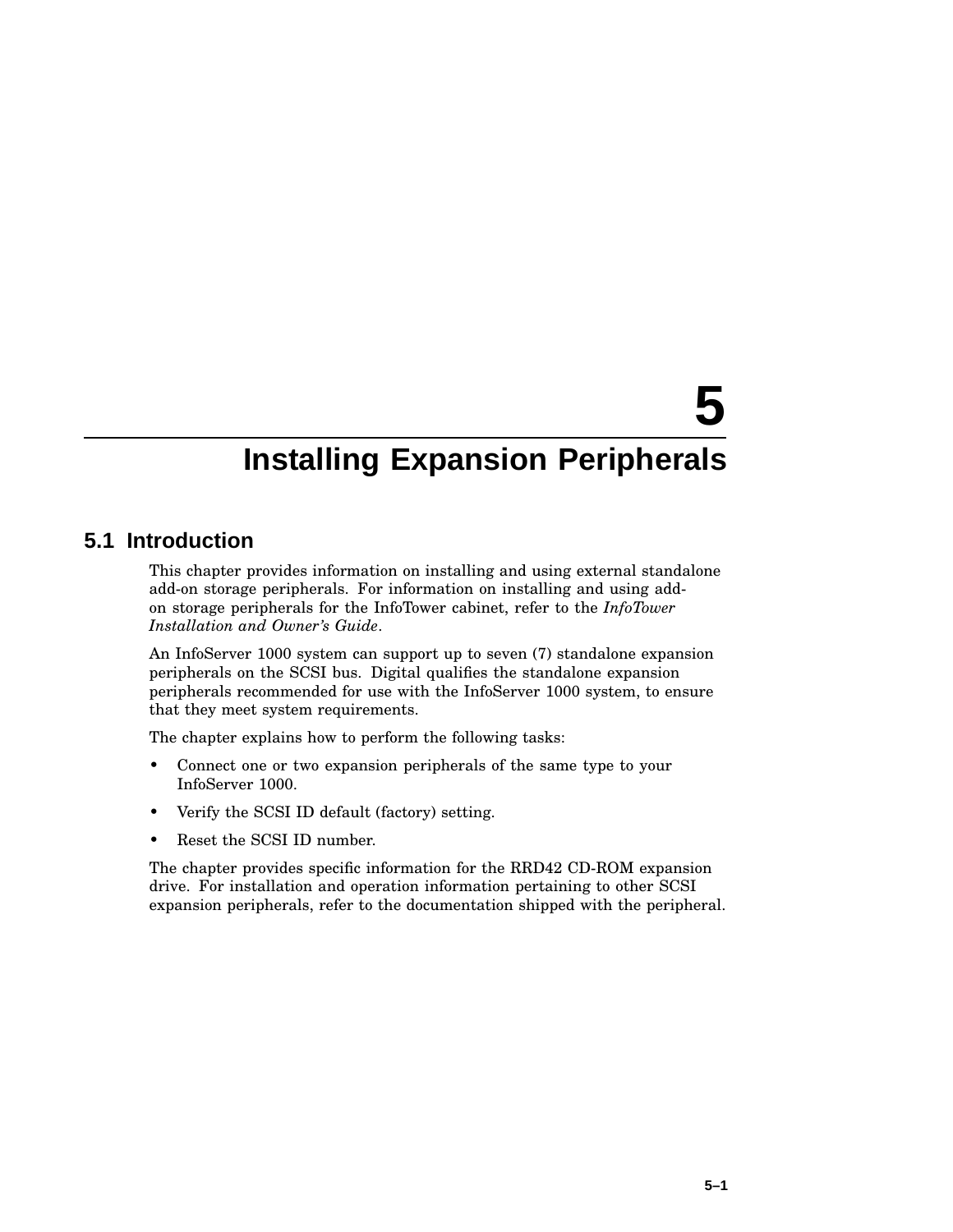# **5.2 Guidelines for Connecting Expansion Peripherals**

Use the following guidelines when connecting expansion peripherals:

- Connect any combination of external expansion peripherals, as long as you do not connect more than seven (7) expansion peripherals.
- Attach the 50-pin SCSI terminator that comes with your expansion peripheral to an unused bottom SCSI connector on the back of the expansion peripheral. This must be done to maintain signal integrity.
- Plug all expansion peripherals into the same grounded power strip or electrical outlet.

**CAUTION**

Some expansion peripherals are restricted to either 110 Vac or 220 Vac operation. Ensure that the voltage requirement of any expansion peripheral is compatible with the supply voltage.

The RRD42 expansion peripheral accepts power inputs in the ranges of 100 Vac to 120 Vac and 200 Vac to 240 Vac, at 50 or 60 Hz. Within these limits the power supply is self-sensing, and a voltage selection switch is not necessary.

• Turn on all expansion peripherals before you turn on your InfoServer 1000. This step ensures that the device in each expansion peripheral is ready for use, and that the system firmware includes the device in its configuration.

# **5.3 Unpacking an Expansion Peripheral**

SCSI expansion peripherals in external, standalone enclosures usually come with the following accessories:

- One 50-pin to 50-pin cable (PN BC19J-1E). Use this cable to connect the expansion peripheral to other expansion peripherals.
- One 68-pin to 50-pin cable (PN BC56H-03). This cable is not used on the InfoServer 1000.
- One 50-pin SCSI terminator.
- One power cord.

Before you set up your expansion peripheral, ensure that you have all these parts. Check the contents of the expansion peripheral against the shipping list.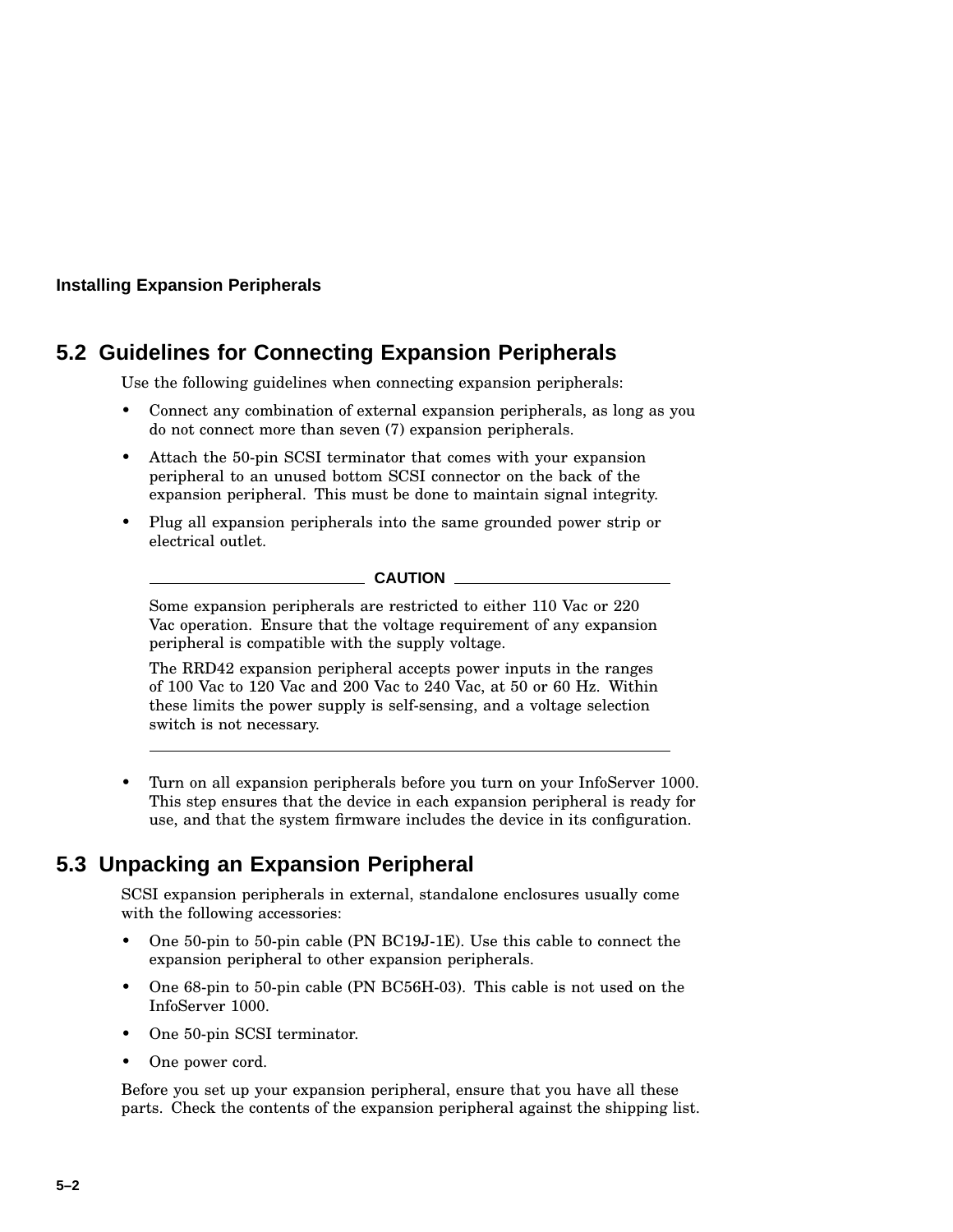# **5.4 Connecting One Expansion Peripheral**

To connect a single expansion peripheral to your InfoServer 1000, follow these steps:

- 1. Turn system power off.
- 2. Turn the expansion peripheral so that the back is facing you.
- 3. Set the SCSI ID number.

Each device ships with the SCSI ID number set to 0. Refer to the information provided with the expansion peripheral to verify this setting.

The RRD42 standalone drive has a rear-panel push button that spins a wheel and advances a number. To set the device ID number, press the button until the desired number appears.

4. Connect the BC09D-01 50-pin expansion peripheral cable as follows:

Connect the high-density 50-pin end of the cable to the SCSI port on the rear of the InfoServer 1000.

Connect the opposite 50-pin end of the cable to the top SCSI port on the rear of the expansion peripheral. Snap the spring lock loops in place.

5. Connect a 50-pin SCSI terminator to the lower port on the expansion peripheral.

 $\_$  CAUTION  $\_$ 

Check the voltage requirement of the expansion peripheral before applying power.

6. Connect the power cord to the power receptacle on the expansion peripheral, then plug the other end into a grounded power outlet.

Figure 5–1 shows how to connect one RRD42 expansion peripheral to the InfoServer 1000. You can stack the InfoServer 1000 on top of the expansion peripheral or place the two enclosures side by side.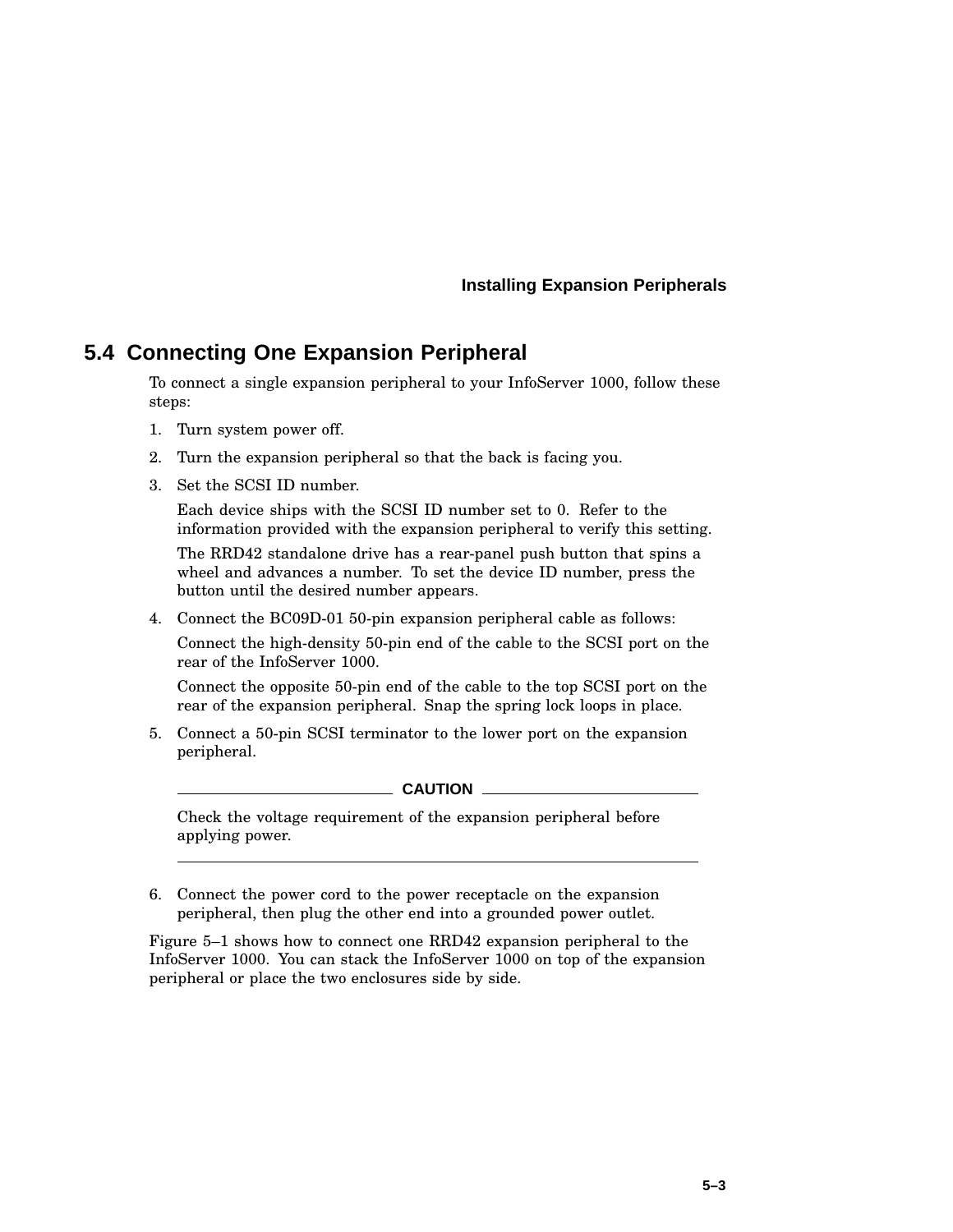

**Figure 5–1 Connecting One RRD42 Expansion Peripheral**

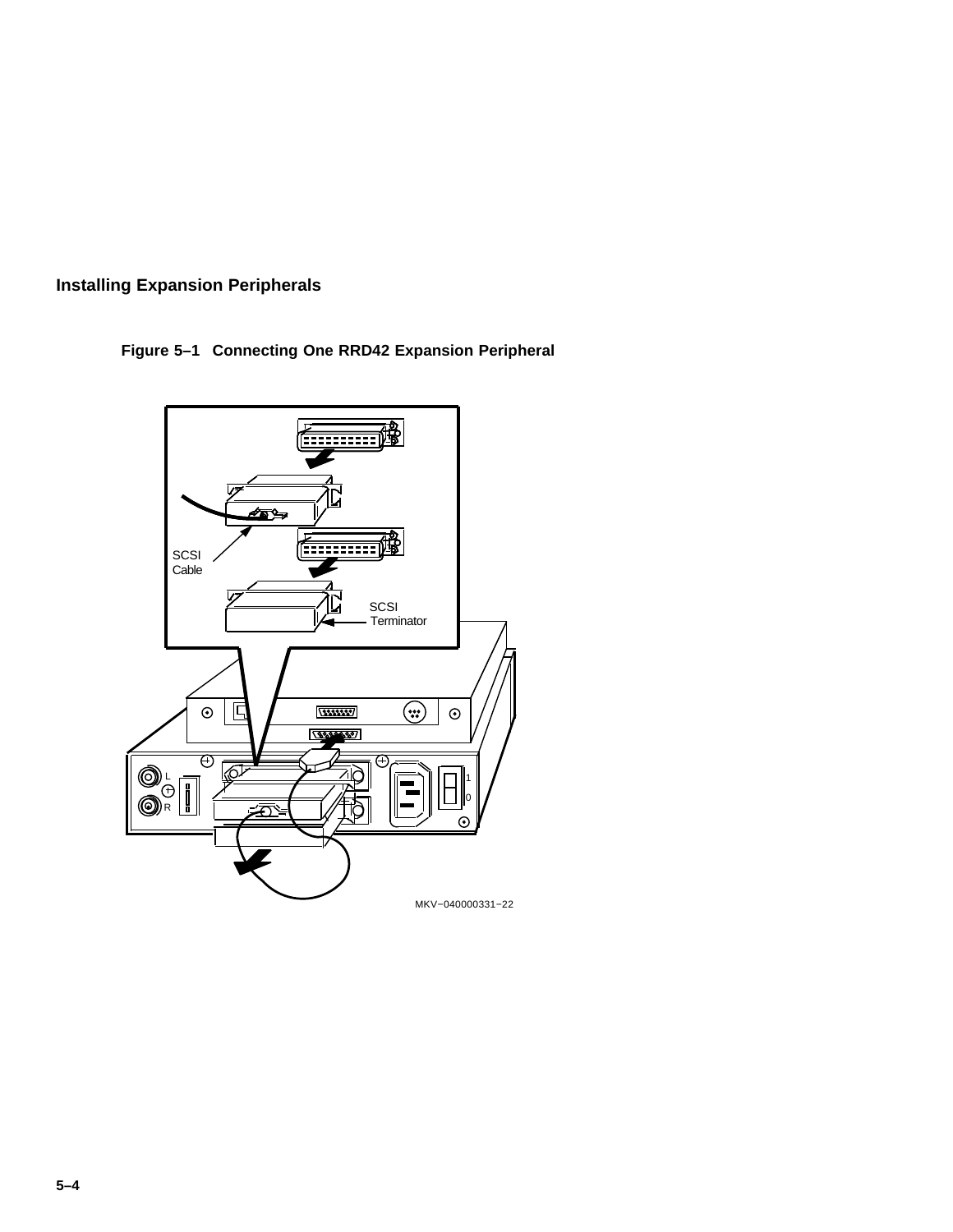# **5.5 Connecting Two Expansion Peripherals**

A second expansion peripheral can be added later to link the two expansion peripherals together in series. You can stack expansion peripherals or place them side by side.

#### **Note**

If you have more than one of the same type of device attached to your system, you must change the SCSI ID on the second device to an open ID number on the SCSI bus (refer to Appendix C).

To link two expansion peripherals, follow these steps:

- 1. Ensure that the  $\boxed{10}$  on/off switches on all expansion peripherals are set to off (O), then remove power from the InfoServer 1000.
- 2. Remove the 50-pin SCSI terminator on the first expansion peripheral. Store the terminator for future use.
- 3. Connect one end of the BC19J-1E 50-pin to 50-pin connector cable to the upper connector on the second expansion peripheral.
- 4. Connect the other end of the cable to the lower connector on the first expansion peripheral.
- 5. Attach a 50-pin terminator to the unused SCSI port on the second expansion peripheral.
- 6. Connect the power cord of the second expansion peripheral to its power receptacle, then plug the other end into a grounded power outlet. Each expansion peripheral needs its own source of power.

Figure 5–2 shows how to connect two RRD42 expansion peripherals to the InfoServer 1000 in series.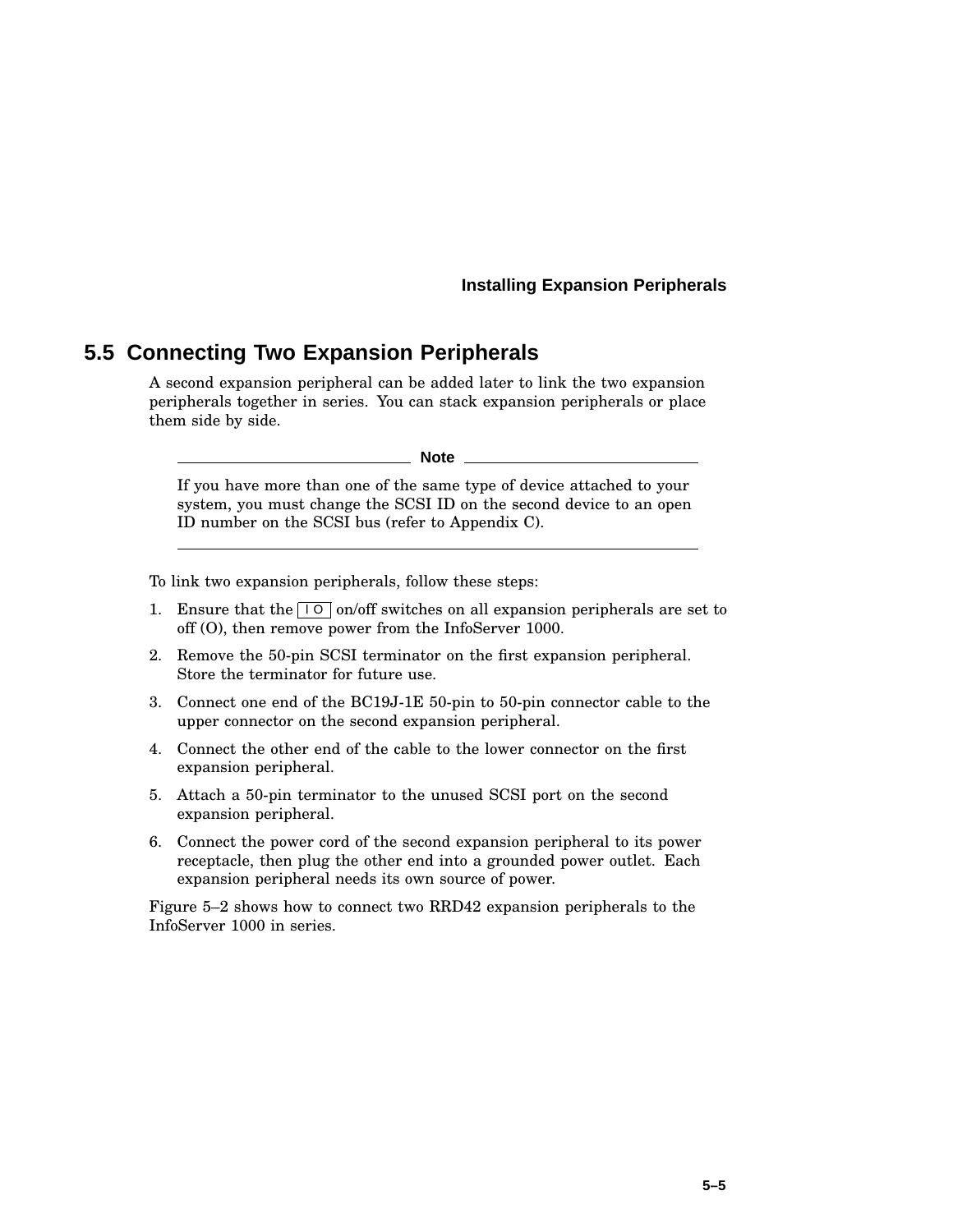



**Figure 5–2 Connecting Two RRD42 Expansion Peripherals**

MKV−040000331−23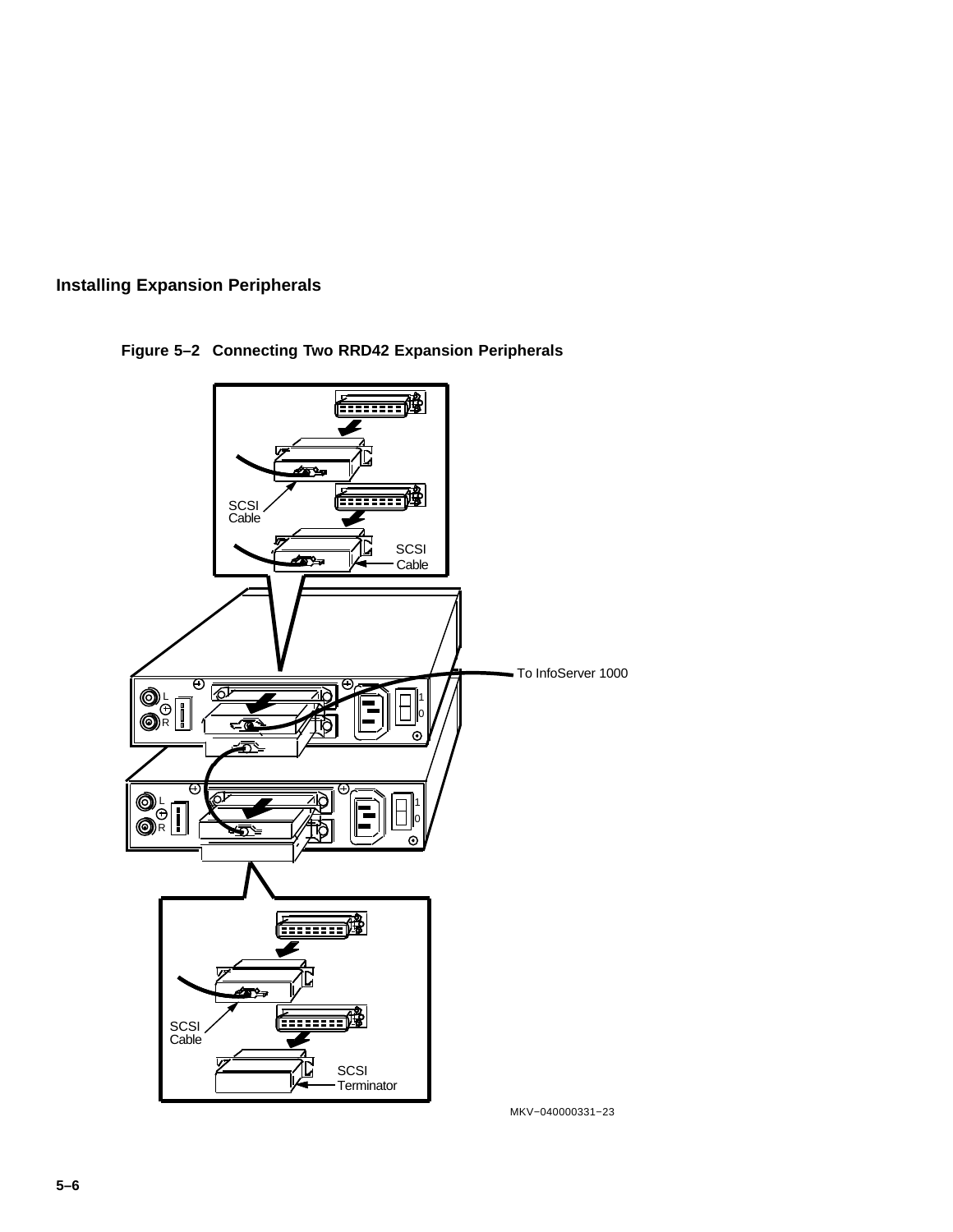# **5.6 RRD42 Compact Disc Expansion Peripheral**

The RRD42 is a read-only storage device that reads data from removable compact discs. Refer to Appendix B for information on the handling and storage of compact discs.

If you are installing an RRD42 expansion peripheral, refer to the beginning of this chapter for unpacking and installation instructions.

### **5.6.1 Verifying the SCSI ID Number on the RRD42 Expansion Peripheral**

Figure 5–3 shows the rear panel of the RRD42 expansion peripheral, which ships with the SCSI ID number set to 0. The number is displayed in a window beneath the ID selector switch.



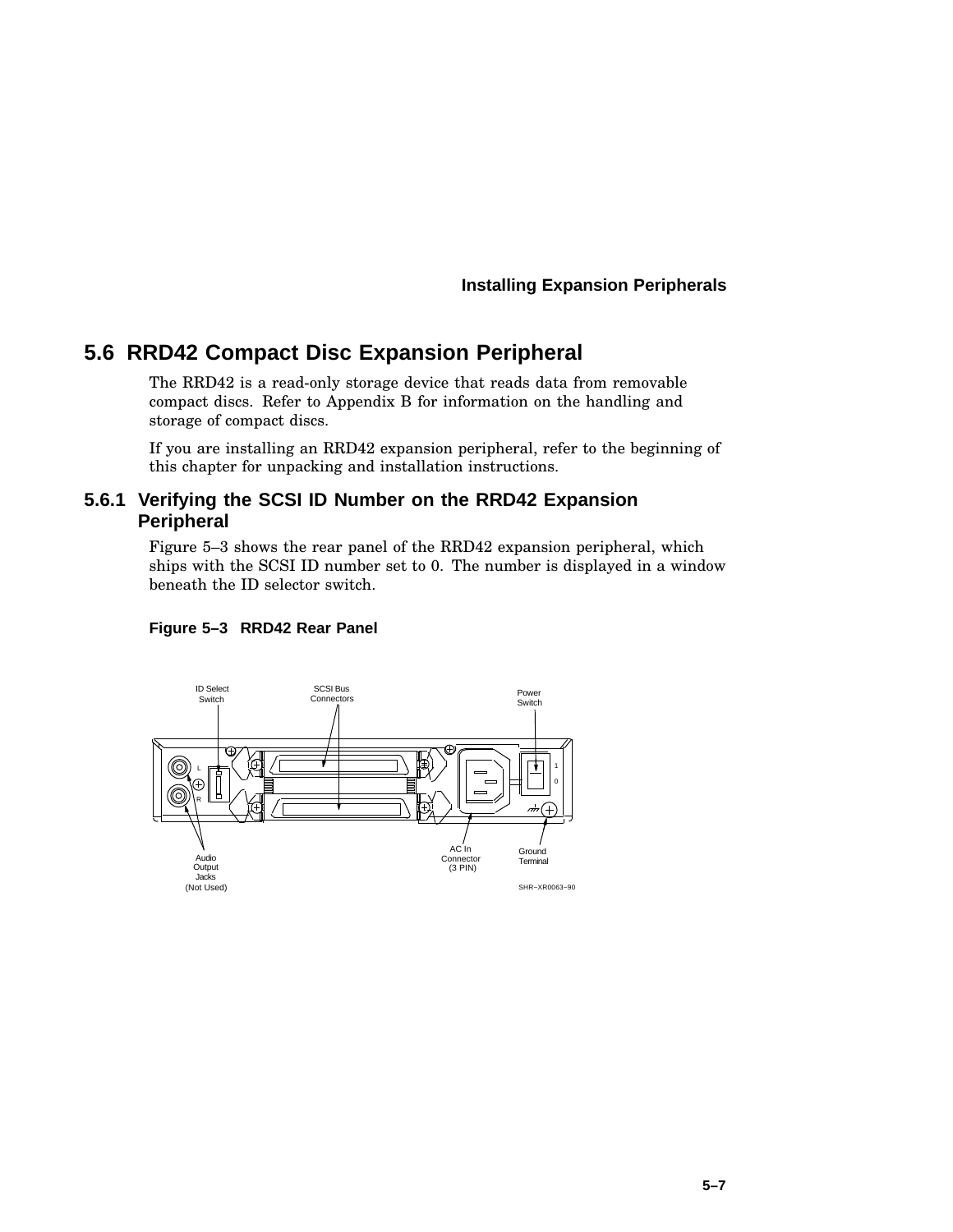# **5.6.2 Resetting the SCSI ID on the Second RRD42 Expansion Peripheral**

If you add two RRD42 expansion peripherals to your system, you must reset the ID number on the second RRD42 to an open  $ID$  — one that is not in use. To reset the number, follow instructions in step 3 of Section 5.4. In the following example, IDs 0, 3, 4, 5 and 7 are open IDs.

To determine available ID numbers on the SCSI bus on your InfoServer 1000 system, enter SHOW DEVICE at the console prompt  $(\gg)$ , then press Return. For instructions on how to enter console mode, refer to Section 7.4. Your system configuration appears on the screen. Look for a display similar to the following:

>>> SHOW DEVICE

| VMS/VMB | ADDR                       | DEVTYPE | NUMBYTES | RM/FX | WΡ | DEVNAM | REV              |  |  |
|---------|----------------------------|---------|----------|-------|----|--------|------------------|--|--|
|         |                            |         |          |       |    |        |                  |  |  |
| ESA0    | 08-00-2B-20-CD-02 ThinWire |         |          |       |    |        |                  |  |  |
| DKA100  | A/1/0                      | DISK    | 121.64MB | FХ    |    | RZ23L  | 2528             |  |  |
| DKA200  | A/2/0                      | DISK    | 593.49MB | RM    | WP | RRD42  | 1.2 <sub>b</sub> |  |  |
| HostID  | A/6                        | INITR   |          |       |    |        |                  |  |  |
|         | 0                          | Θ       | Œ        | 0     | 6  | 7      | 8                |  |  |

**O** Device name

**2** Controller/SCSI ID/logical number In this example: SCSI ID 0 — Open SCSI ID 1 — RZ23L hard-disk drive SCSI ID 2 — RRD42 CD-ROM drive SCSI ID 3 — Open SCSI ID 4 — Open SCSI ID 5 — Open SCSI ID 6 — Internal SCSI controller SCSI ID 7 — Open

**O** Generic device type



**6** Removable/fixed media

**O** Write protected

**O** Specific device type

**3** Media revision level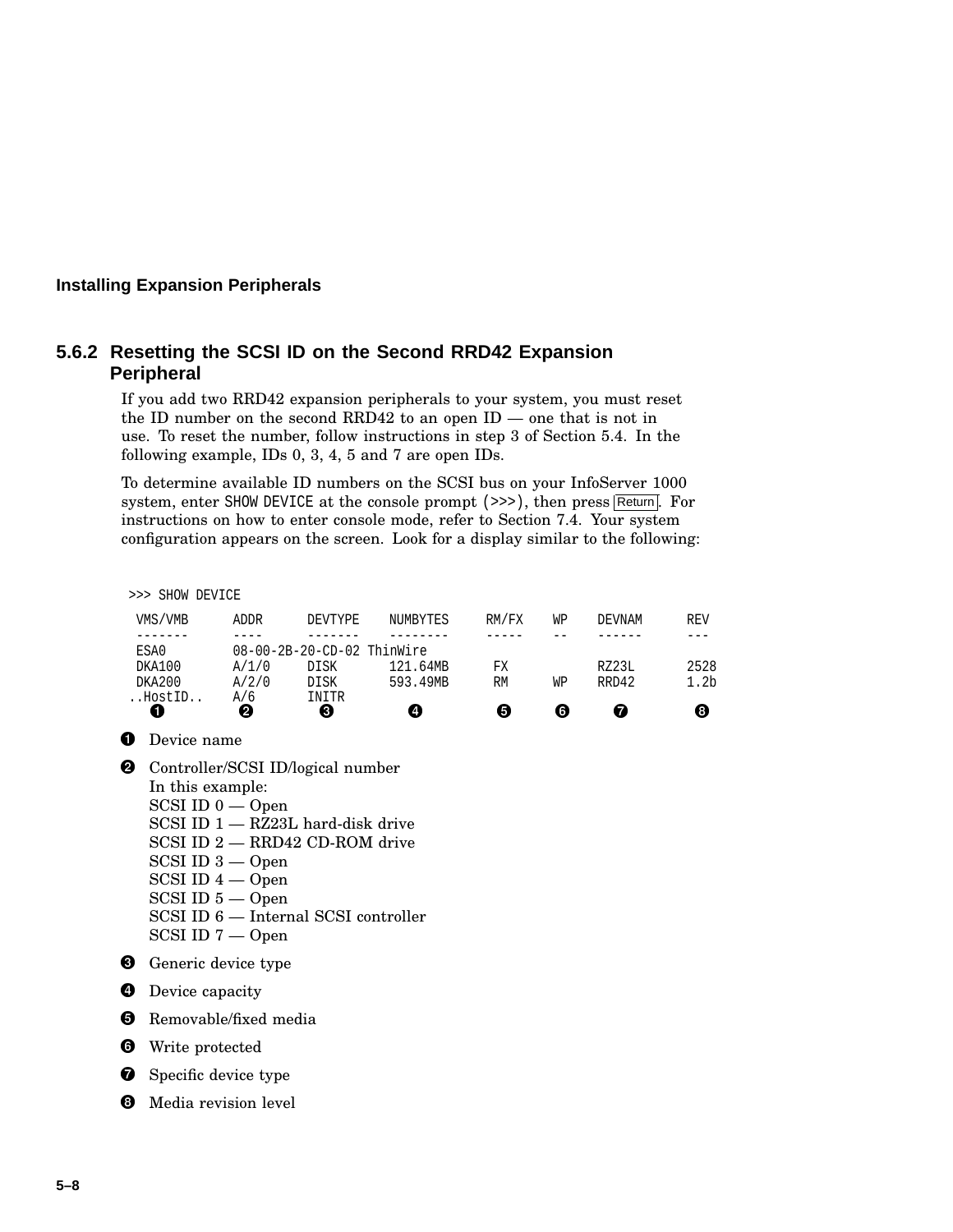# **5.7 Preventive Maintenance**

The RRD42 drive does not require periodic cleaning. To maintain maximum performance, ensure that the drive's environment is free from contamination.

If errors occur, clean the disc with a clean, lint-free cloth. Wipe the disc from the center out. Do not use solvents, such as benzene, thinner, commercial cleaners, or antistatic sprays.

Follow these guidelines to care for the caddy and the disc:

- Do not drop the disc or caddy.
- The caddy's shutter automatically opens when it is inserted into the drive. Do not open the shutter manually and touch the disc.
- When transporting the the standalone RRD42 standalone drive or the InfoTower, remove the caddy from the drive.
- Do not put the disc and caddy in a location subject to any of the following:
	- Dust Direct sunlight High temperature High humidity
- When a disc is dirty, clean it.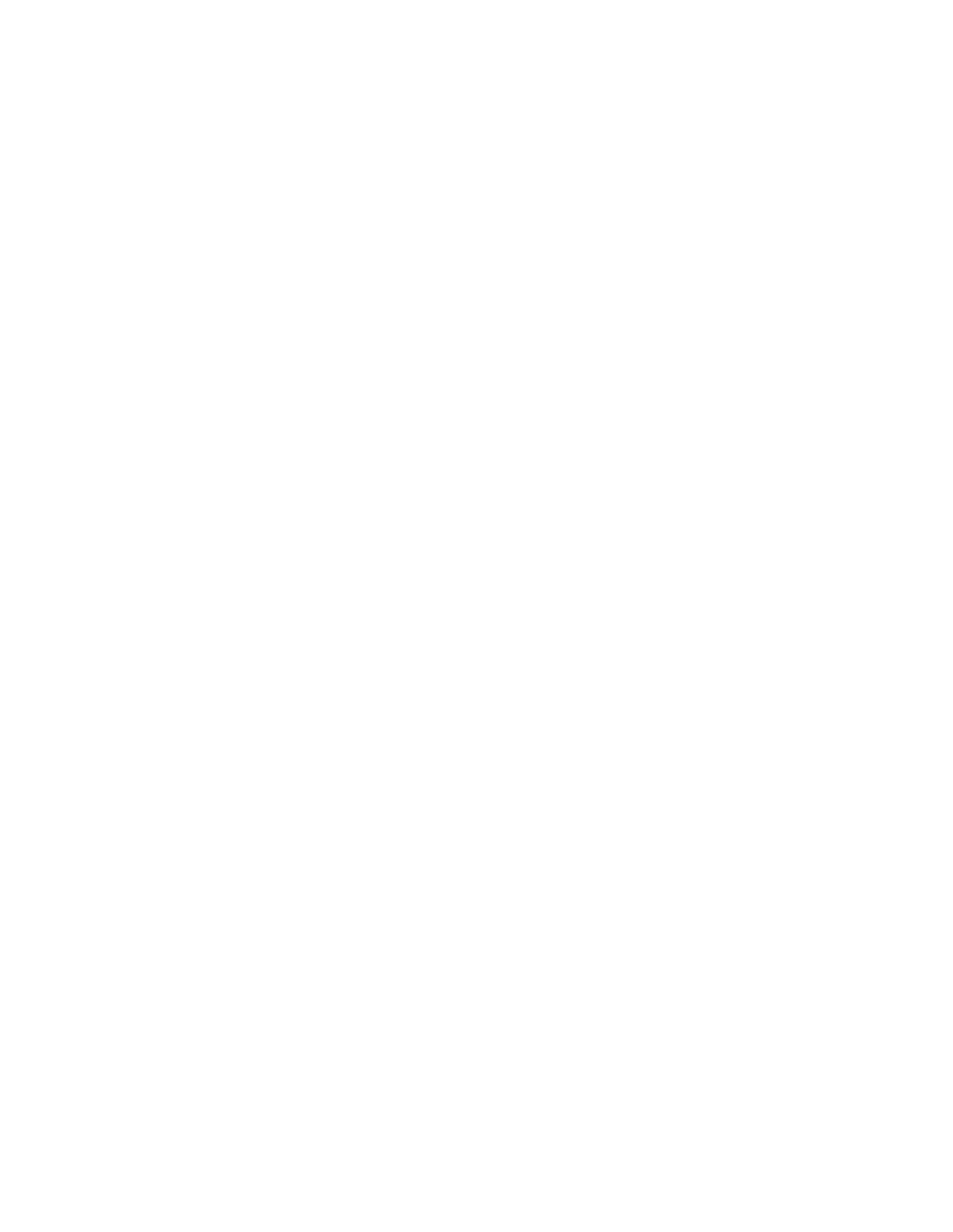# **6**

# **Connecting to a Network**

# **6.1 Introduction**

This chapter explains how to:

- Connect the InfoServer 1000 to a ThinWire Ethernet or standard Ethernet network.
- Test the system with a T-connector or loopback connector.
- Connect several systems together to create a simple ThinWire Ethernet workgroup.

To form a workgroup, connect the systems together with cables and connectors.

Connecting a system to a ThinWire Ethernet network or a standard Ethernet network takes only a few minutes for an experienced user and slightly longer for a new user.

The illustrations in this chapter show Ethernet connections to the standalone InfoServer 1000. The connections are identical when working with the InfoServer 1000 mounted in an InfoTower cabinet.

If you are connecting your InfoServer 1000 to a ThinWire Ethernet network, proceed to Section 6.2.

If you are connecting your InfoServer 1000 to a standard Ethernet network, proceed to Section 6.4.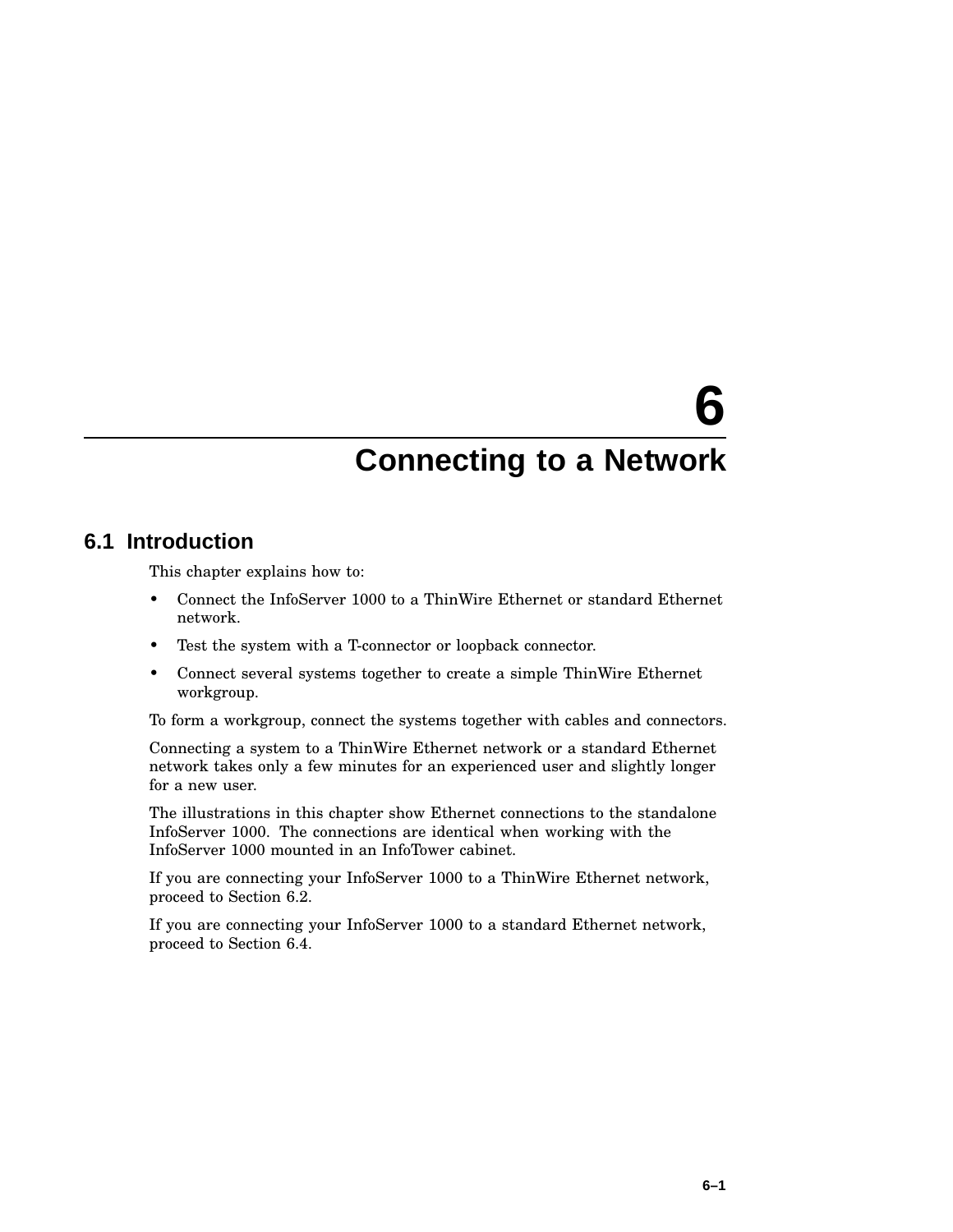**Connecting to a Network**

# **6.2 Connecting to a ThinWire Ethernet Network**

The following sections explain how to connect the InfoServer 1000 system to a ThinWire Ethernet network.

### **6.2.1 Verifying Your ThinWire Ethernet Network Adapter**

To verify the ThinWire Ethernet adapter, it must be correctly terminated. Be sure that the ThinWire Ethernet T-connector and terminators are attached to your system. You also need a console terminal.

Follow these steps:

- 1. Force the system into console mode as follows:
	- a. Turn the InfoServer 1000 power off.
	- b. Disconnect the network T-connector at the rear of the enclosure.
	- c. Turn the InfoServer 1000 power on.

When the system runs its power-on self-test diagnostics, the network test will fail and the system will go into console mode. A display similar to the following appears:

```
InfoServer 1000 V1.0-18F-V3.7 20-JAN-1993 14:04:42.00
08-00-2B-20-CD-02 ThinWire
4MB
| |
###########################
?? 001 6 NI 0172
 84 FAIL
>>>
```
- d. Reconnect the network T-connector.
- 2. Enter the following command (Test NI):

>>> T NI Return

The system responds with another display similar to the following:

>>> T NI | | ### OK  $\rightarrow$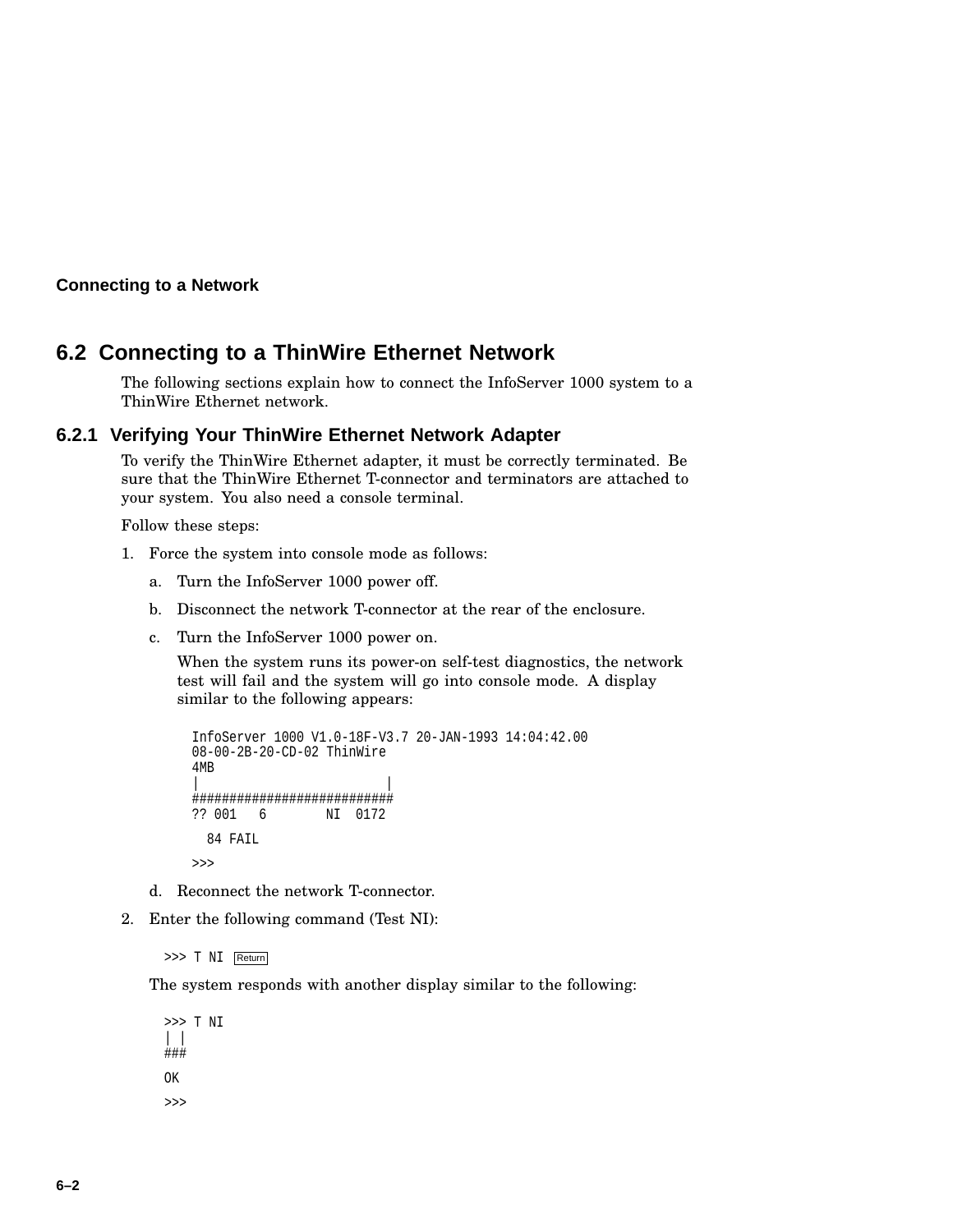If the system responds with a display similar to the following, there is a problem with the InfoServer 1000 network adapter:

```
>>>T NI
| |
###
?? 001 6 NI 0172
 84 FAIL
>>>
```
#### **6.2.2 Connecting Your System to a ThinWire Ethernet Cable**

To connect the server system to ThinWire Ethernet cable, follow these steps:

- 1. Remove power from the system.
- 2. Attach a ThinWire cable to one side of the T-connector for the InfoServer 1000. Figure 6–1 shows the position of the T-connector.
- 3. If your system *is* the first or last system in a single ThinWire **segment**, leave a terminator attached to one side of the T-connector.

A segment is a length of cable made up of one or more cable sections connected with **barrel connectors** or T-connectors.

4. If your system *is not* the first or last system and you want to connect another system to the ThinWire cable, add another section of cable to the other side of the T-connector.

Ensure that the T-connector is attached correctly to the back of the InfoServer 1000. Push the T-connector onto the InfoServer 1000 BNC connector, then turn the T-connector clockwise until it locks in place.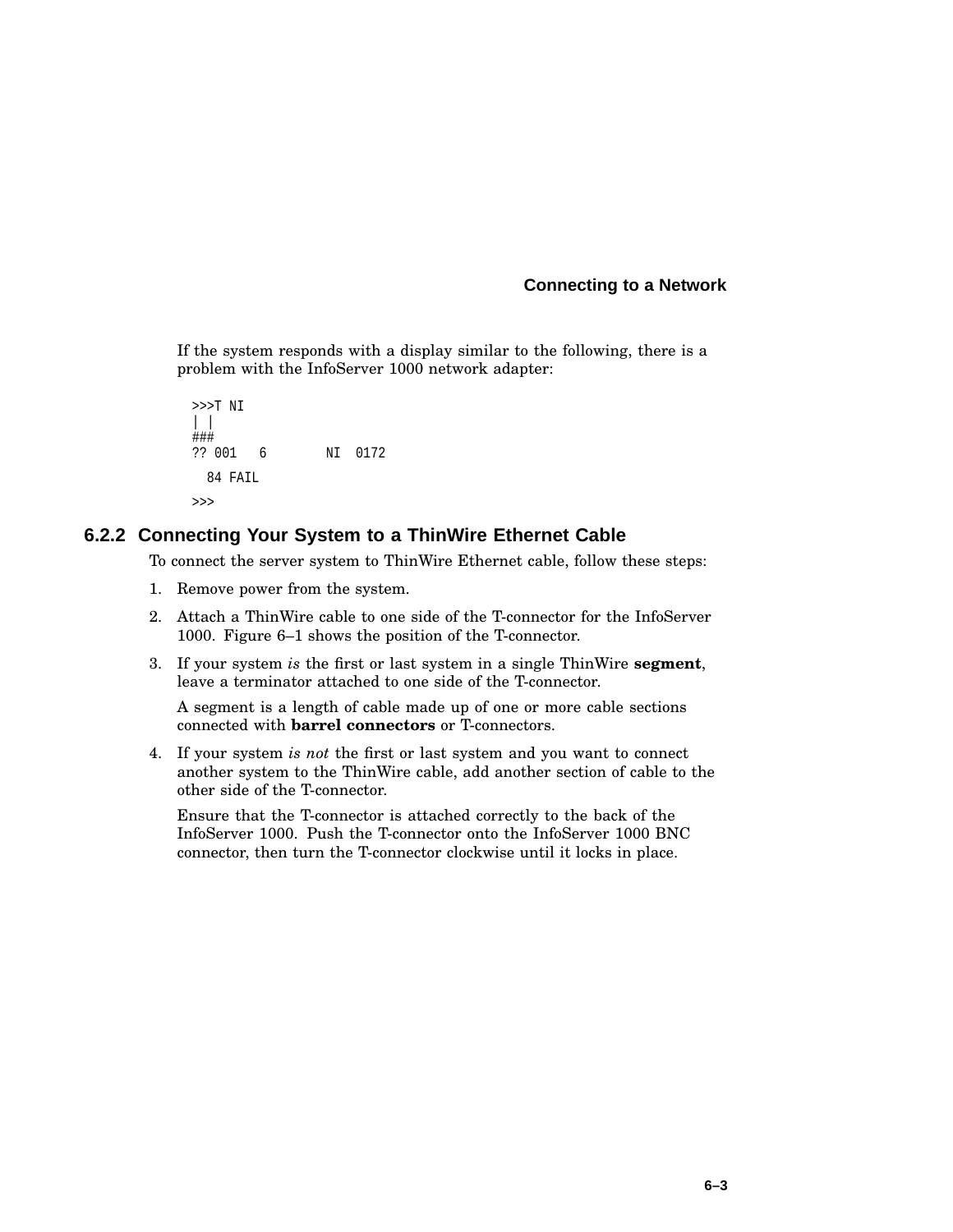

**Figure 6–1 Attaching the T-Connector with Cable Segment to the BNC Connector**

MKV-040000331-24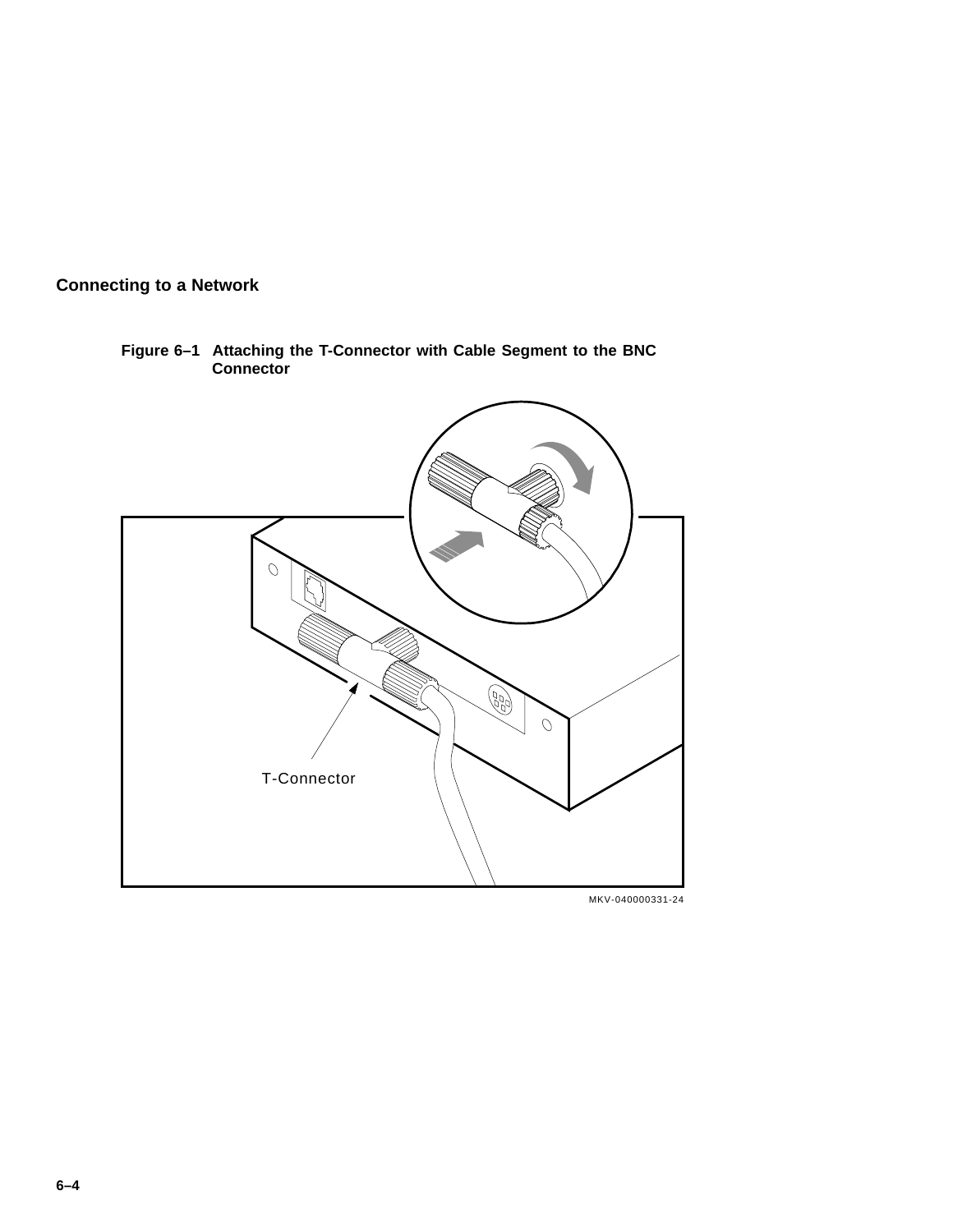## **6.3 Creating a ThinWire Ethernet Workgroup**

A workgroup is a set of systems connected serially on the same ThinWire segment. This segment can work as a standalone network or can be connected to a larger network.

The serial configuration lowers the cost of wiring. However, there is a risk that someone may unplug a system and make the network connections inoperative between systems on the ThinWire segment.

#### **6.3.1 Connecting Your System to an OPEN DECconnect Faceplate**

If your office is wired with Digital's OPEN DECconnect products, then connect your system to the OPEN DECconnect faceplate in your office. A **faceplate** is a wall receptacle that provides a network connection for your system.

OPEN DECconnect cabling components support network configurations ranging from simple standalone ThinWire networks to multimedia local area networks (LANs) that connect PCs, DECstations, VAXstations, and VAX systems. No matter how large or how small your network, the most visible OPEN DECconnect component in your office is the faceplate.

The faceplate has one of the following connectors:

- A ThinWire BNC connector that allows several systems, including InfoServer 1000 systems, to be serially connected to one another on the office side of the faceplate.
- A ThinWire Ethernet serial connector that allows several faceplates to be serially connected behind the wall to a single segment of ThinWire cable. One system can be attached to each faceplate.

Your network coordinator knows which type of OPEN DECconnect faceplate you have in your office.

To connect your system, attach one end of the ThinWire cable to the office side of the OPEN DECconnect faceplate. Attach the other end of the ThinWire cable to the ThinWire connector on the back of your system. Figure 6–2 shows these connections.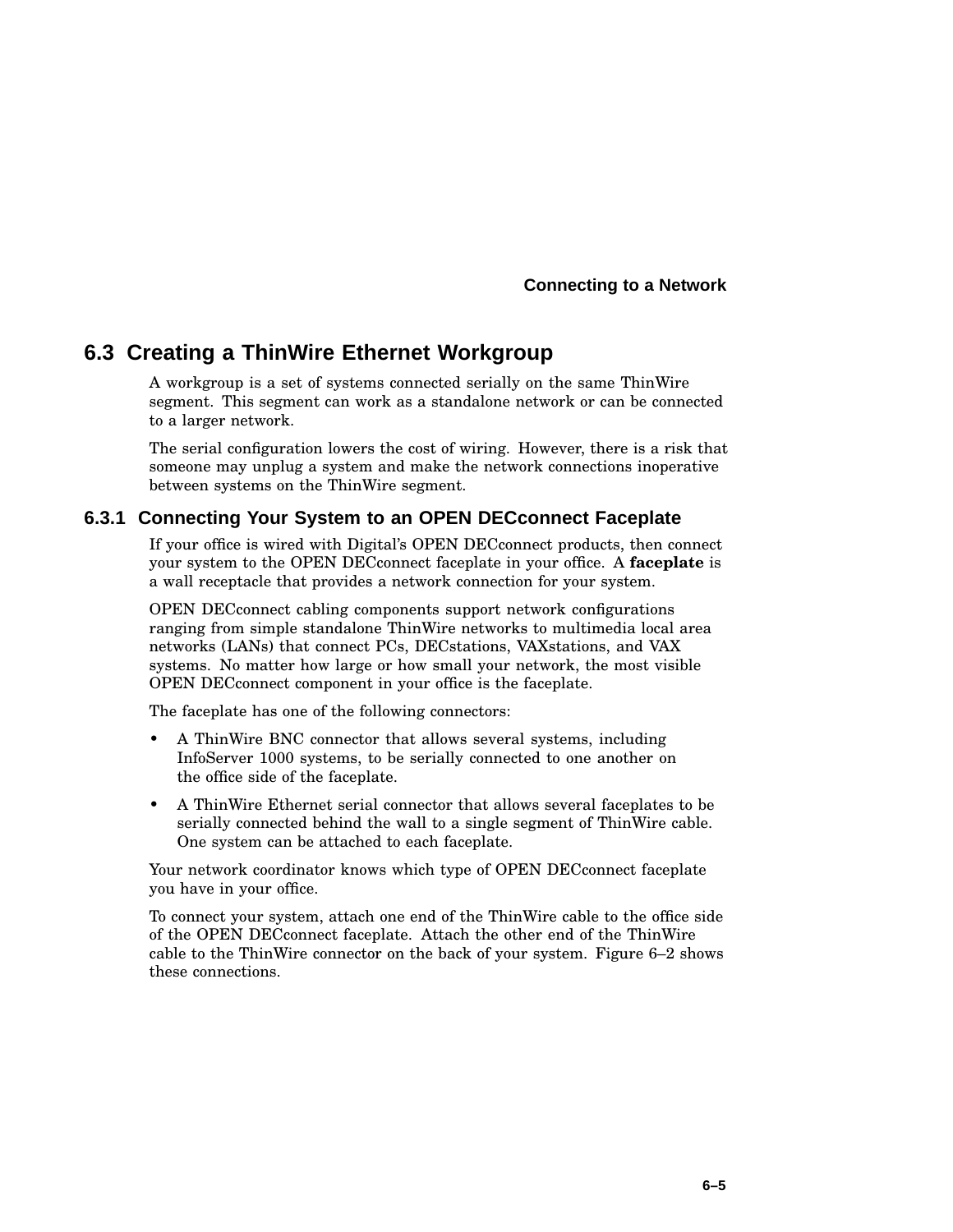





MKV-040000331-25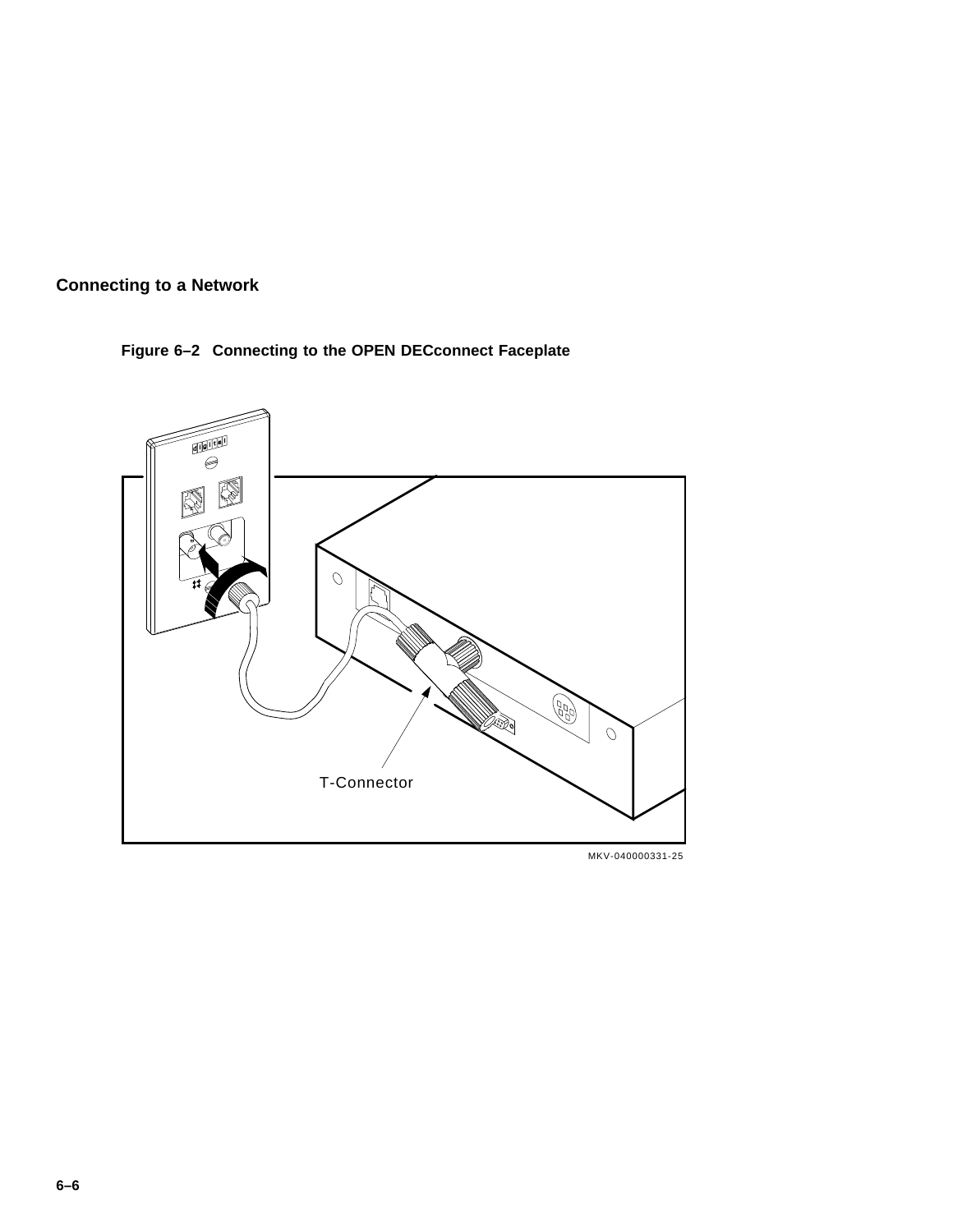#### **6.3.2 Troubleshooting the ThinWire Segment**

If you find problems during the ThinWire Ethernet installation, use the following checklist to ensure that all connections are correct:

- 1. Check that all connections are secure on the ThinWire Ethernet segment.
- 2. Check that there is a T-connector between the connector on the ThinWire cable and the InfoServer 1000.
- 3. Check that there is no ThinWire segment between the system and the T-connector. The T-connector must attach directly to the system.
- 4. Check that there are no branches off a ThinWire segment except through a DEMPR multiport repeater.

A DEMPR provides eight (8) ThinWire Ethernet connections from a single standard Ethernet connection.

- 5. Check that a ThinWire segment is not looped from one port on the DEMPR to another port on the DEMPR.
- 6. Check that the InfoServer 1000's T-connector has not been disconnected from an operating ThinWire Ethernet segment.

#### CAUTION \_

If you need to remove a system from an active ThinWire segment, disconnect the center of the T-connector from the system, as shown in Figure 6–3.

7. Check that you have not disconnected a terminator from an active ThinWire segment. This would disrupt network operation.

After you have checked all ThinWire Ethernet connections, retest the Ethernet as directed in Section 6.2.1.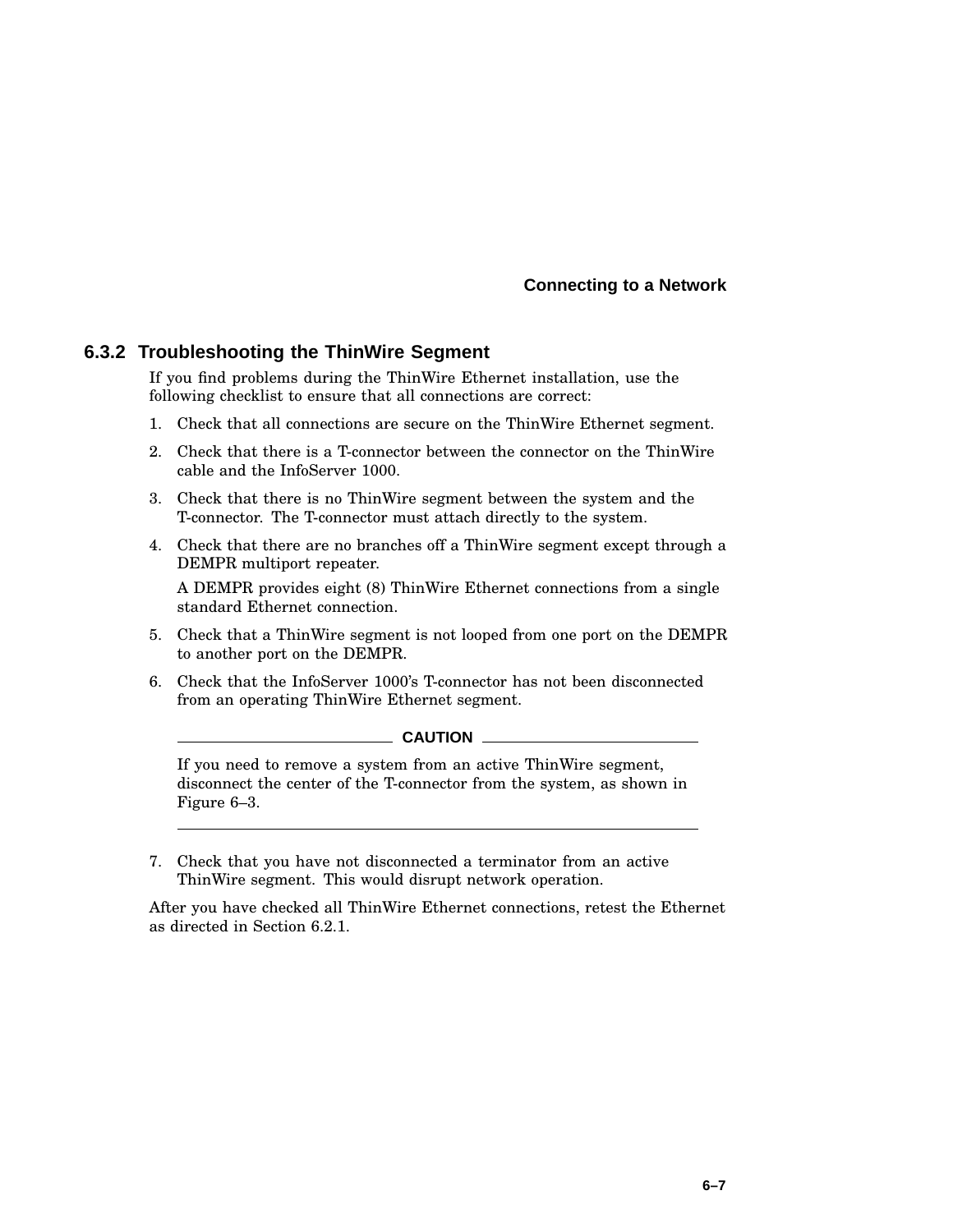



MKV-040000331-26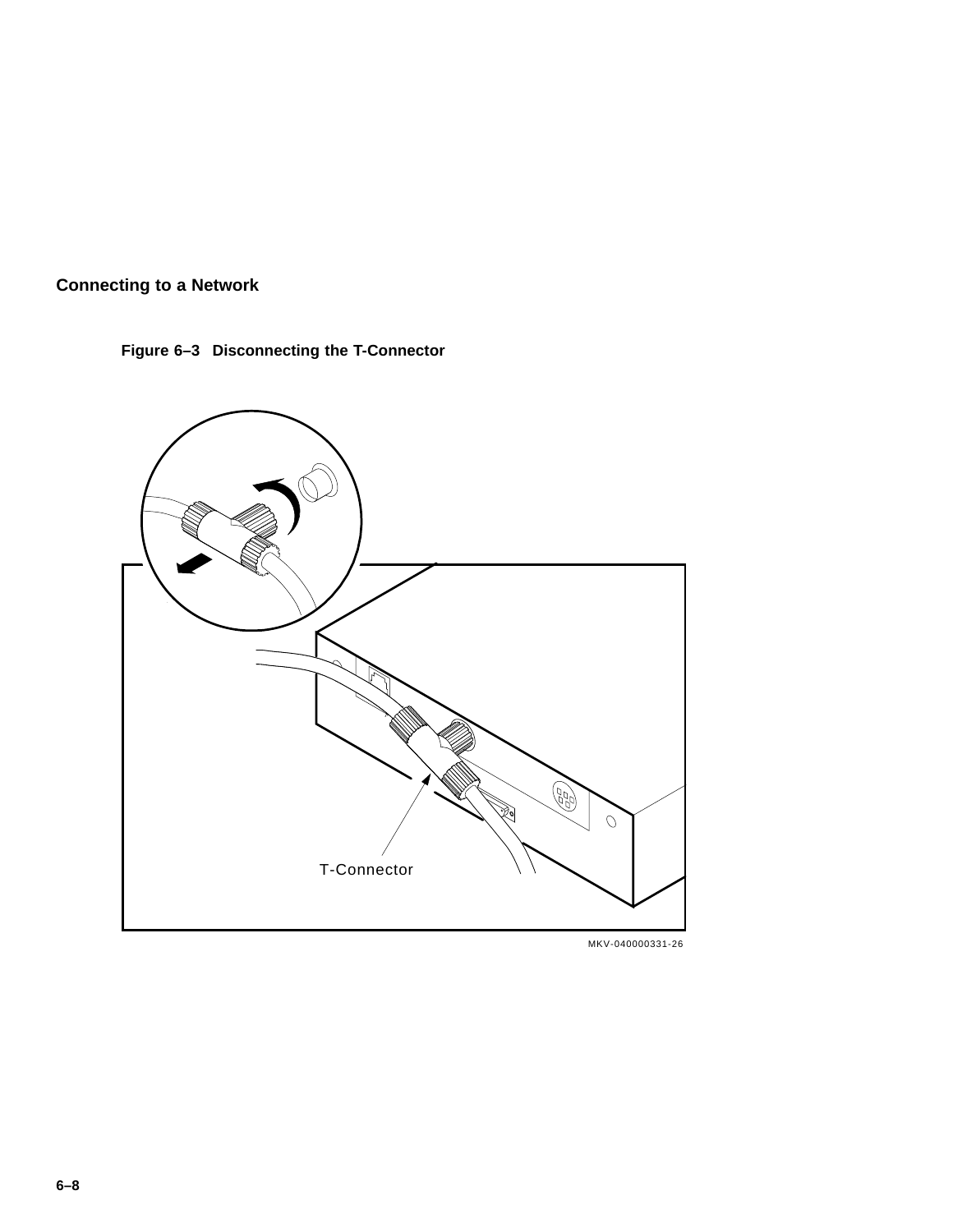## **6.4 Connecting to a Standard Ethernet Network**

The following sections explain how to connect the InfoServer 1000 system to a standard Ethernet network.

#### **6.4.1 Verifying Your Standard Ethernet Network Adapter**

To verify the standard Ethernet adapter, you must attach the 15-pin standard Ethernet loopback plug to your InfoServer 1000.

Follow these steps:

- 1. Force the system into console mode as follows:
	- a. Turn the InfoServer 1000 power off.
	- b. Disconnect the network loopback plug at the rear of the enclosure.
	- c. Turn the InfoServer 1000 power on.

When the system runs its power-on self-test diagnostics, the network test will fail and the system will go into console mode. A display similar to the following appears:

```
InfoServer 1000 V1.0-18F-V3.7 20-JAN-1993 14:04:42.00
08-00-2B-20-CD-02 Thickwire
4MB
| |
###########################
?? 001 6 NI 0172
 84 FAIL
>>>
```
- d. Reconnect the loopback plug. The indicator on the loopback plug should be on.
- 2. Enter the following command (Test NI):

>>> T NI Return

The system responds with another display similar to the following:

>>> T NI | | ### OK  $\rightarrow$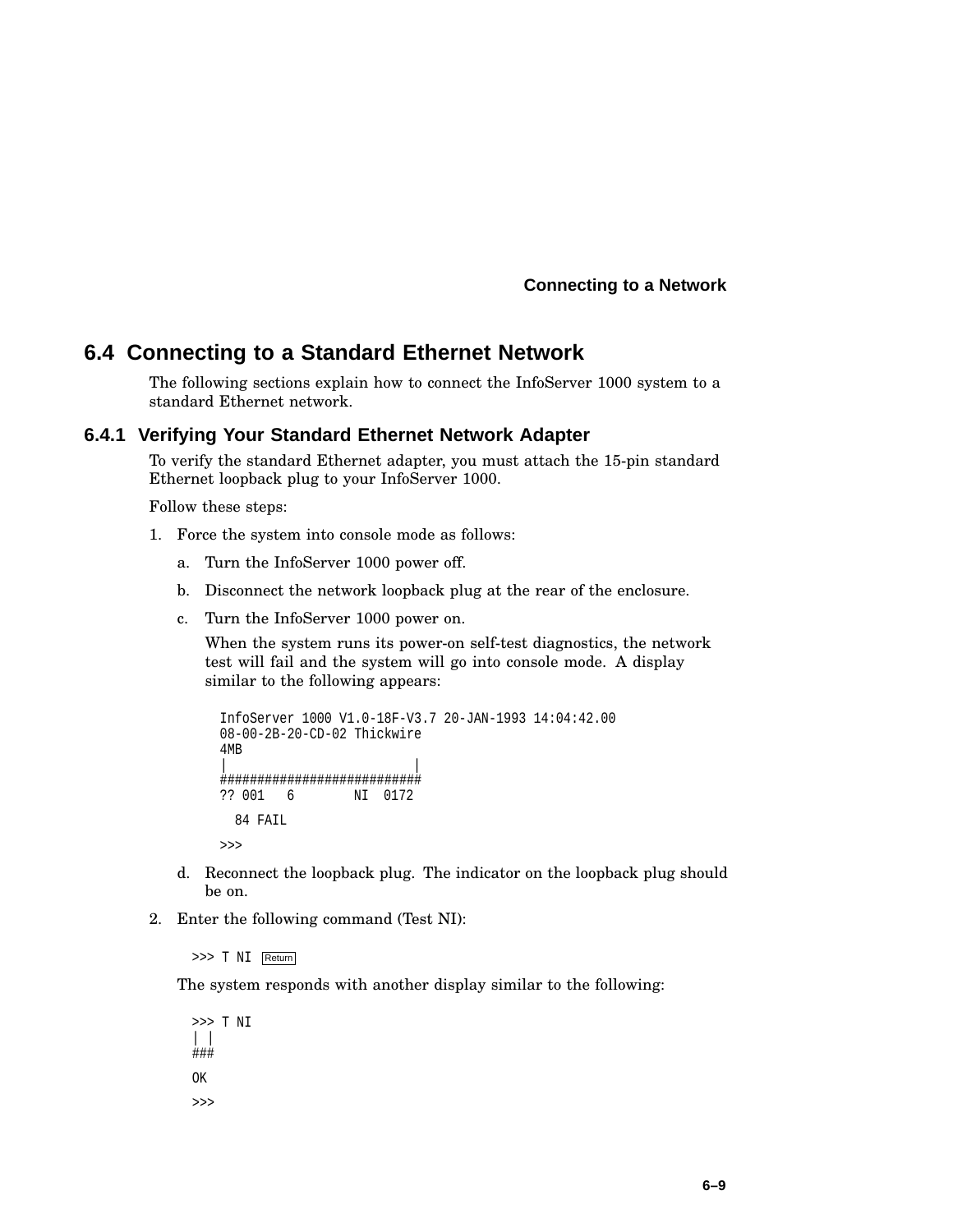If the system responds with a display similar to the following, there is a problem with the InfoServer 1000 network adapter:

```
>>>T NI
| |
###
?? 001 6 NI 0172
 84 FAIL
>>>
```
3. After successful network verification, remove the loopback plug and store it for future diagnostic testing. Connect your system to a standard Ethernet cable, as described in the next section.

If you have problems, refer to Section 6.4.3.

#### **6.4.2 Connecting a Transceiver Cable to Your System**

A transceiver cable is the physical connection between a standard Ethernet network interface and an InfoServer 1000 system. You use a transceiver cable to connect your system to an H4005 transceiver or DELNI unit, which connects to the standard Thickwire Ethernet cable. To connect a transceiver cable to your system:

- 1. Remove power from the InfoServer 1000 system.
- 2. Connect the 15-pin connector on the transceiver cable to the standard Ethernet connector on the rear of the InfoServer 1000.
- 3. Use a screwdriver to move the connector's sliding lock and make the standard Ethernet connection secure as shown in Figure 6–4.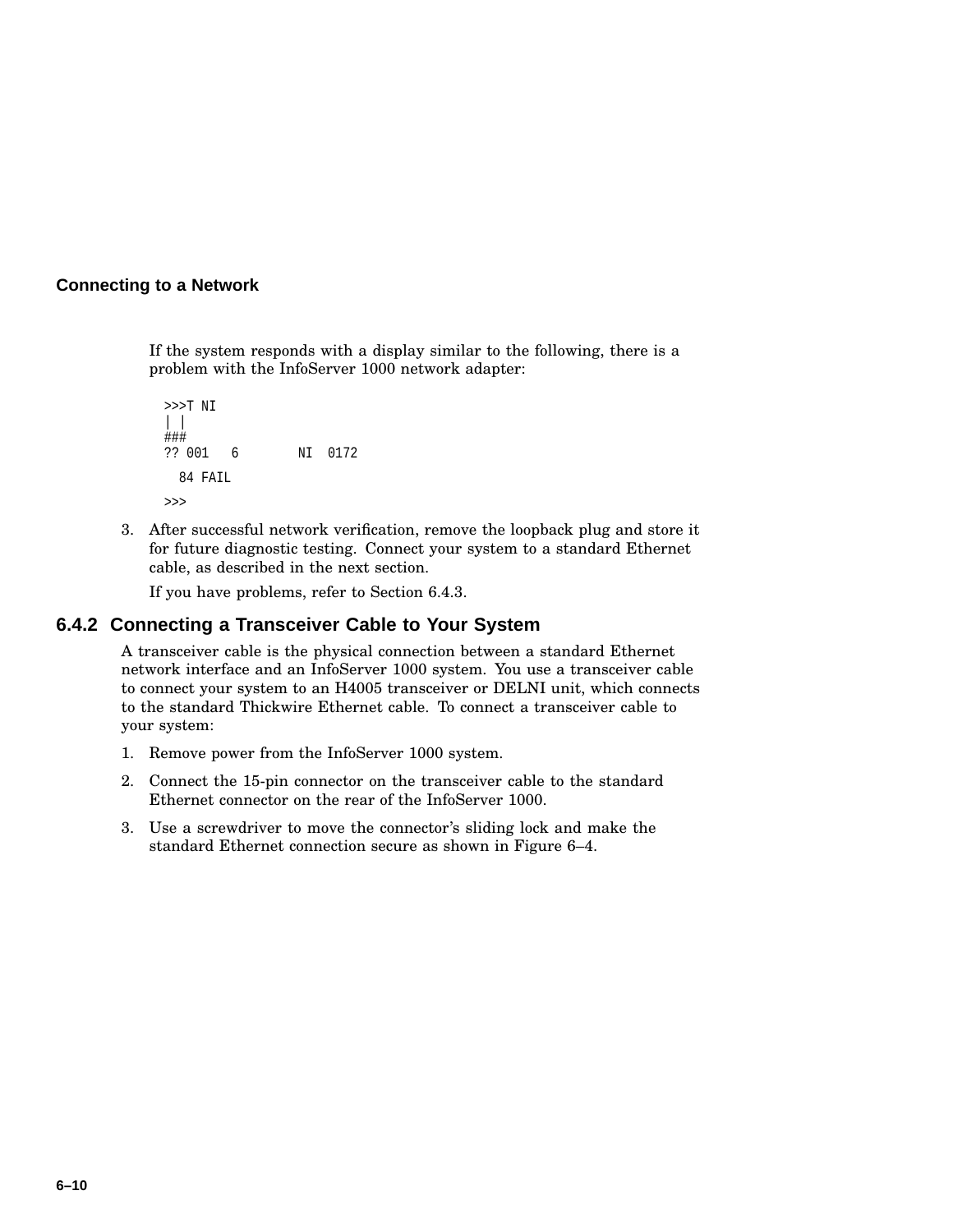#### **Figure 6–4 Securing the Standard Ethernet Cable**



MKV-040000331-27

#### **6.4.3 Troubleshooting the Standard Ethernet Connection**

If you have problems verifying the standard Ethernet connection, follow these steps:

1. During standalone verification, ensure that the loopback plug is securely connected to the system.

If you are connected to an active Ethernet segment, you can test the system without the loopback plug.

- 2. Turn your system off, then turn it on again. The system verifies the Ethernet connection during the power-on sequence.
- 3. After you check all Ethernet connections, retest the Ethernet adapter as directed in Section 6.4.1.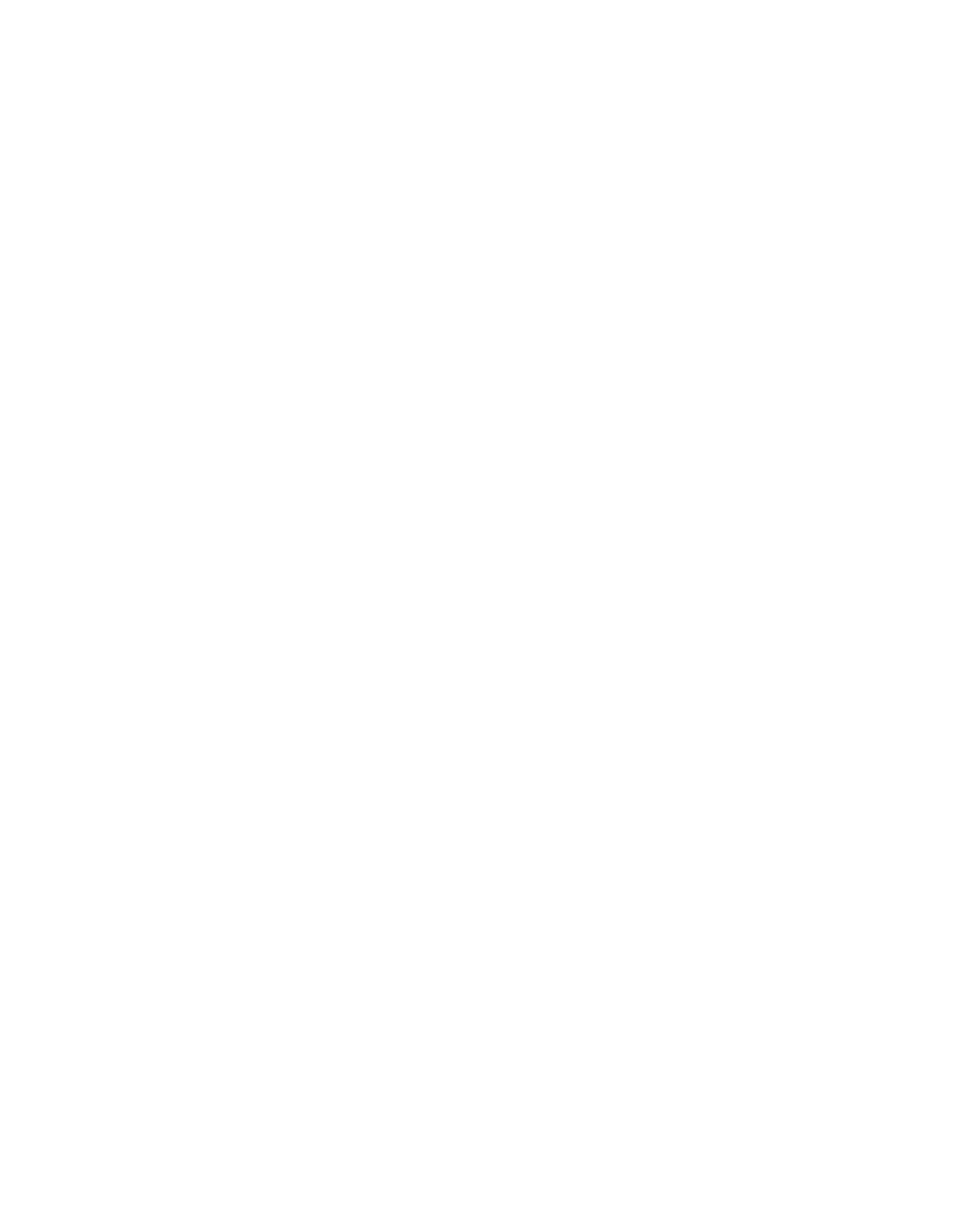## **7.1 Introduction**

This chapter provides information on troubleshooting problems with the InfoServer 1000 system. Topics include:

- Checking cable connections
- Using the troubleshooting table
- Entering the console mode
- Interpreting power-on error messages
- Running self-tests
- Displaying system configuration information
- Displaying device information
- Running test utilities for expansion peripherals
- Restarting the system after running tests
- Reestablishing console parameters
- Recovering from bootstrap failures
- Service information
- Command summary

## **7.2 Checking the Cable Connections**

If a problem occurs, first make sure that all power (ac and dc), network, and SCSI device cables are connected correctly. Follow these steps to check the cables:

- 1. Turn off the console terminal.
- 2. Turn off all expansion peripherals.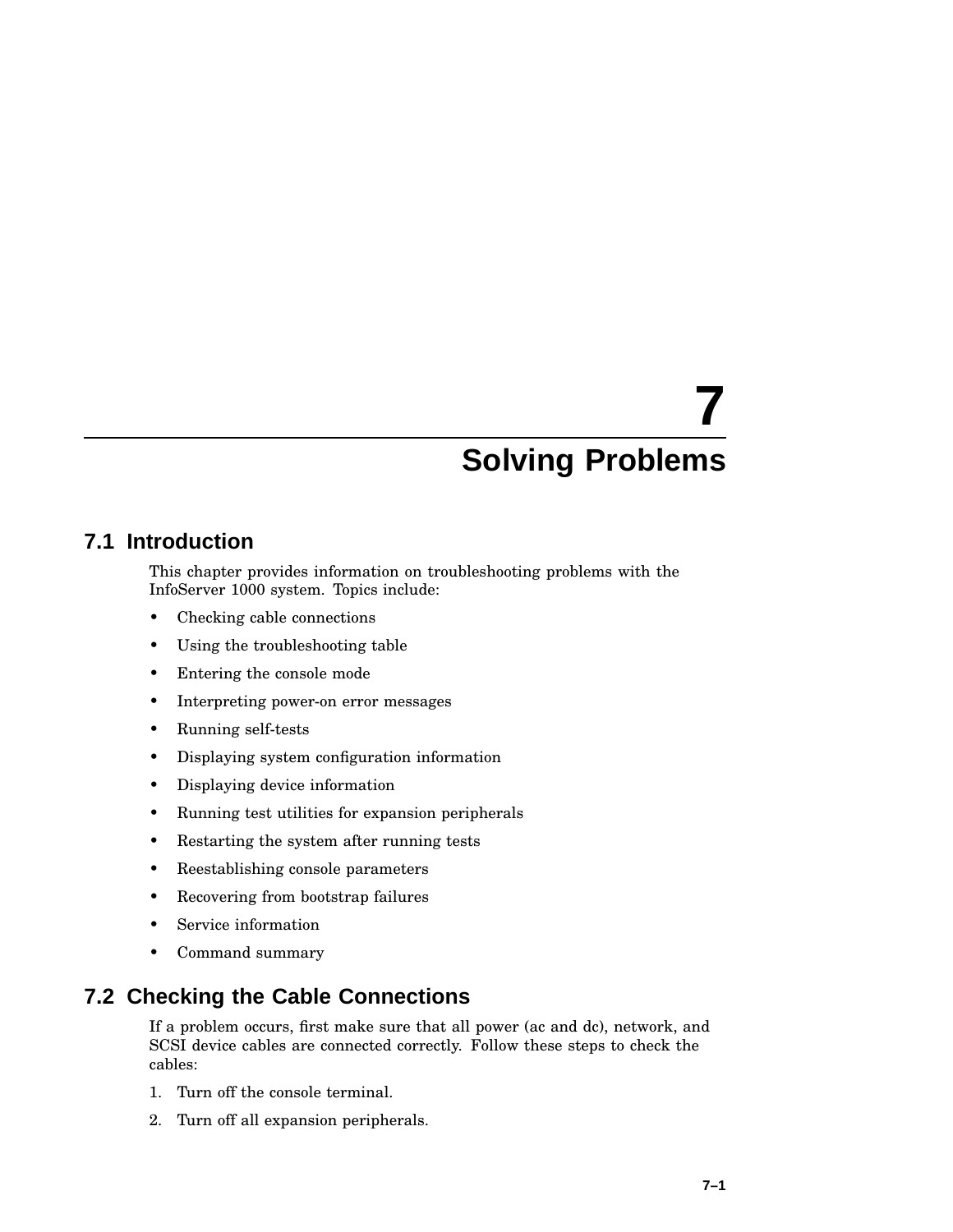- 3. Turn off the InfoServer 1000.
- 4. With all equipment turned off, check that the following cables are correctly connected at both ends:
	- Console cable (linking the console terminal or LAT port to the InfoServer 1000)
	- Terminal power cord
	- InfoServer 1000 or InfoTower power cord(s)
	- SCSI cables from standalone InfoServer 1000 to standalone expansion peripherals
	- Standalone peripheral power cords

Now, apply power to your equipment in the following order:

- 1. Turn on the standalone expansion peripherals (if any).
- 2. Turn on the console terminal.
- 3. Turn on the InfoServer 1000 or the InfoTower.

The power-on self-test display should appear and the InfoServer 1000 system should boot. The console display should look similar to the following example:

```
InfoServer 1000 V1.0-18F-V3.7 20-JAN-1993 14:04:42.00
08-00-2B-20-CD-02 ThinWire
4MB
| |
###########################
OK
 83 BOOT SYS
-DKA200-DKA100
-FLASH
DEC InfoServer 1000 V3.0
Copyright (c) 1990, 1991, 1992 Digital Equipment Corp.
ESS-I-INITDISK, Disk initialization complete, 2 devices found
ESS-I-FORMDISK, Formatting internal InfoServer disk, please wait...
DEC InfoServer 1000 V3.0
```
After the last line of the display, the InfoServer 1000 operating system kernel is running and the System OK indicator flashes on and off once/second. If the display does not resemble this example, or if any question marks appear in the display, refer to Section 7.3.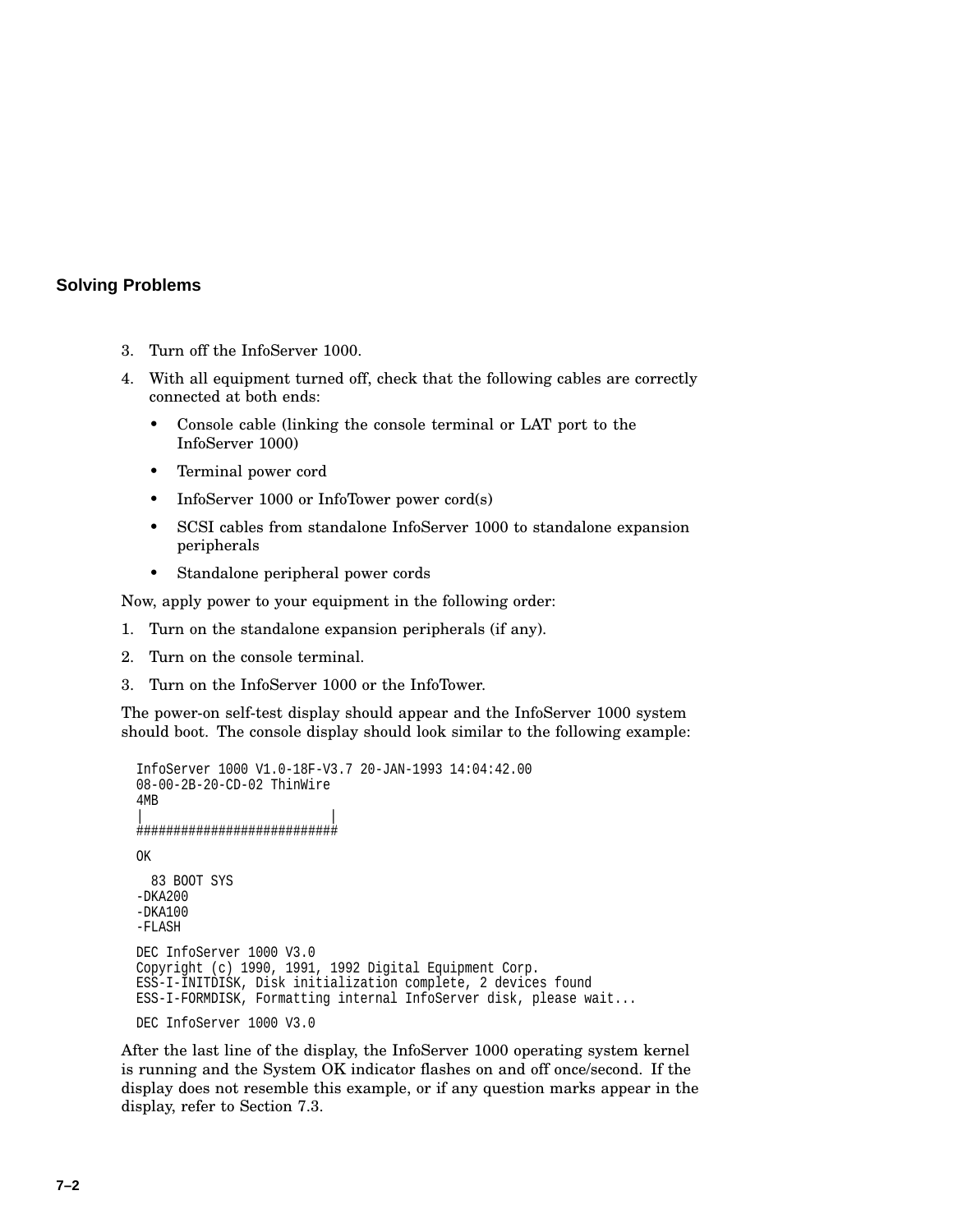## **7.3 Using the Troubleshooting Table**

Table 7–1 suggests corrective actions for certain system problems. When you have a problem, perform the following steps:

- 1. Note the symptoms of the problem.
- 2. Check the **Symptom** column in Table 7–1 for a match.
- 3. Check the conditions for that symptom in the **Possible Cause** column. If more than one possible cause is given, check the possible causes and their suggested solutions in the order listed.
- 4. Follow the advice in the **Suggested Solution** column.
- 5. If the problem continues, refer to Section 7.13.

| Symptom                                                  | <b>Possible Cause</b>                                                          | <b>Suggested Solution</b>                                                                                                                                                            |
|----------------------------------------------------------|--------------------------------------------------------------------------------|--------------------------------------------------------------------------------------------------------------------------------------------------------------------------------------|
| InfoServer 1000 Problems                                 |                                                                                |                                                                                                                                                                                      |
| The InfoServer 1000 Power<br>OK indicator is off.        | The ac power cord is not<br>connected. The power<br>outlet may not be working. | Check the power cord<br>connections at both ends.<br>Try a lamp that you know<br>works in the power outlet.                                                                          |
|                                                          | The dc power cord is not<br>connected (standalone<br>enclosure only).          | Check that the dc power<br>cord is firmly inserted<br>into its socket at the rear<br>of the InfoServer 1000.                                                                         |
|                                                          | The $ 10 $ power switch<br>is not turned on $(1)$<br>(InfoTower only.)         | Check the setting of the<br>10 power switch.                                                                                                                                         |
|                                                          |                                                                                | Remove power from the<br>system. Unplug the<br>terminal cable, network<br>cable, and SCSI cables<br>terminator. Then plug<br>all cables back in and<br>apply power to the<br>system. |
| The power-on display does<br>not appear within 1 second. | The terminal cable is not<br>connected.                                        | Check that the terminal<br>cable is plugged in at<br>both ends.                                                                                                                      |
|                                                          |                                                                                | (continued on next page)                                                                                                                                                             |

**Table 7–1 Troubleshooting Basic System Problems**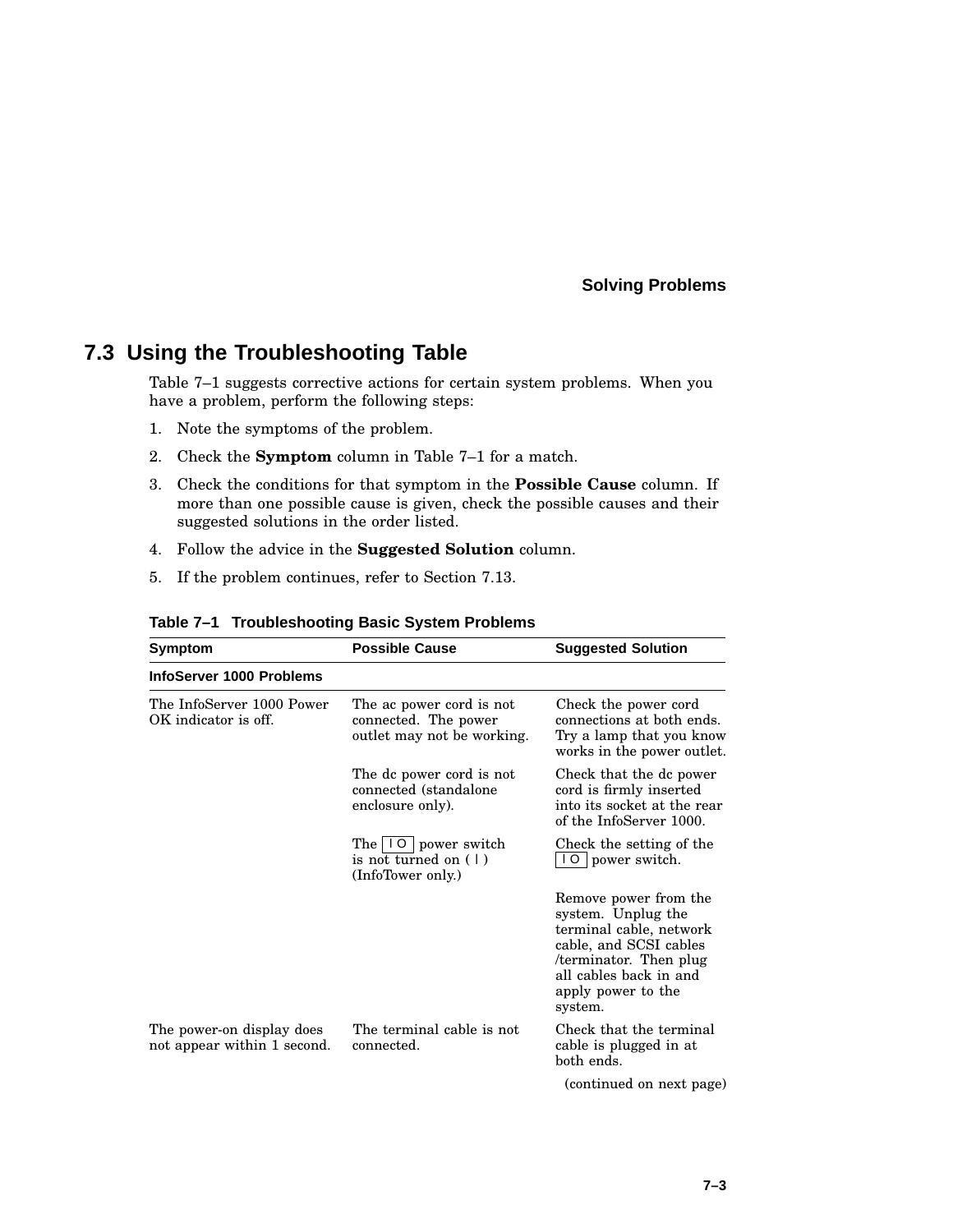| Symptom                                                                                     | <b>Possible Cause</b>                                           | <b>Suggested Solution</b>                                                                                                                                                                 |  |
|---------------------------------------------------------------------------------------------|-----------------------------------------------------------------|-------------------------------------------------------------------------------------------------------------------------------------------------------------------------------------------|--|
| <b>InfoServer 1000 Problems</b>                                                             |                                                                 |                                                                                                                                                                                           |  |
|                                                                                             | Terminal settings may be<br>incorrect.                          | Refer to the terminal<br>documentation. The<br>terminal should be set to<br>9600 baud, 8 bits, and no<br>parity.                                                                          |  |
| The power-on display<br>contains question marks.                                            | Possible CD-ROM drive<br>error.                                 | If question marks appear<br>with any numbers in the<br>power-on display, refer<br>to Section 7.6 for further<br>test instructions.                                                        |  |
| The server system's<br>software Enter Password:<br>prompt does not appear on<br>the screen. | System software is not<br>installed or is corrupt.              | Refer to Section 7.12.                                                                                                                                                                    |  |
| <b>Standalone Expansion Peripheral Problems</b>                                             |                                                                 |                                                                                                                                                                                           |  |
| The power indicator is off.                                                                 | The $\vert \vert 0 \vert$ power switch is<br>not turned on.     | Check the setting of the<br>power switch.                                                                                                                                                 |  |
|                                                                                             | The power cable or SCSI<br>cable is not installed<br>correctly. | Check that the power<br>cable and SCSI cable<br>(if any) are installed<br>correctly at both ends.<br>Also check the SCSI<br>terminator on the last<br>standalone expansion<br>peripheral. |  |
|                                                                                             |                                                                 | InfoTower configuration—<br>Check that the SCSI<br>peripheral is firmly<br>seated in the enclosure<br>$(Figure 3-2)$ .                                                                    |  |
|                                                                                             |                                                                 | Refer to the documenta-<br>tion supplied with your<br>standalone peripheral.                                                                                                              |  |

**Table 7–1 (Cont.) Troubleshooting Basic System Problems**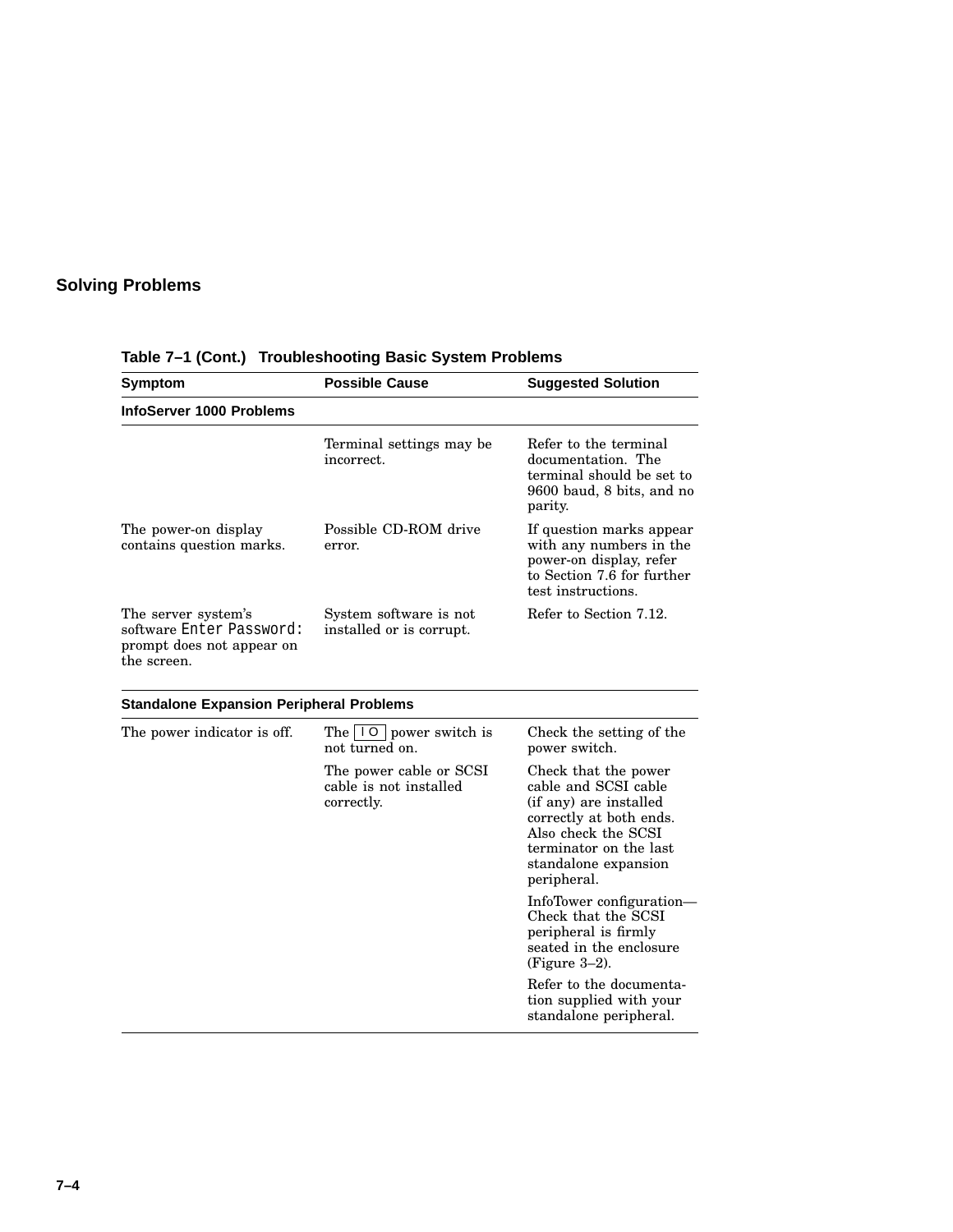## **7.4 Entering the Console Mode**

You must be at the **console mode** prompt in order to enter commands or run diagnostics. To enter console mode initially on the InfoServer 1000, you must simulate a failure. The easiest way to do this is to interrupt the network connection during power on as follows:

- 1. Turn the InfoServer 1000 power off.
- 2. Disconnect the network at the rear of the enclosure.
- 3. Turn the InfoServer 1000 power on.

When the system runs its power-on self-test diagnostics, the network test fails and the system will go into console mode (>>>).

- 4. Reconnect the network.
- 5. Enter the desired commands.

Thereafter, you may enable halt-on-break mode with the following command:

>>> SET XDELTA 1

When XDELTA is enabled, you may enter console mode at any time by pressing the Break key on the console. Digital recommends that for normal use, this mode be turned off with the command:

>>>SET XDELTA 0

to avoid halting the InfoServer 1000 with an unintentional console break.

#### **7.5 Interpreting the Power-On Error Messages**

The InfoServer 1000 displays important information during its power-on self-test sequence. A single question mark indicates status information. A double question mark indicates possible failures.

**Note**

If the console terminal does not display any information on the screen after the power-on self-test sequence starts (approximately 1 second), a terminal or system failure may exist. Check Table 7–1, the basic troubleshooting table.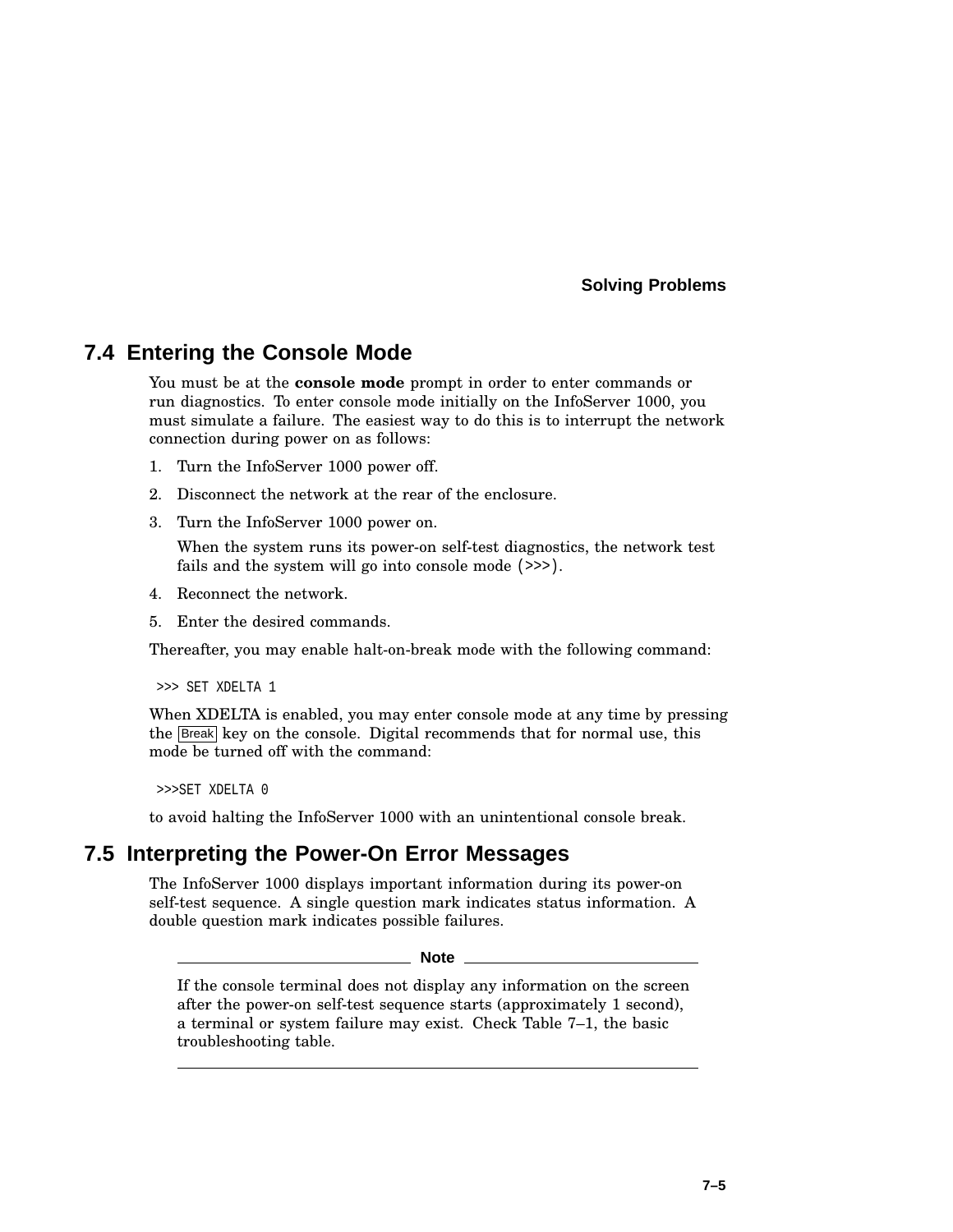#### **Status Information**

A single question mark indicates status information. For example:

```
InfoServer 1000 V1.0-18F-V3.7 20-JAN-1993 14:04:42.00
08-00-2B-20-CD-02 ThinWire
4MB
| |
###########################
? 120 7 SCSI 0034
>>>
```
If you see a single question mark in the power-on display, but operation of the system seems normal, you can continue to use the system if the question mark is next to a 7 (the SCSI bus controller test).

If you continue to see errors of this type during the power-on display, use the information in the rest of this chapter to solve the problems. If the system continues to display error information or fails to operate normally, call your Digital Services representative.

#### **Possible Failures**

If double question marks appear in the power-on display, failures may exist in the system.

A double question mark indicates a hard error that can affect normal operation and use of some system component. For example:

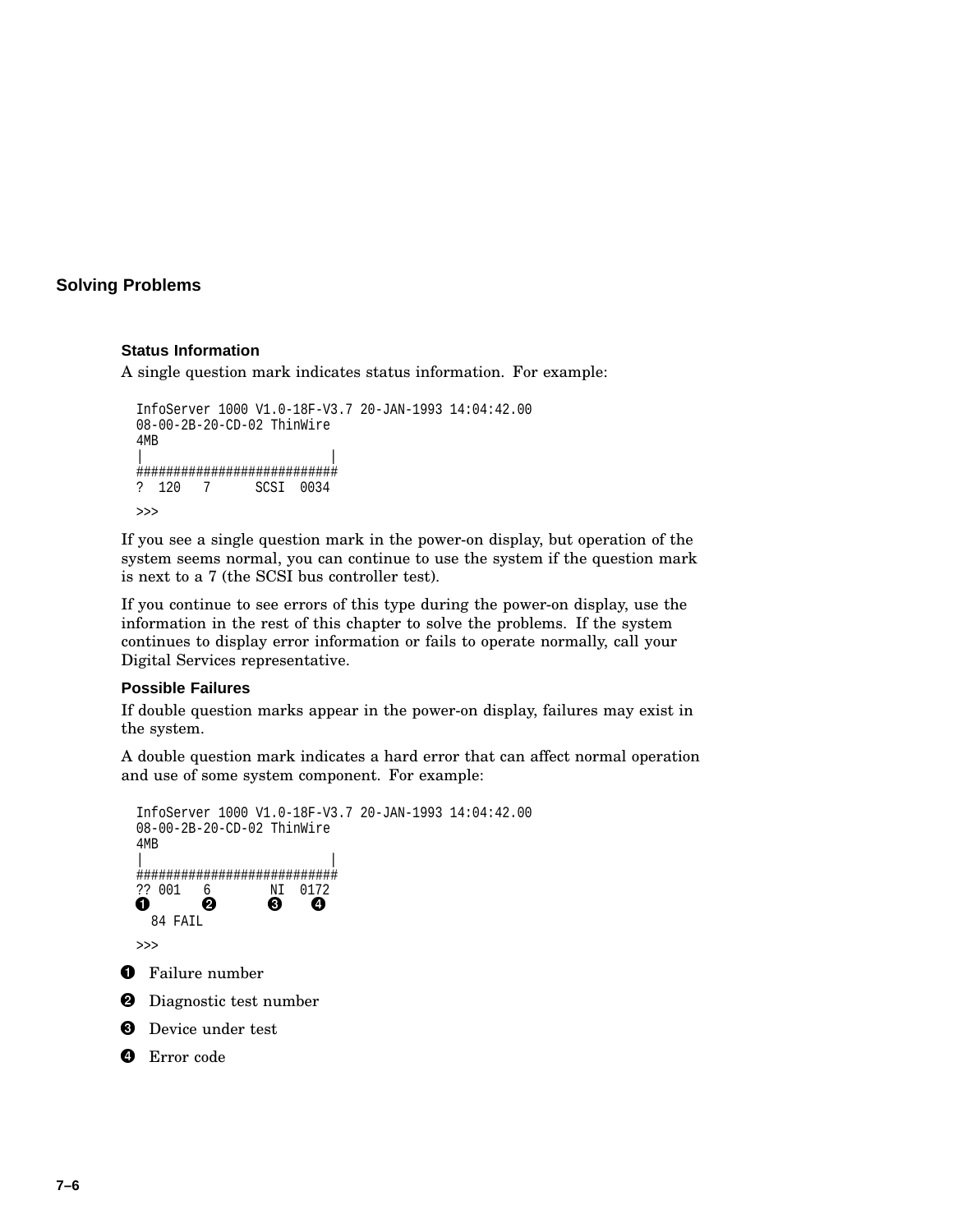This message indicates that the Ethernet adapter is present in the system, but that one or more of the following problems exist:

- No cable is installed on the Ethernet connector.
- The loopback plug is not installed on the standard Ethernet port for testing purposes.
- The terminator is not installed on the ThinWire Ethernet port.
- A network cable is faulty.

## **7.6 Running the Self-Tests**

Self-test diagnostic programs reside permanently in your system's read-only memory (ROM). You can run self-tests from the console terminal when the system is in console mode (refer to Section 7.4). After running each self-test, enter the command SHOW CONFIG and press Return to display the status of the device tested (refer to Section 7.7).

To test a device in your system, follow these steps:

- 1. Use Table 7–2 to find the number or mnemonic code that represents the device that you want to test.
- 2. Put the system in console mode (refer to Section 7.4).
- 3. Enter TEST (or the letter T) and the mnemonic code or number of the test:

```
>>> T NI Return
| |
###
OK
>>>
```
If you want to test a consecutive series of devices, enter TEST (or T) followed by each number in the series separated by a space:

```
>>> T 1 2 3 4 Return
| |
########################
OK
>>>
```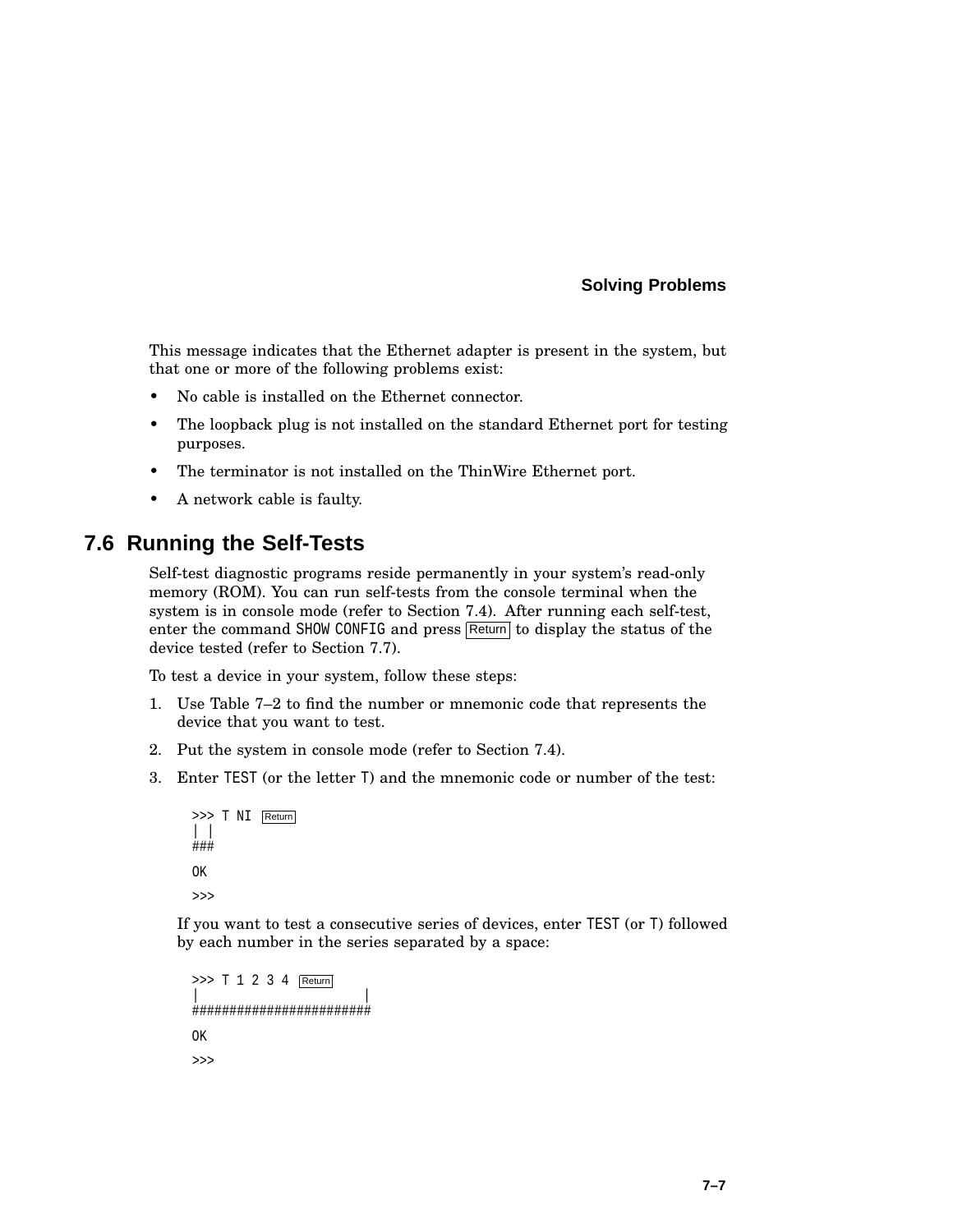**If the self-test is successful,** no question mark or error message is displayed, and the console prompt appears.

**If a device fails the self-test,** a failure message is displayed before the console prompt appears.

>>> T NI Return | | ### ?? 001 6 NI 0172 84 FAIL >>>

If a self-test results in a failure, execute the SHOW ERROR command to display any error codes.

>>> SHOW ERROR Return ?? 001 6 NI 00AC 001 0000 00000000 00000000 00000000 00000000 00000000 00000000

| Table 7-2 Power-On Display and Self-Test Identifiers |  |
|------------------------------------------------------|--|
|                                                      |  |

| <b>Tested Device</b>                      |
|-------------------------------------------|
| Nonvolatile RAM                           |
| Serial line controller (console/LAT port) |
| Memory                                    |
| Interval timer                            |
| System device verification                |
| Ethernet network interconnect             |
| Internal SCSI bus controller              |
|                                           |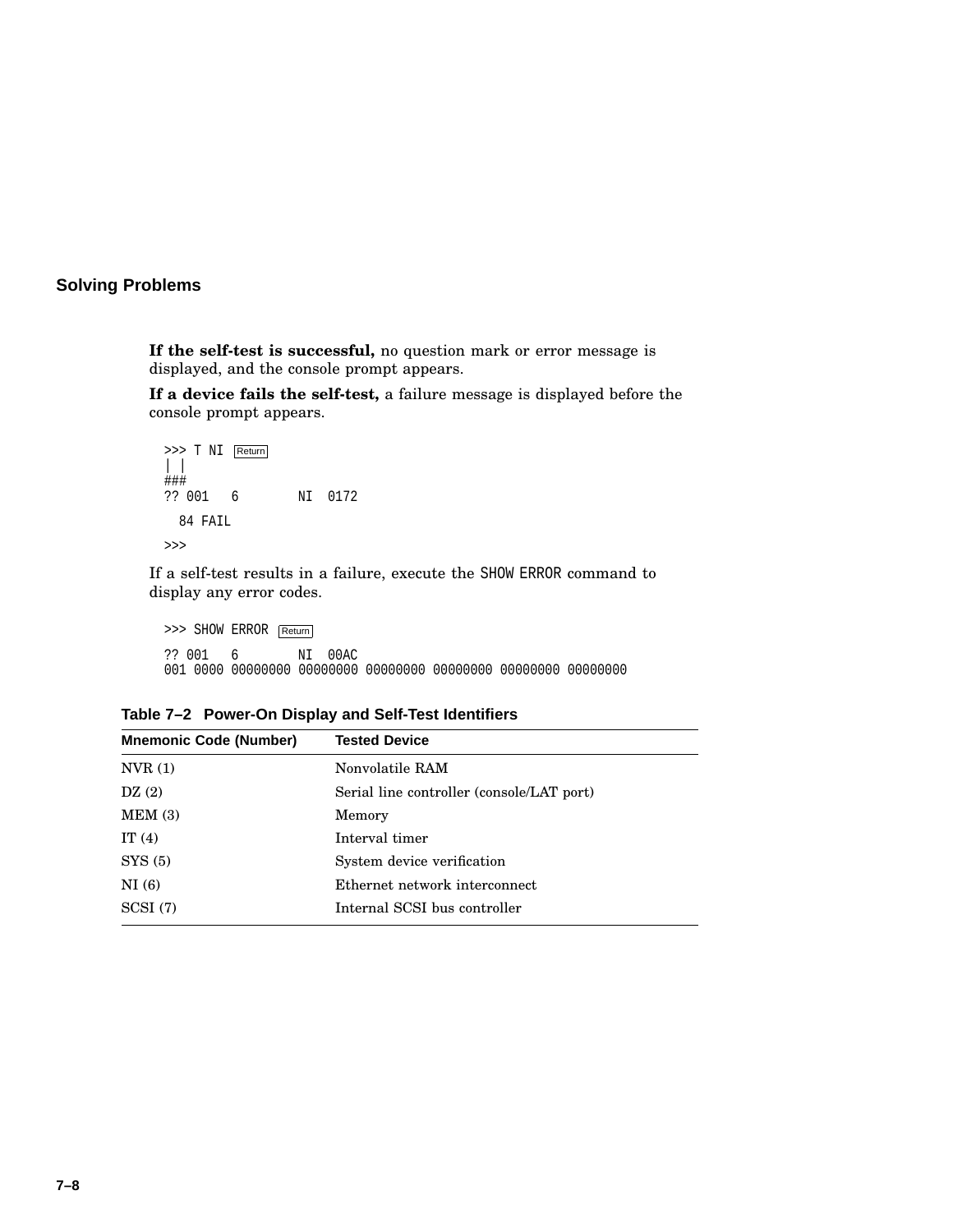## **7.7 Displaying the System Configuration Information**

The InfoServer 1000 can display configuration, Ethernet ID, and status information. Error information displayed is valuable to your service representative. Have this information ready if you call for service. Refer to Chapter 5 and Appendix C for more information. Table 7–2 lists the mnemonic code used for each device. To display your system configuration, perform the following steps:

- 1. Put the system in console mode (refer to Section 7.4).
- 2. Enter the SHOW CONFIG command at the console prompt (>>>). The following example shows a typical display.

|        | >>> SHOW CONFIG          | Return                        |                      |      |                               |         |
|--------|--------------------------|-------------------------------|----------------------|------|-------------------------------|---------|
| 4MB    | InfoServer 1000 V1.0     | $08-00-2B-20$ -CD-02 ThinWire |                      |      |                               |         |
| DEVNBR |                          | DEVNAM                        |                      | INFO |                               |         |
|        | 1<br>$\overline{2}$<br>3 | NVR<br>DZ<br>MEM              | OK<br>0K<br>0K       |      | $4MB = SO = 4MB$ , $S1 = OMB$ |         |
|        | 4<br>5<br>6<br>7         | IT<br>SYS<br>ΝI<br>SCSI       | OK<br>0K<br>0K<br>OK |      |                               |         |
|        |                          |                               |                      |      |                               | 6-INITR |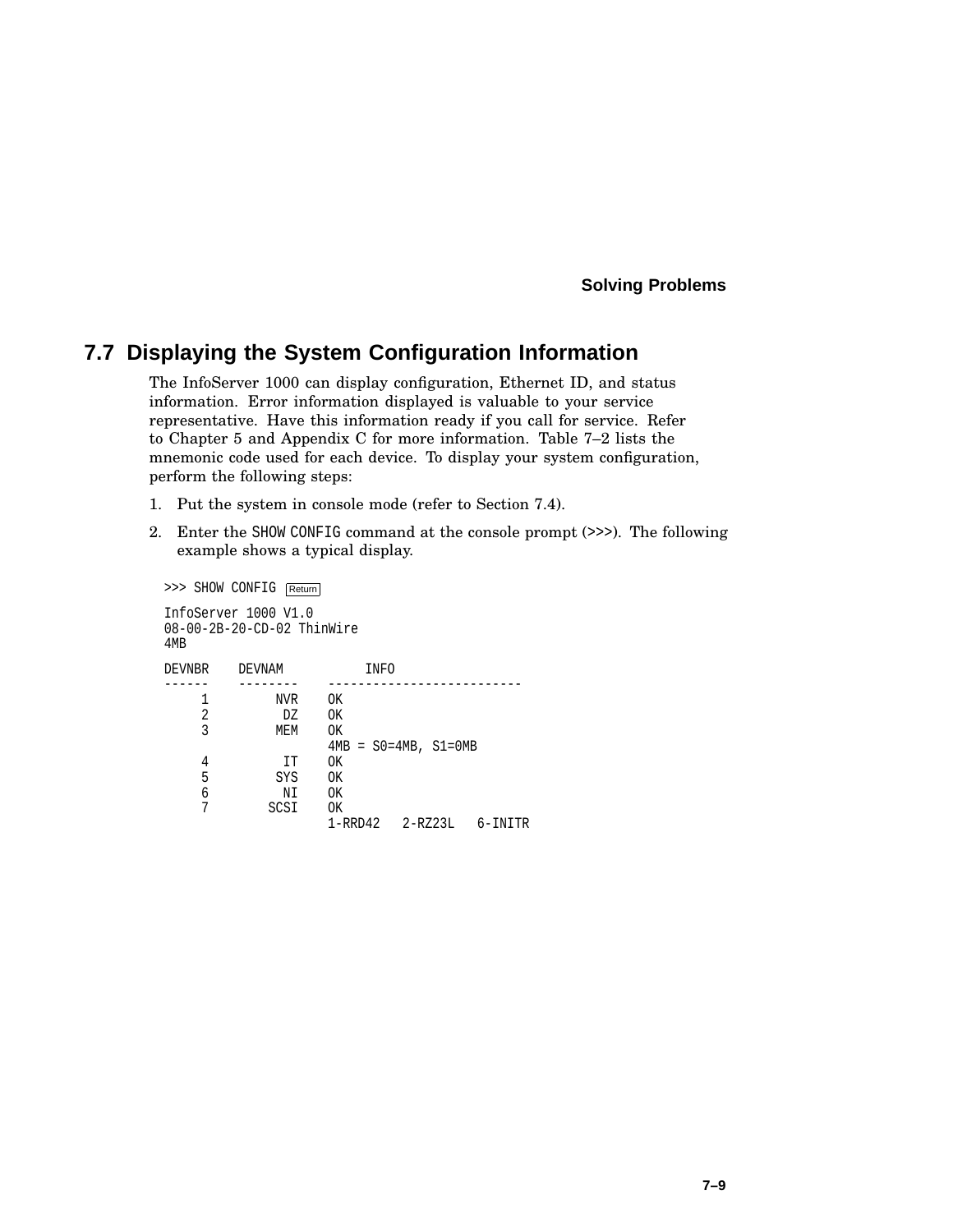## **7.8 Displaying the Device Information**

To determine which devices are installed in your system and their SCSI bus ID assignments, enter the SHOW DEVICE command at the console prompt (>>>). The system displays information similar to the following:

|   | >>> SHOW DEVICE Return                                                                                                                   |                                         |                                                                                                                                                      |                           |                        |                |                     |                                        |  |
|---|------------------------------------------------------------------------------------------------------------------------------------------|-----------------------------------------|------------------------------------------------------------------------------------------------------------------------------------------------------|---------------------------|------------------------|----------------|---------------------|----------------------------------------|--|
|   | VMS/VMB                                                                                                                                  | <b>ADDR</b>                             | DEVTYPE                                                                                                                                              | NUMBYTES                  | RM/FX                  | WP             | DEVNAM              | <b>REV</b>                             |  |
|   | ------<br>ESA0<br>DKA100<br>DKA200<br>HostID<br>0                                                                                        | $- - - -$<br>A/1/0<br>A/2/0<br>A/6<br>0 | 08-00-2B-20-CD-02 ThinWire<br>DISK<br>DISK<br>INITR<br>❸                                                                                             | 121.64MB<br>593.49MB<br>❹ | -----<br>FХ<br>RM<br>❺ | $-$<br>WP<br>❻ | RZ23L<br>RRD42<br>❼ | $---$<br>2528<br>1.2 <sub>b</sub><br>❸ |  |
| O | Device name                                                                                                                              |                                         |                                                                                                                                                      |                           |                        |                |                     |                                        |  |
| ❷ | In this example:<br>$SCSI$ ID $0$ — Open<br>$SCSI$ ID $3 - Open$<br>$SCSI$ ID $4 - Open$<br>$SCSI$ ID $5 -$ Open<br>$SCSI$ ID $7 - Open$ |                                         | Controller/SCSI ID/logical number<br>$SCSI$ ID $1 - RZ23L$ hard-disk drive<br>SCSI ID 2 - RRD42 CD-ROM drive<br>SCSI ID 6 — Internal SCSI controller |                           |                        |                |                     |                                        |  |
| ❸ | Generic device type                                                                                                                      |                                         |                                                                                                                                                      |                           |                        |                |                     |                                        |  |
| Ø | Device capacity                                                                                                                          |                                         |                                                                                                                                                      |                           |                        |                |                     |                                        |  |
| 6 | Removable/fixed media                                                                                                                    |                                         |                                                                                                                                                      |                           |                        |                |                     |                                        |  |
| ❺ | Write protected                                                                                                                          |                                         |                                                                                                                                                      |                           |                        |                |                     |                                        |  |
| ❼ | Specific device type                                                                                                                     |                                         |                                                                                                                                                      |                           |                        |                |                     |                                        |  |
| 0 | Media revision level                                                                                                                     |                                         |                                                                                                                                                      |                           |                        |                |                     |                                        |  |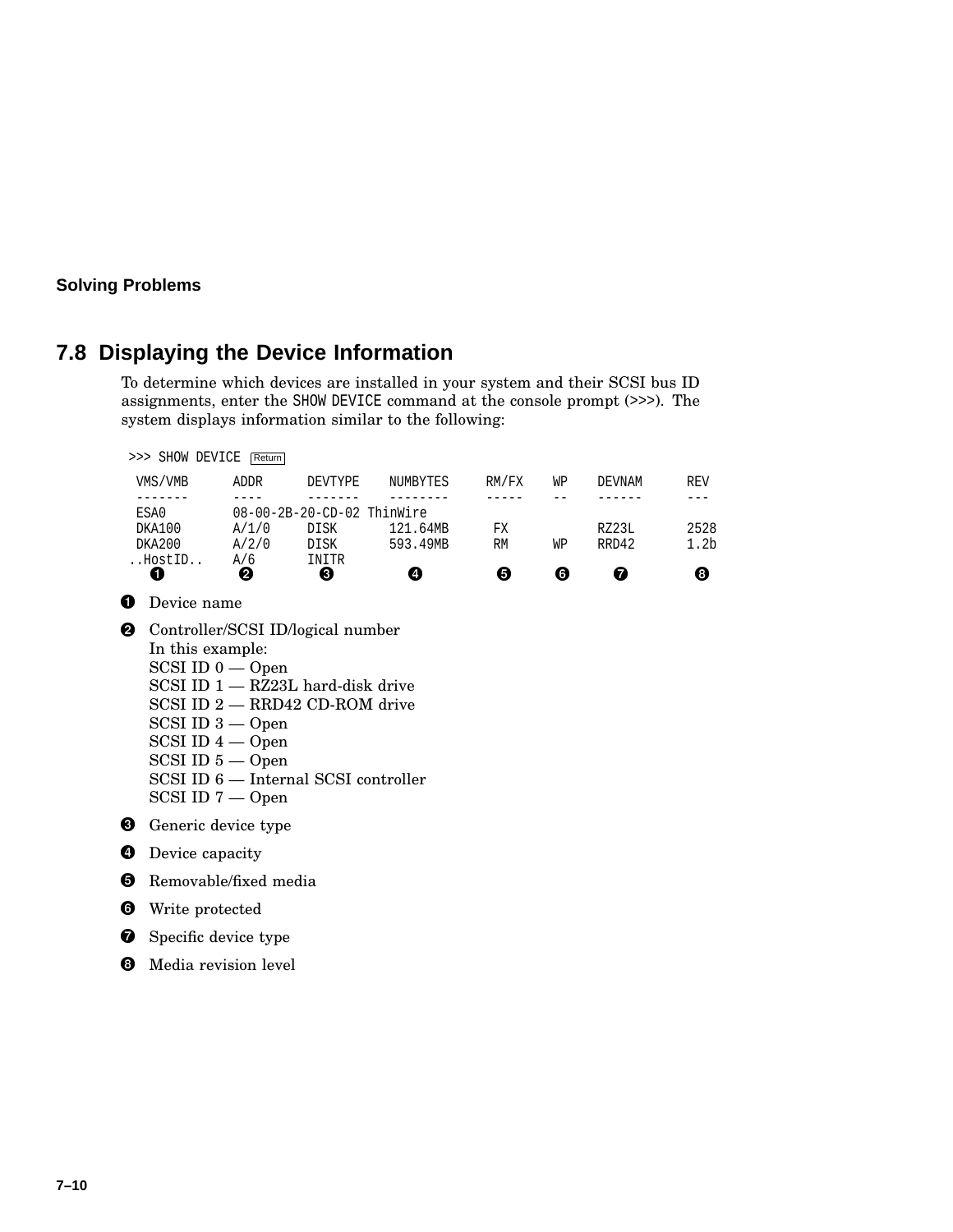### **7.9 Running the Test Utilities for Expansion Peripherals**

If an expansion peripheral fails, check that all cable connections are in place.

To test an RRD42 CD-ROM drive, follow these steps:

- 1. Put the system in console mode (refer to Section 7.4). The console prompt (>>>) appears on your screen.
- 2. Insert a disc in the RRD42 drive, following the instructions in Appendix B.
- 3. Enter the TEST SCSI command at the console prompt.
- 4. The test should display the normal response code as follows:
	- >>> T SCSI Return | | ### OK  $\rightarrow$

If the SCSI test fails, issue the following commands:

```
>>> U
>>> SHOW DEVICE
>>> SHOW DEVICE
```
The SHOW DEVICE command should be issued twice to ensure that the InfoServer 1000 issues a SCSI bus reset to clear any peripheral error conditions. If the drive does not appear listed after the second SHOW DEVICE command, there is a problem with the RRD42 compact disc drive. Do not use the drive. Call your Digital Services representative for help.

## **7.10 Restarting the System After Running Tests**

While running any of the tests or procedures in this chapter, your system is in console mode. If the InfoServer 1000 system software is already loaded in the internal memory (refer to Section 4.2), resuming normal operation is easy. Reenter **program mode** in one of two ways:

- Enter the BOOT command at the console prompt and press Return. The system then searches its internal memory for the server's load image.
- Turn the InfoServer 1000 off and then on again. The server is configured to boot automatically at power-on.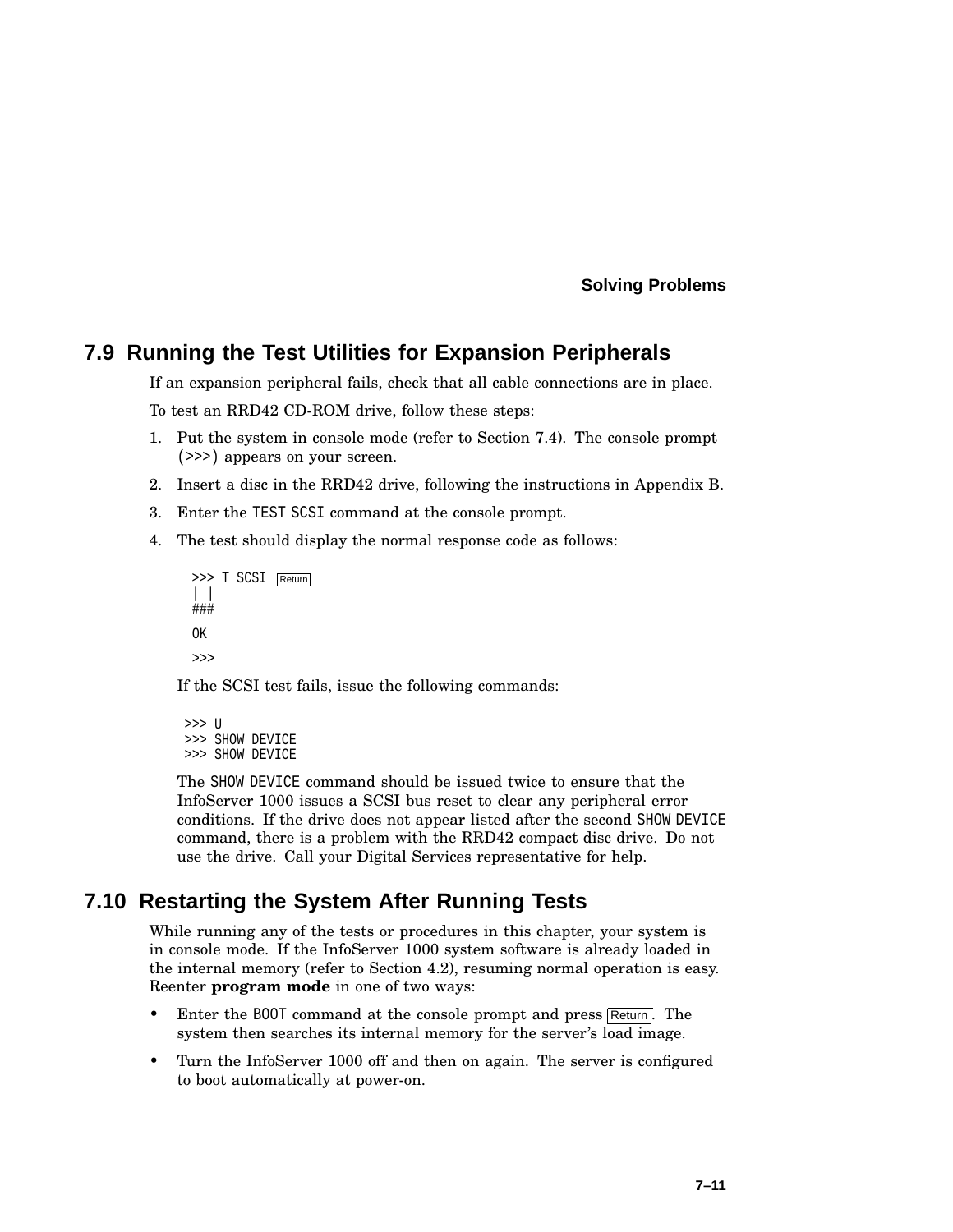Either method lets the server boot the system software in the internal memory. If the software has not been copied into memory, place the InfoServer software compact disc in the compact disc drive. If the system fails to boot initially from the internal memory, the system automatically tries to boot from the compact disc drive. It will try to boot indefinitely.

If the system does not boot when you enter the BOOT command, refer to Section 7.12.

### **7.11 Reestablishing the Console Parameters**

It may be necessary to reestablish key console parameters if you have replaced the system. Enter the following commands at the console prompt:

```
>>> SET BOOT DKA200, DKA100, FLASH Return
>>> SET HALT 2 Return
>>> SET BFLG D0000000 Return
>>> SET XDELTA 0 Return
>>> BOOT Return
```
## **7.12 Recovering from Bootstrap Failures**

If the InfoServer 1000 system fails to boot and displays the following error message, the internal FLASH memory is corrupted:

```
- IMAGE_NOT_PRESENT C7
```
Use the following procedure to upgrade FLASH memory. Otherwise, the procedure should be used *only* if the InfoServer 1000 software in FLASH is known to be out-of-date as described in the software release notes.

- 1. Turn the InfoServer 1000 power off.
- 2. Disconnect the Ethernet cable at the rear of the enclosure.
- 3. Connect the console terminal, turn it on, and allow it to warm up.
- 4. Turn the InfoServer 1000 power on.
- 5. If the self-test diagnostics do not complete and the console prompt >>> does not appear, proceed to step 11.
- 6. If you have a CD-ROM drive on the system, execute a SHOW DEVICE command and make note of the unit number of the CD-ROM drive. Otherwise, proceed to step 10.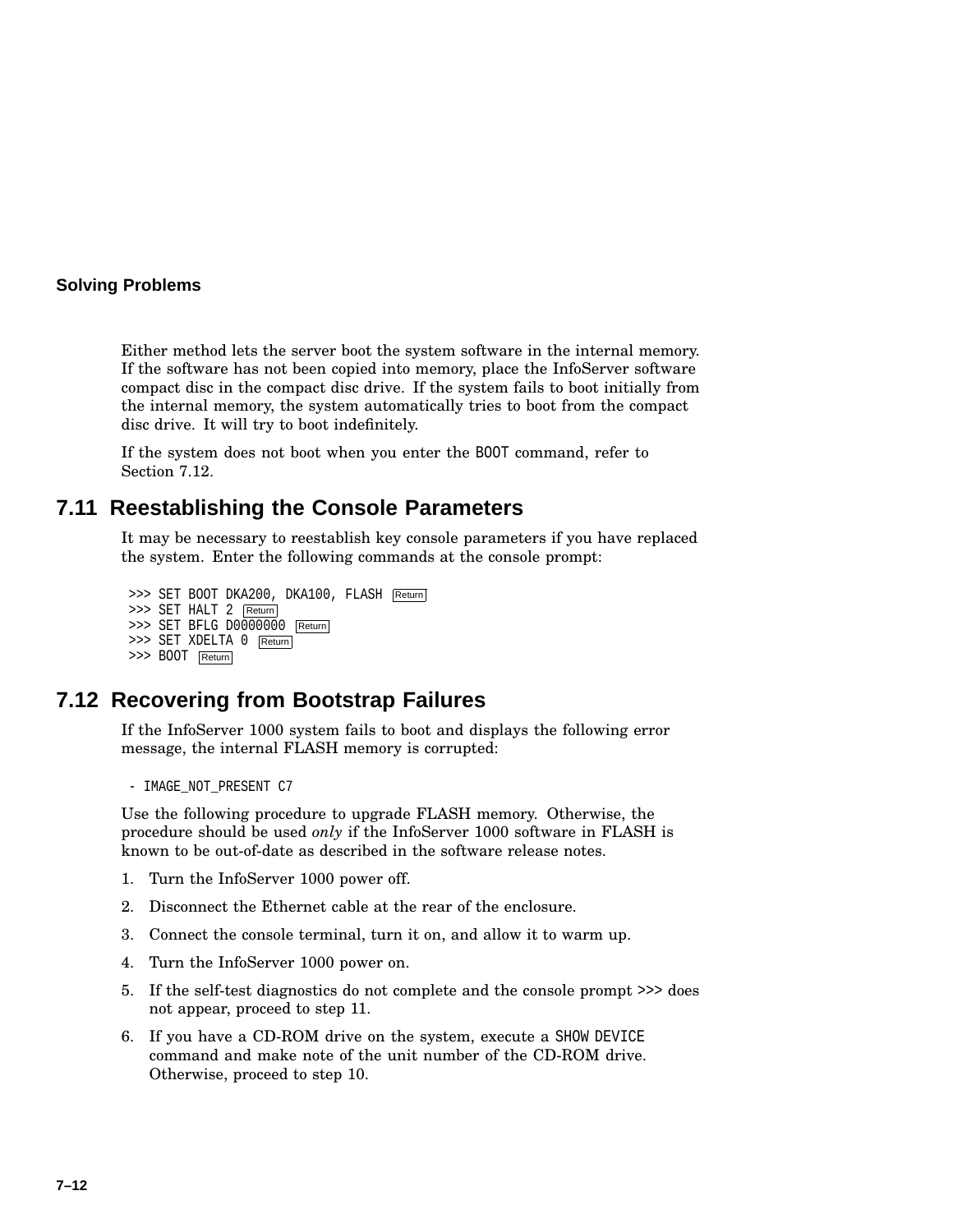7. Boot the InfoServer 1000 from the CD-ROM drive with the command:

>>> B DKAnnn:

where nnn refers to the unit number.

- 8. When the Enter Password: prompt appears, enter the default password (ESS) or the last saved password. If you have forgotten the current password, refer to the troubleshooting chapter in the *InfoServer System Operations Guide*.
- 9. Enter the following commands in response to the InfoServer> prompt:

InfoServer> SET STATE OFF InfoServer> UPDATE SYSTEM DKm: FLASH

where  $m$  is 1—5 or 7 (the unit number of the device containing the compact disk).

Proceed to step 13.

10. If there is no CD-ROM drive available, enter the following command to boot the InfoServer 1000 from the Ethernet:

```
>>> B/100 ESA0
Bootfile:
```
Proceed to step 12 if the Bootfile: prompt appears.

- 11. If the B/100 ESA0 command does not produce a Bootfile prompt, or if the InfoServer 1000 does not even execute the power-on self-test to the point where the  $\gg$  prompt appears, then perform the following steps:
	- a. Turn the power off.
	- b. Remove two retaining screws on the bottom and slide off the InfoServer 1000 cover.
	- c. Move the external jumper (J1) to the "enabled" position (Figure 7–1).
	- d. Replace the cover and turn the power on. The Bootfile: prompt should appear.
- 12. At the Bootfile: prompt, enter the name of the boot image provided by the software release notes document. If step 11 has been executed, then the boot image should be chosen to update the diagnostics as well as the InfoServer 1000 firmware image.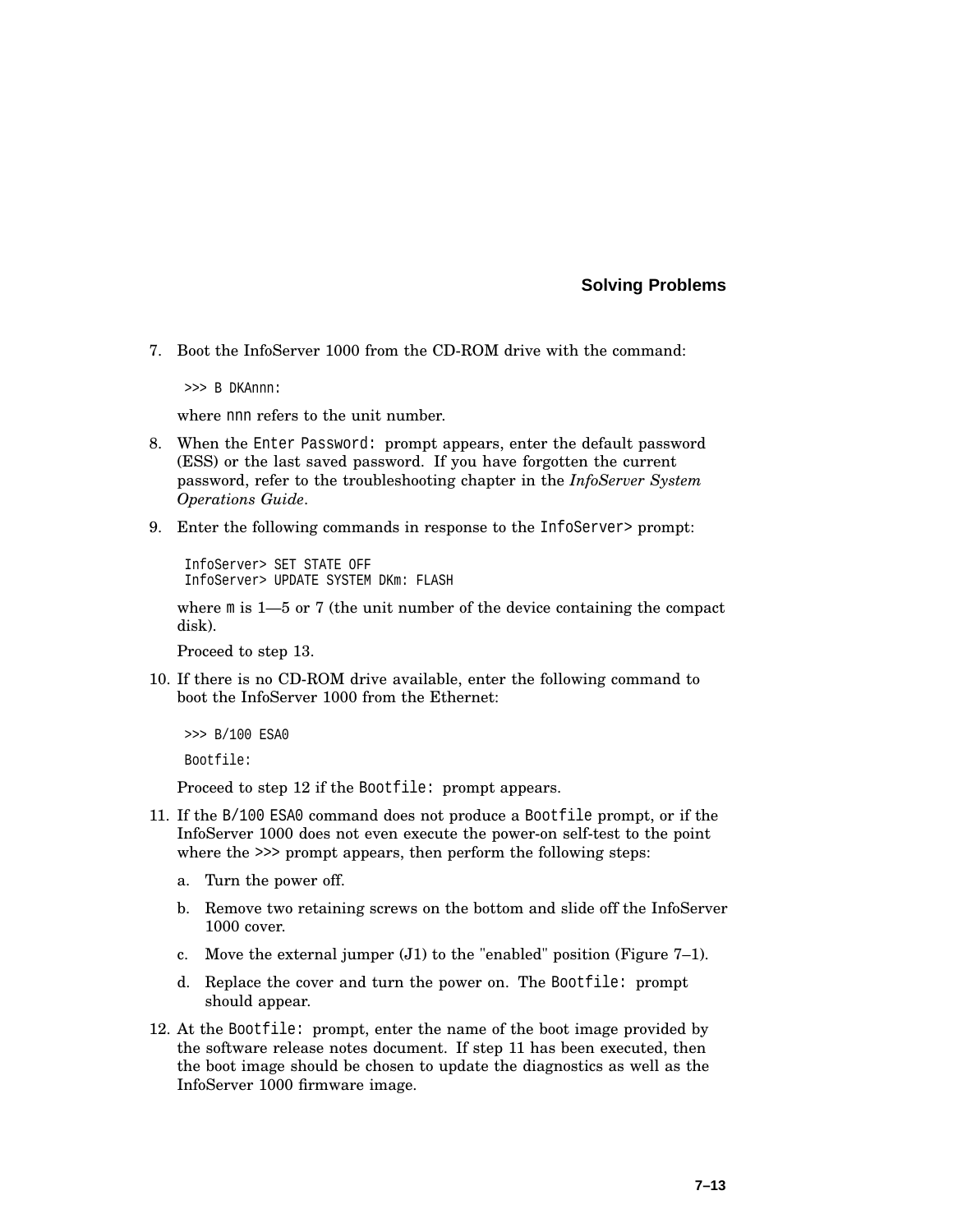

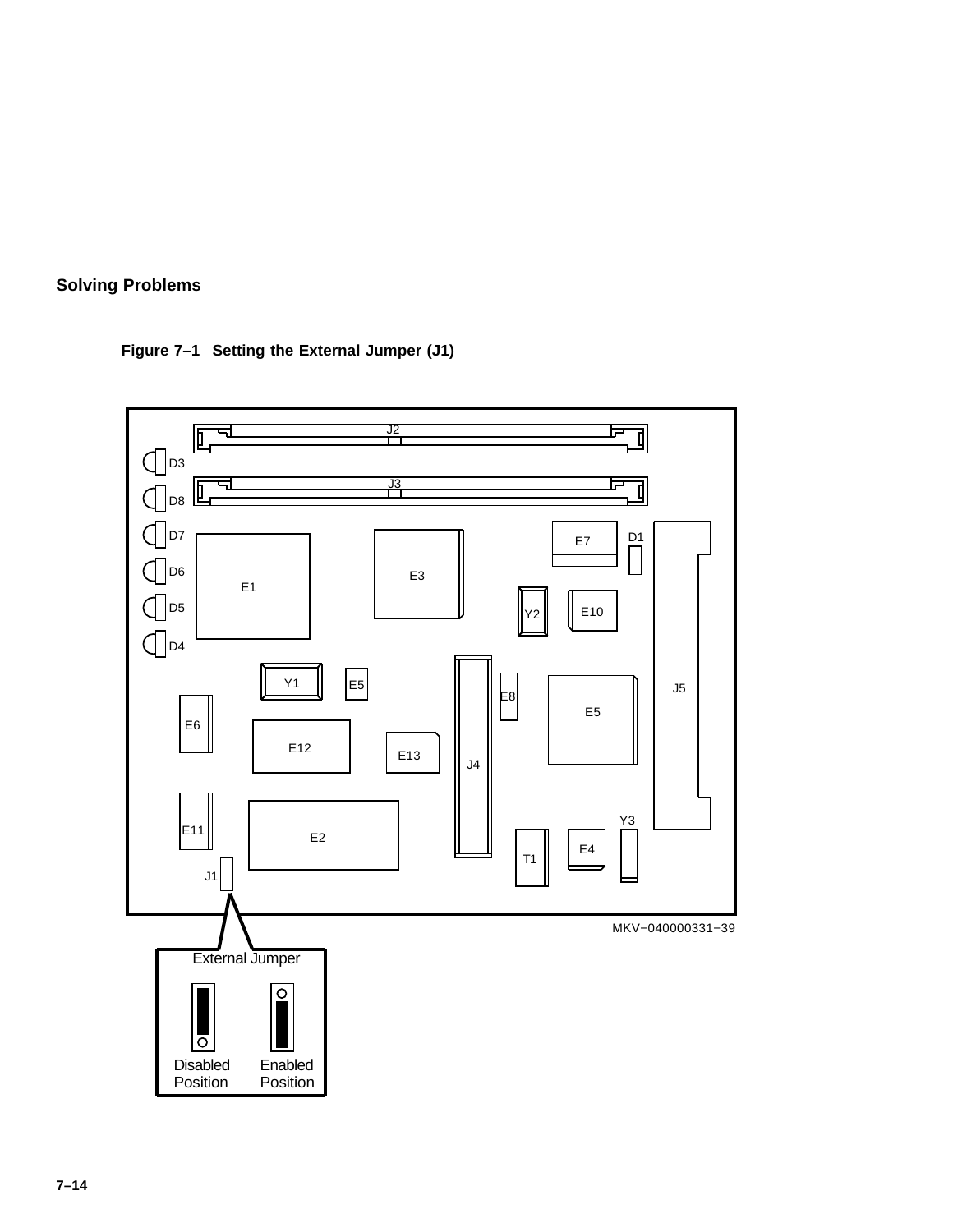You must have the image available for MOP downline loading from another InfoServer 1000 or from a host system. Refer to the *InfoServer System Operations Guide* for instructions on enabling MOP downline loading of InfoServer update images.

13. The following display appears:

---InfoServer 1000 FLASH ROM Update Program V1.5--- Current Contents of FLASH: Segment Size Version Maj.Rev. Min.Rev. Pat.Rev. Time Name 00000001 00004000 00000001 00000002 0001C000 00000001 00000003 00005000 00000002 00000001 00000071 00000000 00000000 EXT HEADER 00000004 0003C000 00000002 0000000F 00000007 00000000 2B4D6498 SYSLOCS 00000005 0000F000 00000002 0000000F 00000007 00000000 2B4D6498 HELP.MEM Update Contents of FLASH: Segment Size Version Maj.Rev. Min.Rev. Pat.Rev. Time Name 00000001 00004000 00000001 00000002 0001C000 00000001 00000003 00005000 00000002 00000001 00000071 00000000 00000000 EXT HEADER 00000004 0003C000 00000002 0000000F 00000007 00000000 2B4D6498 SYSLOCS 00000005 0000F000 00000002 0000000F 00000007 00000000 2B4D6498 HELP.MEM --- Flash image size (HEX): 00050000 Starting offset (HEX): 00020000 ---CAUTION--- --- EXECUTING THIS PROGRAM WILL CHANGE YOUR CURRENT INFOSERVER ROM IMAGE --- Do you really want to continue [Y/N] ? :

If the SYSLOCS and HELP.MEM segments do not appear in the "Current Contents" display, then FLASH memory is indeed corrupt and you may continue with the process. If the two unlabeled segments do not appear, then the diagnostic code is corrupt. The diagnostic update displays the following information. It is important to note that the starting offset is zero.

--- Flash image size (HEX): 00070000 Starting offset (HEX): 00000000 ---CAUTION--- --- EXECUTING THIS PROGRAM WILL CHANGE ALL OF YOUR CURRENT ROM --- Do you really want to continue [Y/N] ? :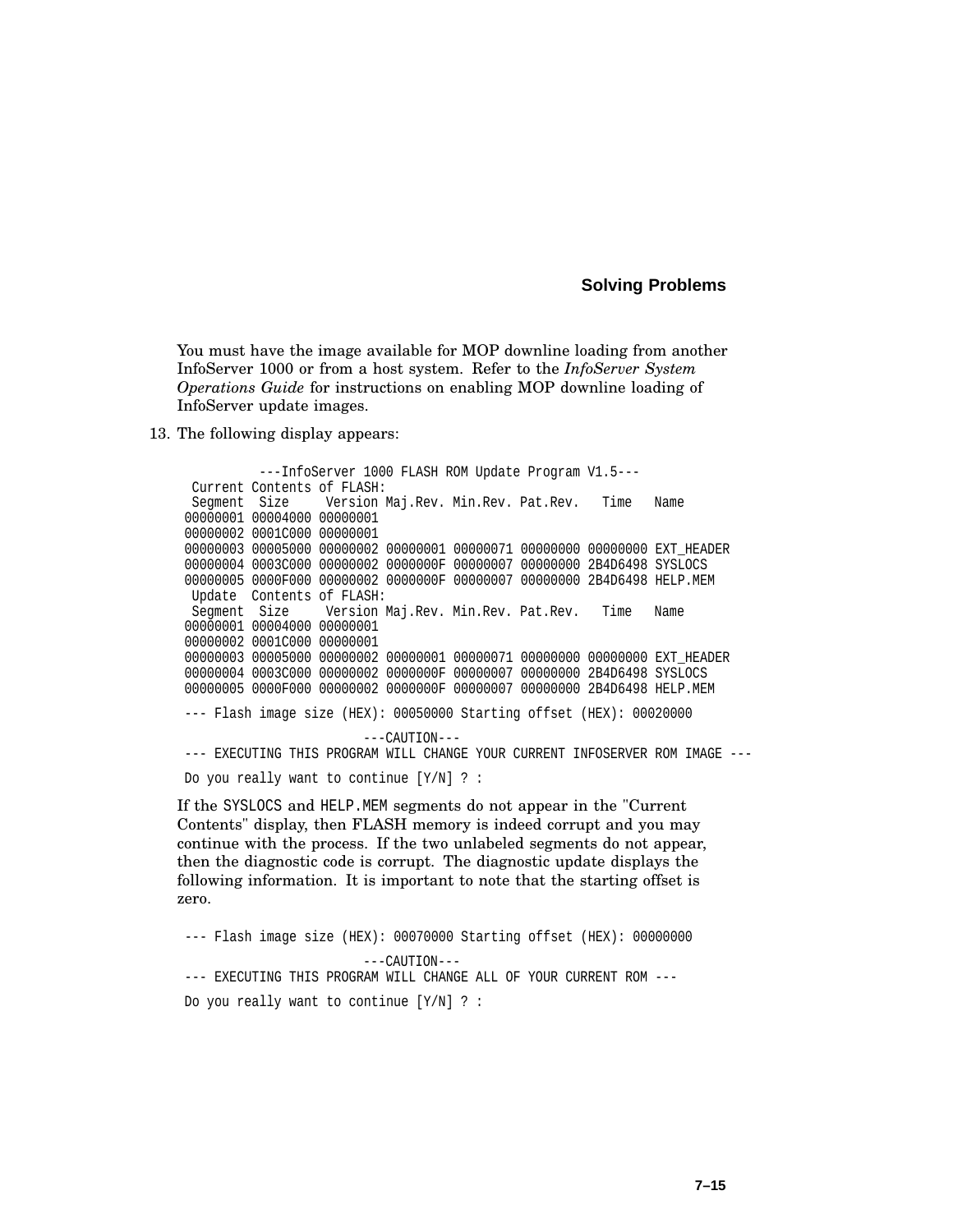14. Respond to the question with a Y or an N. If N is chosen, proceed to step 15. Otherwise, the following display appears.

```
Do you really want to continue [Y/N] ? : Y
DO NOT ATTEMPT TO INTERRUPT PROGRAM EXECUTION!
DOING SO WILL RESULT IN LOSS OF OPERABLE STATE!
The program will take one minute at most.
led codes display information<br>0000 0nnn - in proc
                   - in process of erasing FEPROM block nnn
0000 1nnn - in process of programming FEPROM block nnn
0001 0nnn - in process of verifying FEPROM block nnn
DO NOT POWER DOWN OR TOUCH BREAK, OR YOU WILL DAMAGE THE CPU MODULE!!!!
!!!! THE SYSTEM WILL THEN DO A POWERUP RESTART and HALT at the console!!!!
!!!! OTHERWISE, POWER CYCLE THE BOX AFTER ALL LEDS ARE LIT !!!!
Erasing Block 00000005
Programming Block 00000005
Verifying Block 00000005
Erasing Block 00000006
Programming Block 00000006
Verifying Block 00000006
Erasing Block 00000007
Programming Block 00000007
Verifying Block 00000007
?06 HLT INST
 PC= 00000B7A PSL= 041F0004
```
>>>

In some cases, the InfoServer 1000 may hang after the verification of block 7 with all of the indicators lit. If this happens, turn the InfoServer 1000 power off and then on.

- 15. If step 11 has been executed, turn the InfoServer 1000 power off, remove the cover, restore the external jumper (J1) to its original position, and replace the cover.
- 16. Restore the halt action with the following command and boot the system:

>>> SET HALT 2 >>> B/0 FLASH

17. Refer to the *InfoServer System Operations Guide* to restore functions if the licensed functions do not appear.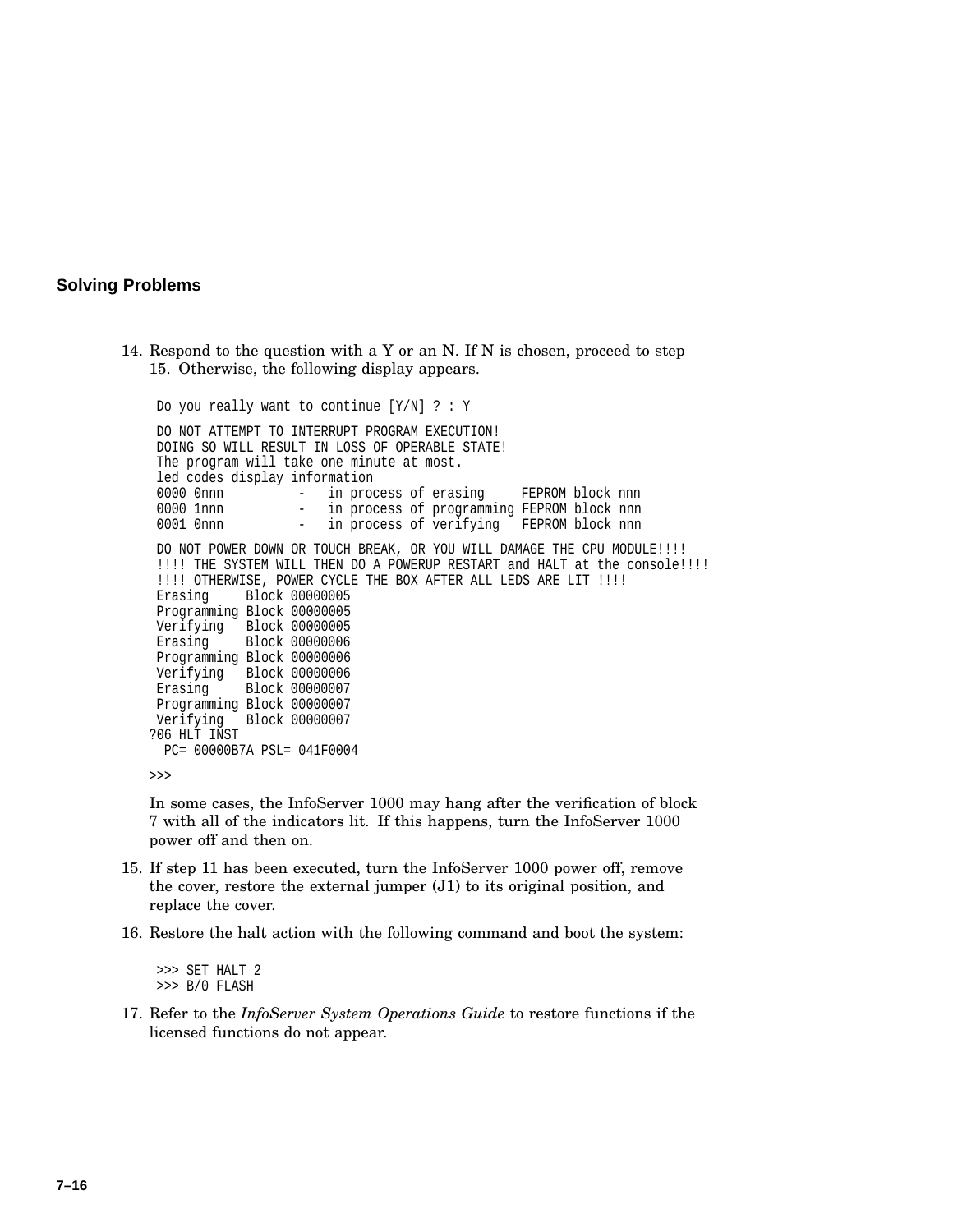## **7.13 Service Information**

If you have followed the corrective actions listed in this chapter and continue to have problems with your system, call your Digital Services representative.

#### **Before you call:**

1. Write down the serial and model numbers of your system. Your system is identified by a label on the rear of the InfoServer 1000 or InfoTower. For example:

Model: SEA*xx*-A*x*, InfoServer 1000 system.

Your Digital Services representative may need this number when you call.

- 2. Make notes based on the troubleshooting table at the beginning of this chapter. This information informs your service representative as to the state of your system when the problem occurred.
- 3. Be prepared to read information from the screen and to enter commands at the keyboard while you talk to your service representative on the telephone.
- 4. Six indicators on the front of the InfoServer 1000 show key status information. Write down the status of these indicators. Your service representative may ask you to describe which indicators are on or off.

## **7.14 Command Summary**

Table 7–3 and Table 7–4 list the SET and SHOW command options used in these troubleshooting procedures. To display a list of all InfoServer commands, enter HELP at the console prompt and press Return. For more information on commands, refer to the *InfoServer System Operations Guide*.

| Command           | <b>Default Set</b>                         |
|-------------------|--------------------------------------------|
| <b>SET BFLG</b>   | Sets the bootstrap address.                |
| <b>SET BOOT</b>   | Sets the bootstrap device.                 |
| <b>SET HALT</b>   | Sets the default halt action.              |
| <b>SET SCSI</b>   | Sets the SCSI device ID number.            |
| <b>SET XDELTA</b> | Sets the enable/disable halt on Break key. |

**Table 7–3 SET Command Summary**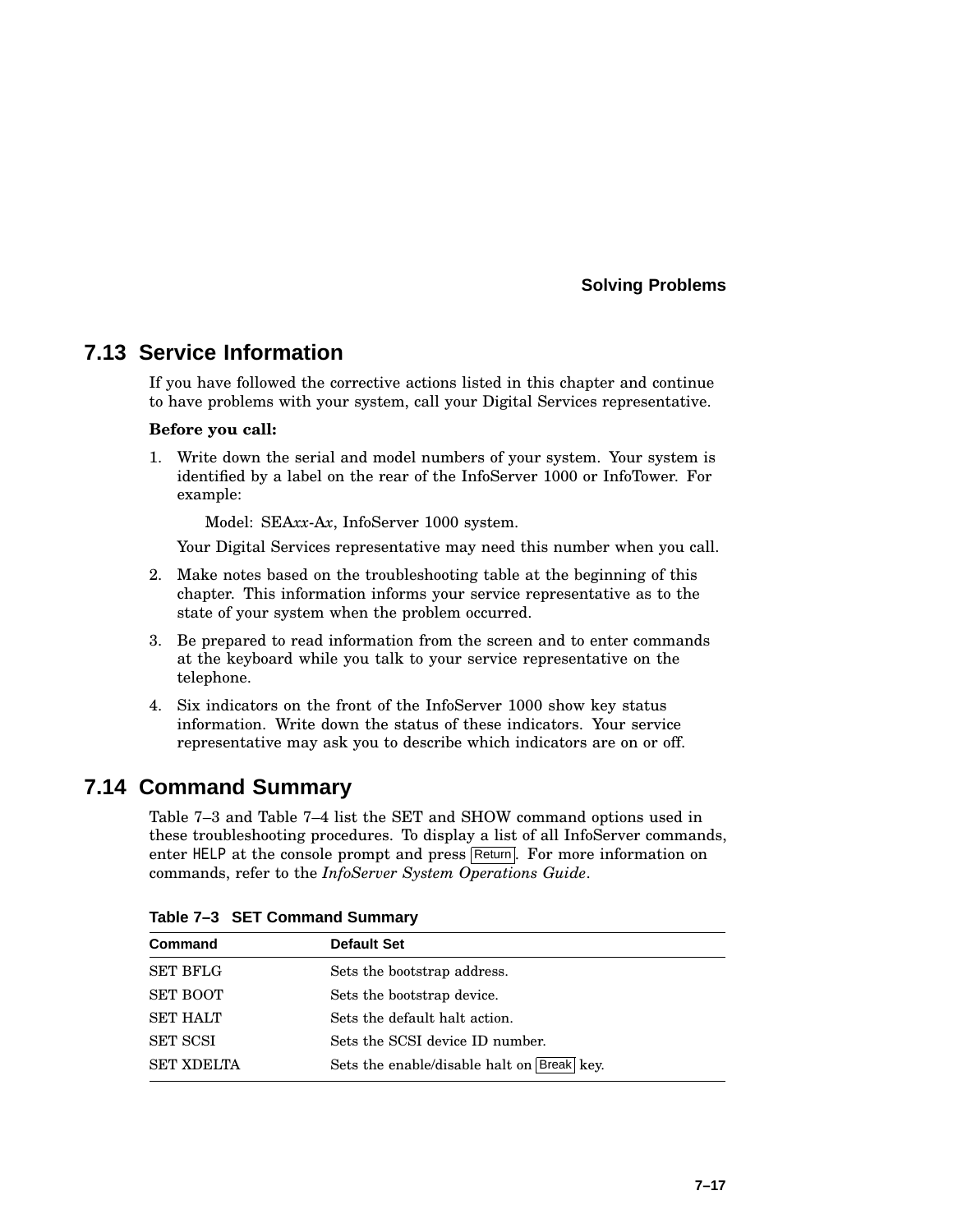| <b>Command</b>     | <b>Information Displayed</b>           |  |
|--------------------|----------------------------------------|--|
| <b>SHOW BFLG</b>   | The bootstrap address                  |  |
| <b>SHOW BOOT</b>   | The bootstrap device                   |  |
| <b>SHOW CONFIG</b> | Internal device configuration          |  |
| <b>SHOW DEVICE</b> | Devices available and SCSI ID          |  |
| <b>SHOW ETHER</b>  | Hardware Ethernet address              |  |
| <b>SHOW HALT</b>   | Default action after your system halts |  |
| <b>SHOW MEMORY</b> | Memory for your InfoServer 1000        |  |
| <b>SHOW SCSI</b>   | SCSI device ID number                  |  |
| <b>SHOW XDELTA</b> | Halt on Break key status               |  |
|                    |                                        |  |

**Table 7–4 SHOW Command Summary**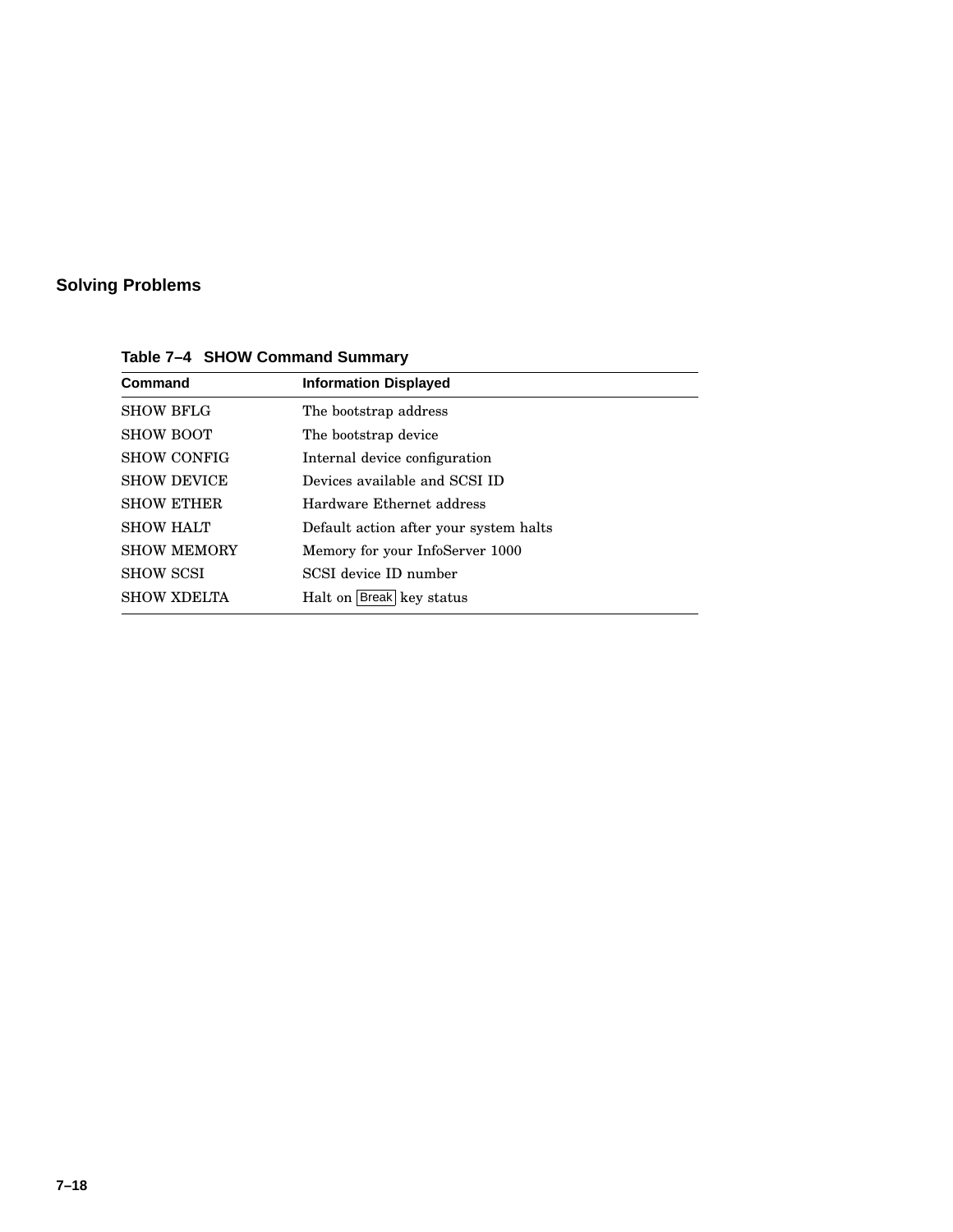# **A Installation Checklist**

## **A.1 Introduction**

This appendix provides a checklist of the basic installation steps. For more detailed instructions, refer to Chapter 2 for standalone configurations such as the InfoServer VXT or InfoServer Scribe, or Chapter 3 for InfoServer Librarian configurations using the InfoTower enclosure. Chapter 4 concludes the installation. The applicable section number is identified in parenthesis.

## **A.2 Standalone InfoServer 1000 Installation Steps**

Follow these basic steps to install standalone InfoServer 1000 system configurations.

- 1. Choose a suitable location for the system (Section 2.2).
- 2. Unpack and inspect the standalone system components (Section 2.3).
- 3. Identify the InfoServer 1000 ports and connectors (Section 2.3.2).
- 4. Attach the Ethernet terminator or loopback plug (Section 2.3.3).
	- Connect the ThinWire Ethernet terminator (Section 2.3.3.1), or
	- Connect the standard Ethernet loopback plug (Section 2.3.3.2).
- 5. Connect a console terminal (Section 2.3.4).
- 6. Connect the standalone expansion peripherals (Section 2.3.5).
- 7. Connect the InfoServer 1000 power supply and power cord (Section 2.3.6).
- 8. Familiarize yourself with the front panel indicators (Section 1.5).
- 9. Turn on the system (Section 2.4 and Section 4.2).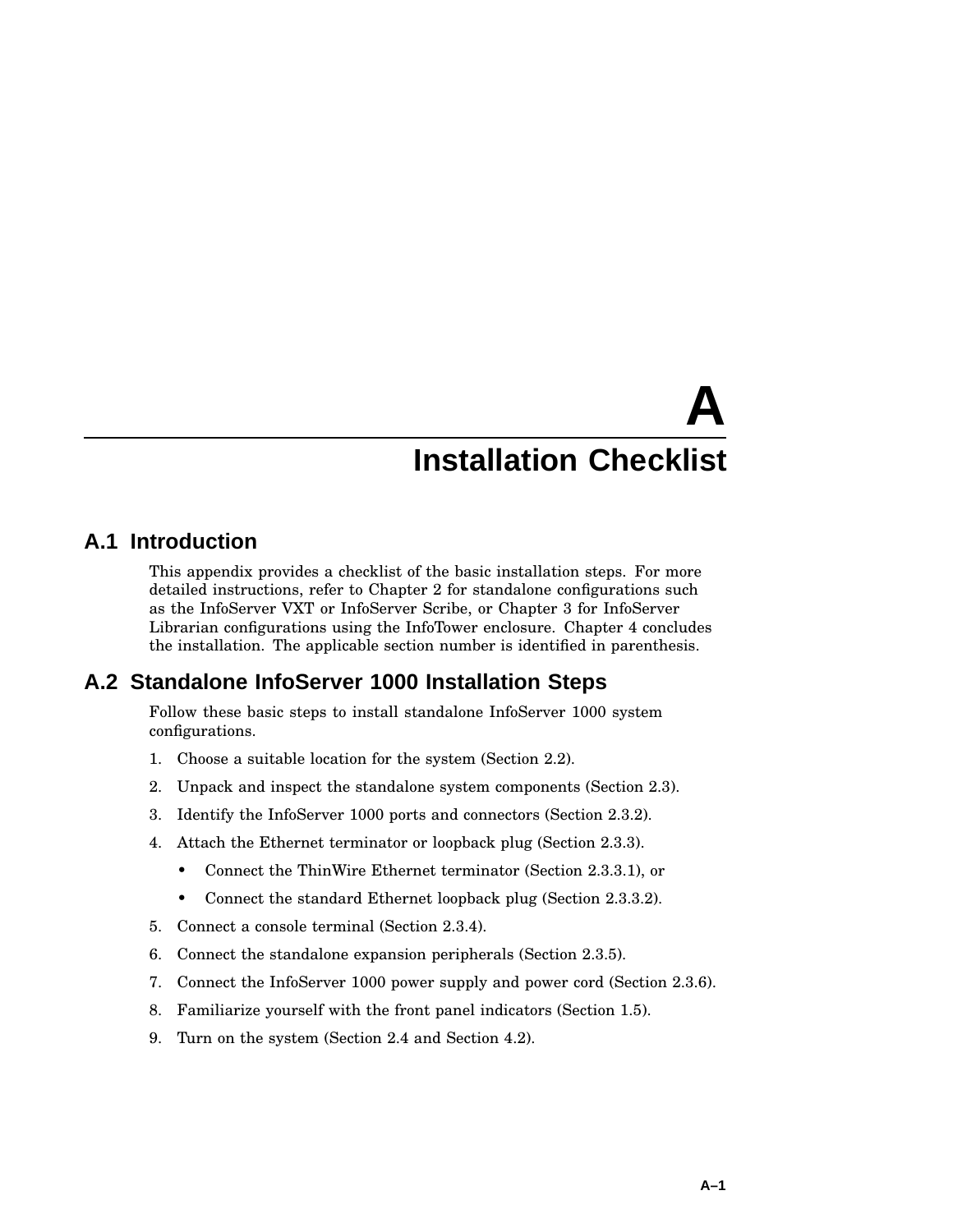#### **Installation Checklist**

#### **CAUTION**

InfoServer 1000 software is factory-loaded. The software compact discs shipped with the system are for backup purposes. Do not attempt to load software as part of the installation process.

- 10. Load a compact disc or tape, if applicable (Appendix B).
- 11. Connect the system to a network (Section 4.3).
- 12. Boot the system (Section 4.4).
	- Boot automatically without a console (Section 4.4.1) or manually with a console (Section 4.4.2).

#### **A.3 InfoTower Installation Steps**

Follow these basic steps to install the InfoServer Librarian system in an InfoTower enclosure.

1. Choose a suitable location for the system (Section 3.2).

#### **WARNING**

Because of the weight of the InfoTower system (25.5 kg (56 lb) fully loaded), two people should lift the equipment out of the shipping carton and place it on a work surface.

2. Unpack and inspect the InfoTower system components (Section 3.3).

**Note**

Digital recommends that you use the InfoTower stabilizer stand when orienting the InfoTower enclosure in the vertical (tower) position. The stabilizer stand will resist accidentally tipping the enclosure over.

**Note**

After moving the system into position, unlock and open the enclosure door. Ensure that each peripheral is seated properly and is firmly connected to the backplane by pressing firmly on the front bezel.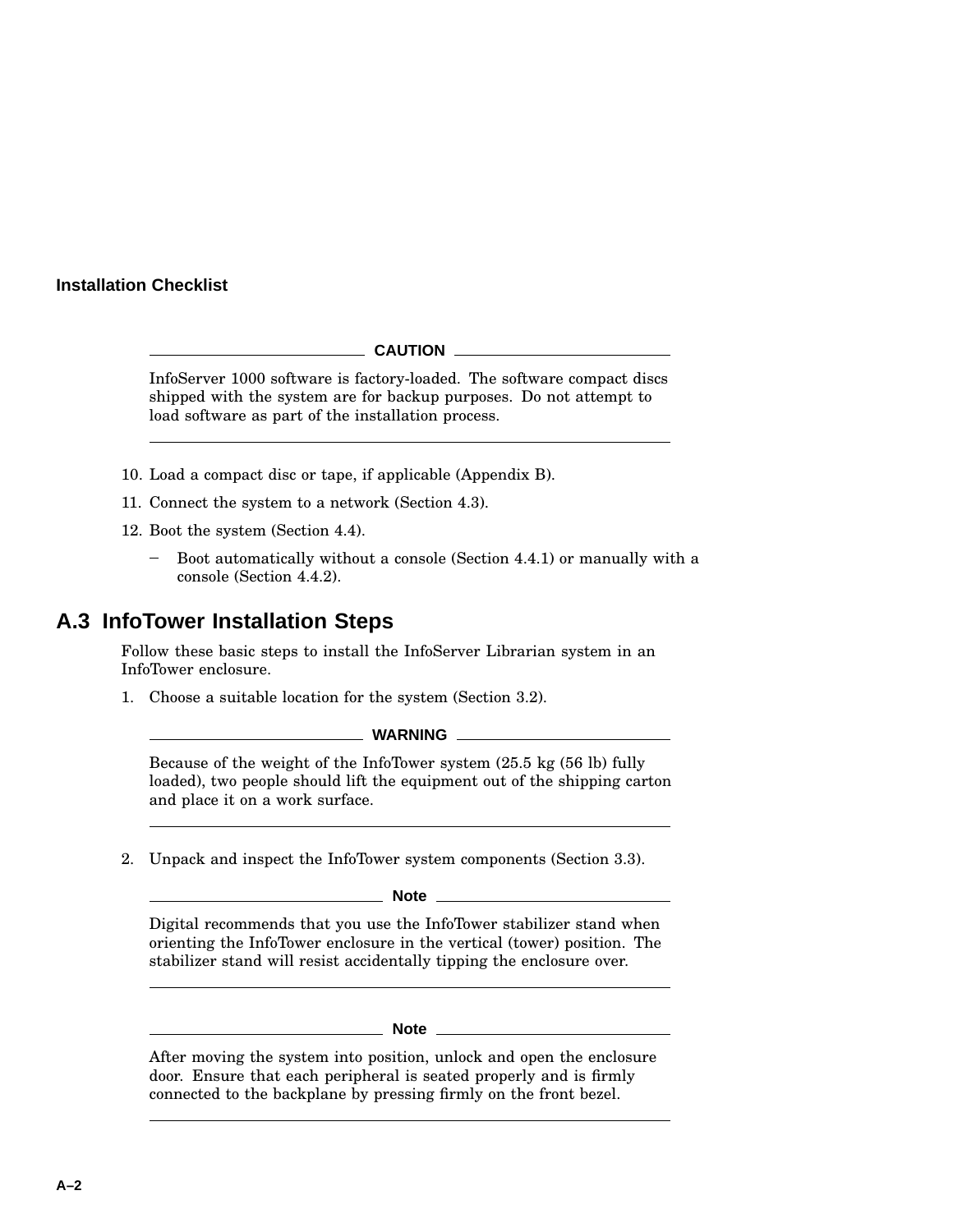#### **Installation Checklist**

- 3. Identify the InfoTower ports and connectors (Section 3.3.2).
- 4. Install the SCSI terminator (Section 3.3.3).
- 5. Attach the Ethernet terminator or loopback plug (Section 3.3.4).
	- Connect the ThinWire Ethernet terminator (Section 3.3.4.1), or
	- Connect the standard Ethernet loopback plug (Section 3.3.4.2).
- 6. Connect a console terminal (Section 3.3.5).
- 7. Connect the InfoTower system power cord (Section 3.3.6).
- 8. Familiarize yourself with the front panel indicators (Section 1.5).
- 9. Turn on the system (Section 3.4 and Section 4.2).

#### **CAUTION**

InfoServer 1000 software is factory-loaded. The software compact discs shipped with the system are for backup purposes. Do not attempt to load software as part of the installation process.

- 10. Load a compact disc (Appendix B).
- 11. Connect the system to a network (Section 4.3).
- 12. Boot the system (Section 4.4).
	- Boot automatically without a console (Section 4.4.1) or manually with a  $\frac{1}{2}$ console (Section 4.4.2).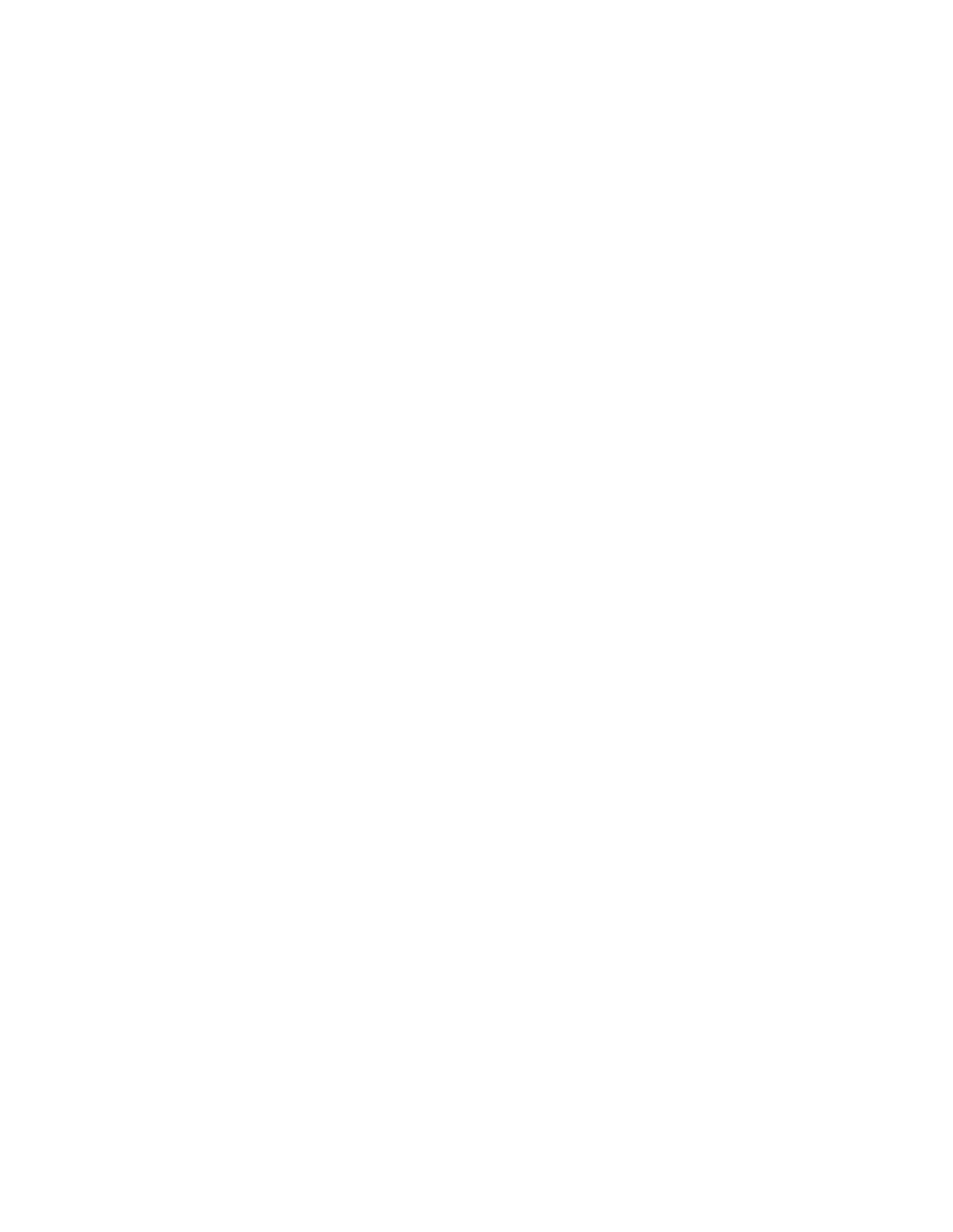# **B**

## **Loading and Unloading Compact Disks**

#### **B.1 Introduction**

The information in this appendix provides instruction on how to load and unload CD-ROM disks into the RRD42 reader using a caddy.

#### **B.2 Loading a Compact Disc**

When you load a disc into the compact-disc drive, insert the entire disc **caddy** into the disc door on the drive. Do not remove the disc from the caddy.

To load compact discs that you want to serve to the network, follow these steps:

- 1. Examine the disc caddy. Ensure that it is not cracked or damaged. Never load a damaged caddy into a compact-disc drive.
- 2. If a protective film is on the lid of the caddy, remove the film before using the caddy (Figure B–1).
- 3. To open the lid of the caddy, press the tabs on both sides and lift the lid (Figure B–1).
- 4. To load an empty caddy with a disc, hold the disc by the edges and place the disc (with disc label up) into the caddy (Figure B–2). Do not touch the surface of the disc. Be sure to place the disc beneath the edge of the caddy.
- 5. Press both corners firmly to close the lid (Figure B–2).

**Note**

The loading procedure for the RRD42 standalone and enclosuremounted drives is the same with one exception; the standalone drive requires setting the power switch to on. Figure B–3 shows the standalone drive.

6. Insert the caddy into the drive (Figure B–3).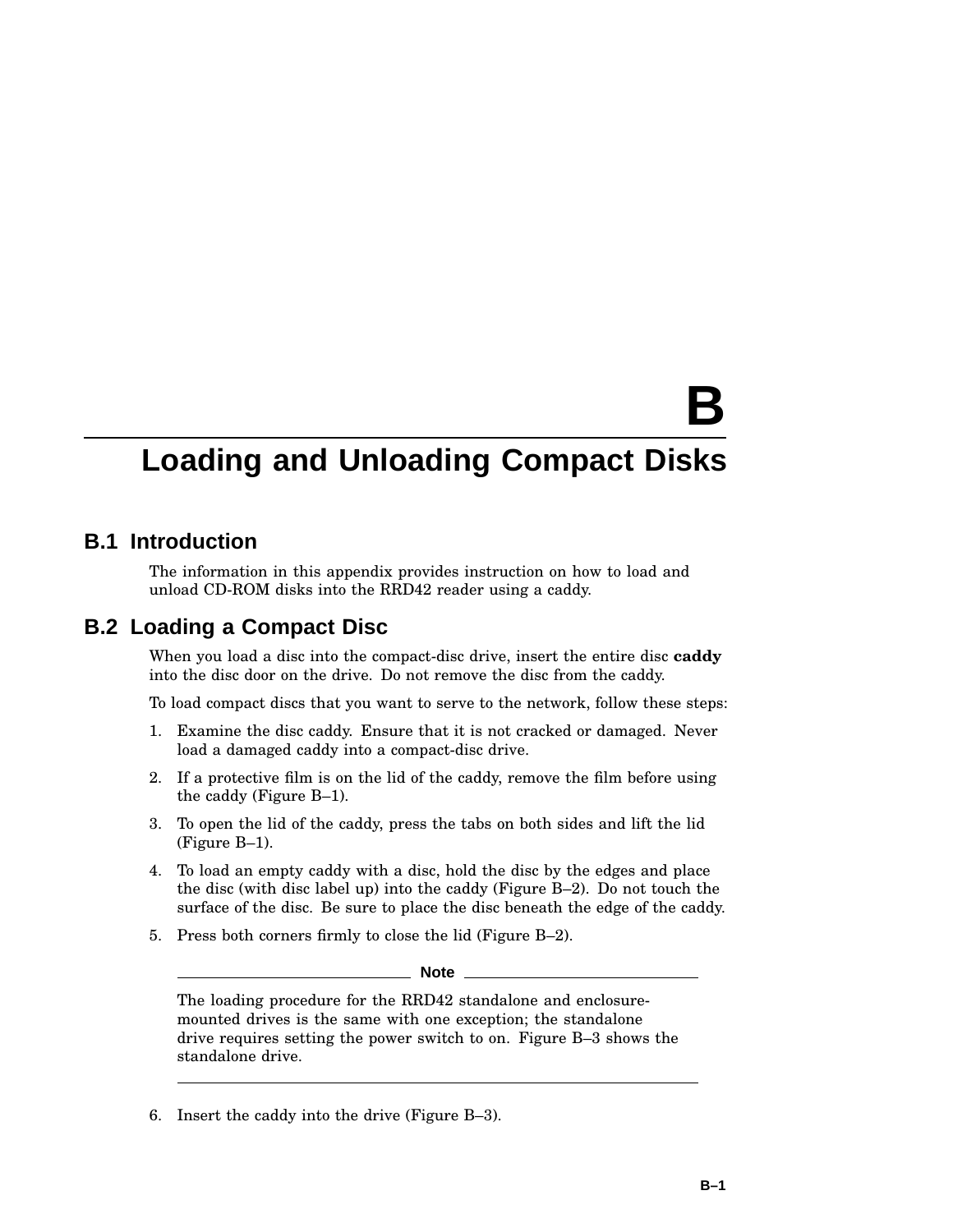#### **Loading and Unloading Compact Disks**

The green activity light should turn on within five (5) seconds. If the drive accepts the disc and caddy, but the light does not come on, the disc could be placed incorrectly in the caddy. Remove the disc and check that the label is facing up when you insert the disc into the drive again. If the activity light still does not come on, there could be a problem with the RRD42 drive. Contact your local Digital Services representative.

The drive reads the Table of Contents (TOC) on the disc. The busy indicator lights while the TOC is read. When the busy indicator light goes off, the drive is ready to receive commands.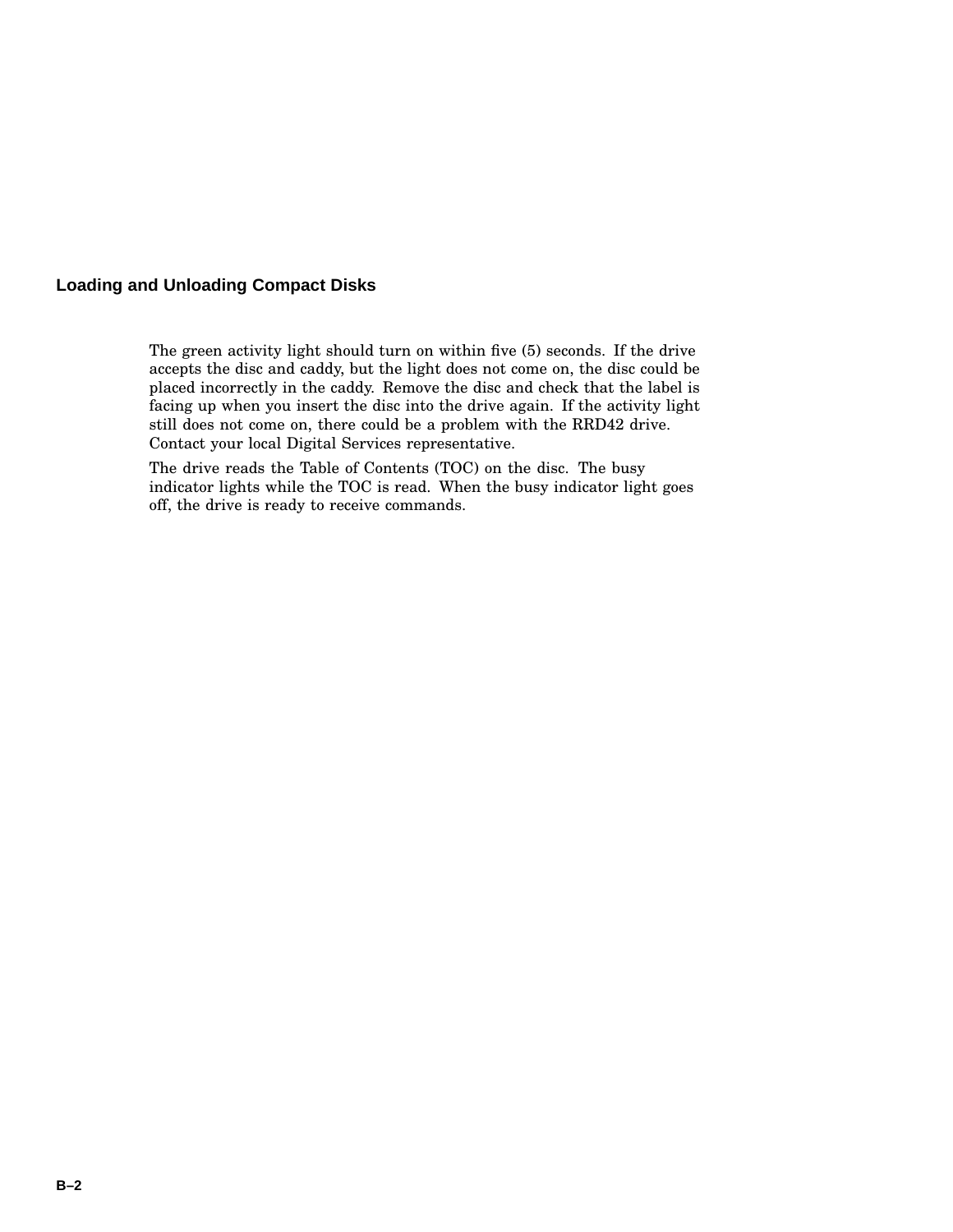**Loading and Unloading Compact Disks**



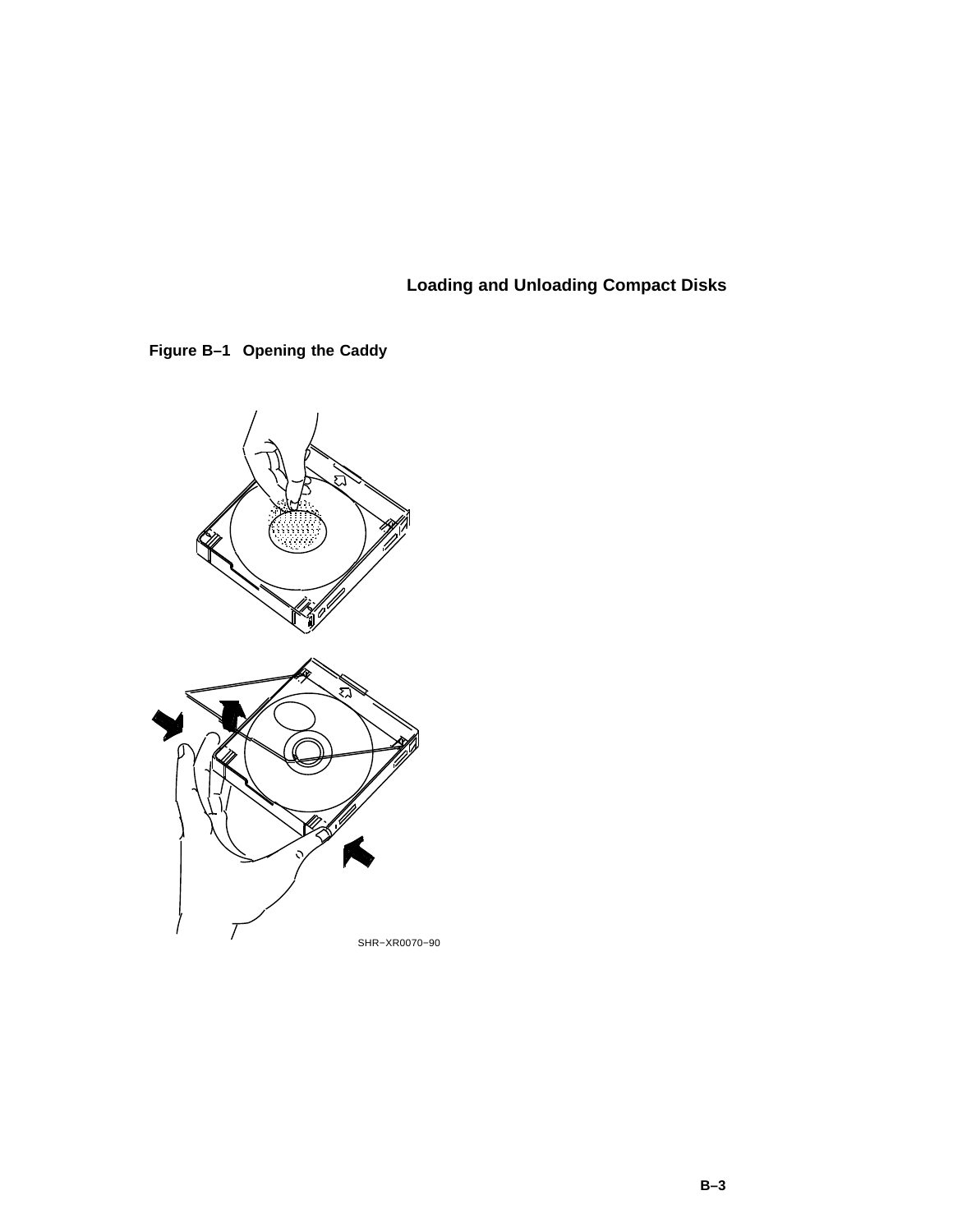## **Loading and Unloading Compact Disks**